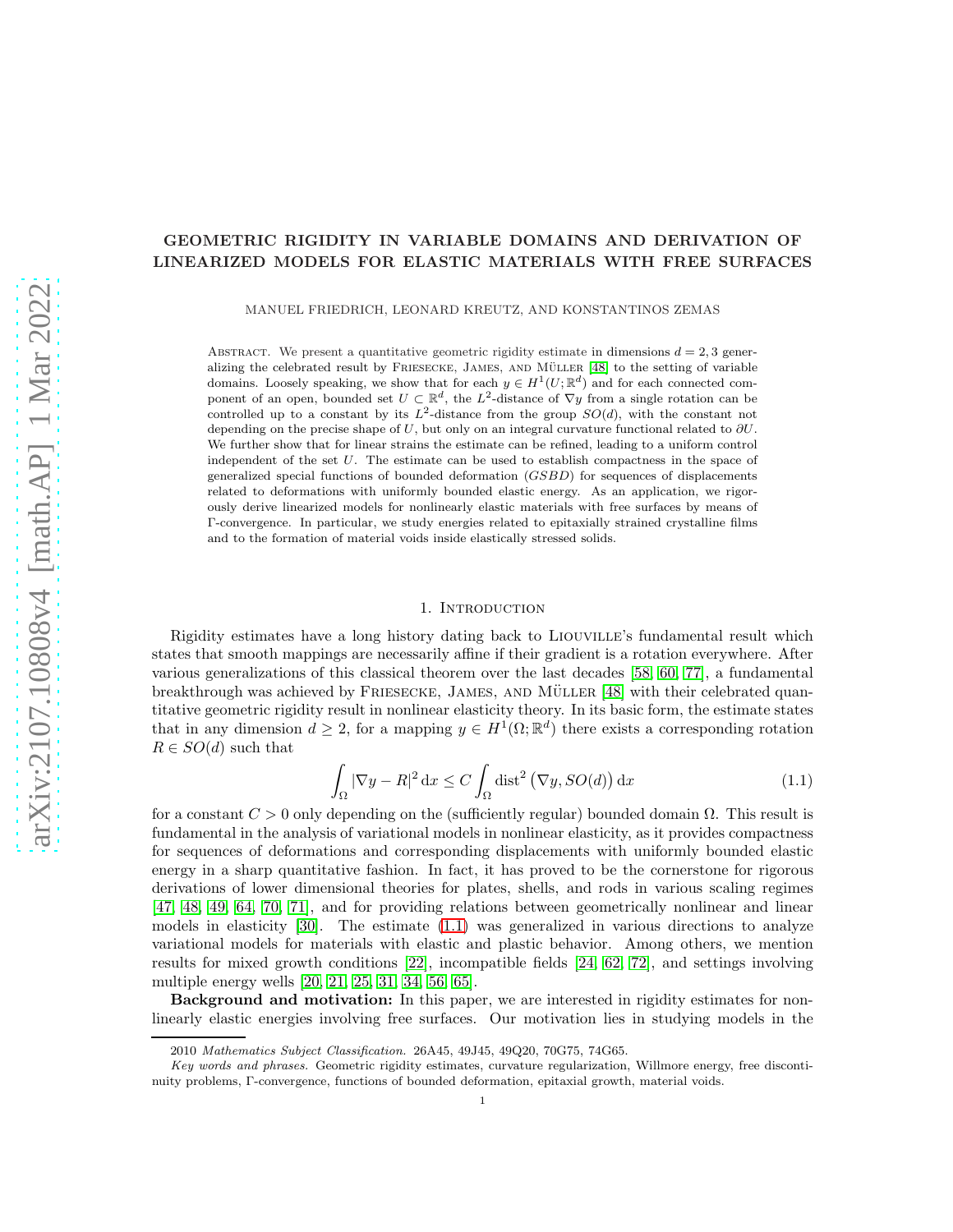framework of stress driven rearrangement instabilities (SDRI), i.e., morphological instabilities of interfaces between elastic phases generated by the competition between elastic bulk and surface energies, including many different phenomena such as brittle fracture, formation of material voids inside elastically stressed solids, or hetero-epitaxial growth of elastic thin films. We refer to [\[8,](#page-47-0) [50,](#page-49-12) [51,](#page-49-13) [52,](#page-49-14) [59,](#page-49-15) [85,](#page-50-1) [87\]](#page-50-2) for an overview of some mathematical and physical literature. From a variational viewpoint, the common feature of functionals describing SDRI is the presence of both stored elastic energies in the bulk and surface energies. This can be formulated in the language of free discontinuity problems [\[33\]](#page-48-7), where the set of discontinuities is not preassigned, but determined from an energy minimization principle.

In this context, a major challenge in obtaining rigidity results lies in the fact that the functional setting goes beyond Sobolev spaces and requires functions allowing for jump discontinuities, more precisely (special) functions of bounded variation  $(SBV)$ , see [\[4,](#page-47-1) Section 4], or (special) functions of bounded deformation (SBD), see [2, [29\]](#page-48-8). Moreover, the formulation is genuinely more involved compared to [\(1.1\)](#page-0-0), as the domain may be disconnected by the jump set into various components, and therefore at most *piecewise rigidity* results can be expected, i.e., on each connected component of the domain without the jump set the deformation is close to a possibly different rigid motion.

The last years have witnessed a tremendous progress for rigidity results in the linearly elastic setting [\[13,](#page-47-2) [14,](#page-47-3) [15,](#page-47-4) [23,](#page-48-9) [41,](#page-48-10) [42\]](#page-48-11), generalizing suitably the classical Korn's inequality to  $SBD$ , and controlling also the surface contributions of the energy. The situation in the geometrically nonlinear setting, however, is by far less well understood. A first key step in this direction was achieved by Chambolle, Giacomini, and Ponsiglione [\[18\]](#page-48-12) showing a Liouville-type result for brittle materials storing no elastic energy. To the best of our knowledge, to date counterparts of the quantitative estimate  $(1.1)$  are limited to dimension two [\[46\]](#page-48-13) or, in general dimensions, to a model for nonsimple materials [\[44\]](#page-48-14) where the elastic energy depends additionally on the second gradient of the deformation, cf. [\[84\]](#page-50-3). The latter results have been employed successfully to identify linearized models in the small-strain limit [\[43,](#page-48-15) [44\]](#page-48-14), and to perform dimension reduction [\[82\]](#page-50-4).

In this paper, we prove a novel quantitative geometric rigidity result for variable domains in dimensions  $d = 2, 3$ , see Theorem [2.1.](#page-6-0) While our proof strategy in principle allows to establish the result also in higher dimensions, there is a single missing point, namely a specific geometric estimate of possible independent interest, see Remark [2.21.](#page-26-0) In the physically relevant dimensions  $d = 2, 3$ , we believe that our result may be applicable in a variety of different contexts, in particular to study problems on dimension reduction. In the present paper, as a first application, we employ the estimate to rigorously derive linearized models for elastic materials with free surfaces.

The rigidity estimate: Loosely speaking, given a fixed open, bounded set  $\Omega \subset \mathbb{R}^d$ ,  $d = 2, 3$ , our main result states the following: for every regular open set  $E \subset \Omega$ , we can find a thickened set  $E \subset E^* \subset \Omega$  such that

(i) 
$$
\mathcal{L}^d(E^* \setminus E) \ll 1
$$
, (ii)  $|\mathcal{H}^{d-1}(\partial E^* \cap \Omega) - \mathcal{H}^{d-1}(\partial E \cap \Omega)| \ll 1$ , (1.2)

where  $\mathcal{L}^d$  and  $\mathcal{H}^{d-1}$  denote the d-dimensional Lebesgue and  $(d-1)$ -dimensional Hausdorff measure, respectively, and for each  $y \in H^1(\Omega \setminus \overline{E}; \mathbb{R}^d)$  with *elastic energy*  $\varepsilon := \int_{\Omega \setminus \overline{E}} \text{dist}^2(\nabla y, SO(d)) dx$ there exists a proper rotation  $R \in SO(d)$  such that

<span id="page-1-1"></span><span id="page-1-0"></span>(i) 
$$
\int_{\Omega \setminus \overline{E^*}} \left| \operatorname{sym}(R^T \nabla y) - \operatorname{Id} \right|^2 \mathrm{d}x \le C \left( 1 + C_{\partial E}^{\text{curv}} \varepsilon \right) \varepsilon,
$$
  
\n(ii) 
$$
\int_{\Omega \setminus \overline{E^*}} |\nabla y - R|^2 \mathrm{d}x \le C_{\partial E}^{\text{curv}} \varepsilon,
$$
\n(1.3)

where sym $(F) := \frac{1}{2}(F + F^T)$  for  $F \in \mathbb{R}^{d \times d}$ , Id  $\in \mathbb{R}^{d \times d}$  denotes the identity matrix and  $C > 0$ is a constant depending on  $\Omega$  but not on E. Eventually,  $C_{\partial E}^{\text{curv}} > 0$  is a constant depending on a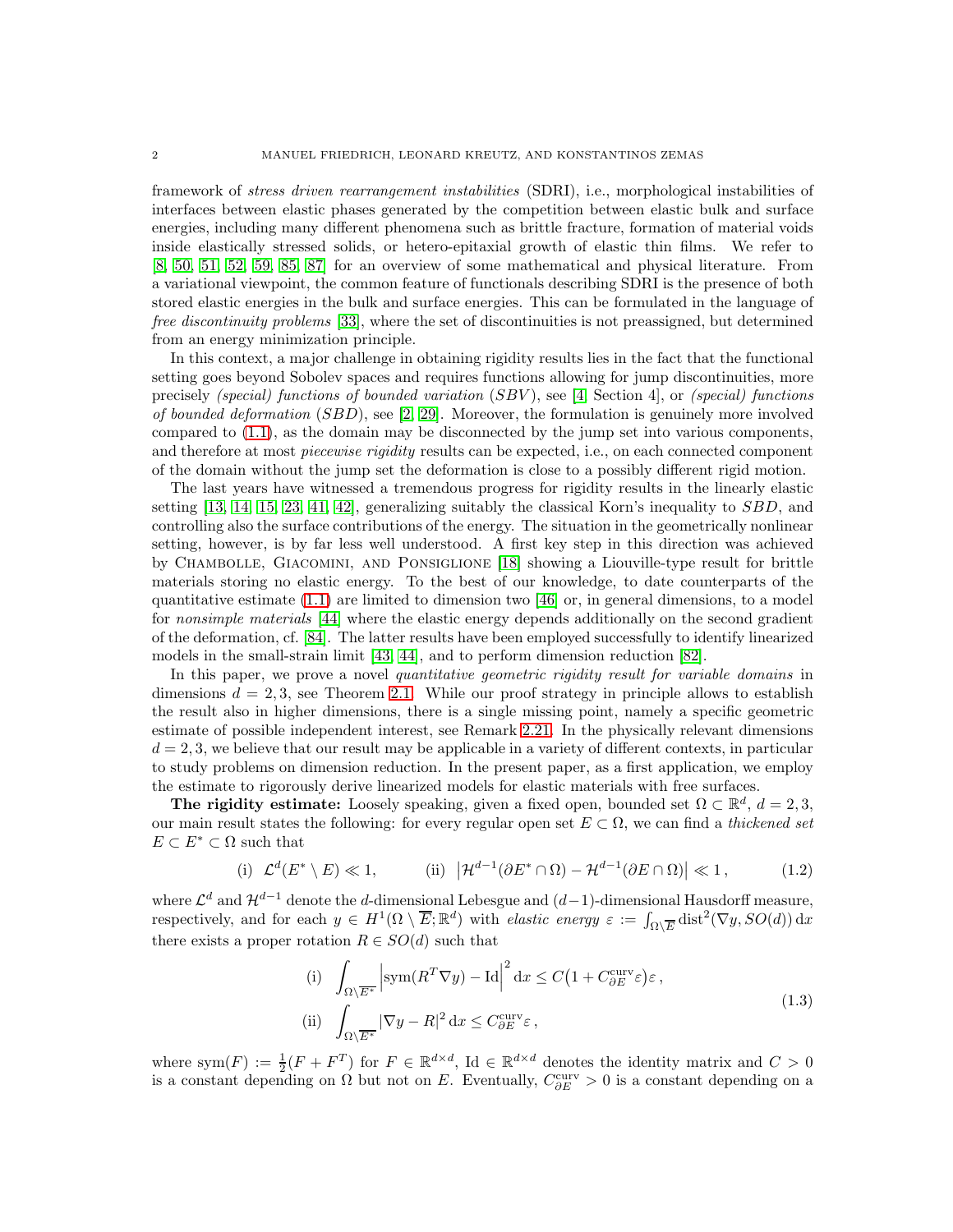suitable integral curvature functional of  $\partial E$  and can possibly become large as the curvature of  $\partial E$ becomes large. More precisely, if  $\Omega\setminus\overline{E^*}$  consists of different connected components, the rotation R may be different for each connected component, cf. also the piecewise estimate [\[18,](#page-48-12) Theorem 1.1].

Here, the role played by the unknown (i.e., variable) set  $E$  depends on the application, e.g., it may model material voids inside an elastic material with reference domain  $\Omega$ . As E is regular, an estimate of the form  $(1.3)$  would in general follow directly from  $(1.1)$  for a *constant depending* on E. We therefore emphasize that the essential point of our estimate is that the constant C is *independent* of E and  $C_{\partial E}^{\text{curv}}$  does not depend on the precise shape of E, but only on

<span id="page-2-0"></span>
$$
\int_{\partial E \cap \Omega} |\mathbf{A}|^q \, \mathrm{d} \mathcal{H}^{d-1} \tag{1.4}
$$

for some fixed  $q \geq d-1$ , where **A** denotes the second fundamental form of  $\partial E$ . (The choice  $q \geq d-1$  is essential for the proof, see Lemma [2.11](#page-14-0) and Example [2.12.](#page-14-1))

Given a uniform control on the above curvature term,  $(1.3)(ii)$  yields the exact counterpart of the estimate  $(1.1)$ , generalized to the setting of variable domains. Moreover,  $(1.3)(i)$ , say for simplicity for  $R = \text{Id}$ , shows that the  $L^2$ -norm of the symmetric part of  $\nabla y - \text{Id}$  can be controlled by the nonlinear elastic energy independently of  $C_{\partial E}^{\text{curv}}$ , provided that  $\varepsilon$  is small compared to the inverse of  $C_{\partial E}^{\text{curv}}$ . The latter property will allow us to obtain a uniform control on linear strains  $e(u) := \frac{1}{2}(\nabla u + \nabla u^T)$  for displacements  $u = y - id$ , where id denotes the identity mapping. This naturally leads to effective descriptions in the realm of SBD functions [\[29\]](#page-48-8), for which only symmetrized gradients are controlled.

Proof strategy and discussion: The core of the proof consists in a geometric construction to modify the set  $E$ , along with the proof strategy for  $(1.1)$  devised in [\[48\]](#page-49-0). More specifically, we find a thickened set  $E^* \supset E$  consisting essentially of a union of cubes of a specific sidelength  $\rho > 0$ , which depends only on the size of the curvature term in  $(1.4)$ . As already observed in [\[48\]](#page-49-0), the rigidity constant of  $\Omega \setminus \overline{E^*}$  only depends on  $\Omega$  and  $\rho$ , which implies [\(1.3\)](#page-1-0)(ii). To derive (1.3)(i), we use  $(1.3)(ii)$  and the fact that the tangent space of the smooth manifold  $SO(d)$  at the identity matrix is given by the linear space of all skew-symmetric matrices, which in particular implies that

$$
|(F^T + F)/2 - Id| = dist(F, SO(d)) + O(|F - Id|^2).
$$

Here, as in [\[48\]](#page-49-0), we also reduce the problem to harmonic mappings in order to control higher order terms through an  $L^2 - L^{\infty}$  estimate obtained by the mean value property. After controlling the symmetric part of the gradient, the last step in the proof of  $(1.1)$  in [\[48\]](#page-49-0) consists in applying Korn's inequality to obtain [\(1.1\)](#page-0-0). This, however, is not possible in our setting as the constant in Korn's inequality again depends on the shape of the domain  $\Omega \setminus \overline{E^*}$  which would only give back an estimate of the form  $(1.3)(ii)$ . In conclusion, even in the regime where the elastic energy is sufficiently small with respect to the curvature energy term in [\(1.4\)](#page-2-0), uniform bounds independent of E can only be obtained for symmetrized gradients but not for full gradients. Simple examples show that estimate  $(1.3)(ii)$  is indeed sharp, see Example [2.7.](#page-9-0)

Whereas [\(1.3\)](#page-1-0) can be derived by adapting the original strategy devised in [\[48\]](#page-49-0), the real novelty of our work lies in the construction of the *thickened set*  $E^* \supset E$ . In the application to variational models for SDRI presented below, estimate [\(1.2\)](#page-1-1) is essential to ensure that the thickening of the set does not affect asymptotically  $E$  in volume and surface measure. In a first auxiliary step, in order to ensure that  $\Omega \setminus \overline{E^*}$  is essentially a union of cubes with equal sidelength, we tessellate  $\mathbb{R}^d$ with cubes of sidelength  $\rho > 0$  and add to E all cubes intersecting  $\partial E$ , the so-called boundary cubes. In order to verify  $(1.2)(i)$ , one needs to control the number of boundary cubes. This is highly nontrivial as the boundary  $\partial E$  might become extremely complex, exhibiting thin spikes or microscopically small components with small surface measure on different length scales, see Figure [1.](#page-3-0) The key ingredient is Lemma [2.11](#page-14-0) which, in rough terms, states that for a specific choice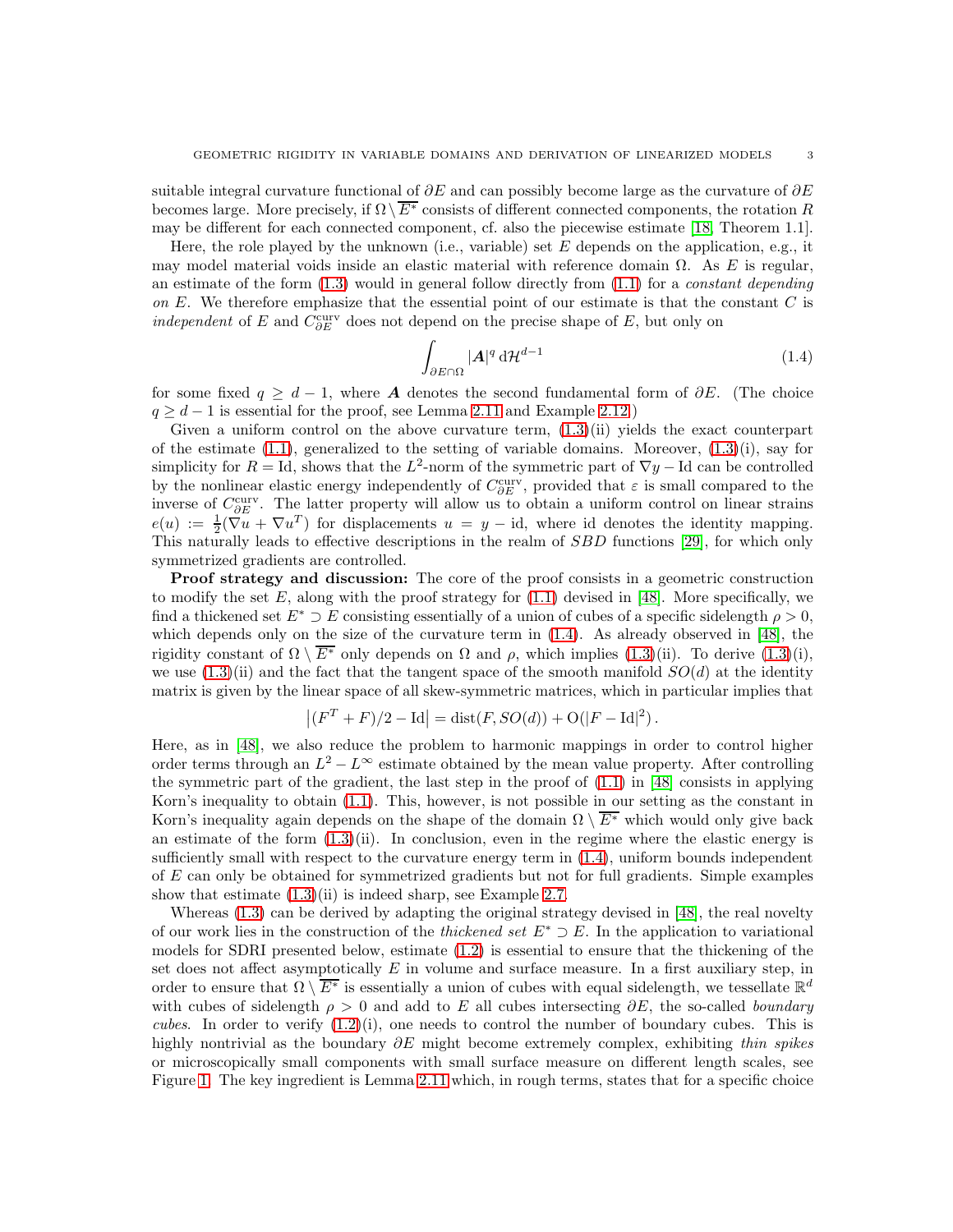

<span id="page-3-0"></span>**Figure 1.** A possible void set  $E$ , depicted in gray, that contains thin spikes or small components that may prevent rigidity for deformations defined on the set  $\Omega \setminus \overline{E}$ .

of the sidelength  $\rho$ , in each boundary cube  $Q_{\rho}$  we get that  $\mathcal{H}^{d-1}(\partial E \cap Q_{\rho})$  or  $\int_{\partial E \cap Q_{\rho}} |A|^q d\mathcal{H}^{d-1}$ is at least of order  $\rho^{d-1}$ .

Loosely speaking, this means that spikes or microscopic components of  $\partial E$  accumulating on scales smaller than  $\rho$  induce too high curvature energy, and can therefore be excluded. Let us emphasize here that establishing the higher dimensional version of the last assertion for closed hypersurfaces is exactly the missing ingredient to generalize our result to any space dimension.

Subsequently, the construction of  $E^*$  needs to be refined in order to satisfy also [\(1.2\)](#page-1-1)(ii). To this end, we use the property that under a specific area and curvature bound in a boundary cube  $Q_{\rho}$ , the surface  $\partial E \cap Q_{\rho}$  inside a smaller cube is essentially a finite union of graphs of Lipschitz functions with appropriate a priori estimates. Based on this, a direct geometric construction can be performed to thicken the sets. Whereas this local graphical approximation of  $\partial E$  is elementary in dimension  $d = 2$  (see Lemma [2.14\)](#page-20-0), in dimension  $d = 3$  and for  $q = 2$ , it is a deep  $\varepsilon$ -regularity result in geometric analysis due to Simon [\[86\]](#page-50-5), see Lemma [2.15](#page-20-1) and also Remark [2.21.](#page-26-0)

We note that the passage to a thickened set  $E^*$  is not due to our specific proof strategy, but is indeed necessary for a uniform rigidity estimate. Simple examples, where  $\Omega \setminus \overline{E}$  is connected but only through a thin tunnel, show that [\(1.1\)](#page-0-0) (with a uniform constant) can be violated for deformations concentrating elastic energy in the tunnel, see Example [2.6.](#page-8-0)

Our result appears to address an immediate situation between the result in the Sobolev setting [\[48\]](#page-49-0) and the abovementioned results [\[13,](#page-47-2) [18,](#page-48-12) [42,](#page-48-11) [46\]](#page-48-13) in the function spaces  $SBV$  and  $SBD$ , where additional difficulties are present due to the lack of regularity of deformations. Indeed, in our setting, deformations are still Sobolev, yet defined on sets with free boundary. By approximation results in SBV and SBD [\[16,](#page-48-16) [26\]](#page-48-17) however, jump sets can be regularized and can be covered by regular sets  $E$ . In this sense, our estimate is in spirit closer to results in  $SBV$  and  $SBD$ , and along the proof we encounter many intricacies present in these function spaces concerning the topology and geometry of jump sets.

As a final comment on the rigidity result, let us emphasize that the idea of deriving uniform estimates for variable domains under certain assumptions on the sets  $E$  (or assumptions on the geometry of the jump set) is not new but has been used in a variety of free discontinuity problems, see e.g. [\[63,](#page-49-16) [73,](#page-49-17) [78\]](#page-50-6). These models, however, are based on considering very specific classes of discontinuity sets with certain geometric features such as well-separateness. Our approach instead, readily relies on a curvature control of the form [\(1.4\)](#page-2-0) which can be implemented easily in a variational model. Indeed, curvature regularizations are widely used in the mathematical and physical literature of SDRI models, including the description of (the evolution of) elastically stressed thin films or material voids, see [\[5,](#page-47-5) [12,](#page-47-6) [35,](#page-48-18) [39,](#page-48-19) [40,](#page-48-20) [53,](#page-49-18) [54,](#page-49-19) [75,](#page-49-20) [76,](#page-49-21) [85\]](#page-50-1).

Applications to linearization of variational SDRI models: We employ the rigidity result to derive a rigorous connection between models for hyperelastic materials in nonlinear (finite) elasticity and their linear (infinitesimal) counterparts. Although being a classical topic in elasticity theory, this relation has been derived rigorously via Γ-convergence [\[9,](#page-47-7) [28\]](#page-48-21) only comparatively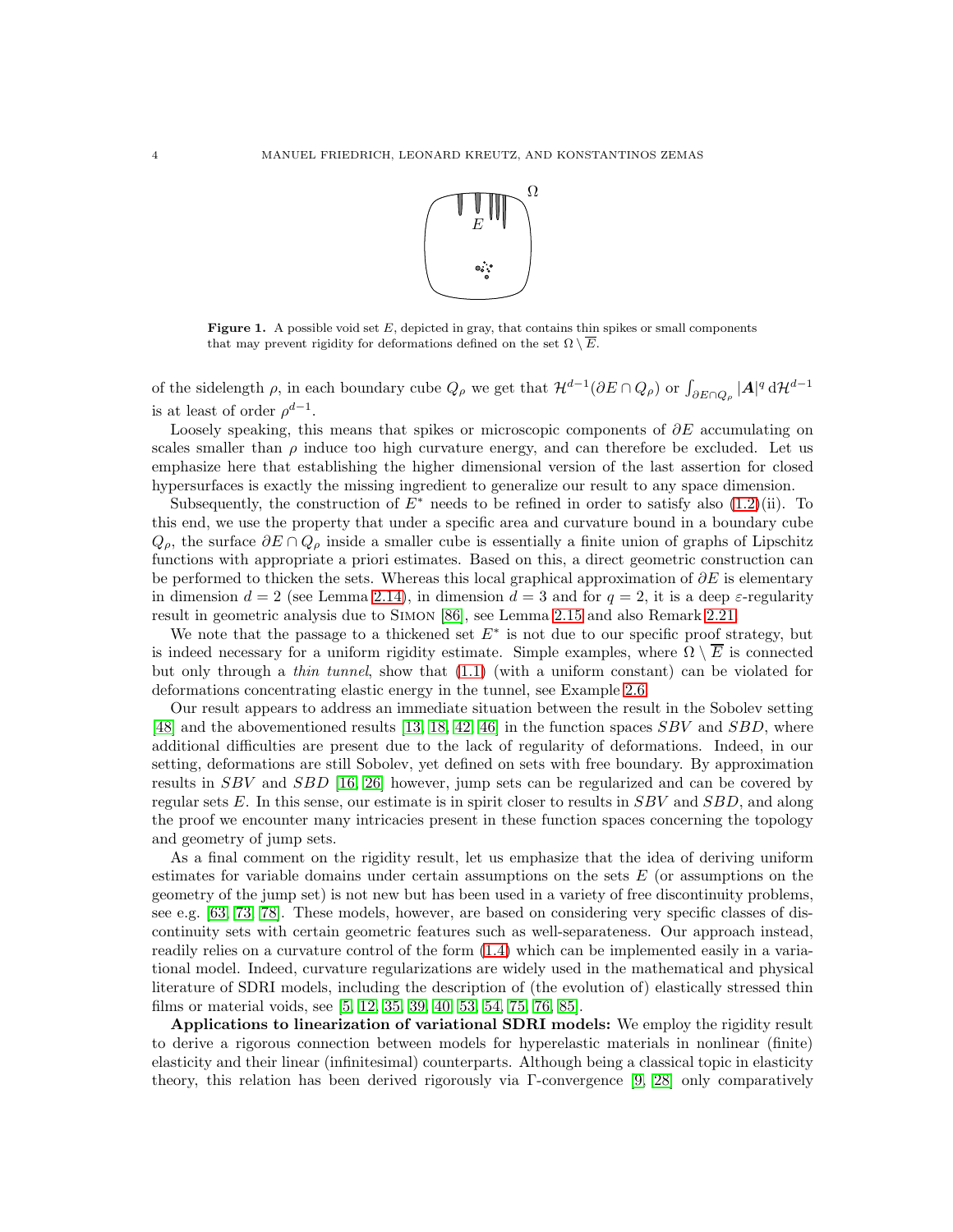recently by DAL MASO, NEGRI, AND PERCIVALE [\[30\]](#page-48-0). The authors performed a nonlinear-tolinear analysis in terms of suitably rescaled displacement fields and proved the convergence of minimizers for corresponding boundary value problems. Their study has been extended into various directions, ranging from models for incompressible materials [\[57,](#page-49-22) [67\]](#page-49-23), from atomistic models [\[11,](#page-47-8) [81\]](#page-50-7), to multiwell energies [\[1,](#page-47-9) [80\]](#page-50-8), plasticity [\[68\]](#page-49-24), viscoelasticity [\[45\]](#page-48-22), or fracture [\[43,](#page-48-15) [44\]](#page-48-14). In all of these results, the rigidity estimate [\(1.1\)](#page-0-0) or one of its variants plays a key role in establishing compactness.

Despite the huge body of literature on variational SDRI models, in particular on epitaxially strained elastic thin films (see e.g.  $[7, 6, 19, 27, 32, 38]$  $[7, 6, 19, 27, 32, 38]$  $[7, 6, 19, 27, 32, 38]$  $[7, 6, 19, 27, 32, 38]$  $[7, 6, 19, 27, 32, 38]$  $[7, 6, 19, 27, 32, 38]$ ) and material voids  $[10, 27, 37, 79]$  $[10, 27, 37, 79]$  $[10, 27, 37, 79]$ , results on rigorous relations between nonlinear and linear theories are scarce. To the best of our knowledge, the only available result is the recent work [\[61\]](#page-49-25) on two-dimensional elastic thin films. In this setting, one can resort to the Hausdorff topology for sets, which in turn allows to apply the rigidity estimate [\(1.1\)](#page-0-0). Yet, the situation in higher dimensions and in the case of a possibly unbounded number of surface components (as in the case of material voids) is much more intricate, and a more general rigidity result of the form [\(1.3\)](#page-1-0) is indispensable.

We consider functionals defined on pairs of function-set featuring nonlinear elastic bulk and surface contributions of the form

$$
F_{\delta}(y,E) := \frac{1}{\delta^2} \int_{\Omega \setminus \overline{E}} W(\nabla y) \,dx + \int_{\partial E \cap \Omega} \varphi(\nu_E) \,d\mathcal{H}^{d-1} + \gamma_{\delta} \int_{\partial E \cap \Omega} |\mathbf{A}|^q \,d\mathcal{H}^{d-1},
$$

where  $E \subset \Omega$  is open and regular,  $q \geq d-1$ ,  $y \in H^1(\Omega \setminus \overline{E}; \mathbb{R}^d)$ , and  $\gamma_\delta \to 0$  as  $\delta \to 0$ . The first part of the functional represents the elastic energy, where  $W$  is a frame-indifferent stored energy density and  $\delta > 0$  represents the scaling of the strain. The surface energy consists of a perimeter term depending on a (possibly anisotropic) density  $\varphi$  evaluated at the outer unit normal  $\nu_E$  to  $\partial E$ , and a curvature regularization term. In the case  $d = 3$ ,  $q = 2$ , we will also discuss variants where  $|\mathbf{A}|^2$  is replaced by a mean curvature regularization corresponding to the *Willmore energy*. The setting is complemented with prescribed Dirichlet boundary conditions which induce a stress in the solid.

This energy and its relaxation were studied in [\[10,](#page-47-12) [19\]](#page-48-23) without the curvature regularization term, where, depending on the application, E describes material voids in elastically stressed solids or the complement of an elastic thin film. In this paper, we are interested in deriving an effective description in the small-strain limit  $\delta \to 0$ , in terms of displacement fields  $u = \frac{1}{\delta}(y - id)$ . We prove that the Γ-limit of the functionals  $(F_\delta)_{\delta>0}$  is of the form

$$
\mathcal{F}_0(u,E) := \frac{1}{2} \int_{\Omega \setminus E} \mathcal{Q}(e(u)) \, dx + \int_{\partial^* E \cap \Omega} \varphi(\nu_E) \, d\mathcal{H}^{d-1} + \int_{J_u \setminus \partial^* E} 2 \, \varphi(\nu_u) \, d\mathcal{H}^{d-1},
$$

i.e., coincides with the relaxation of the models studied in [\[27\]](#page-48-24). Here, the map u lies in  $GSBD^2(\Omega)$ (see Appendix [A.4\)](#page-46-0), where  $e(u)$  denotes the approximate symmetrized gradient and  $J_u$  is the jump set with corresponding measure-theoretical unit normal  $\nu_u$ . Moreover, E is a set of finite perimeter with essential boundary  $\partial^* E$  and outward pointing measure-theoretical unit normal  $\nu_E$ . The elastic energy depends on the linear strain  $e(u)$  in terms of the quadratic form  $\mathcal{Q} = D^2W(\mathrm{Id})$ . Besides the linearization of the elastic term, a further relaxation occurs in the surface energy: parts of the set E may collapse into a discontinuity  $J_u$  of the displacement u, and are counted twice in the energy. Eventually, our assumption  $\gamma_{\delta} \to 0$  as  $\delta \to 0$  implies that the curvature regularization of the nonlinear energy does not affect the linearized limit.

Organization of the paper and notation: The paper is organized as follows: Section [2](#page-5-0) is devoted to the rigidity estimate. We give an exact statement of our result along with several extensions in Subsection [2.1.](#page-5-1) The proof is contained in Subsections [2.2–](#page-9-1)[2.5.](#page-20-2) In Section [3](#page-27-0) we present our applications to the linearization of SDRI models. Subsections [3.1–](#page-28-0)[3.2](#page-30-0) address the case of material voids in elastically stressed solids and epitaxially strained thin films, respectively. The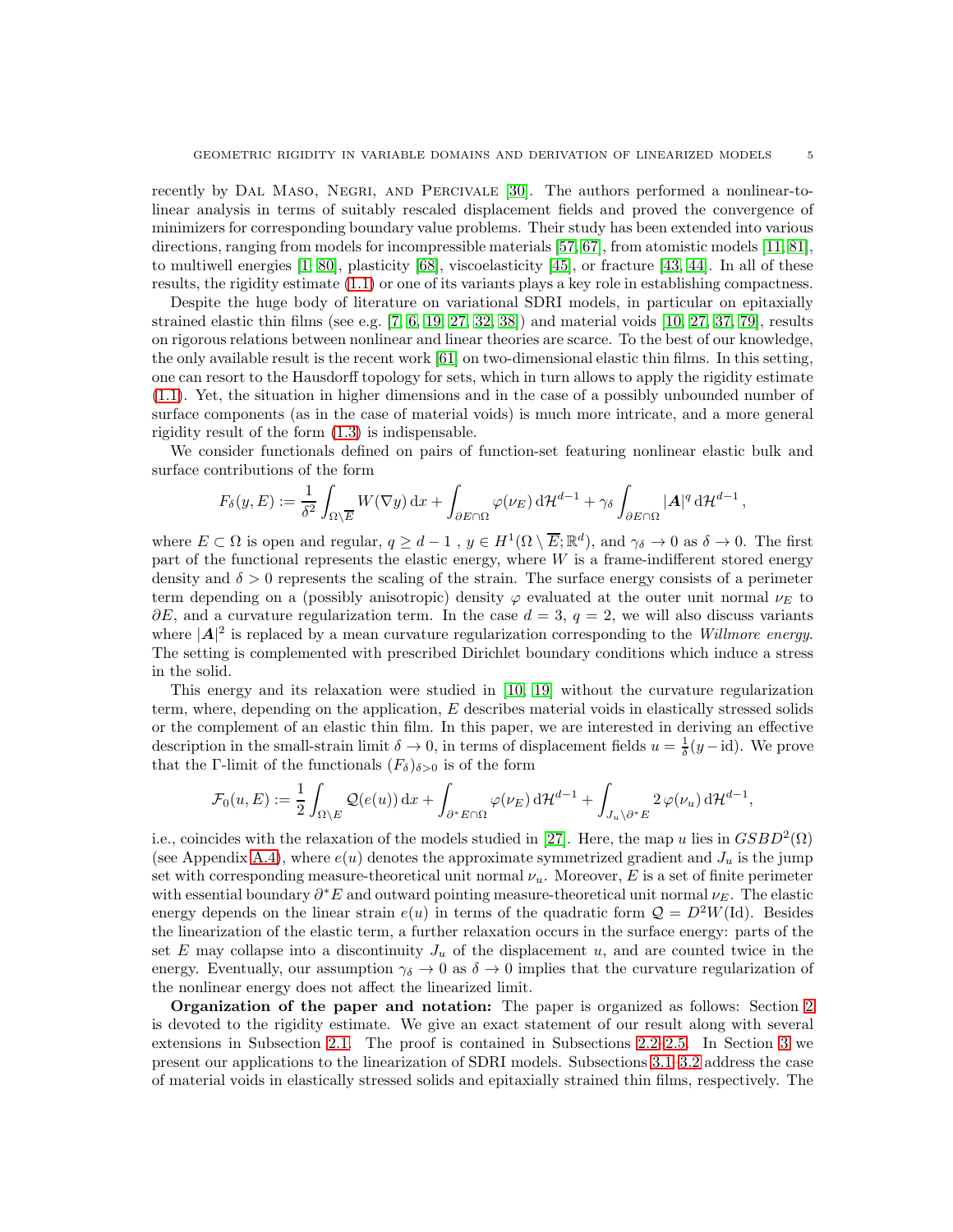proofs are given in Subsections [3.3–](#page-32-0)[3.4.](#page-36-0) Finally, in Appendix [A](#page-40-0) we prove some elementary lemmata used in the proofs of our main results, and collect basic properties of the space  $GSBD^2$ .

We close the Introduction with some basic notation. Given  $\Omega \subset \mathbb{R}^d$  open,  $d = 2, 3$ , we denote by  $\mathfrak{M}(\Omega)$  the collection of all measurable subsets of  $\Omega$ . By  $\mathcal{A}_{reg}(\Omega)$  we indicate the collection of all open subsets  $E \subset \Omega$  such that  $\partial E \cap \Omega$  is a  $(d-1)$ -dimensional  $C^2$ -submanifold of  $\mathbb{R}^d$ . Manifolds and functions of  $C^2$ -regularity will be called *regular* in the following. Given  $A \in \mathfrak{M}(\Omega)$ , we denote by int(A) its interior and by  $A^c = \mathbb{R}^d \setminus A$  its complement. The diameter of A is denoted by diam(A). Moreover, for  $r > 0$  we let

<span id="page-5-5"></span>
$$
(A)_r := \{ x \in \mathbb{R}^d \colon \text{ dist}(x, A) < r \}. \tag{1.5}
$$

Given  $A, B \in \mathfrak{M}(\Omega)$ , we write  $A \subset\subset B$  if  $\overline{A} \subset B$ . The Hausdorff distance of A and B is denoted by dist $\mathcal{H}(A, B)$  and we write  $A \triangle B = (A \setminus B) \cup (B \setminus A)$  for the symmetric difference. By id we denote the identity mapping on  $\mathbb{R}^d$  and by Id  $\in \mathbb{R}^{d \times d}$  the identity matrix. For each  $F \in \mathbb{R}^{d \times d}$  we let sym $(F) = \frac{1}{2} (F + F^{T})$ , and we define  $SO(d) := \{ F \in \mathbb{R}^{d \times d} : F^{T}F = \text{Id}, \det F = 1 \}$ . Moreover, we denote by  $\mathbb{R}^{d\times d}_{\rm skew}$  and  $\mathbb{R}^{d\times d}_{\rm skew}$  the set of symmetric and skew-symmetric matrices, respectively. We further write  $\mathbb{S}^{d-1} := \{ \nu \in \mathbb{R}^d : |\nu| = 1 \}.$ 

By  $Q_r(x)$  we denote the half open cube  $Q_r(x) := x + r\left[-\frac{1}{2}, \frac{1}{2}\right]^d$  of sidelength  $r > 0$  centered at  $x \in \mathbb{R}^d$ . We introduce a tessellation of  $\mathbb{R}^d$  by

<span id="page-5-4"></span><span id="page-5-3"></span>
$$
\mathcal{Q}_r := \{Q_r(x) \colon x \in r\mathbb{Z}^d\} \,. \tag{1.6}
$$

In the following, we often omit the center (x) and simply write  $Q_r \in \mathcal{Q}_r$  if no confusion arises. In a similar fashion, by  $Q_{\mu r}$  we indicate the cube with the same center, but sidelength  $\mu r$  for  $\mu > 0$ . We will use the following elementary fact several times: for each  $Q_r \in \mathcal{Q}_r$  and each  $k \in \mathbb{N}$  it holds that

$$
\#\{Q'_r \in \mathcal{Q}_r \colon Q_{kr} \cap Q'_{kr} \neq \emptyset\} \leq (2k-1)^d,\tag{1.7}
$$

<span id="page-5-0"></span>where  $\#$  indicates the cardinality of a set. Finally, by  $B_\rho \subset \mathbb{R}^d$  we denote the open ball with radius  $\rho$  centered in 0.

### 2. A geometric rigidity result in variable domains

In this section we present a geometric rigidity result generalizing the celebrated result in [\[48,](#page-49-0)] Theorem 3.1 to the setting of variable domains with  $C^2$ -boundary. Here, with variable domains we intend sets of the form  $\Omega \setminus \overline{E}$ , where  $\Omega \subset \mathbb{R}^d$ ,  $d = 2, 3$ , is a fixed bounded, open set and  $E \in \mathcal{A}_{reg}(\Omega)$ is arbitrary. The main feature of the result lies in the fact that the rigidity constant is *independent* of the choice of E, provided that a certain curvature regularization for  $\partial E$  is assumed. In Subsection [2.1](#page-5-1) we state our main result and present the proof in Subsections [2.2](#page-9-1)[–2.5.](#page-20-2)

<span id="page-5-1"></span>2.1. Statement of the rigidity result. Given  $E \in \mathcal{A}_{reg}(\Omega)$ , we denote by A the second fundamental form of  $\partial E \cap \Omega$ . In particular, for  $d = 3$ , we have  $|\mathbf{A}| = \sqrt{\kappa_1^2 + \kappa_2^2}$ , where  $\kappa_1$  and  $\kappa_2$  are the principal curvatures of  $\partial E \cap \Omega$ . For  $d = 2$ , we simply have  $|\mathbf{A}| = \kappa$ , where  $\kappa$  denotes the curvature of the boundary, which is one-dimensional in this case. Given  $q \in [d-1, +\infty)$  and  $\gamma \in (0, 1)$ , we will assume a curvature regularization for  $\partial E$  of the form  $\gamma \int_{\partial E \cap \Omega} |A|^q d\mathcal{H}^{d-1}$ . Given also a norm  $\varphi$  on  $\mathbb{R}^d$ , we introduce the *local surface energy*, consisting of a perimeter term with respect to  $\varphi$ and the curvature regularization, defined for every  $K \in \mathfrak{M}(\Omega)$ , by

<span id="page-5-2"></span>
$$
\mathcal{F}_{\text{surf}}^{\varphi,\gamma,q}(E;K) := \int_{\partial E \cap K} \varphi(\nu_E) \, \mathrm{d} \mathcal{H}^{d-1} + \gamma \int_{\partial E \cap K} |\mathbf{A}|^q \, \mathrm{d} \mathcal{H}^{d-1} \,, \tag{2.1}
$$

where  $\nu_E$  denotes the unit outer normal to  $\partial E \cap \Omega$ . When  $K = \Omega$ , we omit the dependence of the surface energy on the second argument. We now formulate the main result of this paper.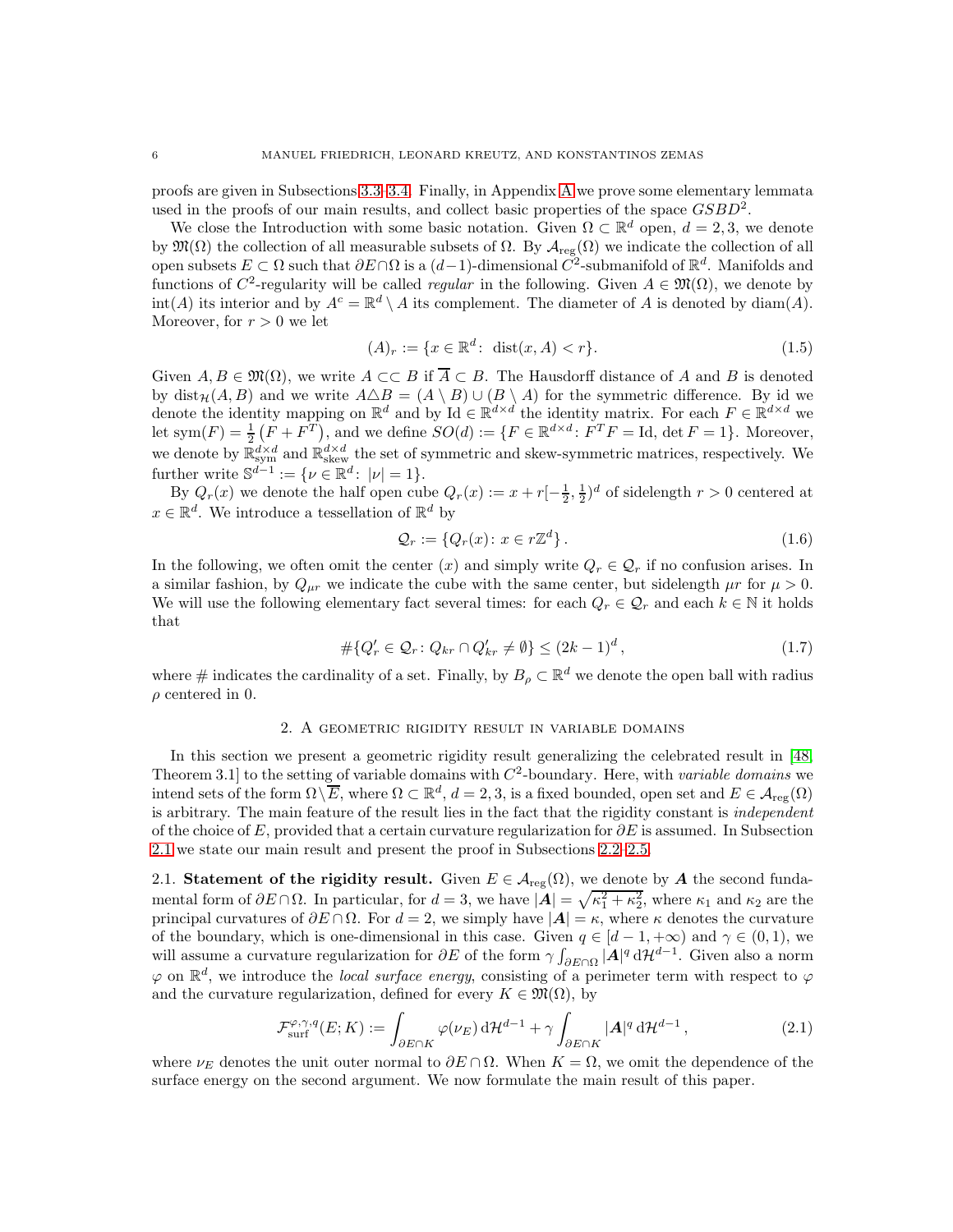<span id="page-6-0"></span>**Theorem 2.1** (Geometric rigidity in variable domains). Let  $d = 2, 3, q \in [d-1, +\infty), \gamma \in (0, 1),$ and  $\varphi$  be a norm on  $\mathbb{R}^d$ . Let  $\Omega \subset \mathbb{R}^d$  be open and bounded and let  $\widetilde{\Omega} \subset \subset \Omega$  be an open subset. Then, there exist constants  $C_0 = C_0(\Omega, \varphi) > 0$ ,  $\eta_0 = \eta_0(\Omega, \widetilde{\Omega}, \varphi) \in (0, 1)$  and for each  $\eta \in (0, \eta_0]$ there exists  $C_{\eta} = C_{\eta}(\eta, \Omega, \tilde{\Omega}) > 0$  such that the following holds:

For every  $E \in \mathcal{A}_{reg}(\Omega)$  there exists an open set  $E_{\eta,\gamma}$  such that  $E \subset E_{\eta,\gamma} \subset \Omega$ ,  $\partial E_{\eta,\gamma} \cap \Omega$  is a union of finitely many regular submanifolds, and

<span id="page-6-2"></span>(i) 
$$
\mathcal{L}^d(E_{\eta,\gamma} \setminus E) \le \eta \gamma^{1/q} \mathcal{F}_{\text{surf}}^{\varphi,\gamma,q}(E),
$$
 dist $\mathcal{H}(E, E_{\eta,\gamma}) \le \eta \gamma^{1/q},$   
\n(ii)  $\int_{\partial E_{\eta,\gamma} \cap \Omega} \varphi(\nu_{E_{\eta,\gamma}}) d\mathcal{H}^{d-1} \le (1 + C_0 \eta) \mathcal{F}_{\text{surf}}^{\varphi,\gamma,q}(E),$  (2.2)

such that for the connected components  $(\widetilde{\Omega}_j^{\eta,\gamma})_j$  of  $\widetilde{\Omega} \setminus \overline{E_{\eta,\gamma}}$  and for every  $y \in H^1(\Omega \setminus \overline{E}; \mathbb{R}^d)$  there exist corresponding rotations  $(R_j^{\eta,\gamma})_j \subset SO(d)$  such that

(i) 
$$
\sum_{j} \int_{\tilde{\Omega}_{j}^{n,\gamma}} \left| \operatorname{sym}((R_{j}^{n,\gamma})^{T} \nabla y - \operatorname{Id}) \right|^{2} \mathrm{d}x \leq C_{0} \left( 1 + C_{\eta} \gamma^{-5d/q} \varepsilon \right) \int_{\Omega \setminus \overline{E}} \operatorname{dist}^{2}(\nabla y, SO(d)) \mathrm{d}x,
$$
  
\n(ii) 
$$
\sum_{j} \int_{\tilde{\Omega}_{j}^{n,\gamma}} |(R_{j}^{n,\gamma})^{T} \nabla y - \operatorname{Id}|^{2} \mathrm{d}x \leq C_{\eta} \gamma^{-2d/q} \int_{\Omega \setminus \overline{E}} \operatorname{dist}^{2}(\nabla y, SO(d)) \mathrm{d}x,
$$
\n(2.3)

where for brevity  $\varepsilon := \int_{\Omega \setminus \overline{E}} \text{dist}^2(\nabla y(x), SO(d)) \, dx.$ 

We note that Theorem [2.1,](#page-6-0) in particular  $(2.3)$ , provides a *piecewise geometric rigidity* result in the spirit of [\[18,](#page-48-12) [42,](#page-48-11) [46\]](#page-48-13). In fact, global rigidity may fail if the domain  $\Omega$  (or more precisely  $\Omega$ ) is disconnected by  $E$  into several parts on each of which  $y$  is close to a different rigid motion. A separation of the domain into the sets  $(\widetilde{\Omega}_j^{\eta,\gamma})_j$  might still be necessary even if  $\Omega \setminus \overline{E}$  is connected. In fact, this is indispensable if the domain is connected only through a *thin tunnel*, as explained in Example [2.6.](#page-8-0) Such phenomena are accounted for in our result by defining the components  $(\tilde{\Omega}_{j}^{\eta,\gamma})_{j}$ with respect to an appropriate thickened set  $E_{\eta,\gamma}$  containing E. Note that [\(2.2\)](#page-6-2)(i) ensures that we obtain a rigidity result outside of the *small set*  $E_{\eta,\gamma} \setminus E$ , which vanishes for  $\eta, \gamma \to 0$ . In addition, [\(2.2\)](#page-6-2)(ii) provides a sharp control on the (anisotropic) perimeter of  $E_{\eta,\gamma}$  as  $\eta,\gamma \to 0$ , which will be essential for our applications to models involving surface energies, see Section [3.](#page-27-0)

When comparing our result to [\[48\]](#page-49-0), the constant in [\(2.3\)](#page-6-1) depends on the small parameter  $\eta$  and the curvature regularization parameter  $\gamma$ , with  $C_{\eta} \to +\infty$  as  $\eta \to 0$ . We emphasize, however, that for configurations with gradient close to the set of rotations, in the sense of

<span id="page-6-3"></span><span id="page-6-1"></span>
$$
\int_{\Omega \setminus \overline{E}} \text{dist}^2(\nabla y, SO(d)) \, dx \le C_{\eta}^{-1} \gamma^{5d/q} \,, \tag{2.4}
$$

we obtain a uniform control on symmetrized gradients, see  $(2.3)(i)$ . (The subspace  $\mathbb{R}^{d \times d}_{sym}$  corresponds to the orthogonal space to  $SO(d)$  at the identity matrix. Since different rotations appear in our statement,  $\mathbb{R}^{d \times d}_{sym}$  has to be replaced accordingly.) In our applications, this uniform control will be essential to obtain compactness for rescaled displacement fields, see  $(3.2)$  and Propositions [3.1](#page-28-1) and [3.5](#page-31-0) below. Eventually, [\(2.3\)](#page-6-1)(ii) is needed to control higher order terms in the passage to linearized elastic energies, see Lemma [3.11.](#page-36-1) Note that even under the assumption [\(2.4\)](#page-6-3), a uniform control on the gradients independently of the set  $E$  cannot be expected, as in Example [2.7](#page-9-0) we show that the estimate is actually sharp. This is related to the fact that the constant in Korn's inequality (see e.g. [\[74\]](#page-49-26)) is not uniform for variable domains  $\Omega \setminus \overline{E}$ . In the proof, we will first establish  $(2.3)(ii)$  and then derive  $(2.3)(i)$  from  $(2.3)(ii)$ .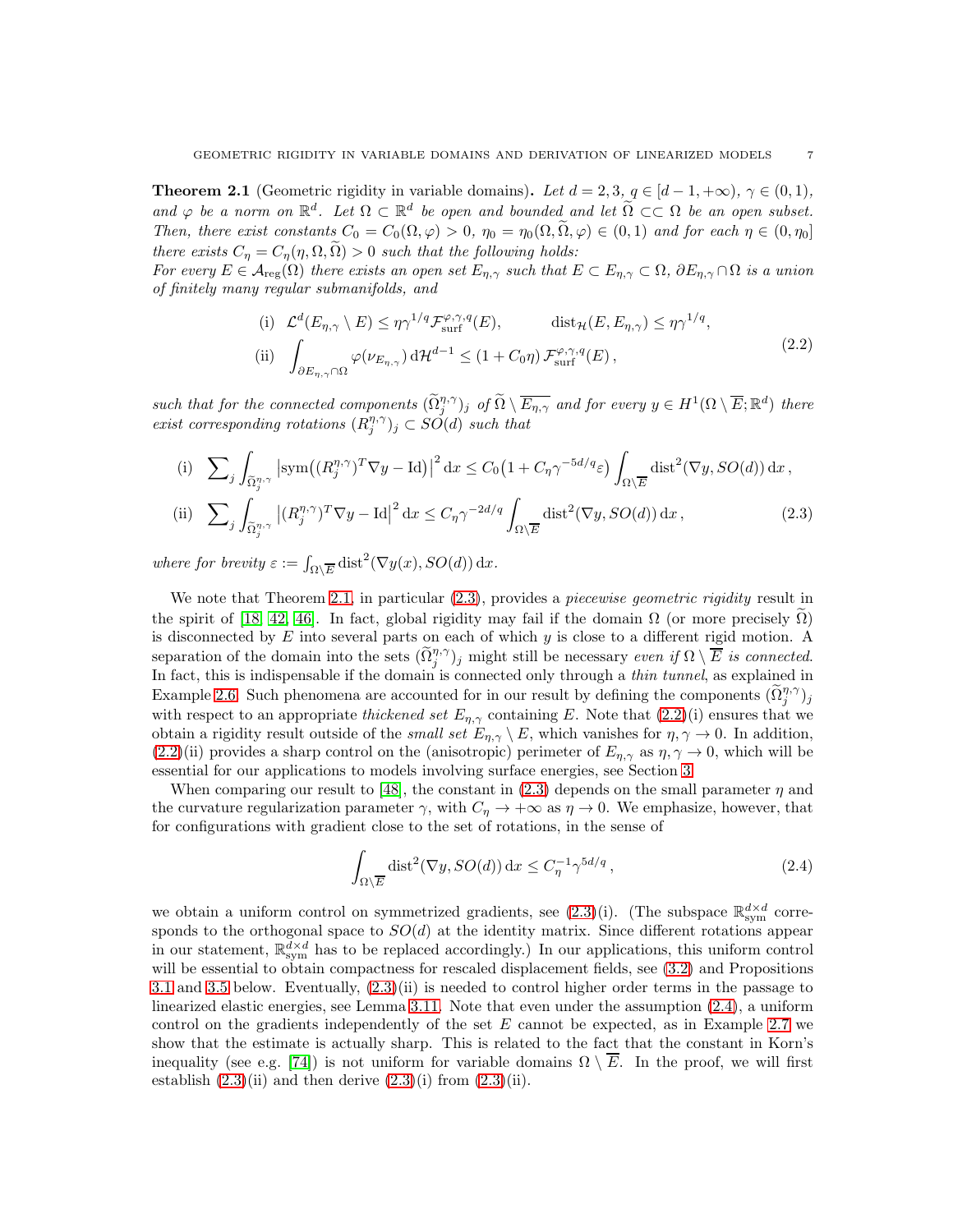We also emphasize that the choice  $q \geq d-1$  for the curvature regularization is essential for the proof, see Lemma [2.11](#page-14-0) and Example [2.12.](#page-14-1) We proceed with several slightly modified versions of the statement which will be convenient for our applications.

<span id="page-7-0"></span>Corollary 2.2 (Version with Dirichlet conditions). Suppose that  $\Omega = U \cup U_D$  for two bounded sets  $U, U_D \subset \mathbb{R}^d$  with Lipschitz boundary. Then, for every  $E \in \mathcal{A}_{reg}(\Omega)$  and every  $y \in H^1(\Omega \setminus \overline{E}; \mathbb{R}^d)$ with  $y = id$  on  $U_D$ , the statement of Theorem [2.1](#page-6-0) holds with the additional property that:

if for some j it holds that  $\mathcal{L}^d(\tilde{\Omega}_j^{\eta,\gamma} \cap U_D) > 0$ , then we can take  $R_j^{\eta,\gamma} = \text{Id}$ ,

where the constant  $C_n$  additionally depends on  $U_D$ .

In the applications, Dirichlet conditions will indeed be imposed on a set of positive  $\mathcal{L}^d$ -measure, as it is customary in free discontinuity problems.

<span id="page-7-1"></span>Corollary 2.3 (Version for graphs). Consider  $\Omega = \omega \times (-1, M + 1)$  for some open and bounded  $\omega \subset \mathbb{R}^{d-1}$  and  $M > 0$ . Suppose that  $E = \{(x', x_d) \in \Omega : x' \in \omega, x_d > h(x')\}$  for a regular function  $h: \omega \to [0, M], i.e., \partial E \cap \Omega$  is the graph of the function h. Then, in Theorem [2.1](#page-6-0) we find another set  $E'_{\eta,\gamma} \supset E_{\eta,\gamma}$ , which is the supergraph of a smooth function  $h_{\eta,\gamma}$ :  $\omega \to [0,M]$  with  $h_{\eta,\gamma} \leq h$ , i.e., we have  $E'_{\eta,\gamma} = \{(x',x_d) \in \Omega: x' \in \omega, x_d > h_{\eta,\gamma}(x')\}$  such that

<span id="page-7-4"></span>(i) 
$$
\mathcal{L}^d(E'_{\eta,\gamma} \setminus E) \le \eta \gamma^{1/q} \mathcal{F}^{\varphi,\gamma,q}_{\text{surf}}(E),
$$
 (ii)  $\int_{\partial E'_{\eta,\gamma} \cap \Omega} \varphi(\nu_{E'_{\eta,\gamma}}) \, d\mathcal{H}^{d-1} \le C_0 \mathcal{F}^{\varphi,\gamma,q}_{\text{surf}}(E).$  (2.5)

In particular, the thickened set can be chosen as a supergraph, at the expense of a coarser estimate in  $(2.2)(ii)$ . Corollary [2.2](#page-9-1) and Corollary [2.3](#page-7-1) will be proved in Subsection 2.2 and Subsection [2.3,](#page-13-0) respectively. We proceed with some further comments on the result.

<span id="page-7-5"></span>**Remark 2.4** (Version with mean curvature). For  $d = 3$ ,  $q = 2$ , and a regular domain  $\Omega \subset \mathbb{R}^3$ , there are situations where in estimate  $(2.2)$  we can replace the second fundamental form  $\boldsymbol{A}$  by the mean curvature  $\mathbf{H}$ :  $\partial E \cap \Omega \to \mathbb{R}$ , i.e.,  $\mathbf{H} := \kappa_1 + \kappa_2$ , where again  $\kappa_1$  and  $\kappa_2$  are the principal curvatures of  $\partial E \cap \Omega$ . In fact, denote by  $G := \kappa_1 \kappa_2$  the Gaussian curvature of  $\partial E \cap \Omega$ , by  $\chi(\partial E \cap \Omega)$  the Euler *characteristic* of  $\partial E \cap \Omega$  and by  $\kappa_g$  the *geodesic curvature* of  $\partial(\partial E \cap \Omega) \subset \partial \Omega$ . (The outermost  $\partial$  is meant here to denote the boundary of the 2-dimensional surface  $\partial E \cap \Omega$  in the differential geometric sense and we assume for simplicity that  $\partial(\partial E \cap \Omega)$  is  $C^2$ .) Then, the Gauss-Bonnet theorem yields

$$
\int_{\partial E \cap \Omega} |\mathbf{A}|^2 d\mathcal{H}^2 = \int_{\partial E \cap \Omega} |\mathbf{H}|^2 d\mathcal{H}^2 - 2 \int_{\partial E \cap \Omega} \mathbf{G} d\mathcal{H}^2
$$
  
= 
$$
\int_{\partial E \cap \Omega} |\mathbf{H}|^2 d\mathcal{H}^2 - 4\pi \chi(\partial E \cap \Omega) + 2 \int_{\partial(\partial E \cap \Omega)} \kappa_g d\mathcal{H}^1.
$$

Exemplarily, we address two special cases:

(a) If  $E \subset\subset \Omega$ , i.e.,  $\partial E \cap \Omega = \partial E$  has no boundary, and if one has

<span id="page-7-2"></span>
$$
-4\pi\gamma\chi(\partial E) \le C_0\eta\,,\tag{2.6}
$$

then one can replace  $\gamma \int_{\partial E} |A|^2 d\mathcal{H}^2$  by  $\gamma \int_{\partial E} |H|^2 d\mathcal{H}^2$  without essentially affecting estimate  $(2.2)$ (ii) (and similarly  $(2.2)$ (i)), which in this case would be

<span id="page-7-3"></span>
$$
\int_{\partial E_{\eta,\gamma}\cap\Omega} \varphi(\nu_{E_{\eta,\gamma}}) \,d\mathcal{H}^2 \le (1+C_0\eta) \left( \int_{\partial E} \varphi(\nu_E) \,d\mathcal{H}^2 + \gamma \int_{\partial E} |\mathbf{H}|^2 \,d\mathcal{H}^2 + C_0\eta \right). \tag{2.7}
$$

For instance, in this case, [\(2.6\)](#page-7-2) holds true if  $\partial E \cap \Omega = \partial E$  consists of m connected components which are all topologically equivalent to the sphere  $\mathbb{S}^2$ . In this case,  $\chi(\partial E) = 2m > 0$ .

(b) In a similar manner, if  $\partial E \cap \Omega$  consists of a single connected component topologically equivalent to the flat disk and  $2\gamma \int_{\partial(\partial E \cap \Omega)} \kappa_g d\mathcal{H}^1 \leq C_0 \eta$ , we can again replace  $(2.2)(ii)$  by  $(2.7)$ .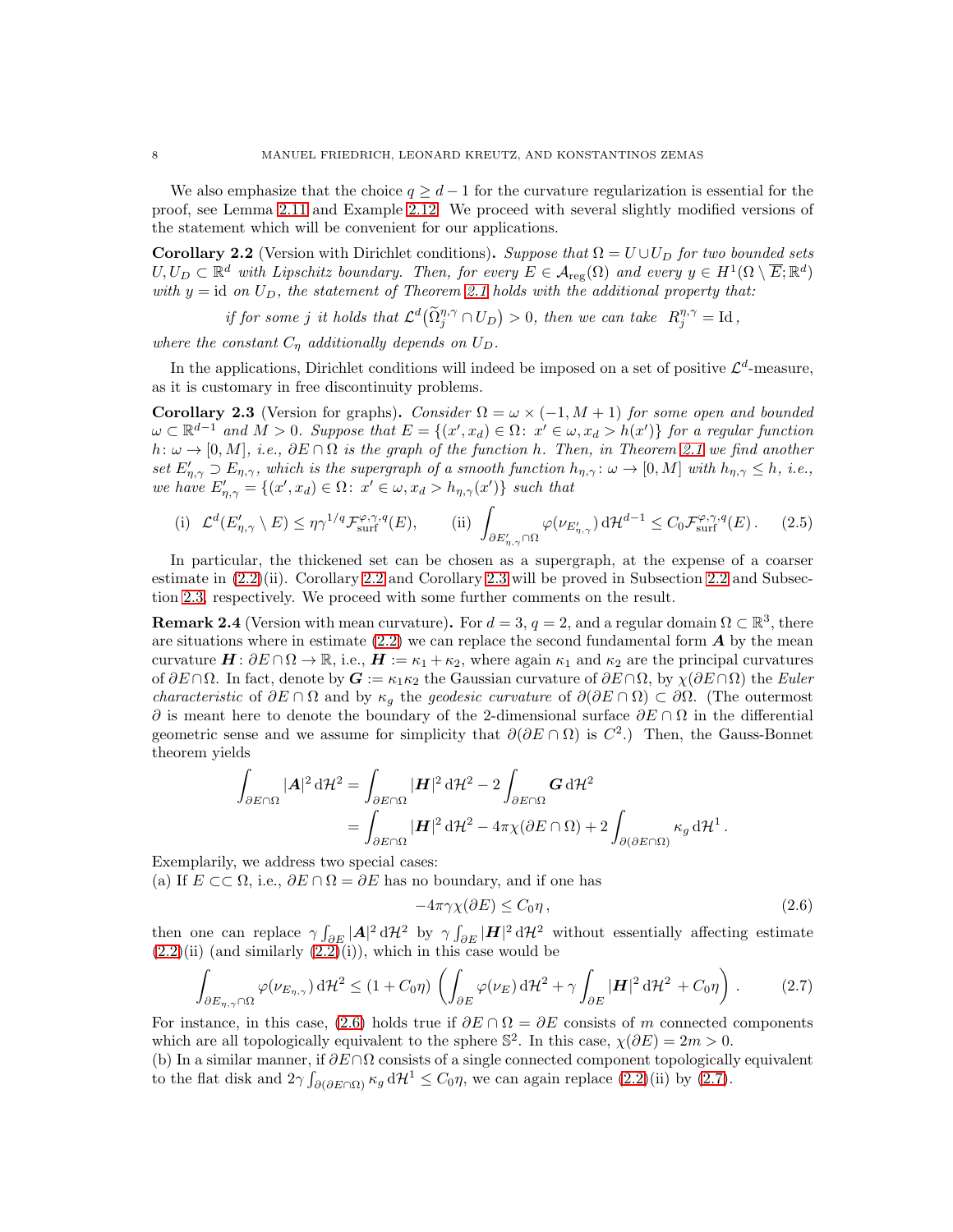<span id="page-8-1"></span>

Figure 2. A thin tunnel that leads to failure of uniform rigidity on the unique connected component of  $\Omega \setminus \overline{E}$ , depicted schematically. On the left: The set  $\Omega \setminus \overline{E}$ , where E is depicted in gray. In the middle: The set  $y(\Omega \setminus \overline{E})$ . On the right: The set  $\Omega \setminus \overline{E_{\eta,\gamma}}$ , where  $E_{\eta,\gamma}$  is the hatched set.

**Remark 2.5** (Set  $\Omega$ ). Due to our proof strategy based on cubic sets, see [\(2.12\)](#page-10-0) below, the rigidity estimate is only local, given in terms of  $\tilde{\Omega}$ . Yet, one can replace  $\tilde{\Omega}$  by  $\Omega$ , provided that  $\Omega$  is regular, and that we replace  $(2.2)(ii)$  by

$$
\int_{\partial E_{\eta,\gamma}\cap\Omega} \varphi(\nu_{E_{\eta,\gamma}}) \,d\mathcal{H}^{d-1} \leq (1+C_0\eta) \Big( \int_{\partial E\cap\Omega} \varphi(\nu_E) \,d\mathcal{H}^{d-1} + \gamma \int_{\partial E\cap\Omega} |A|^q \,d\mathcal{H}^{d-1} + C_{\Omega,\varphi,\gamma,q} \Big)
$$

for a suitable constant  $C_{\Omega,\varphi,\gamma,q} > 0$  independent of E. In fact, this follows by selecting  $\Omega_* \supset \Omega$ and applying Theorem [2.1](#page-6-0) for  $\Omega_*$  in place of  $\Omega$ , the set  $\Omega$  in place of  $\Omega$ , and for  $E_* = E \cup (\Omega_* \setminus \overline{\Omega})$ in place of E. More specifically, the result yields a set  $E_* \subset E^*_{\eta,\gamma} \subset \Omega_*$ , and then we define  $E_{\eta,\gamma} := E_{\eta,\gamma}^* \cap \Omega.$ 

<span id="page-8-0"></span>Example 2.6 (Thin tunnel). We give an example for the necessity of thickening the set and refer to the schematic Figure [2](#page-8-1) for an illustration. For  $\delta > 0$  we suppose that, up to a negligible set,  $\Omega \backslash \overline{E}$  is given by the three sets  $U_1 = (-1,0) \times (0,1)$ ,  $U_2^{\delta} = (0,1) \times (\frac{1}{2}, \frac{1}{2} + \delta)$ , and  $U_3 = (1,2) \times (0,1)$ . (Strictly speaking, smooth approximations of  $U_1$ ,  $U_2^{\delta}$ , and  $U_3$  need to be considered.) For  $\sigma \in (0, \pi/2)$  we define

$$
y_{\delta,\sigma}(x) = \begin{cases} x + \tau_1^{\sigma} & x \in U_1 ;\\ ((x_2 - \frac{1}{2}) + \frac{1}{\sigma})(\sin(\sigma x_1), \cos(\sigma x_1)) & x \in U_2^{\delta} ;\\ R_{\sigma}x + \tau_3^{\sigma} & x \in U_3 , \end{cases}
$$
(2.8)

where  $R_{\sigma} \in SO(2)$  denotes the rotation around the origin by the angle  $\sigma$  and  $\tau_1^{\sigma}, \tau_3^{\sigma}$  are suitable translations such that  $y_{\delta,\sigma}$  is continuous. Then  $\nabla y_{\delta,\sigma} \in SO(2)$  on  $U_1 \cup U_3$  and on  $U_2^{\delta}$  we have

$$
\nabla y_{\delta,\sigma}(x_1, x_2) = \begin{pmatrix} (1 + \sigma(x_2 - \frac{1}{2})) \cos(\sigma x_1) & \sin(\sigma x_1) \\ -(1 + \sigma(x_2 - \frac{1}{2})) \sin(\sigma x_1) & \cos(\sigma x_1) \end{pmatrix}
$$

This yields  $dist^2(\nabla y_{\delta,\sigma}, SO(2)) = |$  $\sqrt{\nabla y_{\delta,\sigma}^T \nabla y_{\delta,\sigma}} - \text{Id}\big|^2 = \sigma^2 (x_2 - \frac{1}{2})^2$  on  $U_2^{\delta}$ , and therefore

$$
\int_{\Omega \setminus \overline{E}} \text{dist}^2(\nabla y_{\delta,\sigma}, SO(2)) \, \mathrm{d}x = \sigma^2 \delta^3 / 3 \,. \tag{2.9}
$$

<span id="page-8-3"></span><span id="page-8-2"></span>.

It is also easy to see that for all  $R \in SO(2)$  one has

$$
\int_{\Omega\setminus\overline{E}}|\nabla y_{\delta,\sigma}-R|^2\,\mathrm{d}x\geq c\sigma^2
$$

for a universal constant  $c > 0$ . Therefore, neither  $(2.3)(i)$  nor  $(2.3)(ii)$  can hold true on  $\Omega \setminus \overline{E}$  with a constant independent of E.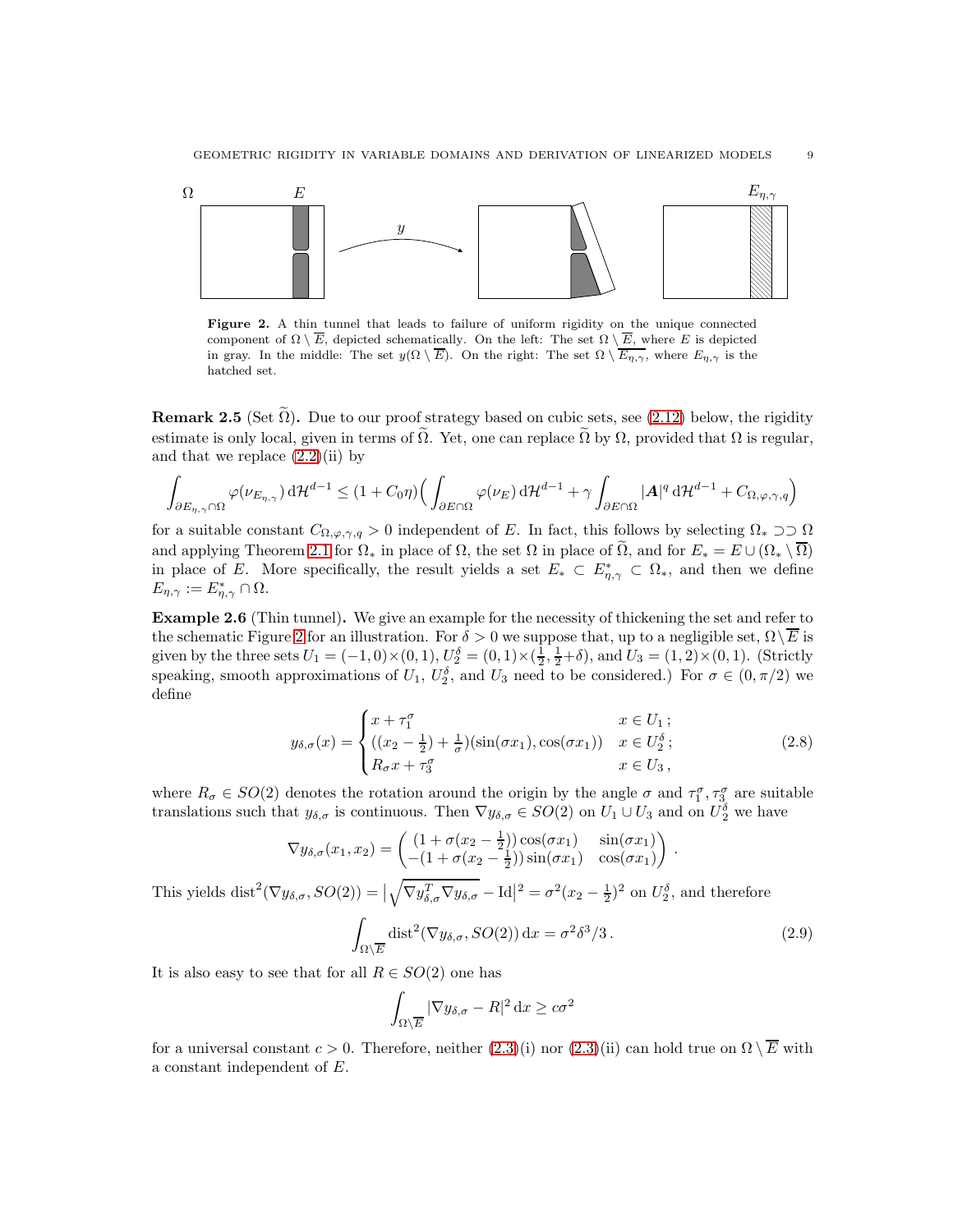<span id="page-9-2"></span>

Figure 3. A set  $\Omega \setminus \overline{E}$  that shows that the constant in  $(2.3)(ii)$  is sharp, for instance for  $\Omega = (0, 1)^2$ . The set E is depicted in gray.

<span id="page-9-0"></span>**Example 2.7** (Sharpness of constant). The constant in  $(2.3)(ii)$  is sharp. To this end, consider  $\Omega$  and E in dimension  $d = 2$  as depicted in Figure [3,](#page-9-2) and note that the thickening of the set E will not disconnect  $\Omega \setminus \overline{E}$ , see  $(2.2)(i)$ . The set  $\Omega \setminus \overline{E}$  consists essentially of  $m \sim \gamma^{-1/q}$  "vertical stripes" depicted with white color in the picture. We define a deformation y on  $\Omega \setminus \overline{E}$  which on each of the stripes bends by an angle of  $\sigma := \gamma^{1/q}$  as indicated in [\(2.8\)](#page-8-2) (for  $\delta := 3\gamma^{1/q}$ ) such that between the first and the last stripe a macroscopic rotation is performed. Repeating the argument in [\(2.9\)](#page-8-3), we get  $\int_{\Omega \setminus \overline{E}} \text{dist}^2(\nabla y, SO(2)) dx \lesssim m(\gamma^{1/q})^2 (3\gamma^{1/q})^3/3 \sim \gamma^{4/q}$  and on the other hand  $\int_{\Omega \setminus \overline{E}} |\nabla y - R|^2 \,dx \ge c$  for all  $R \in SO(2)$ .

<span id="page-9-1"></span>2.2. Proof of Theorem [2.1.](#page-6-0) This subsection is devoted to the proof of Theorem 2.1. We start with a short outline of the proof collecting the main intermediate steps. The core of our proof is the construction of the thickened set  $E_{\eta,\gamma}$  with the properties in [\(2.2\)](#page-6-2). We formulate this in a separate auxiliary result, and for this purpose we recall the definition of  $\mathcal{F}^{\varphi,\gamma,q}_{\text{surf}}$  in [\(2.1\)](#page-5-2).

<span id="page-9-4"></span>**Proposition 2.8 (Thickening of sets).** Let  $d = 2, 3, q \in [d-1, +\infty)$ ,  $\gamma \in (0, 1)$ , and  $\varphi$  be a norm on  $\mathbb{R}^d$ . Let  $\Omega \subset \mathbb{R}^d$  be open and bounded and let  $\widetilde{\Omega} \subset\subset \Omega$  be an open subset. Then, there exist constants  $C_0 = C_0(\Omega, \varphi) > 0$ ,  $\eta_0 = \eta_0(\Omega, \widetilde{\Omega}, \varphi) \in (0, 1)$  and for each  $\eta \in (0, \eta_0]$  there exists  $c_{\eta} = c_{\eta}(\eta) \in (0,1)$ , with  $c_{\eta} \to 0$  as  $\eta \to 0$ , such that the following holds:

Given  $E \in \mathcal{A}_{reg}(\Omega)$ , we can find an open set  $E_{\eta,\gamma}$  such that  $E \subset E_{\eta,\gamma} \subset \Omega$ ,  $\partial E_{\eta,\gamma} \cap \Omega$  is a union of finitely many regular submanifolds, and

(i) 
$$
\operatorname{dist}(x, E) \ge c_{\eta} \gamma^{1/q}
$$
 for all  $x \in \{y \in \Omega \setminus \overline{E_{\eta,\gamma}}:\operatorname{dist}(y, \widetilde{\Omega}) < c_{\eta} \gamma^{1/q}\},$   
\n(ii)  $\mathcal{L}^d(E_{\eta,\gamma} \setminus E) \le \eta \gamma^{1/q} \mathcal{F}_{\text{surf}}^{\varphi,\gamma,q}(E),$   $\operatorname{dist}_{\mathcal{H}}(E, E_{\eta,\gamma}) \le \eta \gamma^{1/q},$   
\n(iii)  $\int_{\partial E_{\eta,\gamma} \cap \Omega} \varphi(\nu_{E_{\eta,\gamma}}) \, d\mathcal{H}^{d-1} \le (1 + C_0 \eta) \mathcal{F}_{\text{surf}}^{\varphi,\gamma,q}(E).$  (2.10)

We defer the proof to Subsection [2.3](#page-13-0) below. Note that  $(2.10)(ii),iii)$  are exactly the properties stated in the main result, see  $(2.2)$ . The additional property  $(2.10)(i)$  is essential for the proof of [\(2.3\)](#page-6-1) as it allows to cover

<span id="page-9-5"></span><span id="page-9-3"></span>
$$
\widetilde{\Omega}_{\eta,\gamma}^E := \widetilde{\Omega} \setminus \overline{E_{\eta,\gamma}} \tag{2.11}
$$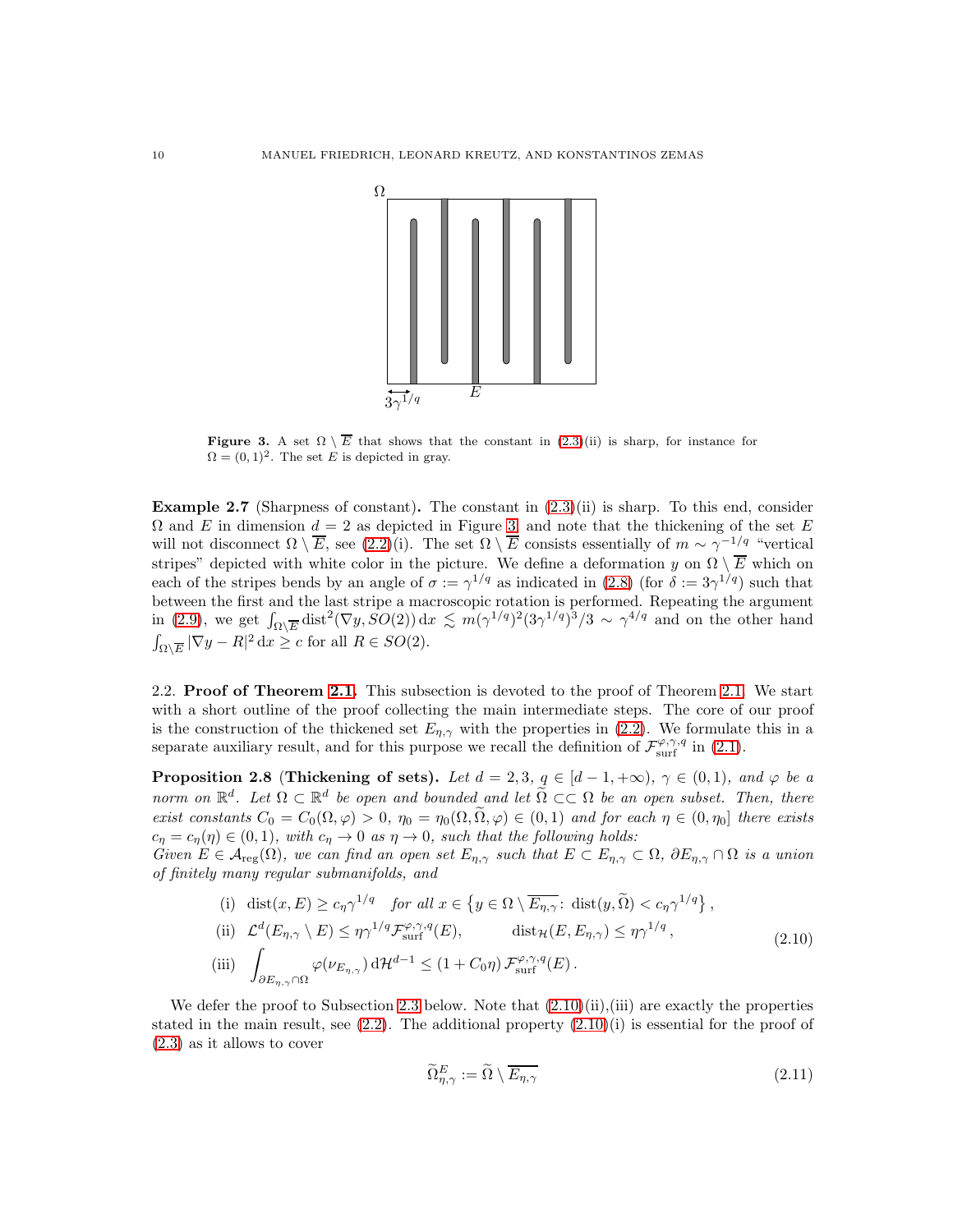with cubes which are all contained in  $\Omega \setminus \overline{E}$ . More precisely, for  $r > 0$  and  $U \subset \mathbb{R}^d$  open and bounded, recalling the definition in  $(1.6)$ , we define the *r*-cubic set corresponding to U by

$$
(U)^r := \operatorname{int} \left( \bigcup_{Q_r \in \mathcal{Q}_r(U)} Q_r \right),\tag{2.12}
$$

where  $\mathcal{Q}_r(U) := \{Q_r \in \mathcal{Q}_r : Q_r \cap U \neq \emptyset\}$ . We define

<span id="page-10-4"></span><span id="page-10-2"></span><span id="page-10-1"></span><span id="page-10-0"></span>
$$
r_{\eta,\gamma} := \frac{c_{\eta} \gamma^{1/q}}{2\sqrt{d}},\tag{2.13}
$$

where  $c_{\eta}$  is the constant of Proposition [2.8.](#page-9-4) Now, by using  $(2.10)(i)$  and  $c_{\eta} \to 0$  as  $\eta \to 0$ , by possibly passing to a smaller constant  $\eta_0$  depending on  $\Omega$ ,  $\overline{\Omega}$ , one can check that

$$
Q_{r_{\eta,\gamma}} \in \mathcal{Q}_{r_{\eta,\gamma}}(\widetilde{\Omega}_{\eta,\gamma}^{E}) \qquad \Rightarrow \qquad Q_{2r_{\eta,\gamma}} \subset \Omega \setminus \overline{E} \,.
$$

For general *r*-cubic sets the following rigidity result holds.

<span id="page-10-3"></span>**Proposition 2.9** (Rigidity on r-cubic sets). Let  $d \geq 2$ ,  $U \subset \mathbb{R}^d$  be open and bounded, let  $r > 0$ , and suppose that the r-cubic set  $(U)^r$  defined in [\(2.12\)](#page-10-0) is connected. Then, there exists an absolute constant  $C > 0$  independent of U and r such that for all  $y \in H^1((U)^r; \mathbb{R}^d)$  there exists  $R \in SO(d)$ such that

$$
\int_{(U)^r} |\nabla y - R|^2 \, \mathrm{d}x \le C \big(\# \mathcal{Q}_r(U)\big)^2 \int_{(U)^r} \text{dist}^2(\nabla y, SO(d)) \, \mathrm{d}x \,. \tag{2.15}
$$

Additionally, if there exists  $Q \in \mathcal{Q}_r(U)$  with  $\mathcal{L}^d(Q \cap {\nabla y = \text{Id}}) \geq cr^d$  for some absolute constant  $c \in (0,1)$ , then [\(2.15\)](#page-10-1) holds for  $R = \text{Id}$ , for a constant  $C > 0$  depending on c.

The result is a direct consequence of the rigidity estimate [\(1.1\)](#page-0-0) proved by FRIESECKE, JAMES, AND MÜLLER  $[48]$ , applied on a cube, along with estimating the variation of the rotations on different cubes. Although the latter argument is well-known and has been performed, e.g., in [\[48,](#page-49-0) Section 4], we include a short proof in Appendix [A.3](#page-45-0) for convenience of the reader.

Observe that typically one has  $\#\mathcal{Q}_r(U) \sim \mathcal{L}^d(U)r^{-d}$ , which along with [\(2.13\)](#page-10-2) explains the scaling in  $(2.3)(ii)$ . The proof of  $(2.3)(i)$  instead will rely on Proposition [2.9](#page-10-3) along with the linearization formula [\[48,](#page-49-0) (3.20)],

<span id="page-10-6"></span>
$$
|\text{sym}(R^T F - \text{Id})| = \text{dist}(F, SO(d)) + \text{O}(|F - R|^2)
$$
\n(2.16)

for  $F \in \mathbb{R}^{d \times d}$  and  $R \in SO(d)$ . In fact, the latter shows that it suffices to have a good bound on  $\int |\nabla y - R|^4 dx$  in order to control the symmetrized gradient in  $L^2$ . We are now ready to give the proof of Theorem [2.1.](#page-6-0)

*Proof of Theorem [2.1.](#page-6-0)* Let  $q \in [d-1, +\infty)$ ,  $\gamma \in (0, 1)$ ,  $\widetilde{\Omega} \subset\subset \Omega$  be an open subset, and let  $\varphi$  be a norm on  $\mathbb{R}^d$ . Without restriction we can assume that  $\tilde{\Omega}$  is smooth. We let  $\eta_0$  as in Proposition [2.8](#page-9-4) and  $\eta \in (0, \eta_0]$ . We choose  $c_{\eta} = c_{\eta}(\eta, \tilde{\Omega}) > 0$  as in Proposition [2.8](#page-9-4) and [\(2.14\)](#page-10-4). We define  $r_{\eta, \gamma}$ as in [\(2.13\)](#page-10-2), and from now on we write r in place of  $r_{\eta,\gamma}$  for notational simplicity.

We let  $E_{\eta,\gamma}$  be the set obtained from Proposition [2.8.](#page-9-4) In particular, [\(2.2\)](#page-6-2) holds by [\(2.10\)](#page-9-3)(ii),(iii). Let  $\widetilde{\Omega}_{\eta,\gamma}^E$  be the set in [\(2.11\)](#page-9-5), and denote by  $(\widetilde{\Omega}_{j}^{\eta,\gamma})_j$  the connected components of  $\widetilde{\Omega}_{\eta,\gamma}^E$ . Note that these are finitely many due to the regularity of  $E_{\eta,\gamma}$  and  $\tilde{\Omega}$ . The main part of the proof now consists in deriving  $(2.3)$ . To this end, similarly to the proof in [\[48\]](#page-49-0), a crucial step is to reduce the problem to harmonic mappings, see Steps 1–2 below. In Steps 3–4 we then provide the actual rigidity estimate. In the following,  $C > 0$  denotes a generic constant only depending  $\Omega$ , which may change from line to line. Without restriction, we suppose that the sets

<span id="page-10-5"></span>
$$
\hat{\Omega}_{j}^{\eta,\gamma} := \text{int}\left(\bigcup_{Q_{r} \in \mathcal{Q}_{r}(\tilde{\Omega}_{j}^{\eta,\gamma})} \overline{Q_{2r}}\right) \quad \text{are pairwise disjoint.} \tag{2.17}
$$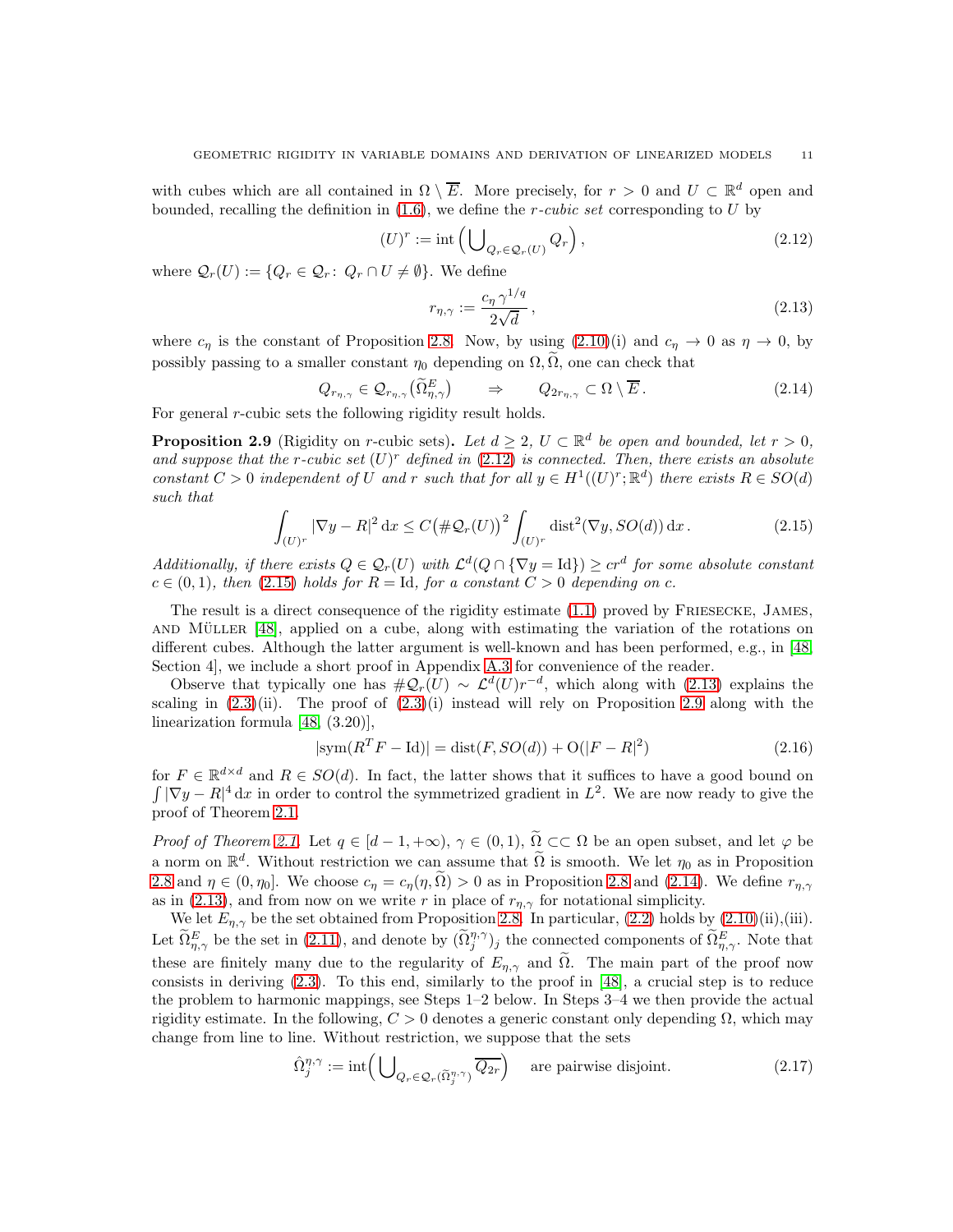Indeed, whenever  $\hat{\Omega}_i^{\eta,\gamma} \cap \hat{\Omega}_j^{\eta,\gamma} \neq \emptyset$ , one can replace  $\tilde{\Omega}_i^{\eta,\gamma}$  and  $\tilde{\Omega}_j^{\eta,\gamma}$  in the reasoning below by  $\widetilde{\Omega}_{i}^{\eta,\gamma} \cup \widetilde{\Omega}_{j}^{\eta,\gamma}$  and can derive  $(2.3)$  for a single rotation on  $\widetilde{\Omega}_{i}^{\eta,\gamma} \cup \widetilde{\Omega}_{j}^{\eta,\gamma}$ .

Step 1. (Reduction to Lipschitz mappings on cubes). For every cube  $Q_r \in \mathcal{Q}_r(\tilde{\Omega}_{\eta,\gamma}^E)$  we have  $Q_{2r} \subset \Omega \setminus \overline{E}$  by [\(2.14\)](#page-10-4). By a variant of [\[36,](#page-48-28) Theorem 6.15], see also [\[48,](#page-49-0) Proposition A.1], we let  $y_Q \in W^{1,\infty}(Q_{2r};\mathbb{R}^d)$  be a Lipschitz truncation obtained from y satisfying

<span id="page-11-1"></span><span id="page-11-0"></span>(i) 
$$
\|\nabla y_Q\|_{L^{\infty}(Q_{2r})} \le C
$$
,  
\n(ii)  $\int_{Q_{2r}} |\nabla y - \nabla y_Q|^2 dx \le C \int_{Q_{2r} \cap \{|\nabla y| > 2\sqrt{d}\}} |\nabla y|^2 dx$ . (2.18)

Here, with a slight abuse of notation, we write  $y_Q$  instead of  $y_{Q_r}$ . We now claim that it suffices to prove that there exist  $(R_j^{\eta,\gamma})_j \subset SO(d)$  such that

$$
\sum_{j} \sum_{Q_r \in \mathcal{Q}_r(\tilde{\Omega}_j^{n,\gamma})} \int_{Q_r} \left| \text{sym}\big((R_j^{\eta,\gamma})^T \nabla y_Q - \text{Id}\big) \right|^2 \le C(1 + r^{-5d}\varepsilon) \int_{\Omega \setminus \overline{E}} \text{dist}^2(\nabla y, SO(d)), \tag{2.19}
$$

where here and in the following we use the shorthand notation  $\varepsilon := \int_{\Omega \setminus \overline{E}} \text{dist}^2(\nabla y, SO(d)) \,dx$ , and

$$
\sum_{j} \sum_{Q_r \in \mathcal{Q}_r(\tilde{\Omega}_j^{n,\gamma})} \int_{Q_r} \left| (R_j^{\eta,\gamma})^T \nabla y_Q - \text{Id} \right|^2 \, \text{d}x \le Cr^{-2d} \int_{\Omega \setminus \overline{E}} \text{dist}^2(\nabla y, SO(d)) \, \text{d}x \,. \tag{2.20}
$$

Indeed, let us note that

<span id="page-11-4"></span><span id="page-11-3"></span><span id="page-11-2"></span>
$$
\int_{Q_{2r} \cap \{|\nabla y| > 2\sqrt{d}\}} |\nabla y|^2 \, \mathrm{d}x \le C \int_{Q_{2r}} \text{dist}^2(\nabla y, SO(d)) \, \mathrm{d}x \,,\tag{2.21}
$$

since  $|F| \leq 2$ dist $(F, SO(d))$  for all  $F \in \mathbb{R}^{d \times d}$  with  $|F| > 2\sqrt{d}$ . This along with  $(1.7)$ ,  $(2.14)$ ,  $(2.17)$ , and  $(2.18)(ii)$  shows that

$$
\sum_{j} \sum_{Q_r \in \mathcal{Q}_r(\widetilde{\Omega}_j^{n,\gamma})} \int_{Q_{2r}} |\nabla y - \nabla y_Q|^2 \, \mathrm{d}x \le C \int_{\Omega \setminus \overline{E}} \text{dist}^2(\nabla y, SO(d)) \, \mathrm{d}x. \tag{2.22}
$$

Then, [\(2.3\)](#page-6-1) for a constant  $C_{\eta} = C_{\eta}(\eta, \Omega, \tilde{\Omega}) > 0$  and  $C_0 > 0$  (depending on  $\Omega$ ) clearly follows from [\(2.19\)](#page-11-1)–[\(2.20\)](#page-11-2), [\(2.22\)](#page-11-3), the triangle inequality, the definition of  $r = r_{\eta,\gamma}$  in [\(2.13\)](#page-10-2), and the definition of  $\mathcal{Q}_r(\tilde{\Omega}_j^{\eta,\gamma})$  below [\(2.12\)](#page-10-0). Therefore, it suffices to prove [\(2.19\)](#page-11-1)–[\(2.20\)](#page-11-2).

Step 2. (Reduction to harmonic mappings) For every  $Q_r \in \mathcal{Q}_r(\Omega_{\eta,\gamma}^E)$ , we consider  $y_Q = w_Q + z_Q$ , where, in the sense of distributions,

<span id="page-11-6"></span><span id="page-11-5"></span>
$$
\begin{cases} \Delta w_Q = 0 & \text{on } Q_{2r}, \\ w_Q = y_Q & \text{on } \partial Q_{2r}, \end{cases} \quad \text{and} \quad \begin{cases} \Delta z_Q = \text{div} (\nabla y_Q - \text{cof} \nabla y_Q) & \text{on } Q_{2r}, \\ z_Q = 0 & \text{on } \partial Q_{2r}. \end{cases}
$$

It holds that

$$
\int_{Q_{2r}} |\nabla z_Q|^2 \, \mathrm{d}x \le \int_{Q_{2r}} |\mathrm{cof} \nabla y_Q - \nabla y_Q|^2 \, \mathrm{d}x \le C \int_{Q_{2r}} \mathrm{dist}^2(\nabla y_Q, SO(d)) \, \mathrm{d}x \,. \tag{2.23}
$$

In fact, this follows from the arguments in [\[48,](#page-49-0) Proof of Theorem 3.1, Step 1], in particular using that  $|coF - F| \leq c \text{ dist}(F, SO(d))$  for all  $F \in \mathbb{R}^{d \times d}$  with  $|F| \leq C$  for some  $c = c(C) > 0$ , where here C denotes the constant of  $(2.18)(i)$ . In view of  $(2.18)(ii)$  and  $(2.21)$ ,  $(2.23)$  implies

$$
\int_{Q_{2r}} |\nabla y_Q - \nabla w_Q|^2 \, \mathrm{d}x \le C \int_{Q_{2r}} \text{dist}^2(\nabla y_Q, SO(d)) \, \mathrm{d}x \le C \int_{Q_{2r}} \text{dist}^2(\nabla y, SO(d)) \, \mathrm{d}x. \tag{2.24}
$$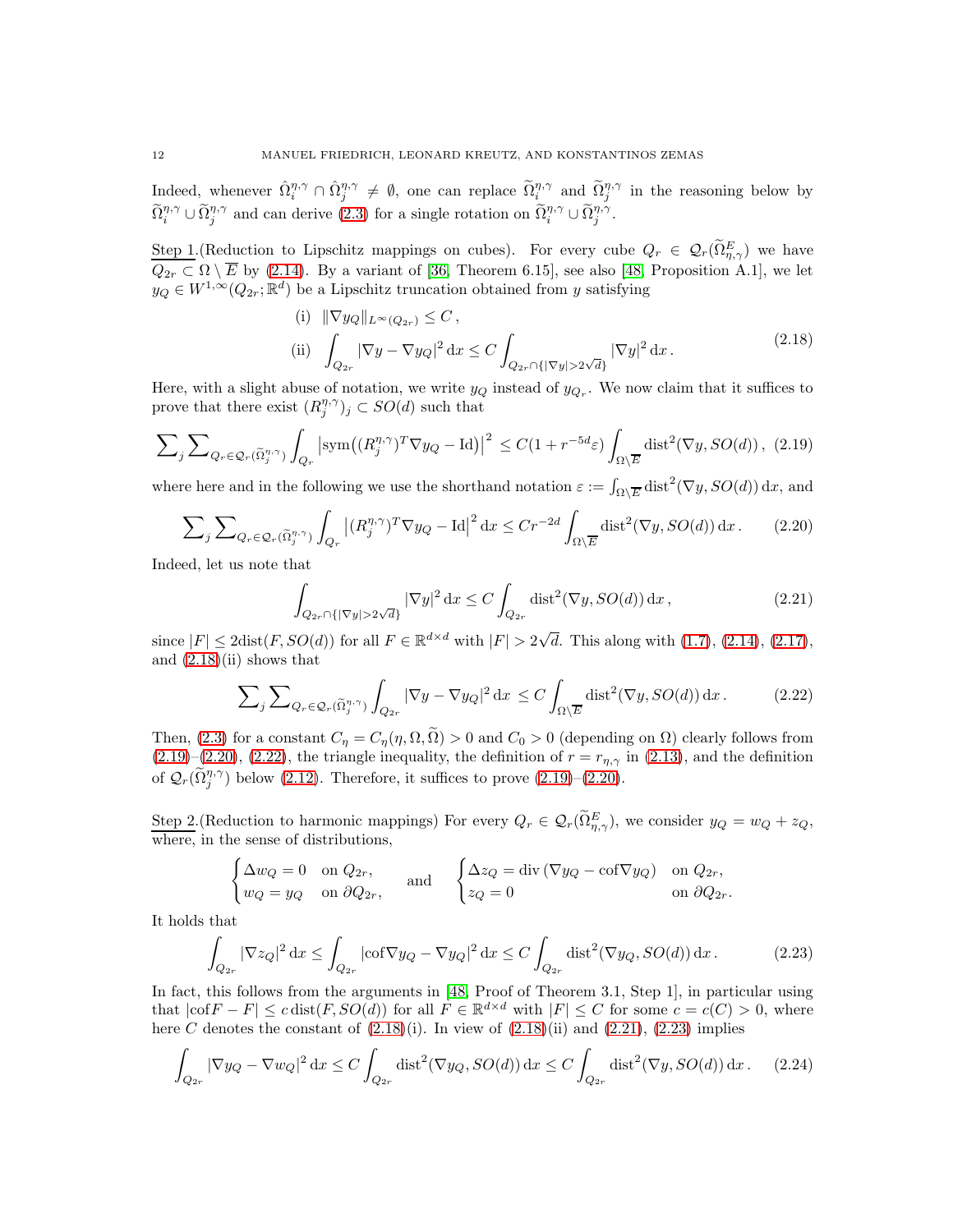This along with  $(1.7)$ ,  $(2.14)$ , and  $(2.17)$  shows that, in order to establish  $(2.19)$ – $(2.20)$ , it suffices to show that there exist  $(R_j^{\eta,\gamma})_j \subset SO(d)$  such that

$$
\sum_{j} \sum_{Q_r \in \mathcal{Q}_r(\tilde{\Omega}_j^{n,\gamma})} \int_{Q_r} \left| \text{sym}\left( (R_j^{\eta,\gamma})^T \nabla w_Q - \text{Id} \right) \right|^2 \le C(1 + r^{-5d}\varepsilon) \int_{\Omega \setminus \overline{E}} \text{dist}^2(\nabla y, SO(d)) \tag{2.25}
$$

and

<span id="page-12-4"></span>
$$
\sum_{j} \sum_{Q_r \in \mathcal{Q}_r(\tilde{\Omega}_j^{\eta,\gamma})} \int_{Q_r} \left| (R_j^{\eta,\gamma})^T \nabla w_Q - \text{Id} \right|^2 \, \text{d}x \le Cr^{-2d} \int_{\Omega \setminus \overline{E}} \text{dist}^2(\nabla y, SO(d)) \, \text{d}x \,. \tag{2.26}
$$

Step 3. (Local  $(L^2-L^{\infty})$ -estimate for harmonic mappings) In this step we show that for each  $\tilde{\Omega}^{\eta,\gamma}_{j}$ there exists  $R_j^{\eta,\gamma} \in SO(d)$  such that

$$
\sum_{j} \sum_{Q_r \in \mathcal{Q}_r(\tilde{\Omega}_j^{\eta,\gamma})} \int_{Q_{2r}} |\nabla w_Q - R_j^{\eta,\gamma}|^2 dx \le Cr^{-2d} \int_{\Omega \setminus \overline{E}} \text{dist}^2(\nabla y, SO(d)) dx, \tag{2.27}
$$

and for each  $Q_r \in \mathcal{Q}_r(\tilde{\Omega}_j^{\eta,\gamma})$  it holds that

$$
\|\nabla w_Q - R_j^{\eta,\gamma}\|_{L^\infty(Q_r)} \le Cr^{-3d/2} \left(\int_{\Omega\setminus\overline{E}} \text{dist}^2(\nabla y, SO(d)) \,dx\right)^{1/2} = Cr^{-3d/2}\sqrt{\varepsilon}\,,\tag{2.28}
$$

where we recall the notation for  $\varepsilon$  below [\(2.19\)](#page-11-1). To see this, we apply Proposition [2.9](#page-10-3) for  $2r/3$  in place of r on the function y and on the sets  $\hat{\Omega}_{j}^{\eta,\gamma}$  introduced in [\(2.17\)](#page-10-5) in place of U. In view of the fact that  $\hat{\Omega}_j^{\eta,\gamma} = (\hat{\Omega}_j^{\eta,\gamma})^{2r/3}$ , we find  $(R_j^{\eta,\gamma})_j \subset SO(d)$  such that

<span id="page-12-6"></span><span id="page-12-5"></span><span id="page-12-3"></span><span id="page-12-2"></span><span id="page-12-1"></span><span id="page-12-0"></span>
$$
\int_{\hat{\Omega}_j^{\eta,\gamma}} |\nabla y - R_j^{\eta,\gamma}|^2 dx \le Cr^{-2d} \int_{\hat{\Omega}_j^{\eta,\gamma}} \text{dist}^2(\nabla y, SO(d)) dx,
$$
\n(2.29)

where we used that  $\#\mathcal{Q}_{2r/3}(\hat{\Omega}_j^{\eta,\gamma}) \leq \mathcal{L}^d(\Omega)(2r/3)^{-d}$ , i.e., C in [\(2.29\)](#page-12-0) also depends on  $\Omega$ . By [\(1.7\)](#page-5-4) this yields

$$
\sum_{j} \sum_{Q_r \in \mathcal{Q}_r(\tilde{\Omega}_j^{n,\gamma})} \int_{Q_{2r}} \left| (R_j^{\eta,\gamma})^T \nabla y - \text{Id} \right|^2 \text{d}x \le Cr^{-2d} \int_{\Omega \setminus \overline{E}} \text{dist}^2(\nabla y, SO(d)) \,\text{d}x \,,\tag{2.30}
$$

where as before we employed also  $(2.14)$  and  $(2.17)$ . In view of  $(1.7)$ ,  $(2.14)$ ,  $(2.17)$ ,  $(2.22)$ ,  $(2.24)$ , and the triangle inequality we get

$$
\sum_{j} \sum_{Q_r \in \mathcal{Q}_r(\tilde{\Omega}_j^{n,\gamma})} \int_{Q_{2r}} |\nabla w_Q - \nabla y|^2 \, \mathrm{d}x \le C \int_{\Omega \setminus \overline{E}} \text{dist}^2(\nabla y, SO(d)) \, \mathrm{d}x \,. \tag{2.31}
$$

Consequently, by [\(2.30\)](#page-12-1) we finally obtain [\(2.27\)](#page-12-2).

We now address [\(2.28\)](#page-12-3). For every j and every  $Q_r \in \mathcal{Q}_r(\tilde{\Omega}_j^{\eta,\gamma})$ , due to [\(2.27\)](#page-12-2), the fact that  $w_Q$ is a harmonic mapping on  $Q_{2r}$  and  $Q_{2r} \subset \Omega \setminus \overline{E}$ , as a consequence of the mean value property and the Cauchy-Schwarz inequality, we have

$$
\|\nabla w_Q - R_j^{\eta,\gamma}\|_{L^\infty(Q_r)} \leq \frac{C}{r^{d/2}} \left( \int_{Q_{2r}} |\nabla w_Q - R_j^{\eta,\gamma}|^2 \,\mathrm{d}x \right)^{\frac{1}{2}} \leq \frac{C}{r^{3d/2}} \left( \int_{\Omega \setminus \overline{E}} \text{dist}^2(\nabla y, SO(d)) \,\mathrm{d}x \right)^{\frac{1}{2}}.
$$

This yields [\(2.28\)](#page-12-3), and Step 3 of the proof is concluded.

Step 4.(Global estimates) In this step we finally prove [\(2.3\)](#page-6-1). In view of Step 2, it suffices to check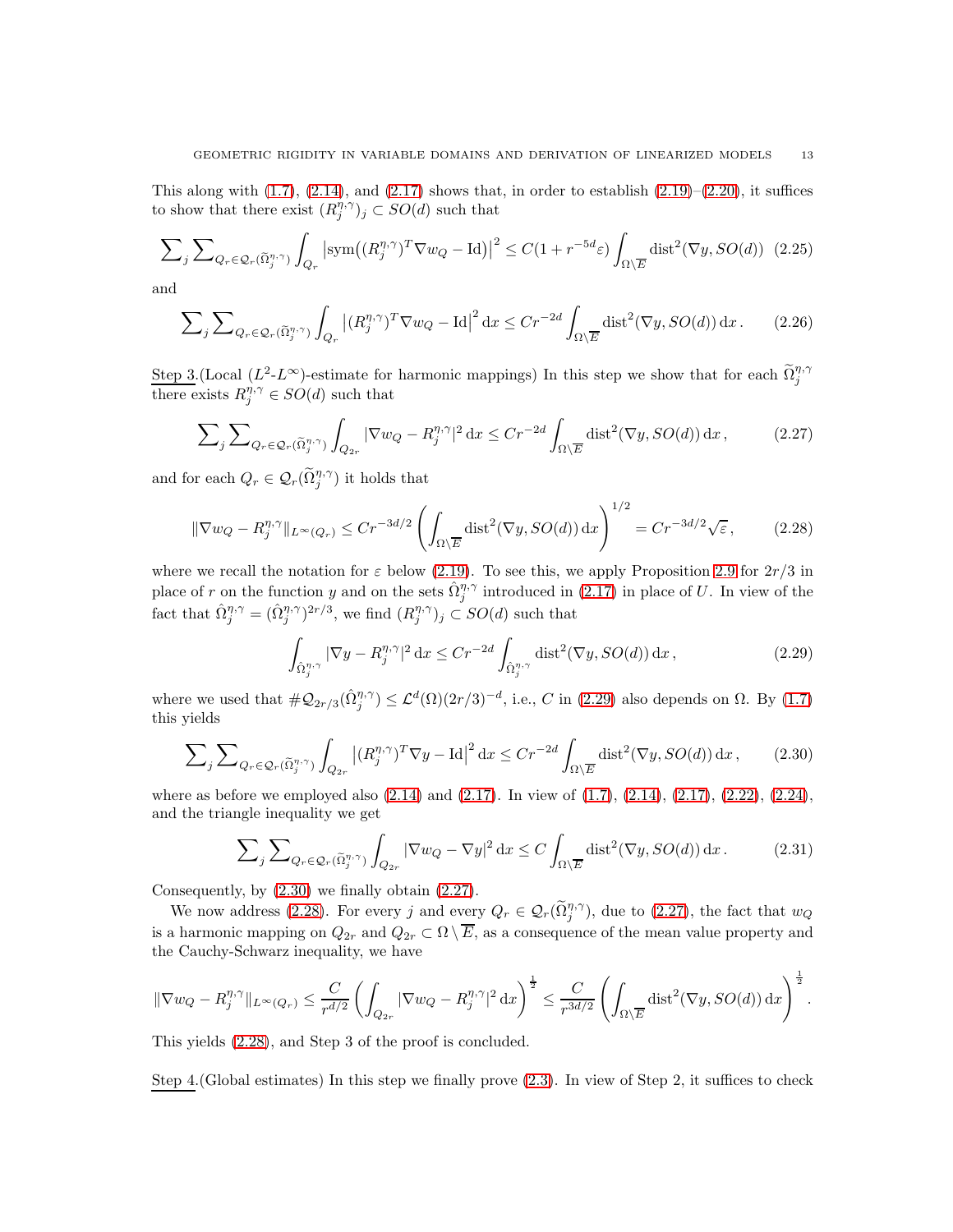$(2.25)$ – $(2.26)$ . First,  $(2.26)$  follows directly from  $(2.27)$ . By the linearization formula  $(2.16)$ ,  $(2.28)$ , [\(2.31\)](#page-12-6), and Young's inequality we have

$$
\begin{split} \sum_{j} \sum_{Q_r \in \mathcal{Q}_r(\tilde{\Omega}_j^{n,\gamma})} &\int_{Q_r} \left| \text{sym}\big((R_j^{\eta,\gamma})^T \nabla w_Q - \text{Id}\big) \right|^2 \text{d}x \\ &\leq C \sum_{j} \sum_{Q_r \in \mathcal{Q}_r(\tilde{\Omega}_j^{n,\gamma})} \Big( \int_{Q_r} \text{dist}^2(\nabla w_Q, SO(d)) \, \text{d}x + \int_{Q_r} |\nabla w_Q - R_j^{\eta,\gamma}|^4 \, \text{d}x \Big) \\ &\leq C \int_{\Omega \backslash \overline{E}} \text{dist}^2(\nabla y, SO(d)) \, \text{d}x + Cr^{-3d}\varepsilon \sum_{j} \sum_{Q_r \in \mathcal{Q}_r(\tilde{\Omega}_j^{n,\gamma})} \int_{Q_r} |\nabla w_Q - R_j^{\eta,\gamma}|^2 \, \text{d}x \,. \end{split}
$$

Then, by using [\(2.27\)](#page-12-2) we get

$$
\sum_{j} \sum_{Q_r \in \mathcal{Q}_r(\tilde{\Omega}_j^{n,\gamma})} \int_{Q_r} \left| \text{sym}\left( (R_j^{\eta,\gamma})^T \nabla w_Q - \text{Id} \right) \right|^2 \, \mathrm{d}x \le C(1 + r^{-5d} \varepsilon) \int_{\Omega \setminus \overline{E}} \text{dist}^2(\nabla y, SO(d)) \, \mathrm{d}x \, .
$$

This yields  $(2.25)$  and concludes the proof.

We close this subsection with the short proof of Corollary [2.2.](#page-7-0)

Proof of Corollary [2.2.](#page-7-0) A careful inspection of the previous proof shows that we only need to check that, whenever  $\mathcal{L}^d(\tilde{\Omega}_j^{\eta,\gamma} \cap U_D) > 0$  holds, then in [\(2.29\)](#page-12-0) we can choose  $R_j^{\eta,\gamma} = \text{Id}$ . To this end, when  $\mathcal{L}^d(\tilde{\Omega}_j^{\eta,\gamma} \cap U_D) > 0$ , we find  $Q_r \in \mathcal{Q}_r(\tilde{\Omega}_j^{\eta,\gamma})$  such that  $Q_r \cap U_D \neq \emptyset$ . Then, we can select  $Q'_{2r/3} \in \mathcal{Q}_{2r/3}(\hat{\Omega}_{j}^{\eta,\gamma}), Q'_{2r/3} \subset Q_{2r} \subset \hat{\Omega}_{j}^{\eta,\gamma}$ , see [\(2.17\)](#page-10-5), such that by [\(2.13\)](#page-10-2), the fact that  $\gamma \in (0,1)$ , and by the fact that  $U_D$  has Lipschitz boundary we get  $\mathcal{L}^d(Q'_{2r/3} \cap U_D) \geq cr^d$  for a small absolute constant  $c \in (0, 1)$ , provided that  $c<sub>n</sub>$  is sufficiently small also depending on  $U<sub>D</sub>$ . Then the desired property follows from the additional statement in Proposition [2.9](#page-10-3) and the fact that  $y = id$  on  $U_D$ . In this context, note that the constant  $C_{\eta}$  in [\(2.3\)](#page-6-1) depends on  $c_{\eta}$  and therefore  $C_{\eta}$  also depends on  $U_D$ .

<span id="page-13-0"></span>2.3. Thickening of sets. In this subsection we prove Proposition [2.8.](#page-9-4) Without restriction we will assume from now on that  $\varphi_{\min} := \min_{\mathbb{S}^{d-1}} \varphi = 1$ . Indeed, we can simply perform the proof for  $\varphi_{\min}^{-1}\varphi$  in place of  $\varphi$  and  $\varphi_{\min}^{-1}\gamma$  in place of  $\gamma$  to see that  $(2.10)(iii)$  holds. The proof essentially relies on a local construction to thicken the set  $E$  in a suitable way. To formulate the local statement, we introduce some further notation. Given  $\rho > 0$  and a cube  $Q_{\rho} \in \mathcal{Q}_{\rho}$ , see [\(1.6\)](#page-5-3), we denote the set of neighboring cubes by

$$
\mathcal{N}(Q_{\rho}) := \left\{ Q_{\rho}' \in \mathcal{Q}_{\rho} \colon \mathcal{H}^{d-1}(\partial Q_{\rho} \cap \partial Q_{\rho}') > 0 \right\}.
$$
\n(2.32)

Note that  $\#\mathcal{N}(Q_\rho) = 2d$ . We also recall the definition of  $\mathcal{F}_{\text{surf}}^{\varphi,\gamma,q}$  in [\(2.1\)](#page-5-2). Moreover, for notational convenience, we denote the anisotropic perimeter by

<span id="page-13-3"></span><span id="page-13-2"></span>
$$
\mathcal{H}_{\varphi}^{d-1}(\Gamma) := \int_{\Gamma} \varphi(\nu_{\Gamma}) \, d\mathcal{H}^{d-1}
$$
\n(2.33)

for a norm  $\varphi$  on  $\mathbb{R}^d$  and for a  $(d-1)$ -rectifiable set Γ, where  $\nu_{\Gamma}$  denotes a measure-theoretical unit normal to Γ. Note that the integral is invariant under changing the orientation of  $\nu_{\Gamma}$  as  $\varphi$  is a norm. The proof of Proposition [2.8](#page-9-4) will make use of the following lemma, whose proof will be given later in Subsection [2.5.](#page-20-2)

<span id="page-13-1"></span>**Lemma 2.10** (Local thickening of sets). Let  $d = 2, 3, q \in [d-1, +\infty)$ ,  $\gamma \in (0, 1)$ , and  $\varphi$  be a norm on  $\mathbb{R}^d$ . Let  $\Omega \subset \mathbb{R}^d$  be open and bounded,  $\widetilde{\Omega} \subset \subset \Omega$  be an open subset, and let  $\Lambda > 0$ . Then, there exist constants  $C = C(\varphi, \Lambda) > 0$  and  $\eta_0 = \eta_0(\Lambda) \in (0, 1)$  such that for all  $\eta \in (0, \eta_0]$  the following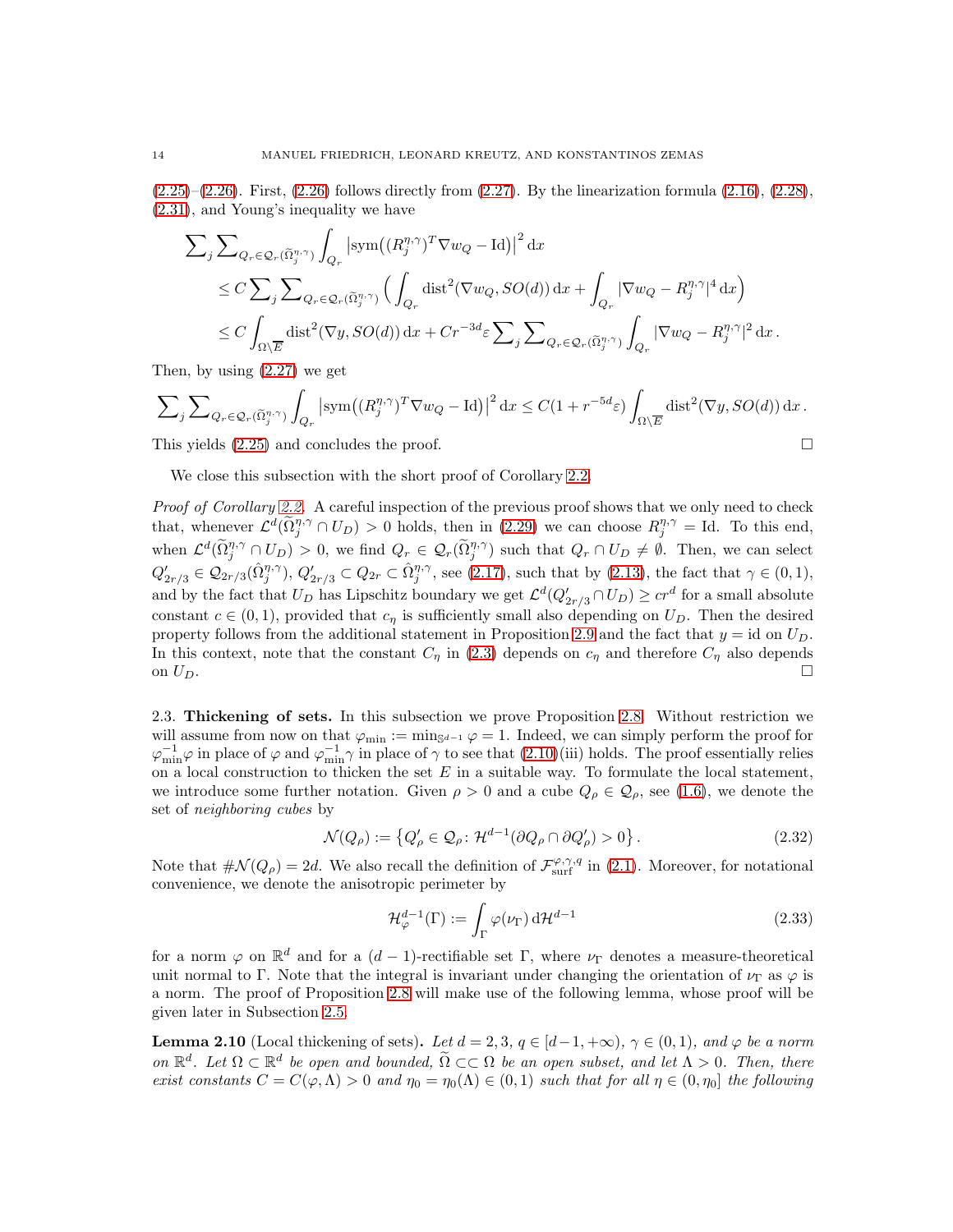holds:

For every 
$$
0 < \rho \leq \eta^7 \gamma^{1/q}
$$
 and for each  $Q_{\rho} \in Q_{\rho}$  such that  $\overline{Q_{12\rho}} \subset \Omega$ , and  
\n
$$
\mathcal{F}_{\text{surf}}^{\varphi,\gamma,q}(E;Q_{8\rho}) \leq \Lambda \rho^{d-1}, \quad \mathcal{F}_{\text{surf}}^{\varphi,\gamma,q}(E;Q'_{8\rho}) \leq \Lambda \rho^{d-1} \quad \forall Q'_{\rho} \in \mathcal{N}(Q_{\rho}), \tag{2.34}
$$

we can find pairwise disjoint sets  $(\Gamma_i)_{i=1}^I$  in  $\partial E \cap Q_{3\rho}$  with  $I \leq C$ , corresponding closed sets  $(T_i)_{i=1}^I \subset Q_{8\rho}$ , with  $\partial T_i$  being a union of finitely many regular submanifolds and a decomposition  $\{1,\ldots,I\}=\mathcal{I}_{\text{good}}\cup\bigcup_{Q_{\rho}'\in\mathcal{N}(Q_{\rho})}\mathcal{I}_{\text{bad}}(Q_{\rho}')$  such that

(i) 
$$
\mathcal{H}_{\varphi}^{d-1}(\partial T_i \setminus \overline{E}) \leq \mathcal{H}_{\varphi}^{d-1}(\Gamma_i \cap Q_{\rho}) + C\eta \rho^{d-1} \quad \forall i \in \mathcal{I}_{\text{good}},
$$
  
\n(ii)  $\mathcal{H}_{\varphi}^{d-1}(\partial T_i \setminus \overline{E}) = \mathcal{H}_{\varphi}^{d-1}(\Gamma_i \cap Q_{\rho}) + C\eta \rho^{d-1} \quad \forall i \in \mathcal{I}_{\text{good}},$  (2.35)

(ii) 
$$
\mathcal{H}_{\varphi}^{d-1}(\partial T_i \setminus \overline{E}) \leq \mathcal{H}_{\varphi}^{d-1}(\Gamma_i \cap (Q_{\rho} \cup Q_{\rho}')) + C\eta\rho^{d-1} \quad \forall Q_{\rho}' \in \mathcal{N}(Q_{\rho}), \ \forall i \in \mathcal{I}_{bad}(Q_{\rho}'),
$$

and

<span id="page-14-6"></span><span id="page-14-5"></span><span id="page-14-3"></span><span id="page-14-2"></span>
$$
\text{dist}\left(\partial E \cap Q_{\rho}, \left(E \cup \bigcup_{i=1}^{I} T_i\right)^c\right) \ge \eta \rho. \tag{2.36}
$$

Moreover, fixing  $Q'_{\rho} \in \mathcal{N}(Q_{\rho})$ , introducing the notation  $\mathcal{I}'_{bad}(Q_{\rho})$  as above with respect to the cube  $Q^{\prime}_{\rho}$ , and letting  $\Gamma^{\prime}_i$  and  $T^{\prime}_i$  be the corresponding sets, we have

$$
i \in \mathcal{I}_{bad}(Q'_{\rho}) \quad \Rightarrow \quad \exists \ j \in \mathcal{I}'_{bad}(Q_{\rho}) \ \text{such that} \ (\Gamma_i \triangle \Gamma'_j) \cap (Q_{\rho} \cup Q'_{\rho}) = \emptyset \ \text{and} \ T_i = T'_j. \tag{2.37}
$$

Properties [\(2.35\)](#page-14-2)(i) and [\(2.36\)](#page-14-3) are the fundamental points of the lemma: essentially, in the proof we show that the connected components of  $\partial E \cap Q_{\rho}$  can be covered with thin polyhedra, leading to the definition of the sets  $(T_i)_i$ . The case  $(2.35)(ii)$  is only of technical nature, as additional care is needed if a component of  $\partial E \cap Q_{\rho}$  is close to a neighboring cube, see Figure [4.](#page-22-0)

The construction of  $E_{\eta,\gamma}$  in Proposition [2.8](#page-9-4) will rely on suitably modifying E by applying Lemma [2.10](#page-13-1) on cubes intersecting  $\partial E$ . To this end, we consider the tessellation of  $\mathbb{R}^d$  with the family of cubes  $\mathcal{Q}_{\rho}$  for  $\rho = \eta^7 \gamma^{1/q}$ , so that Lemma [2.10](#page-13-1) is applicable. In this context, it is important to control the number of boundary cubes, given by

<span id="page-14-4"></span>
$$
\left\{Q_{\rho} \in \mathcal{Q}_{\rho}: \ \partial E \cap Q_{\rho} \neq \emptyset, \ \overline{Q_{12\rho}} \subset \Omega\right\}.
$$
 (2.38)

This will be achieved by the following lemma, whose proof will be given in the next subsection.

<span id="page-14-0"></span>**Lemma 2.11** (Small area implies large curvature). Let  $d = 2, 3, \Lambda > 0, q \in [d-1, +\infty)$ , and  $\gamma \in (0,1)$ . Then, there exists an absolute constant  $c_0 > 0$  and a constant  $c_\Lambda > 0$  only depending on  $\Lambda$  such that for all  $0 < \rho \leq c_{\Lambda} \gamma^{1/q}$ ,  $E \in \mathcal{A}_{reg}(\Omega)$ , and  $Q_{\rho} \in \mathcal{Q}_{\rho}$  such that  $\overline{Q_{8\rho}} \subset \Omega$  and  $\partial E \cap Q_{3\rho} \neq \emptyset$ , the following implication holds true:

$$
\mathcal{H}^{d-1}(\partial E \cap Q_{8\rho}) < c_0 \rho^{d-1} \implies \gamma \int_{\partial E \cap Q_{8\rho}} |A|^q \, d\mathcal{H}^{d-1} > \Lambda \rho^{d-1}.
$$

Indeed, the implication shows that whenever the surface  $\partial E$  inside a cube has small but nonzero area, then necessarily the curvature contribution is high. This will allow us to control the number of boundary cubes, see particularly [\(2.49\)](#page-16-0) and [\(2.55\)](#page-17-0) in the proof below. The result is a consequence of [\[86,](#page-50-5) Corollary 1.3] and we present its proof in Subsection [2.4](#page-18-0) below. Let us mention that the analog of Lemma [2.11](#page-14-0) is the main obstacle to generalize our result to higher dimensions, see Remark [2.21](#page-26-0) for more details in this direction.

<span id="page-14-1"></span>**Example 2.12.** The statement of Lemma [2.11](#page-14-0) is false for  $q < d-1$ . In fact, let  $E = B_{\sigma} \subset Q_{8\rho}$ be a ball of radius  $\sigma$  for  $\sigma > 0$  small. Then, clearly  $\mathcal{H}^{d-1}(\partial E \cap Q_{8\rho}) < c_0 \rho^{d-1}$  for  $\sigma$  small enough. On the other hand,  $\int_{\partial E \cap Q_{8\rho}} |A|^q d\mathcal{H}^{d-1}$  coincides up to a constant with  $\sigma^{d-1}\sigma^{-q}$ .

We are now in the position to give the proof of Proposition [2.8.](#page-9-4)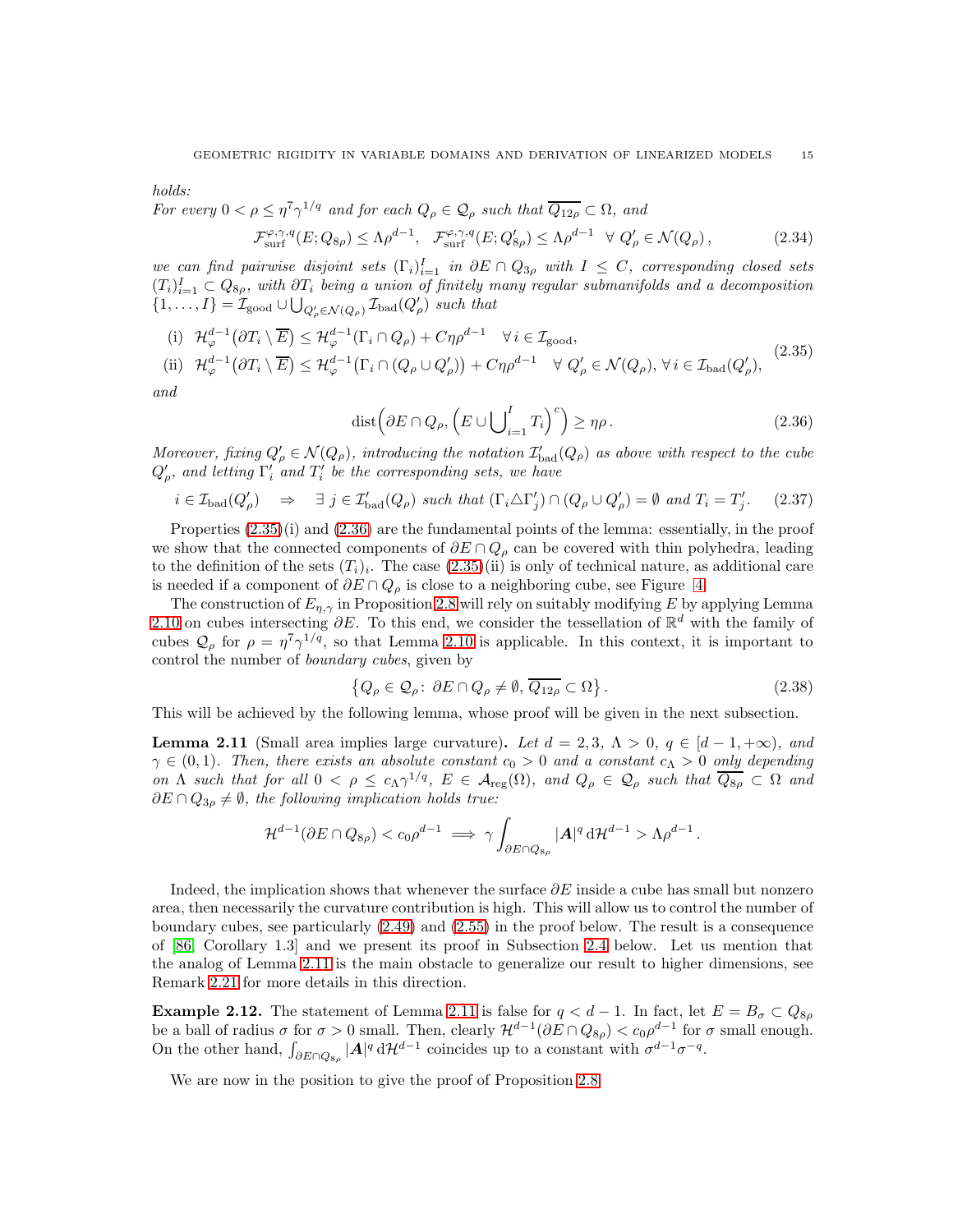*Proof of Proposition [2.8.](#page-9-4)* Recall that without restriction we have assumed that  $\min_{\mathbb{S}^{d-1}} \varphi = 1$ . In the following proof we will write  $\varphi_{\max} = \max_{\mathcal{S}^{d-1}} \varphi$  for brevity. First of all, we define the constant  $\Lambda := 2d \, 12^{d-1} 15^d \varphi_{\text{max}}$ , whose role will become clear in [\(2.52\)](#page-17-1) below. For this  $\Lambda$ , we apply Lemma [2.10](#page-13-1) to obtain  $\eta_0$ , and from now on we fix  $\eta \in (0, \eta_0]$ . We consider the tessellation of  $\mathbb{R}^d$ with the collection of cubes  $\mathcal{Q}_{\rho}$ , where

<span id="page-15-4"></span><span id="page-15-0"></span>
$$
\rho := \eta^7 \gamma^{1/q} \tag{2.39}
$$

is chosen in such a way that Lemma [2.10](#page-13-1) is applicable. Here, without restriction, up to passing to a smaller constant  $\eta_0$ , we can assume that  $\eta_0 \leq c_{\Lambda}^{1/7}$  $\Lambda^{1/7}$ , and therefore also Lemma [2.11](#page-14-0) is applicable. Moreover, we can further choose  $\eta_0 > 0$  also depending on  $\Omega$ ,  $\widetilde{\Omega}$  such that for all  $\eta \in (0, \eta_0]$  we have  $20\sqrt{d}\rho \leq \eta \text{ dist}(\tilde{\Omega}, \partial \Omega)$ . Then, with a standard layering argument and recalling [\(1.5\)](#page-5-5), we can find an open set  $\Omega'$  with  $\Omega \subset\subset \Omega' \subset\subset \Omega$ , and

<span id="page-15-7"></span>
$$
(\partial \Omega')_{15\sqrt{d}\rho} \subset \Omega \setminus \Omega,\tag{2.40}
$$

such that for a constant  $C > 0$  only depending on  $\varphi$  it holds that

$$
\mathcal{H}_{\varphi}^{d-1}(\partial E \cap (\partial \Omega')_{3\sqrt{d}\rho}) \le C\rho(\text{dist}(\widetilde{\Omega}, \partial \Omega))^{-1}\mathcal{H}_{\varphi}^{d-1}(\partial E \cap \Omega) \le C\eta \mathcal{H}_{\varphi}^{d-1}(\partial E \cap \Omega). \tag{2.41}
$$

Step 1.(Boundary cubes) We define the collection of boundary cubes by

<span id="page-15-1"></span>
$$
\mathcal{Q}_{\rho}^{\partial} := \left\{ Q_{\rho} \in \mathcal{Q}_{\rho} \colon \overline{Q_{12\rho}} \subset \Omega \quad \text{and:} \quad \partial E \cap Q_{\rho} \neq \emptyset \quad \text{or} \quad \mathcal{F}_{\text{surf}}^{\varphi, \gamma, q}(E; Q_{8\rho}) > \Lambda \rho^{d-1} \right\}. \tag{2.42}
$$

(For technical reasons, the definition slightly differs from [\(2.38\)](#page-14-4) mentioned above.) We decompose  $\mathcal{Q}_{\rho}^{\partial}$  as follows: first, we let  $\mathcal{Q}_{\rho}^{\text{acc}}$  be the collection of the cubes  $Q_{\rho} \in \mathcal{Q}_{\rho}^{\partial}$  satisfying

<span id="page-15-6"></span><span id="page-15-3"></span><span id="page-15-2"></span>
$$
\mathcal{F}_{\text{surf}}^{\varphi,\gamma,q}(E;Q_{8\rho}) > \Lambda \rho^{d-1} \,. \tag{2.43}
$$

This definition collects the cubes whose 8-times enlargement *accumulates* a lot of surface energy. We further let  $\mathcal{Q}_{\rho}^{\text{neigh}} \subset \mathcal{Q}_{\rho}^{\partial} \setminus \mathcal{Q}_{\rho}^{\text{acc}}$  be the collection of cubes  $Q_{\rho}$  in a neighborhood of  $\mathcal{Q}_{\rho}^{\text{acc}}$ , i.e.,

there exists 
$$
Q'_{\rho} \in \mathcal{Q}_{\rho}^{\text{acc}}
$$
 such that  $Q_{\rho} \subset Q'_{12\rho}$ . 
$$
(2.44)
$$

Eventually, we set  $\mathcal{Q}_{\rho}^{\text{flat}} := \mathcal{Q}_{\rho}^{\partial} \setminus (\mathcal{Q}_{\rho}^{\text{acc}} \cup \mathcal{Q}_{\rho}^{\text{neigh}})$ . As we will see in the statement of Lemmata [2.14–](#page-20-0) [2.15](#page-20-1) below, the latter collection corresponds to the cubes where the surface  $\partial E$  is approximately flat. For later purposes, we observe that by applying Lemma [2.11](#page-14-0) we find that

$$
\mathcal{H}^{d-1}(\partial E \cap Q_{8\rho}) \ge c_0 \rho^{d-1} \quad \text{and} \quad \mathcal{F}_{\text{surf}}^{\varphi,\gamma,q}(E;Q_{8\rho}) \le \Lambda \rho^{d-1} \quad \forall Q_{\rho} \in \mathcal{Q}_{\rho}^{\text{neigh}} \cup \mathcal{Q}_{\rho}^{\text{flat}}. \tag{2.45}
$$

The set  $E_{n,\gamma}$  be will defined by

<span id="page-15-5"></span>
$$
E_{\eta,\gamma} := \mathrm{int} \big( E \cup \bigcup_{Q_{\rho} \in \mathcal{Q}_{\rho}^{\partial}} E_{\eta,\gamma}(Q_{\rho}) \big) , \qquad (2.46)
$$

where the definition of the sets  $E_{\eta,\gamma}(Q_\rho)$  for  $Q_\rho \in \mathcal{Q}_\rho^\partial$  is given in Step 2 of the proof. In Step 3 we address  $(2.10)(i)$ ,  $(ii)$ , and eventually Step 4 is devoted to the proof of  $(2.10)(iii)$ .

Step 2. (Definition of the sets  $E_{\eta,\gamma}(Q_{\rho})$ ). We address the three cases  $\mathcal{Q}_{\rho}^{\text{acc}}, \mathcal{Q}_{\rho}^{\text{neigh}},$  and  $\mathcal{Q}_{\rho}^{\text{flat}}$  separately.

(a) First, if  $Q_{\rho} \in \mathcal{Q}_{\rho}^{\text{acc}}$ , we set  $E_{\eta,\gamma}(Q_{\rho}) := \overline{Q_{12\rho}}$ .

(b) If 
$$
Q_{\rho} \in \mathcal{Q}_{\rho}^{\text{neigh}}
$$
, we set  $E_{\eta,\gamma}(Q_{\rho}) := \emptyset$ .

(c) Finally, we address the case of  $Q_{\rho} \in \mathcal{Q}_{\rho}^{\text{flat}}$ . If  $Q_{\rho} \cap \Omega' = \emptyset$ , we let  $E_{\eta,\gamma}(Q_{\rho}) := \emptyset$ . Otherwise, by [\(2.40\)](#page-15-0) we have  $\overline{Q_{14\rho}} \subset \Omega$  and, in view of [\(2.42\)](#page-15-1) and [\(2.44\)](#page-15-2), for every cube  $Q' \in \mathcal{N}(Q_\rho)$  we have that  $\mathcal{F}_{\text{surf}}^{\varphi,\gamma,q}(E;Q'_{8\rho}) \leq \Lambda \rho^{d-1}$ . This along with [\(2.45\)](#page-15-3) allows to apply Lemma [2.10](#page-13-1) for  $Q_{\rho} \in \mathcal{Q}_{\rho}^{\text{flat}}$ . We obtain finitely many corresponding pairwise disjoint sets  $(\Gamma_i^Q)_{i=1}^I$  in  $\partial E \cap Q_{3\rho}$  and closed sets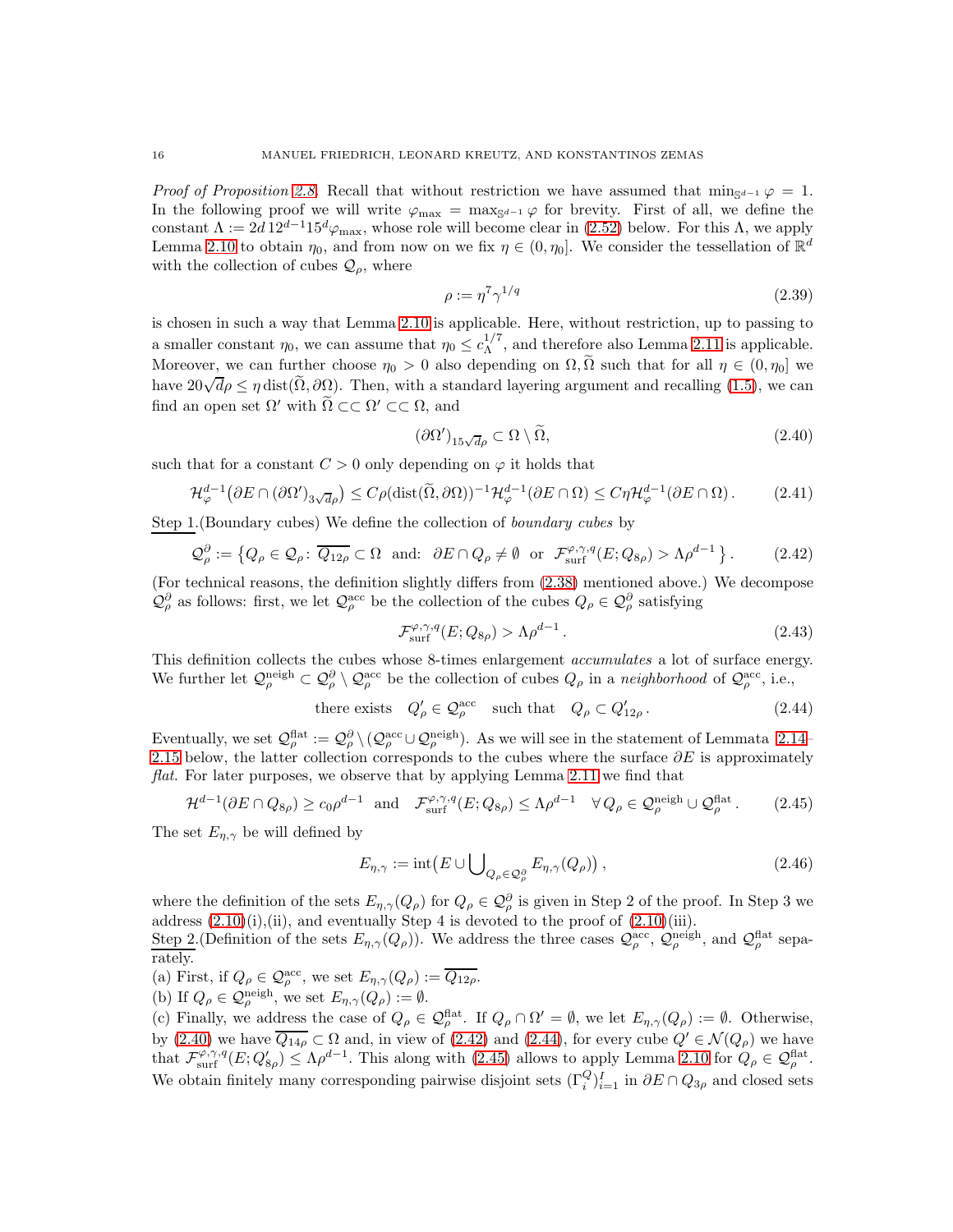$(T_i^Q)_{i=1}^I$ , with  $T_i^Q \subset Q_{8\rho}$  and  $\partial T_i^Q$  being a union of finitely many regular submanifolds, such that  $(2.35)$ – $(2.37)$  hold. In this case, we define

<span id="page-16-2"></span>
$$
E_{\eta,\gamma}(Q_{\rho}) = \bigcup_{i} T_i^Q.
$$
\n(2.47)

By definition it is clear that  $E_{\eta,\gamma} \subset \Omega$  and that  $\partial E_{\eta,\gamma} \cap \Omega$  is a union of finitely many regular submanifolds. We now confirm [\(2.10\)](#page-9-3).

Step 3.(Proof of  $(2.10)(i)$ ,(ii)) We start with the proof of  $(2.10)(i)$ . To this end, it suffices to check that

$$
\text{dist}\left(y,\Omega\setminus\overline{E_{\eta,\gamma}}\right) \ge \eta\rho \quad \text{for all } y \in \partial E \cap \Omega'.\tag{2.48}
$$

Indeed, let us assume for a moment that we have  $(2.48)$ , and let us set  $c<sub>\eta</sub> := \eta<sup>8</sup>$ . Consider an arbitrary  $x \in \Omega \setminus \overline{E_{\eta,\gamma}}$  with  $dist(x,\tilde{\Omega}) < \eta \rho = c_{\eta} \gamma^{1/q}$ , where the last equality follows from the choice of  $\rho$  in [\(2.39\)](#page-15-4). Since  $E \subset E_{\eta,\gamma}$  we have that  $dist(x, E) = dist(x, \partial E)$ . In view of [\(2.48\)](#page-16-1) it remains to check that for every  $y \in \partial E \setminus \Omega'$  we have that  $|y - x| \ge \eta \rho$ . This is trivial by the fact that  $dist(x, \Omega) < \eta \rho$  and  $(2.40)$ .

To verify [\(2.48\)](#page-16-1), we first observe that each  $y \in \partial E \cap \Omega'$  is contained in some cube of  $\mathcal{Q}_{\rho}^{\partial}$ , see [\(2.40\)](#page-15-0) and [\(2.42\)](#page-15-1). Therefore, let  $y \in Q_\rho$  for some  $Q_\rho \in \mathcal{Q}_\rho^{\partial}$  with  $Q_\rho \cap \Omega' \neq \emptyset$ . If  $Q_\rho \in \mathcal{Q}_\rho^{\text{acc}}$ , then dist $(y, \Omega \setminus E_{\eta, \gamma}(Q_{\rho})) \ge 11\rho/2$ , and  $(2.48)$  follows in view of  $(2.46)$ . If  $Q_{\rho} \in \mathcal{Q}_{\rho}^{\text{neigh}},$  by  $(2.44)$ we find some  $Q'_{\rho} \in \mathcal{Q}_{\rho}^{\text{acc}}$  such that  $Q_{\rho} \subset \overline{Q'_{12\rho}} = E_{\eta,\gamma}(Q'_{\rho})$ . As  $\text{dist}(\partial Q_{\rho}, \partial Q'_{12\rho}) \ge \rho/2$  by the definition of  $\mathcal{Q}_{\rho}$ , we get  $dist(y, \Omega \setminus E_{\eta, \gamma}(Q'_{\rho})) \ge \rho/2$ , and as before, as long as  $0 < \eta \le \eta_0 \le 1/2$ , [\(2.48\)](#page-16-1) follows from [\(2.46\)](#page-15-5). Eventually, we suppose that  $Q_{\rho} \in \mathcal{Q}_{\rho}^{\text{flat}}$ . Then by [\(2.36\)](#page-14-3) along with [\(2.47\)](#page-16-2) we get  $dist(y, \Omega \setminus E_{\eta, \gamma}(Q_{\rho})) \ge \eta \rho$  and we conclude as before.

We now show [\(2.10\)](#page-9-3)(ii). The estimate  $dist_{\mathcal{H}}(E, E_{\eta,\gamma}) \leq \eta \gamma^{1/q}$  follows immediately from [\(2.46\)](#page-15-5) and the fact that each  $E_{\eta,\gamma}(Q_{\rho}), Q_{\rho} \in \mathcal{Q}_{\rho}^{\partial}$ , is contained in  $\overline{Q_{12\rho}}$ , thus having diameter controlled by  $12\sqrt{d\rho} \leq \eta \gamma^{1/q}$ , for  $\eta_0$  sufficiently small, see the definitions in Step 2 and [\(2.39\)](#page-15-4). In a similar fashion, as  $E_{\eta,\gamma}(Q_{\rho}) \subset \overline{Q_{12\rho}}$  for all  $Q_{\rho} \in \mathcal{Q}_{\rho}^{\partial}$ , and  $E_{\eta,\gamma}(Q_{\rho}) = \emptyset$  for  $Q_{\rho} \in \mathcal{Q}_{\rho}^{\text{neigh}}$ , we obtain

$$
\mathcal{L}^d\big(E_{\eta,\gamma}\setminus E\big)\leq \sum\nolimits_{Q_\rho\in \mathcal{Q}^{\mathrm{acc}}_\rho\cup \mathcal{Q}^{\mathrm{flat}}_\rho}\mathcal{L}^d(E_{\eta,\gamma}(Q_\rho))\leq (12\rho)^d\#\big(\mathcal{Q}^{\mathrm{acc}}_\rho\cup \mathcal{Q}^{\mathrm{flat}}_\rho\big)
$$

In view of [\(2.43\)](#page-15-6) and [\(2.45\)](#page-15-3) we have  $\mathcal{F}^{\varphi,\gamma,q}_{\text{surf}}(E;Q_{8\rho}) \ge \min\{\Lambda,c_0\}\rho^{d-1}$  for all  $Q_{\rho} \in \mathcal{Q}_{\rho}^{\text{acc}} \cup \mathcal{Q}_{\rho}^{\text{flat}}$ , where we used the fact that we assumed  $\varphi_{\min} = 1$ . Now, by [\(1.7\)](#page-5-4) we conclude

$$
\mathcal{L}^d(E_{\eta,\gamma} \setminus E) \le C\rho \mathcal{F}_{\text{surf}}^{\varphi,\gamma,q}(E) \tag{2.49}
$$

<span id="page-16-3"></span><span id="page-16-1"></span><span id="page-16-0"></span>.

for  $C > 0$  depending on  $\varphi$ . In view of [\(2.39\)](#page-15-4), for  $\eta_0$  sufficiently small this concludes the proof of  $(2.10)(ii)$  $(2.10)(ii)$ .

Step 4.(Proof of [\(2.10\)](#page-9-3)(iii)) First, the construction of  $E_{\eta,\gamma}$  in [\(2.46\)](#page-15-5) and (2.10)(i) imply that

$$
\partial E_{\eta,\gamma} \cap \Omega \subset \bigcup_{Q_{\rho} \in \mathcal{Q}_{\rho}^{\partial}} (\partial (E_{\eta,\gamma}(Q_{\rho})) \setminus \overline{E}) \cup \partial^{\text{rest}} E, \text{ where } \partial^{\text{rest}} E := (\partial E \cap \Omega) \setminus \bigcup_{Q_{\rho} \in \mathcal{Q}_{\rho}^{\partial}} E_{\eta,\gamma}(Q_{\rho}).
$$

Hence, as  $E_{\eta,\gamma}(Q_{\rho}) = \emptyset$  for  $Q_{\rho} \in \mathcal{Q}_{\rho}^{\text{neigh}}$ , recalling the notation in [\(2.33\)](#page-13-2), we find

$$
\mathcal{H}_{\varphi}^{d-1}(\partial E_{\eta,\gamma} \cap \Omega) \leq \sum_{Q_{\rho} \in \mathcal{Q}_{\rho}^{\mathrm{acc}}} \mathcal{H}_{\varphi}^{d-1}(\partial (E_{\eta,\gamma}(Q_{\rho})) \setminus \overline{E}) + \sum_{Q_{\rho} \in \mathcal{Q}_{\rho}^{\mathrm{flat}}} \mathcal{H}_{\varphi}^{d-1}(\partial (E_{\eta,\gamma}(Q_{\rho})) \setminus \overline{E}) + \mathcal{H}_{\varphi}^{d-1}(\partial^{\mathrm{rest}} E).
$$
\n(2.50)

We now estimate the terms on the right hand side of  $(2.50)$  separately. Let  $\mathcal{Q}_{\rho,\Omega'}^{\text{flat}}$  be the subset of cubes in  $\mathcal{Q}_{\rho}^{\text{flat}}$  intersecting  $\Omega'$ . First, by construction, in particular by the fact that  $\partial E \cap Q_{\rho} \subset$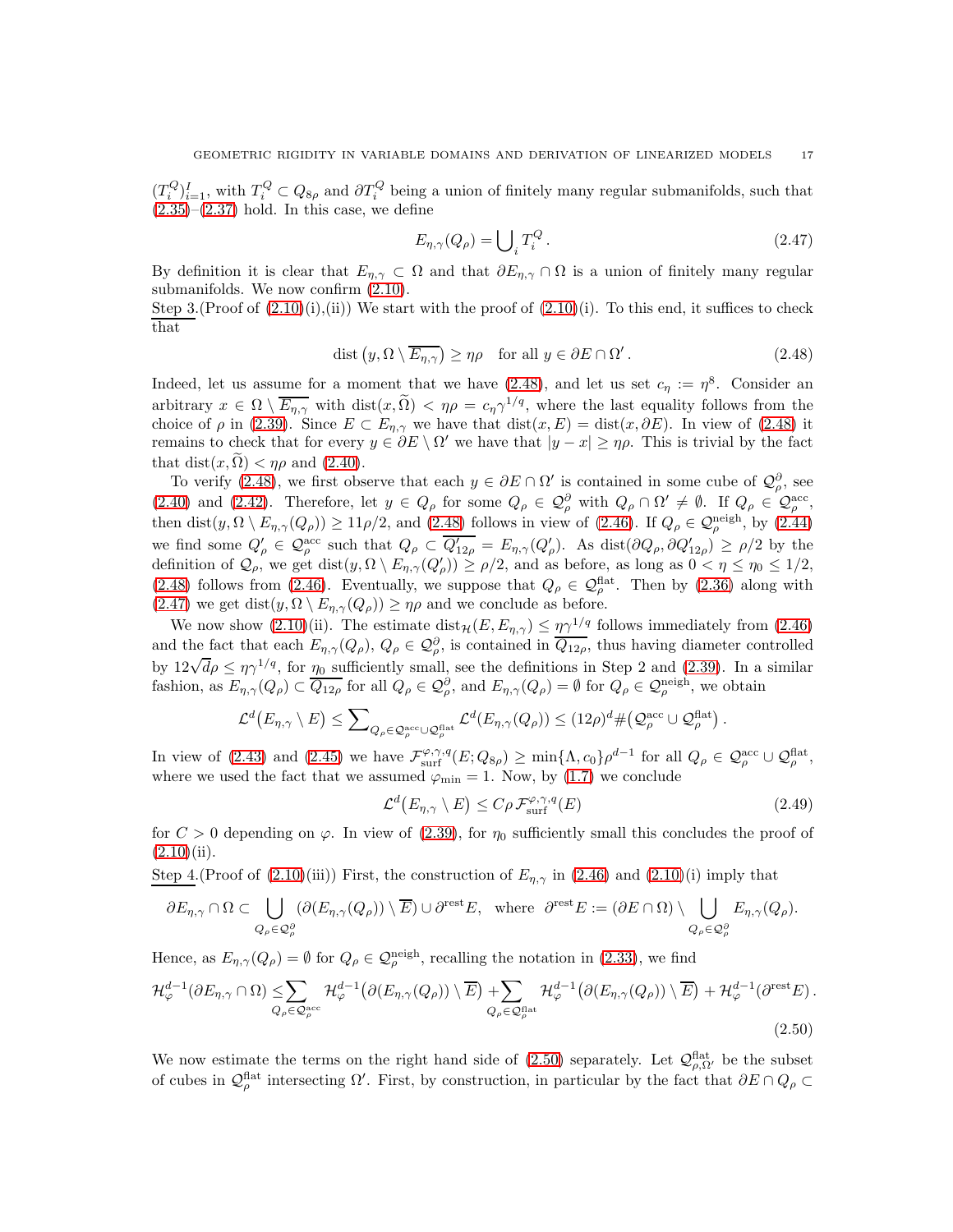$\partial E \cap E_{\eta,\gamma}(Q_{\rho})$  for  $Q_{\rho} \in \mathcal{Q}_{\rho,\Omega'}^{\text{flat}}$  (recall [\(2.36\)](#page-14-3) and the construction in Step 2), we have

<span id="page-17-4"></span>
$$
\mathcal{H}_{\varphi}^{d-1}(\partial^{\text{rest}} E) \leq \mathcal{H}_{\varphi}^{d-1}\Big( (\partial E \cap \Omega) \setminus \Big( \bigcup_{Q_{\rho} \in \mathcal{Q}_{\rho}^{\text{acc}}} \overline{Q_{12\rho}} \cup \bigcup_{Q_{\rho} \in \mathcal{Q}_{\rho,\Omega'}^{\text{flat}}} Q_{\rho} \Big) \Big).
$$
 (2.51)

We continue with the first term. Since  $\mathcal{H}_{\varphi}^{d-1}(\partial(E_{\eta,\gamma}(Q_{\rho}))) \leq \varphi_{\max} 2d(12\rho)^{d-1}$  for  $Q_{\rho} \in \mathcal{Q}_{\rho}^{\text{acc}}$ , in view of [\(2.43\)](#page-15-6), we calculate

$$
\begin{split} \sum\nolimits_{Q_{\rho}\in\mathcal{Q}_{\rho}^{\rm acc}}&\mathcal{H}_{\varphi}^{d-1}(\partial(E_{\eta,\gamma}(Q_{\rho})))\leq\frac{\varphi_{\rm max}\,2d(12\rho)^{d-1}}{\Lambda\rho^{d-1}}\sum\nolimits_{Q_{\rho}\in\mathcal{Q}_{\rho}^{\rm acc}}\mathcal{F}_{\rm surf}^{\varphi,\gamma,q}(E;Q_{8\rho})\\ &\leq\frac{\varphi_{\rm max}\,2d12^{d-1}15^{d}}{\Lambda}\mathcal{F}_{\rm surf}^{\varphi,\gamma,q}\Big(E;{\bigcup}_{Q_{\rho}\in\mathcal{Q}_{\rho}^{\rm acc}}Q_{8\rho}\Big)\,, \end{split}
$$

where in the second step we used that each point in  $\bigcup_{Q_\rho \in \mathcal{Q}^{\text{acc}}_{\rho}} Q_{8\rho}$  is contained in at most  $15^d$ different cubes  $Q_{8\rho}$ , see [\(1.7\)](#page-5-4). By the definition of  $\Lambda = \varphi_{\rm max} 2d 12^{d-1} 15^d$  at the beginning of the proof, this exactly gives

<span id="page-17-1"></span>
$$
\sum_{Q_{\rho} \in \mathcal{Q}_{\rho}^{\text{acc}}} \mathcal{H}_{\varphi}^{d-1}(\partial(E_{\eta,\gamma}(Q_{\rho}))) \leq \mathcal{F}_{\text{surf}}^{\varphi,\gamma,q}\Big(E; \bigcup_{Q_{\rho} \in \mathcal{Q}_{\rho}^{\text{acc}}} Q_{8\rho}\Big).
$$
 (2.52)

Finally, for the second term on the right-hand side of [\(2.50\)](#page-16-3) we will prove that

$$
\sum\nolimits_{Q_{\rho}\in \mathcal{Q}_{\rho}^{\text{flat}}}\mathcal{H}_{\varphi}^{d-1}(\partial(E_{\eta,\gamma}(Q_{\rho}))\setminus \overline{E})\leq \mathcal{H}_{\varphi}^{d-1}\left(\partial E\cap \bigcup\nolimits_{Q_{\rho}\in \mathcal{Q}_{\rho,\Omega'}^{\text{flat}}}Q_{3\rho}\right)+C_0\eta\mathcal{H}_{\varphi}^{d-1}(\partial E\cap\Omega). \tag{2.53}
$$

To this end, we enumerate the cubes in  $\mathcal{Q}_{\rho,\Omega'}^{\text{flat}}$  by  $\{Q_{\rho}^1,\ldots,Q_{\rho}^N\}$ , and for each  $Q_{\rho}^n$ ,  $n=1,\ldots,N$ , we denote by  $(\Gamma_i^n)_{i=1}^{I_n}$  the pairwise disjoint sets in  $\partial E \cap Q_{3\rho}^n$  and by  $(T_i^n)_{i=1}^{I_n}$  the sets obtained by Lemma [2.10.](#page-13-1) Accordingly, we denote the set of indices by  $\mathcal{I}_{\text{good}}^n$  and  $\mathcal{I}_{\text{bad}}^n$ . We let  $\mathcal{J}_1 = \{1, \ldots, I_1\}$ , and given  $\mathcal{J}_1, \ldots, \mathcal{J}_{n-1}$  for  $n \in \{2, \ldots, N\}$ , we define  $\mathcal{J}_n$  as the subset of  $\{1, \ldots, I_n\}$  which does not contain the indices  $\mathcal{I}_{bad}^n(Q'_\rho)$  for  $Q'_\rho \in \mathcal{N}(Q_\rho^n) \cap \{Q_\rho^1, \ldots, Q_\rho^{n-1}\}\)$ , i.e., the indices related to parts of  $\partial E$  which have been covered already by the procedure, related to one of the previous cubes  $\{Q^1_{\rho}, \ldots, Q^{n-1}_{\rho}\}$ . Thus, as a consequence of [\(2.35\)](#page-14-2) and [\(2.37\)](#page-14-5), for each  $n \in \{1, \ldots, N\}$  and each  $i \in \mathcal{J}_n$  we find sets  $\Psi_i^n \subset \partial E \cap Q_{3\rho}^n$  such that  $(\Psi_i^n)_{n,i}$  are pairwise disjoint and

<span id="page-17-3"></span><span id="page-17-2"></span><span id="page-17-0"></span>
$$
\mathcal{H}_{\varphi}^{d-1}(\partial T_i^n \setminus \overline{E}) \le \mathcal{H}_{\varphi}^{d-1}(\Psi_i^n) + C\eta \rho^{d-1}.
$$
\n(2.54)

Indeed, if  $i \in \mathcal{I}_{\text{good}}^n$ , one takes  $\Psi_i^n = \Gamma_i^n \cap Q_\rho^n$ . If  $i \in \mathcal{I}_{\text{bad}}^n(Q_\rho')$ , we set  $\Psi_i^n = \Gamma_i^n \cap (Q_\rho^n \cup Q_\rho')$ . We also note that  $\#\mathcal{J}_n \leq I_n \leq C = C(\varphi,\Lambda)$ , see Lemma [2.10.](#page-13-1) The construction along with [\(2.54\)](#page-17-2) shows that

$$
\sum_{n=1}^{N} \mathcal{H}_{\varphi}^{d-1}(\partial(E_{\eta,\gamma}(Q_{\rho}^{n})) \setminus \overline{E}) \leq \sum_{n=1}^{N} \sum_{i \in J_{n}} \mathcal{H}_{\varphi}^{d-1}(\partial T_{i}^{n} \setminus \overline{E}) \leq \sum_{n=1}^{N} \sum_{i \in J_{n}} (\mathcal{H}_{\varphi}^{d-1}(\Psi_{i}^{n}) + C\eta \rho^{d-1})
$$
  

$$
\leq \mathcal{H}_{\varphi}^{d-1}(\partial E \cap \bigcup_{Q_{\rho} \in \mathcal{Q}_{\rho,\Omega'}^{\text{flat}}} Q_{3\rho}) + C\eta \rho^{d-1} \# \mathcal{Q}_{\rho}^{\text{flat}},
$$

where in the last step we used the fact that  $(\Psi_i^n)_{n,i}$  are pairwise disjoint and their union is contained in  $\partial E \cap \bigcup_{Q_{\rho} \in \mathcal{Q}_{\rho,\Omega'}^{\text{flat}}} Q_{3\rho}$ . This along with  $(2.45)$  shows that

$$
\sum_{Q_{\rho}\in\mathcal{Q}_{\rho}^{\text{flat}}} \mathcal{H}_{\varphi}^{d-1}(\partial(E_{\eta,\gamma}(Q_{\rho}))\setminus\overline{E}) \leq \mathcal{H}_{\varphi}^{d-1}\left(\partial E\cap\bigcup_{Q_{\rho}\in\mathcal{Q}_{\rho,\Omega'}^{\text{flat}}} Q_{3\rho}\right) + C\eta \sum_{Q_{\rho}\in\mathcal{Q}_{\rho}^{\text{flat}}} \mathcal{H}^{d-1}(\partial E\cap Q_{8\rho})
$$
\n
$$
\leq \mathcal{H}_{\varphi}^{d-1}\left(\partial E\cap\bigcup_{Q_{\rho}\in\mathcal{Q}_{\rho,\Omega'}^{\text{flat}}} Q_{3\rho}\right) + C\eta \mathcal{H}^{d-1}(\partial E\cap\Omega), \tag{2.55}
$$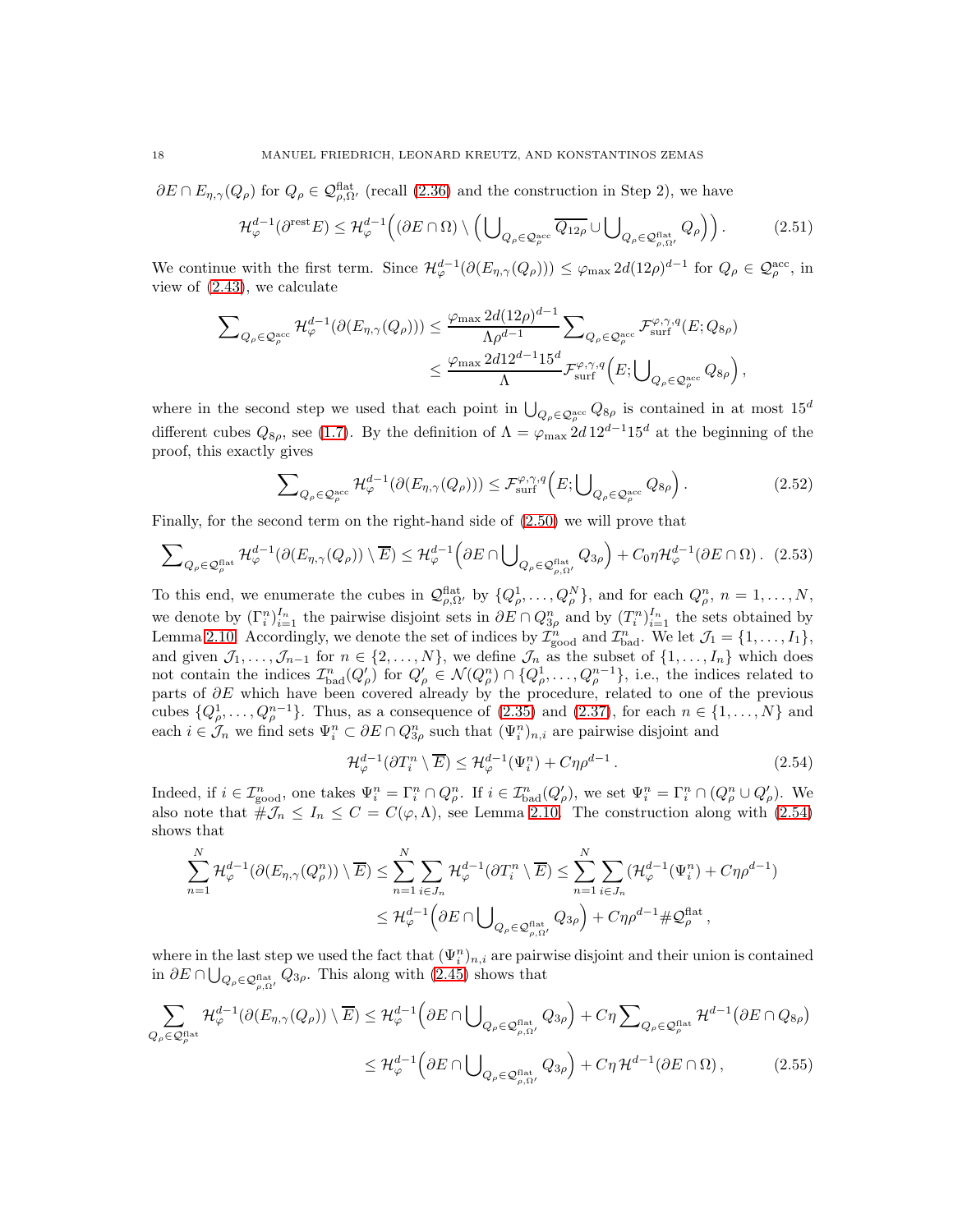where in the last step we again used that each point in  $\bigcup_{Q_\rho \in \mathcal{Q}_\rho^{\text{flat}}} Q_{8\rho}$  is contained in at most  $15^d$ different cubes  $Q_{8\rho}$ , see [\(1.7\)](#page-5-4), and  $Q_{8\rho} \subset \Omega$ , see [\(2.40\)](#page-15-0). As  $\Lambda$  itself is a constant depending only on  $\varphi$ , we obtain [\(2.53\)](#page-17-3).

We now conclude the proof as follows: note that  $Q_{\rho} \in \mathcal{Q}_{\rho}^{\text{flat}}$  implies  $Q_{3\rho} \cap Q'_{8\rho} = \emptyset$  for all  $Q'_{\rho} \in \mathcal{Q}_{\rho}^{\text{acc}}$ , see [\(2.44\)](#page-15-2). Moreover, we get that

$$
\left(\partial E\cap \bigcup\nolimits_{Q_{\rho}\in \mathcal{Q}_{\rho,\Omega'}^{\mathrm{flat}} } Q_{3\rho}\right)\backslash \bigcup\nolimits_{Q_{\rho}\in \mathcal{Q}_{\rho,\Omega'}^{\mathrm{flat}} } Q_{\rho}\subset \bigcup\nolimits_{Q_{\rho}\in \mathcal{Q}_{\rho}^{\mathrm{acc}} } \overline{Q_{12\rho}}\cup \left(\partial E\cap\left(\partial\Omega'\right)_{3\sqrt{d}\rho}\right).
$$

Then, combining  $(2.50)$  and  $(2.51)$ – $(2.53)$ , and using  $(2.40)$ – $(2.41)$ , we obtain  $(2.10)(iii)$ .

We close this subsection with the version for graphs.

*Proof of Corollary [2.3.](#page-7-1)* Consider  $\Omega = \omega \times (-1, M + 1)$  for some open and bounded  $\omega \subset \mathbb{R}^{d-1}$  and  $M > 0$ . Suppose that  $E = \{(x', x_d) \in \Omega: x' \in \omega, x_d > h(x')\}$  for a regular function  $h: \omega \to [0, M]$ . We start by introducing the set

$$
E_{\eta,\gamma}^* = \mathrm{int} (E \cup \bigcup_{Q_\rho \in \mathcal{Q}_\rho^\partial} \overline{Q_{12\rho}}) .
$$

Clearly, by construction  $E^*_{\eta,\gamma} \supset E_{\eta,\gamma}$ . Moreover, by Lemma [2.11](#page-14-0) we find that

$$
\mathcal{L}^d(E_{\eta,\gamma}^* \setminus E) \leq C_0 \rho \mathcal{F}_{\text{surf}}^{\varphi,\gamma,q}(E), \qquad \mathcal{H}^{d-1}(\partial E_{\eta,\gamma}^* \cap \Omega) \leq C_0 \mathcal{F}_{\text{surf}}^{\varphi,\gamma,q}(E),
$$

for an absolute constant  $C_0 > 0$ , where we use the definition of  $\rho$  in [\(2.39\)](#page-15-4). We note that the set  $\Omega \setminus E^*_{\eta,\gamma}$  can be seen as the subgraph of a suitable BV-function with  $\mathcal{H}^{d-1}(\overline{\partial^* E^*_{\eta,\gamma}} \setminus \partial^* E^*_{\eta,\gamma}) = 0$ . The desired set  $E'_{\eta,\gamma} \supset E^*_{\eta,\gamma}$  is then obtained by approximating the set  $\Omega \setminus E^*_{\eta,\gamma}$  from below with a suitable smooth graph so that  $(2.5)$  holds true, see [\[27,](#page-48-24) Lemma 6.3].

<span id="page-18-0"></span>2.4. Small area implies large curvature: Proof of Lemma [2.11.](#page-14-0) This subsection is devoted to the proof of Lemma [2.11.](#page-14-0) We start with a lemma due to L. Simon, whose original statement and proof can be found in [\[86,](#page-50-5) Corollary 1.3]. In the next statement, by  $\partial \Sigma$  we intend the boundary of a regular surface  $\Sigma$  in the differential-geometric sense.

<span id="page-18-1"></span>**Lemma 2.13.** Given  $R > 0$  and  $\mu \in (0,1)$ , there exist  $\alpha_0 = \alpha_0(\mu) > 0$  and  $c_0 = c_0(\mu) > 0$ such that the following holds: consider a connected, regular, two-dimensional surface  $\Sigma$  in  $\mathbb{R}^3$  with  $\mathcal{H}^1(\partial \Sigma \cap \overline{B_R}) = 0$  such that

$$
\int_{\Sigma \cap B_R} |A| \, \mathrm{d}\mathcal{H}^2 < \alpha_0 R, \quad \Sigma \cap \partial B_R \neq \emptyset, \quad \text{and} \quad \Sigma \cap \partial B_{\mu R} \neq \emptyset.
$$

Then, we have

$$
\mathcal{H}^2(\Sigma \cap B_R) \ge c_0 R^2.
$$

We proceed now with the proof of Lemma [2.11.](#page-14-0)

*Proof of Lemma [2.11.](#page-14-0)* We first treat the elementary case  $d = 2$ , and then we address the case  $d = 3$  by using Lemma [2.13.](#page-18-1)

Step 1. $(d = 2)$  Let  $c_0 = 1$  and  $c_\Lambda = (\Lambda + 1)^{-1/q} \in (0, 1)$ . Consider  $Q_\rho \in \mathcal{Q}_\rho$  such that  $\overline{Q_{8\rho}} \subset \Omega$ ,  $\partial E \cap Q_{3\rho} \neq \emptyset$ , and  $\mathcal{H}^1(\partial E \cap Q_{8\rho}) < \rho$ . Let  $\gamma$  be a connected component of  $\partial E \cap Q_{8\rho}$  intersecting  $Q_{3\rho}$ . Clearly,  $\gamma$  is a regular planar curve and we have

$$
\text{diam}(\gamma) \leq \mathcal{H}^1(\gamma) \leq \mathcal{H}^1(\partial E \cap Q_{8\rho}) < \rho.
$$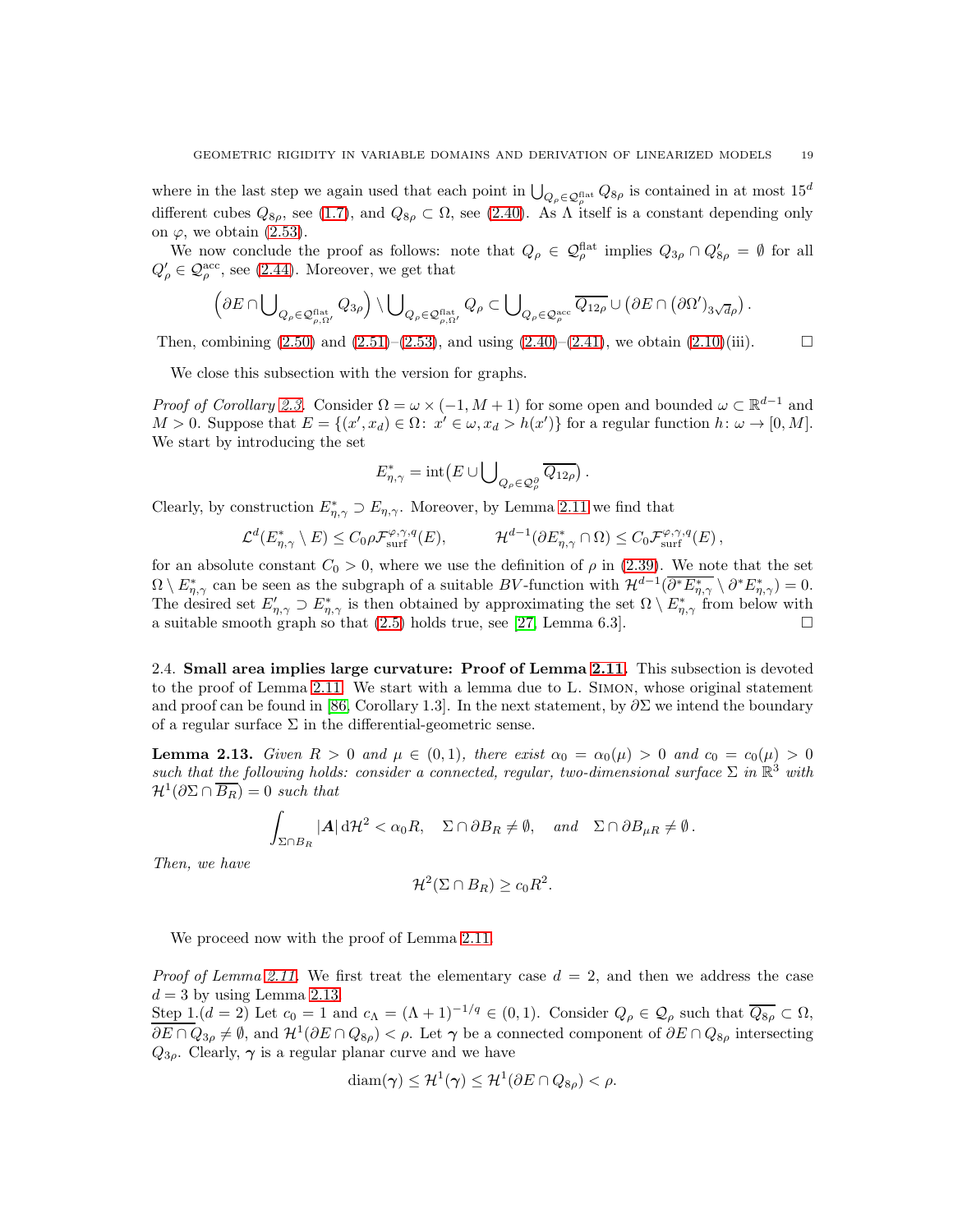Therefore,  $\gamma$  is a closed curve inside the cube  $Q_{8\rho}$ . Hence, for all  $0 < \rho \leq c_{\Lambda} \gamma^{1/q}$ , recalling that  $c_{\Lambda} = (\Lambda + 1)^{-1/q}$  and  $q \ge 1$ , Lemma [A.1](#page-40-1) yields

$$
\gamma \int_{\partial E \cap Q_{8\rho}} |\mathbf{A}|^q \, d\mathcal{H}^1 \ge c_{\Lambda}^{-q} \rho^q \int_{\gamma} |\kappa_{\gamma}|^q \, d\mathcal{H}^1 \ge (\Lambda + 1) \, \rho^q \left(\text{diam}(\gamma)\right)^{1-q} \ge (\Lambda + 1) \rho^q \rho^{1-q} > \Lambda \rho.
$$

Step 2. $(d = 3)$  Let  $c_0 = c_0(3\sqrt{3}/8)$  and  $\alpha_0 = \alpha_0(3\sqrt{3}/8)$  be the constants in Lemma [2.13,](#page-18-1) applied for  $R = 4\rho$  and  $\mu = 3\sqrt{3}/8$ . We define

$$
c_{\Lambda} := \min \left\{ c_0^{\frac{1-q}{q}} 4\alpha_0 (\Lambda + 1)^{-1/q}, (4\pi)^{1/2} c_0^{1/q - 1/2} (\Lambda + 1)^{-1/q} \right\}.
$$
 (2.56)

Consider  $Q_{\rho} \in \mathcal{Q}_{\rho}$  such that  $\overline{Q_{8\rho}} \subset \Omega$ ,  $\partial E \cap Q_{3\rho} \neq \emptyset$ , and

<span id="page-19-2"></span><span id="page-19-0"></span>
$$
\mathcal{H}^2(\partial E \cap Q_{8\rho}) < c_0 \rho^2 < c_0 (4\rho)^2. \tag{2.57}
$$

Let K be a connected component of  $\partial E \cap \Omega$  such that  $K \cap Q_{3\rho} \neq \emptyset$ . As  $\partial E \cap \Omega$  is a regular surface, we note that K is a regular surface as well, with  $\partial K \subset \partial \Omega$ . We first suppose that  $K \cap \partial Q_{8\rho} \neq \emptyset$ . Then, the connectedness of the regular surface K and the fact that  $Q_{3\rho} \subset B_{3\sqrt{3}\rho/2} \subset B_{4\rho} \subset Q_{8\rho} \subset \Omega$ imply that

$$
K \cap \partial B_{3\sqrt{3}\rho/2} \neq \emptyset, \quad K \cap \partial B_{4\rho} \neq \emptyset.
$$

Moreover, since  $\partial K \subset \partial \Omega$  and  $\overline{B_{4\rho}} \subset \overline{Q_{8\rho}} \subset \Omega$ , we have that  $\mathcal{H}^1(\partial K \cap \overline{B_{4\rho}}) = 0$ . Therefore, in view of [\(2.57\)](#page-19-0), by applying Lemma [2.13](#page-18-1) (or more precisely its negation) for  $R = 4\rho > 0$ ,  $\mu = 3\sqrt{3}/8 \in (0, 1)$ , and  $\Sigma = K$ , we deduce that

<span id="page-19-1"></span>
$$
\int_{K \cap B_{4\rho}} |A| \, d\mathcal{H}^2 \ge 4\alpha_0 \rho \,. \tag{2.58}
$$

Using Hölder's inequality, [\(2.57\)](#page-19-0), [\(2.58\)](#page-19-1), and the fact that  $q \ge 2 > 1$ , we obtain for all  $0 < \rho \le$  $c_\Lambda \gamma^{1/q},$ 

$$
\gamma \int_{\partial E \cap Q_{8\rho}} |A|^q \, d\mathcal{H}^2 \ge c_{\Lambda}^{-q} \rho^q \int_{K \cap B_{4\rho}} |A|^q \, d\mathcal{H}^2 \ge c_{\Lambda}^{-q} \rho^q \big(\mathcal{H}^2(K \cap B_{4\rho})\big)^{1-q} \Big(\int_{K \cap B_{4\rho}} |A| \, d\mathcal{H}^2\Big)^q
$$
  
 
$$
\ge (c_{\Lambda}^{-q} \rho^q)(c_0 \rho^2)^{1-q} (4\alpha_0 \rho)^q = (4^q \alpha_0^q c_0^{1-q} c_{\Lambda}^{-q}) \rho^2 > \Lambda \rho^2,
$$

where the last step follows from the definition of  $c_{\Lambda}$  in [\(2.56\)](#page-19-2).

If instead we have  $K \cap \partial Q_{8\rho} = \emptyset$ , then K is closed inside the cube  $Q_{8\rho}$ , i.e.,  $\partial (K \cap Q_{8\rho}) = \emptyset$ . By a classical topological-differential geometric fact regarding a lower bound on the Willmore energy of closed surfaces, we then have that

$$
\int_{K\cap Q_{8\rho}} |A|^2 \, \mathrm{d} \mathcal{H}^2 \geq 4\pi \,,
$$

see e.g.  $[86,$  formula  $(0.2)$  and the references therein for its simple proof. By using again Hölder's inequality, the fact that  $q \geq 2$ , and  $(2.57)$ , as before we estimate

$$
\gamma \int_{\partial E \cap Q_{8\rho}} |A|^q \, d\mathcal{H}^2 \ge c_{\Lambda}^{-q} \rho^q \int_{K \cap Q_{8\rho}} |A|^q \, d\mathcal{H}^2 \ge c_{\Lambda}^{-q} \rho^q \big(\mathcal{H}^2(K \cap Q_{8\rho})\big)^{1-q/2} \Big(\int_{K \cap Q_{8\rho}} |A|^2 \, d\mathcal{H}^2\Big)^{q/2}
$$
  
 
$$
\ge (c_{\Lambda}^{-q} \rho^q)(c_0 \rho^2)^{1-q/2} (4\pi)^{q/2} \ge (4\pi)^{q/2} c_0^{1-q/2} c_{\Lambda}^{-q} \rho^2 > \Lambda \rho^2,
$$

where the last step again follows from the definition of  $c_\Lambda$  in [\(2.56\)](#page-19-2). This concludes the proof.  $\square$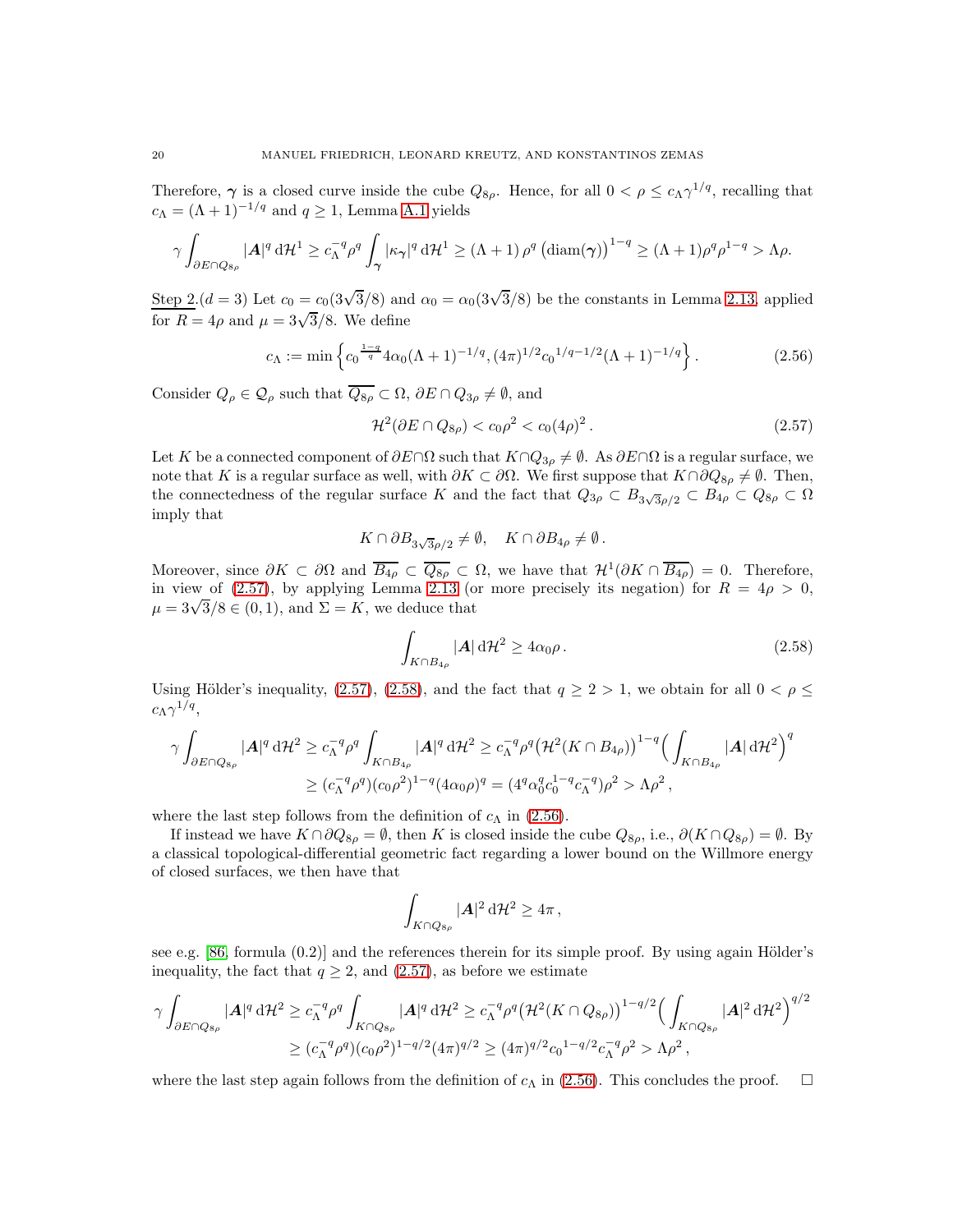<span id="page-20-2"></span>2.5. Local thickening of sets: Proof of Lemma [2.10.](#page-13-1) This subsection is devoted to the proof of Lemma [2.10.](#page-13-1) We start with a preliminary observation: given  $\eta, \gamma > 0$  and  $Q_{\rho} \in \mathcal{Q}_{\rho}$  for some  $0 < \rho \leq \eta^{7} \gamma^{1/q}$  such that  $\mathcal{F}^{\varphi,\gamma,q}_{\text{surf}}(E;Q_{8\rho}) \leq \Lambda \rho^{d-1}$ , see [\(2.34\)](#page-14-6), then by [\(2.1\)](#page-5-2), Hölder's inequality, and by  $\min_{\mathbb{S}^{d-1}} \varphi = 1$  (which was assumed without loss of generality), we obtain

$$
\int_{\partial E \cap Q_{8\rho}} |A| d\mathcal{H}^{d-1} \leq \left(\mathcal{H}^{d-1}(\partial E \cap Q_{8\rho})\right)^{\frac{q-1}{q}} \left(\int_{\partial E \cap Q_{8\rho}} |A|^q\right)^{\frac{1}{q}} \leq \left(\Lambda \rho^{d-1}\right)^{\frac{q-1}{q}} \left(\frac{\Lambda}{\gamma} \rho^{d-1}\right)^{\frac{1}{q}} \tag{2.59}
$$
\n
$$
\leq \Lambda \gamma^{-1/q} \rho^{d-1} \leq \Lambda \eta^7 \rho^{d-2}.
$$

Therefore, we can ensure that the  $L^1$ -norm of  $|A|$  in  $\partial E \cap Q_{8\rho}$  is small compared to  $\rho^{d-2}$ .

Our proof fundamentally relies on the fact that, under the above bound on the curvature,  $\partial E \cap Q_{\rho}$  is essentially a finite union of graphs of regular functions with suitable a priori  $C^1$ estimates. To state this result, we introduce the following notation: given an affine subspace  $L \subset \mathbb{R}^d$  of codimension 1 (i.e., a line in  $\mathbb{R}^2$  or a plane in  $\mathbb{R}^3$ ), we denote by  $L^{\perp}$  the one-dimensional subspace spanned by a unit normal vector  $\nu_L$  to L. Accordingly, for  $U \subset L$  and  $u: U \to L^{\perp}$ , we define graph $(u) := \{x + u(x) : x \in U\} \subset \mathbb{R}^d$ . We first state the result for  $d = 2$  separately, since its proof is significantly easier than for  $d = 3$ . Note that the parameter  $\varepsilon$  which appears in the next lemmata should not be confused with the one used below [\(2.3\)](#page-6-1), since it serves a totally different purpose.

<span id="page-20-0"></span>**Lemma 2.14** (Almost straight curves). There exist  $\varepsilon_0 > 0$  and an absolute constant  $C_1 \geq 1$  such that for every  $\Lambda > 0$  the following holds: for every  $\varepsilon \in (0, \varepsilon_0]$ , every square  $Q_\rho \subset \mathbb{R}^2$ ,  $\rho > 0$ , and every  $E \in \mathcal{A}_{reg}(\mathbb{R}^2)$  satisfying

$$
\partial E \cap Q_{3\rho} \neq \emptyset, \ \mathcal{H}^1(\partial E \cap Q_{8\rho}) \leq \Lambda \rho, \ \text{and} \ \int_{\partial E \cap Q_{8\rho}} |A| \, d\mathcal{H}^1 \leq \varepsilon,
$$

there exist regular curves  $(\gamma_i)_{i=1}^M$  with  $M \leq \Lambda$  such that

<span id="page-20-3"></span>
$$
\partial E \cap Q_{3\rho} = \bigcup_{i=1}^M \gamma_i \cap Q_{3\rho} ,
$$

corresponding lines  $L_i$  and functions  $u_i: U_i \to L_i^{\perp}$ , where  $U_i \subset L_i$  are open segments with  $\text{diam}(U_i) \leq C_1 \rho$ , such that  $\text{graph}(u_i) = \gamma_i$  for  $i = 1, ..., M$ , and

$$
||u_i||_{L^{\infty}(U_i)} \leq C_1 \varepsilon \rho, \qquad ||u'_i||_{L^{\infty}(U_i)} \leq C_1 \varepsilon.
$$

The proof is elementary, and we refer to Appendix [A.1.](#page-40-2) The analogous statement in dimension  $d = 3$  is more involved: it is known as the *Approximate Graphical Decomposition Lemma* proved by L. Simon, see [\[86,](#page-50-5) Lemma 2.1].

<span id="page-20-1"></span>**Lemma 2.15** (Simon's Approximate Graphical Decomposition Lemma). For any  $\Lambda > 0$  and  $\mu \in (0,1)$  there exist  $\varepsilon_S = \varepsilon_S(\Lambda, \mu) \in (0,1)$  and a constant  $C_1 = C_1(\Lambda, \mu) \ge 1$  such that for every  $\varepsilon \in (0, \varepsilon_S]$ , every  $\rho > 0$ , and every  $E \in \mathcal{A}_{reg}(\mathbb{R}^3)$  satisfying  $\partial E \cap B_{\mu\rho} \neq \emptyset$ , and

$$
\mathcal{H}^2(\partial E \cap B_{\rho}) \leq \Lambda \rho^2 \quad \text{and} \quad \int_{\partial E \cap B_{\rho}} |A| \, d\mathcal{H}^2 \leq \varepsilon \rho \,,
$$

the following holds true: there exist pairwise disjoint, closed sets  $P_1, \ldots, P_N \subset \partial E$  with

$$
\sum_{j=1}^{N} \text{diam}(P_j) \leq C_1 \sqrt{\varepsilon} \rho
$$

and functions  $u_i \in C^2(\overline{U_i}; L_i^{\perp})$  for  $i = 1, ..., M$ , with  $M \leq C_1$ , such that

$$
(\partial E \cap B_{\mu\rho}) \setminus \bigcup_{j=1}^N P_j = \left(\bigcup_{i=1}^M \mathrm{graph}(u_i)\right) \cap B_{\mu\rho}.
$$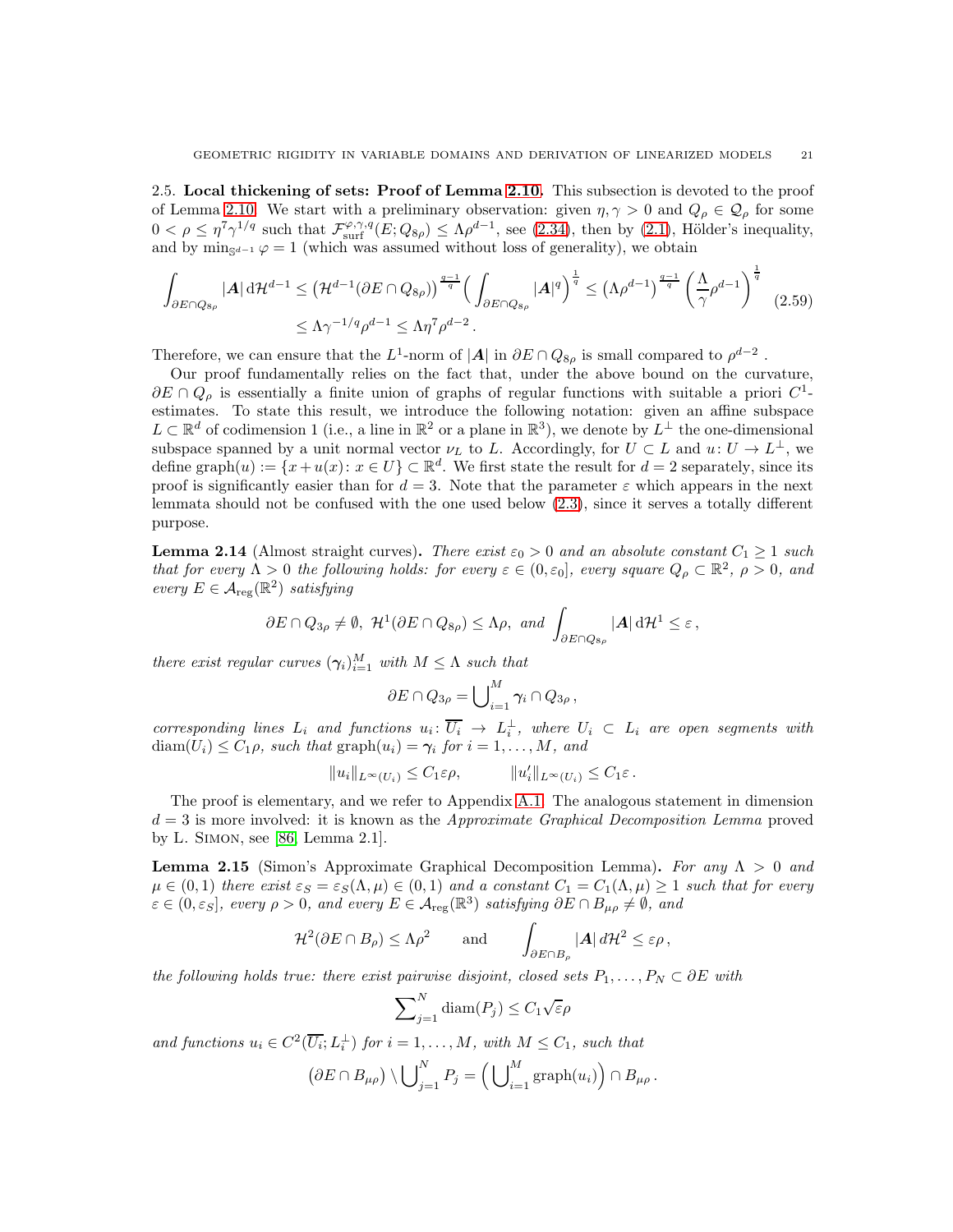Here, for every  $i = 1, ..., M$ ,  $L_i$  is a two-dimensional plane in  $\mathbb{R}^3$ ,  $U_i \subset L_i$  is a smooth bounded domain with

<span id="page-21-0"></span>
$$
diam(U_i) \le C_1 \rho \tag{2.60}
$$

of the form  $U_i = U_i^0 \setminus (\bigcup_{k=1}^{R_i} d_{i,k})$ , where  $U_i^0$  is a simply connected subdomain of  $L_i$  and  $(d_{i,k})_{k=1}^{R_i}$  are pairwise disjoint closed disks in  $L_i$ , which do not intersect  $\partial U_i^0$ . Moreover, graph $(u_i)$  is connected and  $u_i$  also satisfies the estimates

$$
\sup_{x \in U_i} |u_i(x)| \le C_1 \varepsilon^{1/6} \rho, \qquad \sup_{x \in U_i} |\nabla u_i(x)| \le C_1 \varepsilon^{1/6}.
$$

Here,  $\partial U_i^0$  has to be understood with respect to the relative topology of  $L_i$ . Roughly speaking, the result states that, apart from sets  $(P_j)_{j=1,\ldots,N}$  of small diameter, so-called *pimples*,  $\partial E \cap B_{\mu\rho}$ can be written as the union of finitely many graphs of regular functions with small heights and small gradients. Compare the result to the easier statement of Lemma [2.14.](#page-20-0)

Remark 2.16 (Adaptions to the original statement). We have phrased the result slightly differently compared to the original statement in [\[86,](#page-50-5) Lemma 2.1], where the lemma was stated only for  $\mu = 1/2$  but for general smooth, closed 2-dimensional manifolds Σ. However, it is easy to verify through the proof that it is an interior  $\varepsilon$ -regularity result, valid for every  $\partial E \in C^2$  and for every  $\mu \in (0,1)$ , up to adapting the constants. The estimate [\(2.60\)](#page-21-0) is implicitly mentioned in the original statement, being a simple geometric observation, see also the proof of Lemma [2.14](#page-20-0) in Appendix [A.1](#page-40-2) for the analogous fact in two dimensions. Finally, the original statement has the assumption  $0 \in \partial E$  which however can readily be generalized to requiring that  $\partial E \cap B_{\mu\rho} \neq \emptyset$ .

<span id="page-21-1"></span>Remark 2.17 (Result on cubes). As in [\[86\]](#page-50-5), the lemma is phrased as an interior statement for balls in  $\mathbb{R}^3$ . In the application below, we will apply it on cubes, by using  $Q_{8\rho}$  in place of  $B_\rho$  and  $Q_{3\rho}$  in place of  $B_{\mu\rho}$ . Indeed, to this end, it suffices to note that  $B_{4\rho} \subset Q_{8\rho}$  and  $Q_{3\rho} \subset B_{4\mu\rho}$  for  $\mu \in (3\sqrt{3}/8, 1).$ 

Both statements above involve functions which are defined with respect to suitable lines or planes, respectively. As a second preparation, we need to distinguish between good and bad lines and planes for a cube  $Q_{\rho}$ . We discuss the following definitions and properties only for planes in  $\mathbb{R}^3$  as the analogous definitions for lines in  $\mathbb{R}^2$  can be simply obtained by identifying lines in  $\mathbb{R}^2$ with planes in  $\mathbb{R}^3$  with one tangent vector given by  $e_3$ .

Without restriction we suppose for the following arguments that  $Q_{\rho}$  is centered in 0, as this can always be achieved by a translation.

<span id="page-21-2"></span>**Definition 2.18.** Let  $\theta \in (0, 1/\sqrt{3})$  and let L be a plane with normal  $\nu_L = (\nu_1, \nu_2, \nu_3) \in \mathbb{S}^2$  such that  $(L)_{3\eta\rho} \cap Q_{\rho} \neq \emptyset$ , see [\(1.5\)](#page-5-5). We say that L is a  $\theta$ -good plane for  $Q_{\rho}$  if and only if one of the following two properties holds true:

- (1) There exist  $i, j \in \{1, 2, 3\}, i \neq j$ , such that  $|\nu_i|, |\nu_j| \geq \theta$ ;
- (2) There exists  $k \in \{1, 2, 3\}$  such that  $|\nu_k| \ge \theta$  and

<span id="page-21-3"></span>
$$
dist(L \cap Q_{3\rho}, \{x_k = -\rho/2\} \cup \{x_k = \rho/2\}) \ge 20\theta\rho. \tag{2.61}
$$

If L is not a  $\theta$ -good plane for  $Q_{\rho}$ , we say that it is a  $\theta$ -bad plane for  $Q_{\rho}$ . In the statement of Lemma [2.10,](#page-13-1) the two different possibilities, namely  $\theta$ -good or  $\theta$ -bad planes, are reflected in the two cases described in [\(2.35\)](#page-14-2)(i) and [\(2.35\)](#page-14-2)(ii), respectively. The different cases of good and bad planes are depicted in Figure [4.](#page-22-0) In the following, we denote by  $\nu_L$  a unit vector normal to L whose orientation will be specified in the proof below. Recall also the shorthand notation for the anistropic perimeter in [\(2.33\)](#page-13-2).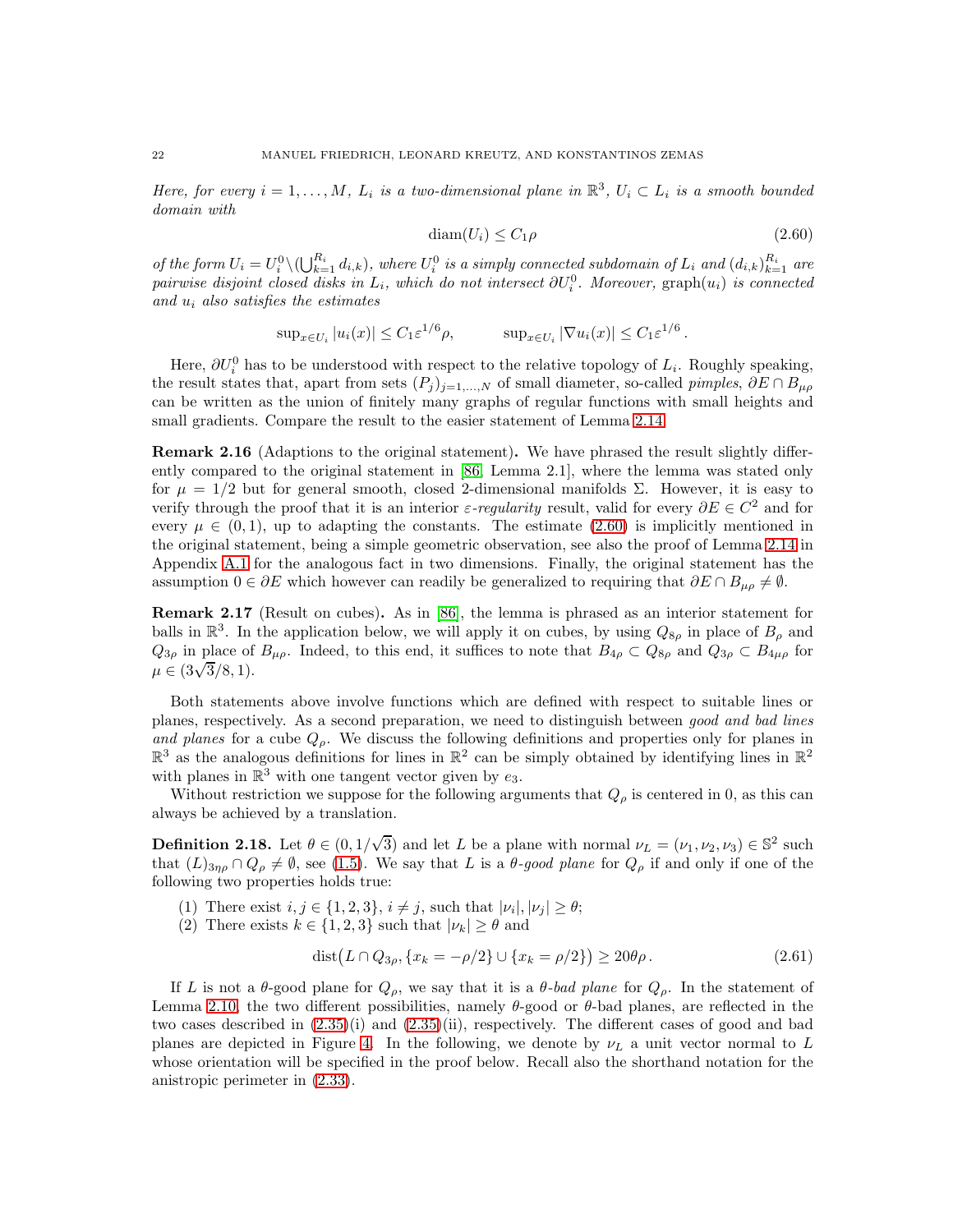<span id="page-22-0"></span>

Figure 4. Different positions of planes inside a cube. In the left and in the middle cube, the two different cases of good planes are depicted whereas the figure on the right shows a bad plane. The thick surfaces illustrate graph $(u) \cap Q_{\rho}$  and the dashed planes are at distance  $\eta \rho$  to L, i.e, at the maximal distance of graph(u) from the plane L inside  $Q_{\rho}$ . In the two pictures on the left, the area of the dashed plane inside  $Q_{\rho}$  and of the plane L inside  $Q_{\rho}$  are comparable up to an error of order  $\eta \rho^2$ . This is the key observation for the proof of [\(2.62\)](#page-22-1)–[\(2.63\)](#page-22-2). In the case of a bad plane, this is in general not true.

<span id="page-22-3"></span>**Lemma 2.19** (Surface estimate for  $\theta$ -good planes). There exists  $\theta \in (0, 1/\sqrt{3})$  small enough and a constant  $C_{\theta} > 0$  such that for any  $\rho > 0$  and any  $\theta$ -good plane L for  $Q_{\rho}$  the following holds: (i) By letting  $S_L := Q_{(1+6\eta)\rho} \cap (L)_{3\eta\rho}$ , we obtain

$$
\mathcal{H}_{\varphi}^{2}(\partial^{-} S_{L}) \leq \mathcal{H}_{\varphi}^{2}(L \cap Q_{\rho}) + C_{\theta} \varphi_{\max} \eta \rho^{2}, \qquad (2.62)
$$

where  $\partial^- S_L := \partial S_L \setminus (-3\eta \rho \nu_L + L).$ 

(ii) Let  $u \in L^{\infty}(U; L^{\perp})$  for some bounded domain  $L \cap Q_{\rho} \subset U \subset L$  with  $||u||_{L^{\infty}(U)} \leq 2\eta\rho$ . Define  $\omega_u^\rho := \Pi_L \big( \text{graph}(u) \cap Q_\rho \big)$ , where  $\Pi_L$  denotes the orthogonal projection onto the plane L. Then

<span id="page-22-5"></span><span id="page-22-2"></span><span id="page-22-1"></span>
$$
\mathcal{H}^2(\omega_u^{\rho}\Delta(L\cap Q_{\rho})) \le C_{\theta}\eta\rho^2. \tag{2.63}
$$

<span id="page-22-4"></span>**Lemma 2.20** (θ-bad planes). There exists  $\theta \in (0, 1/\sqrt{3})$  small enough such that for any  $\rho > 0$ and any  $\theta$ -bad plane L for  $Q_{\rho}$  the following holds: let  $k \in \{1,2,3\}$  be the unique component such that  $|\nu_k| \geq \theta$ . Then, we have

$$
\text{either } -\frac{3\rho}{4} < x \cdot e_k < -\frac{\rho}{4} \quad \forall \, x \in L \cap Q_{3\rho}, \quad \text{or} \quad \frac{\rho}{4} < x \cdot e_k < \frac{3\rho}{4} \quad \forall \, x \in L \cap Q_{3\rho}. \tag{2.64}
$$

The proofs of the above lemmata are elementary but tedious. They are deferred to Appendix [A.2.](#page-41-0) We are now in the position to give the proof of Lemma [2.10.](#page-13-1)

*Proof of Lemma [2.10.](#page-13-1)* Let  $\gamma \in (0,1)$  and without restriction  $\Lambda \geq 1$ . Consider  $Q_{\rho}$  centered without restriction at 0 such that  $\overline{Q_{12\rho}} \subset \Omega$  and [\(2.34\)](#page-14-6) holds. In the case  $d = 2$ , we choose  $\eta_0 = \eta_0(\Lambda)$ such that  $\Lambda \eta_0^7 \leq \varepsilon_0$ , where  $\varepsilon_0 > 0$  is the constant of Lemma [2.14.](#page-20-0) Then, by [\(2.34\)](#page-14-6) and [\(2.59\)](#page-20-3) it is possible to apply Lemma [2.14.](#page-20-0) In the case  $d = 3$ , we choose  $\eta_0 = \eta_0(\Lambda)$  such that  $\Lambda \eta_0 \leq$  $\min\{C_1\varepsilon_S^{-1/6}, C_1^{-6}, 2^{-(1+q/2)}c_0\}$ , where  $\varepsilon_S$  and  $C_1 \ge 1$  are the constants in Lemma [2.15,](#page-20-1) and  $c_0$  is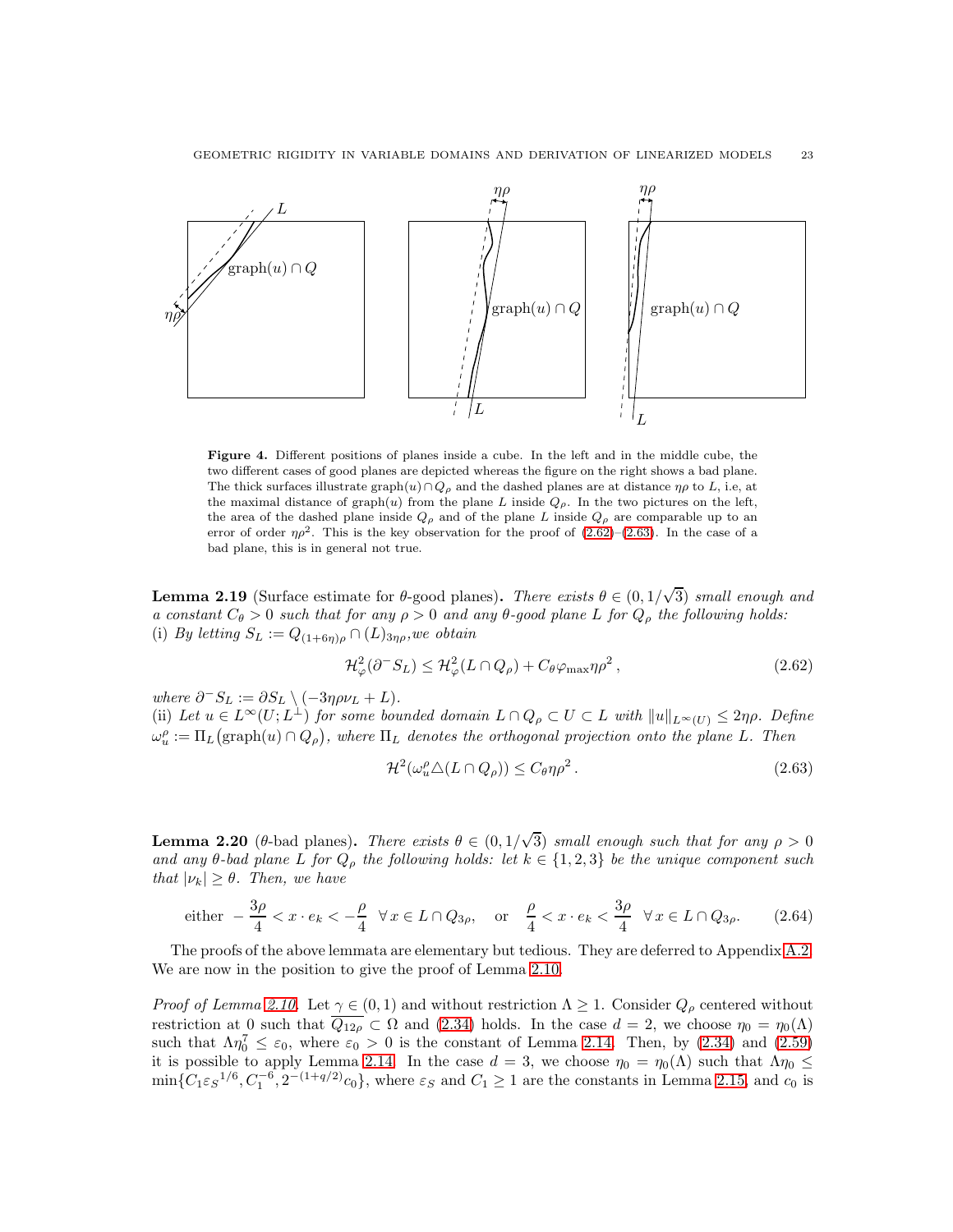the constant in Lemma [2.11.](#page-14-0) Consequently, in view of [\(2.59\)](#page-20-3), we have

$$
\int_{\partial E \cap Q_{8\rho}} |\mathbf{A}| d\mathcal{H}^2 \leq \Lambda \eta_0 \eta^6 \rho^{d-2} \leq (\eta/C_1)^6 \rho.
$$

In particular, as  $\eta \leq \eta_0 \leq C_1 \varepsilon_S^{-1/6}$ , we get  $\int_{\partial E \cap Q_{8\rho}} |A| d\mathcal{H}^2 \leq \varepsilon_S \rho$ . This along with [\(2.34\)](#page-14-6) allows to apply Lemma [2.15](#page-20-1) in the version of Remark [2.17.](#page-21-1) From now on, we only treat the case  $d = 3$ since the case  $d = 2$  is simpler (in the latter case, the sets  $(P_j)_j$  below in [\(2.66\)](#page-23-0) can be chosen empty). In the following,  $C > 0$  again denotes a generic absolute constant, whose value is allowed to vary from line to line.

Step 1.(Application of Lemma [2.15\)](#page-20-1) By Lemma [2.15](#page-20-1) in the version of Remark [2.17,](#page-21-1) applied for  $\varepsilon := (\eta/C_1)^6 \leq \varepsilon_S$ , there exist planes  $L_i \subset \mathbb{R}^3$  and functions  $u_i \colon \overline{U_i} \to L_i^{\perp}$  for  $i = 1, \ldots, M$ , with  $M \leq C_1$ , where  $U_i = U_i^0 \setminus \bigcup_{k=1}^{R_i} d_{i,k}$  for (two-dimensional) disks  $(d_{i,k})_{i,k}$  in the planes  $L_i$ , as well as pairwise disjoint closed subsets  $(P_j)_{j=1}^N \subset \partial E$  such that

$$
\partial E \cap Q_{3\rho} = \left( \bigcup_{i=1}^{M} \text{graph}(u_i) \cup \bigcup_{j=1}^{N} P_j \right) \cap Q_{3\rho} . \tag{2.65}
$$

Moreover,

<span id="page-23-2"></span><span id="page-23-1"></span><span id="page-23-0"></span>
$$
\sum_{j=1}^{N} \text{diam}(P_j) \le C_1 (\eta/C_1)^3 \rho \le \eta \rho, \qquad (2.66)
$$

and for the functions  $(u_i)_{i=1,\dots,M}$  we have the C<sup>1</sup>-estimates

$$
\sup_{x \in U_i} |u_i(x)| \le C_1(\eta/C_1)\rho = \eta \rho \le 2\eta \rho, \qquad \sup_{x \in U_i} |\nabla u_i(x)| \le C_1(\eta/C_1) = \eta. \tag{2.67}
$$

Here, in the estimates  $(2.66)$ – $(2.67)$  we used that  $\varepsilon = (\eta/C_1)^6$  and the fact that we can choose  $\eta \leq \eta_0 \leq C_1$ . The nonoptimal estimate with  $2\eta \rho$  is introduced for later purposes in Step 4 below. To simplify the exposition, we assume for the moment that there are no pimples in  $\partial E \cap Q_{3\rho}$ , i.e., by [\(2.65\)](#page-23-2), that we have

<span id="page-23-3"></span>
$$
\partial E \cap Q_{3\rho} = \bigcup_{i=1}^{M} \text{graph}(u_i) \cap Q_{3\rho} . \tag{2.68}
$$

We defer the analysis of the case with pimples to Step 4. We fix  $\theta > 0$  sufficiently small such that Lemmata [2.19–](#page-22-3)[2.20](#page-22-4) are applicable. We distinguish the two cases

> (i)  $L_i$  is a  $\theta$ -good plane for  $Q_\rho$ , (ii)  $L_i$ (ii)  $L_i$  is a  $\theta$ -bad plane for  $Q_\rho$ .

Let us note that  $I := M \leq C_1$  by the statement of Lemma [2.15.](#page-20-1)

Step 2. (Good planes) First, let  $L_i$  be a  $\theta$ -good plane for  $Q_\rho$  and consider  $u_i: U_i \subset L_i \to L_i^{\perp}$ . In this case, we will define  $\Gamma_i := \text{graph}(u_i) \cap Q_\rho$  and thus it is not restrictive to assume that  $\text{graph}(u_i)$ intersects  $Q_{\rho}$ . In the following, for notational convenience, we drop the subscript i and simply write L for the plane,  $\nu_L$  for a unit normal to L, u for the function, and U for its corresponding domain.

We will first verify that  $L \cap Q_{2\rho} \subset U$ . Indeed, by [\(2.67\)](#page-23-1) and the fact that graph $(u) \cap Q_{\rho} \neq \emptyset$ we get that  $U \cap Q_{2\rho} \neq \emptyset$  for  $\eta$  sufficiently small. Moreover, by [\(2.67\)](#page-23-1) and by taking  $\eta$  smaller if necessary, we get  $|x+u(x)|_{\infty} < \frac{3}{2}\rho$  for all  $x \in L \cap Q_{2\rho} \cap \partial U$ . Since  $\partial(\partial E \cap Q_{3\rho}) \subset \partial Q_{3\rho}$ , [\(2.68\)](#page-23-3) implies that  $\partial U \cap Q_{2\rho} = \emptyset$ . As  $U \cap Q_{2\rho} \neq \emptyset$ , we conclude  $U \supset L \cap Q_{2\rho}$ , as desired.

We choose the following orientation for  $\nu_L$ , which is important for the definition of  $\partial^-S_L$  in Lemma [2.19\(](#page-22-3)i): we denote by  $n(x)$  the outer unit normal to  $\partial E \cap \Omega$  at x and choose the orientation  $\nu_L$  as well as an orthonormal basis  $(\tau_1, \tau_2)$  of L such that the normal vector  $\tilde{\mathbf{n}}(x) = -(\partial_{\tau_1} u)\tau_1 -$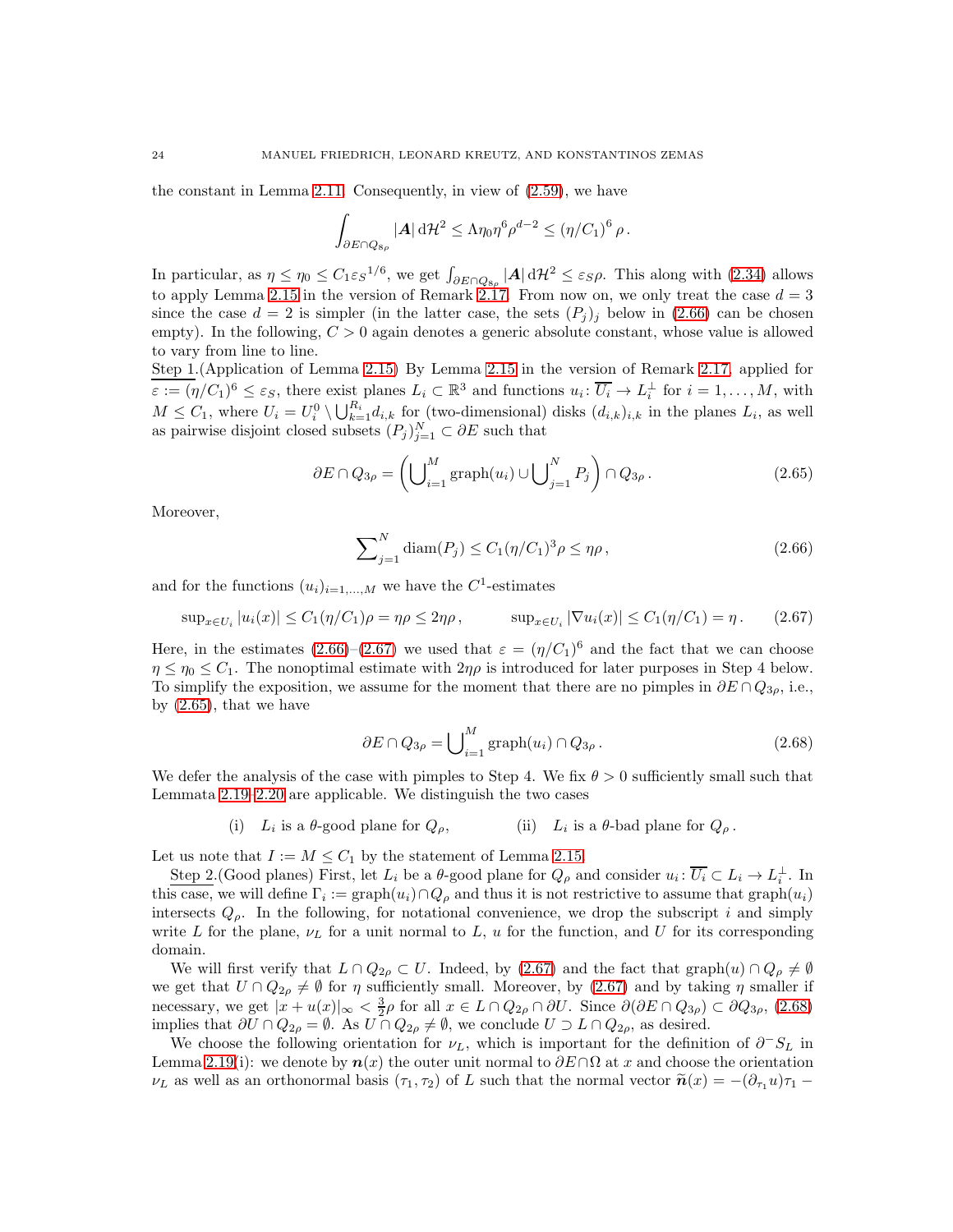<span id="page-24-4"></span>

Figure 5. The two fundamental cases for the selection of the sets  $T_i$  (hatched). In the second figure, the dark gray set is another connected component of  $\overline{S_L} \setminus E$  that is not selected.

 $(\partial_{\tau_2}u)\tau_2 + \nu_L$  to graph $(u)$  at the point  $x + u(x)$  satisfies  $n(x) = \tilde{n}(x)/|\tilde{n}(x)|$ . Then, in view of [\(2.67\)](#page-23-1), we have

<span id="page-24-2"></span><span id="page-24-1"></span><span id="page-24-0"></span>
$$
\|\mathbf{n} - \nu_L\|_{L^\infty(U)} \le C\eta. \tag{2.69}
$$

As in Lemma [2.19,](#page-22-3) we introduce the *stripes*  $S_L := Q_{(1+6\eta)\rho} \cap (L)_{3\eta\rho}$ . We claim that

$$
dist\left(\text{graph}(u)\cap Q_{\rho}, S_{L}^{c}\right) \geq \eta\rho\tag{2.70}
$$

and

$$
\mathcal{H}_{\varphi}^{2}(\text{graph}(u) \cap Q_{\rho}) \geq \mathcal{H}_{\varphi}^{2}(L \cap Q_{\rho}) - C_{\theta} \eta \rho^{2} \geq \mathcal{H}_{\varphi}^{2}(\partial^{-} S_{L}) - C_{\theta} \eta \rho^{2}, \qquad (2.71)
$$

where  $C_{\theta} := C(\theta, \varphi) > 0$  is a constant depending only on  $\theta$  and  $\varphi$ . Here, recall the notation in [\(2.33\)](#page-13-2) and the definition of  $\partial^{\neg} S_L$  in Lemma [2.19\(](#page-22-3)i). To obtain [\(2.70\)](#page-24-0), it suffices to check that

(a) 
$$
\text{dist}(\text{graph}(u) \cap Q_{\rho}, Q_{(1+6\eta)\rho}^c) \ge \eta\rho
$$
 and (b)  $\text{dist}(\text{graph}(u) \cap Q_{\rho}, (L)_{3\eta\rho}^c) \ge \eta\rho$ .

Item (a) is clear. To see (b), we first note that  $dist(L,(L)_{3\eta\rho}^c) = 3\eta\rho$ . Then, in view of [\(2.67\)](#page-23-1), for each  $y \in \text{graph}(u) \cap Q_\rho$  we have  $\text{dist}(y, L) \leq 2\eta \rho$ . Consequently,

$$
\text{dist}\big(\text{graph}(u)\cap Q_{\rho},(L)_{3\eta\rho}^c\big)\geq \text{dist}\big(L,(L)_{3\eta\rho}^c\big)-2\eta\rho\geq 3\eta\rho-2\eta\rho=\eta\rho\,.
$$

Regarding [\(2.71\)](#page-24-1) we argue as follows: set as before  $\omega_u^{\rho} = \Pi_L(\text{graph}(u) \cap Q_{\rho})$ , where  $\Pi_L$  denotes the orthogonal projection onto the plane L. By Lemma [2.19\(](#page-22-3)ii) and the fact that  $L \cap Q_{\rho} \subset U$ , we have

<span id="page-24-3"></span>
$$
\mathcal{H}^2(\omega_u^{\rho}\triangle (L\cap Q_{\rho})) \le C_{\theta}\eta\rho^2. \tag{2.72}
$$

Due to [\(2.69\)](#page-24-2) and the fact that  $\varphi$  is Lipschitz, being a norm, we get  $\|\varphi(n) - \varphi(\nu_L)\|_{L^\infty(U)} \leq C' \eta$ , for a constant C' depending additionally on  $\varphi$ . Therefore, by [\(2.72\)](#page-24-3), and the fact that we have assumed without restriction that min<sub>S2</sub>  $\varphi = 1$ , we obtain

$$
\mathcal{H}_{\varphi}^{2}(\text{graph}(u) \cap Q_{\rho}) = \int_{\omega_{u}^{\rho}} \varphi(\mathbf{n}(x))\sqrt{1+|\nabla u(x)|^{2}} \, d\mathcal{H}^{2}(x) \geq \mathcal{H}^{2}(\omega_{u}^{\rho})(\varphi(\nu_{L}) - C'\eta)
$$
  
\n
$$
\geq (\mathcal{H}^{2}(L \cap Q_{\rho}) - \mathcal{H}^{2}(\omega_{u}^{\rho}\triangle(L \cap Q_{\rho})))(\varphi(\nu_{L}) - C'\eta)
$$
  
\n
$$
\geq \mathcal{H}_{\varphi}^{2}(L \cap Q_{\rho}) - C_{\theta}\eta\rho^{2},
$$

where in the last step we also used the obvious bound  $\mathcal{H}^2(L \cap Q_{\rho}) \leq 3\rho^2$ . Then, by Lemma [2.19\(](#page-22-3)i)

$$
\mathcal{H}^2_{\varphi}(\text{graph}(u) \cap Q_{\rho}) \geq \mathcal{H}^2_{\varphi}(L \cap Q_{\rho}) - C_{\theta} \eta \rho^2 \geq \mathcal{H}^2_{\varphi}(\partial^- S_L) - C_{\theta} \eta \rho^2.
$$

This concludes the proof of [\(2.71\)](#page-24-1).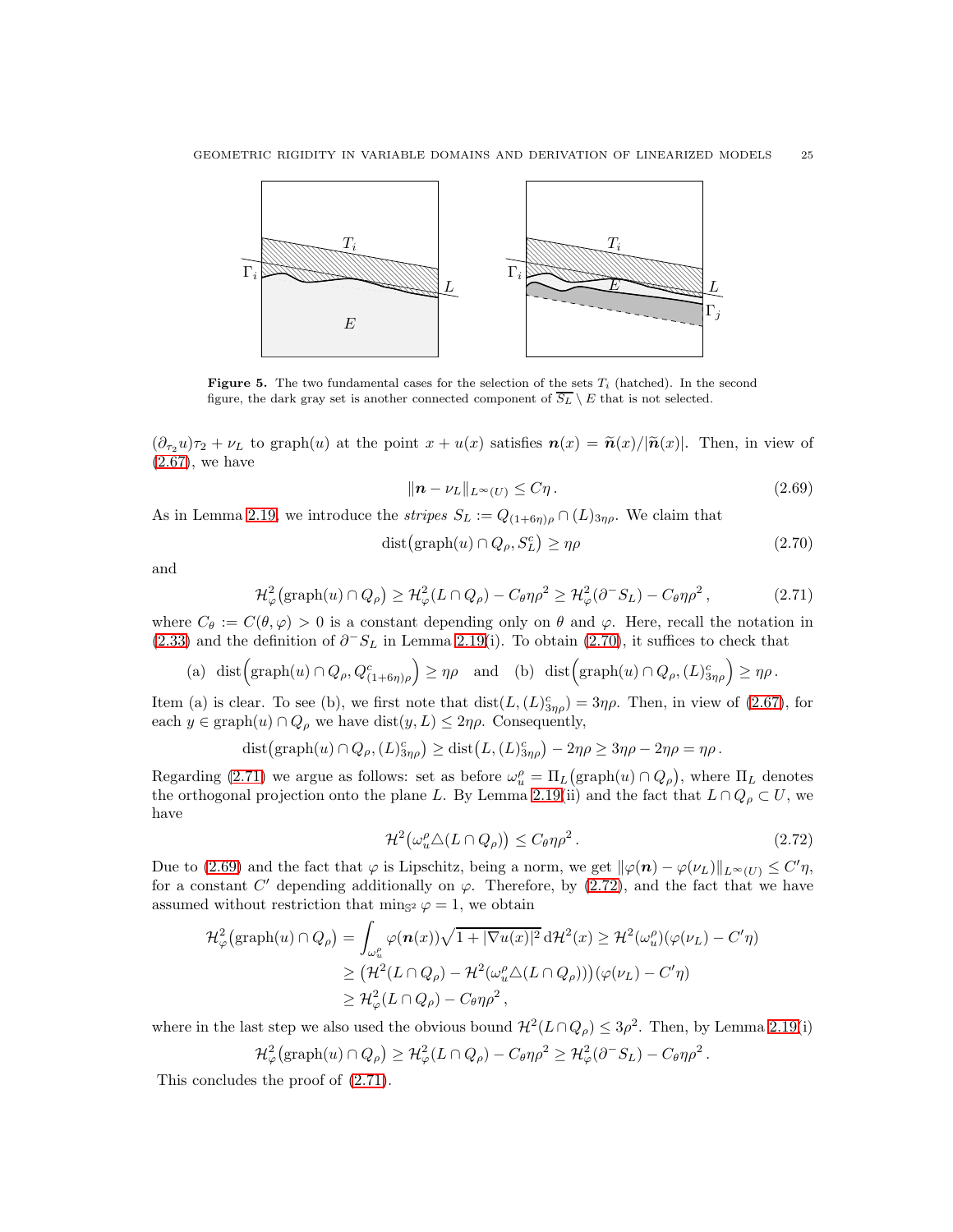We now set  $\Gamma_i = \text{graph}(u_i) \cap Q_\rho$  and let  $T_i$  be the connected component of  $\overline{S_{L_i}} \setminus E$  which contains  $\Gamma_i$ , see Figure [5.](#page-24-4) (From now on, for clarification we again add the index i as the definition depends on  $u_i: U_i \to L_i^{\perp}$ .) Let us verify  $(2.35)(i)$ . To this end, we observe by  $(2.67)$  that

<span id="page-25-0"></span>
$$
\partial T_i \setminus \overline{E} \subset \partial S_{L_i} \setminus (-3\eta \rho \nu_{L_i} + L_i) = \partial^{-} S_{L_i} ,
$$

where the last identity is the definition of  $\partial^- S_{L_i}$ . Thus, [\(2.71\)](#page-24-1) implies [\(2.35\)](#page-14-2)(i). We close this step with the observation that for  $x \notin E$ 

$$
dist(x, \Gamma_i) \leq dist\left(x, \bigcup_{j=1}^M \text{graph}(u_j) \cap Q_{\rho}\right) < \eta \rho \qquad \Rightarrow \qquad x \in T_i. \tag{2.73}
$$

In fact, by using [\(2.70\)](#page-24-0) and by assuming that dist $(x, \Gamma_i) < \eta \rho$ , we get  $x \in S_{L_i}$ , in particular  $x \in S_{L_i} \setminus E$ . If we had  $x \in S_{L_i} \setminus T_i$ , then we would necessarily find  $\Gamma_j$ ,  $j \neq i$ , such that  $dist(x, \Gamma_i) < dist(x, \Gamma_i)$ , see also Figure [5.](#page-24-4) This is a contradiction.

Step 3.(Bad planes) Now we suppose that  $L_i$  is a  $\theta$ -bad plane for  $Q_\rho$ . Then, there exists exactly one  $k \in \{1,2,3\}$  such that  $|\nu_k| \geq \theta$  and  $|\nu_j| < \theta$  for  $j \neq k$ , and by Lemma [2.20](#page-22-4) we find that [\(2.64\)](#page-22-5) holds. Without restriction we suppose that  $k = 1$  and that  $x \in L_i \cap Q_{3\rho}$  implies that  $-\frac{3\rho}{4} \leq x \cdot e_1 < -\frac{\rho}{4}$ . In fact, the other cases can be treated along the very same lines. We let  $Q'_{\rho} := Q_{\rho} - \rho e_1 \in \mathcal{N}(Q_{\rho})$  be the neighboring cube of  $Q_{\rho}$  to the left of it, recall notation [\(2.32\)](#page-13-3).

Due to [\(2.64\)](#page-22-5), we have that  $L_i$  is a  $\theta$ -good plane for the shifted cube  $\widetilde{Q}_{\rho} := Q_{\rho} - \frac{\rho}{2}e_1$ . In fact, Case (2) of Definition [2.18](#page-21-2) is satisfied, provided that  $\theta > 0$  is chosen small enough. Consequently, given [\(2.34\)](#page-14-6) and the fact that  $Q_{8\rho} \subset \Omega$ , we can repeat the above reasoning for  $Q_{\rho}$  in place of  $Q_{\rho}$ . Accordingly, we define  $\Gamma_i := \text{graph}(u_i) \cap Q_{\rho}$  and  $T_i$  as the connected component of  $S_{L_i} \setminus E$ containing  $\Gamma_i$ , where now  $S_{L_i} = (Q_\rho)_{(1+6\eta)\rho} \cap (L_i)_{3\eta\rho}$ . Then  $(2.35)(ii)$  can be proved along similar lines as  $(2.35)(i)$  above, by using  $Q_{\rho} \subset Q_{\rho} \cup Q'_{\rho}$ . In the same way, we obtain  $(2.73)$  in this case. We now observe that [\(2.73\)](#page-25-0) for good and bad planes yields [\(2.36\)](#page-14-3). In particular, we also note that [\(2.64\)](#page-22-5) and [\(2.71\)](#page-24-1) imply

<span id="page-25-1"></span>
$$
\mathcal{H}_{\varphi}^{2}(\text{graph}(u_{i}) \cap (Q_{\rho} \cup Q_{\rho}')) \geq \frac{1}{C} \rho^{2},\qquad(2.74)
$$

provided that  $\eta_0 > 0$  is chosen sufficiently small.

Next, we confirm [\(2.37\)](#page-14-5). To this end, we exemplarily apply the construction for the neighboring cube  $Q'_{\rho} = Q_{\rho} - \rho e_1$ . By Lemma [2.15](#page-20-1) and Remark [2.17](#page-21-1) (which are applicable by [\(2.34\)](#page-14-6) and the fact that  $Q'_{8\rho} \subset \Omega$ ) we find planes  $L'_j \subset \mathbb{R}^3$ , open sets  $U'_j$  in  $L'_j$ , and functions  $u'_j$  such that  $(2.65)-(2.67)$  $(2.65)-(2.67)$ hold. Given the  $\theta$ -bad plane  $L_i$  with corresponding graph $(u_i)$  for the original cube  $Q_\rho$  considered above, in view of [\(2.65\)](#page-23-2) applied for both  $Q_{\rho}$  and  $Q'_{\rho}$ , and by using [\(2.74\)](#page-25-1), we observe that there exists a unique function  $u'_j$  such that  $\text{graph}(u'_j) \cap \text{graph}(u_i) \cap (Q_\rho \cup Q'_\rho) \neq \emptyset$ . (In fact, since  $\partial E \cap \Omega$ is a regular manifold with boundary only in  $\partial\Omega$  and  $\overline{Q_{12\rho}} \subset \Omega$ , different graphs cannot intersect and the graphs of the functions in the above representation are unique.) Then we observe that one could replace graph $(u_i)$  and graph $(u'_j)$  in Lemma [2.15](#page-20-1) applied on  $Q_\rho$  and  $Q'_\rho$ , respectively, by the union graph $(u_i) \cup \text{graph}(u'_j)$  which can again be understood as the graph of a function defined on the plane  $L_i$ . This shows that the objects  $\Gamma'_j$  and  $T'_j$  for  $L'_j$  can be chosen identical to  $\Gamma_i$  and  $T_i$ , i.e., the sets can indeed be constructed such that [\(2.37\)](#page-14-5) is ensured.

Step 4.(Presence of pimples) Now we argue how to reduce the case of existence of pimples to the case of non-existence of pimples. As a preparation, we first show that for every pimple  $P_j \subset \partial E$ such that  $P_j \cap Q_{3\rho} \neq \emptyset$  there exists  $i \in \{1, ..., M\}$  such that  $P_j \cap \text{graph}(u_i) \neq \emptyset$ . In fact, suppose by contradiction that this was not the case. Due to the fact that Lemma [2.15](#page-20-1) guarantees that  $P_k \cap P_j = \emptyset$  for all  $k \neq j$ , we would get that  $P_j$  is a compact manifold without boundary. Thus,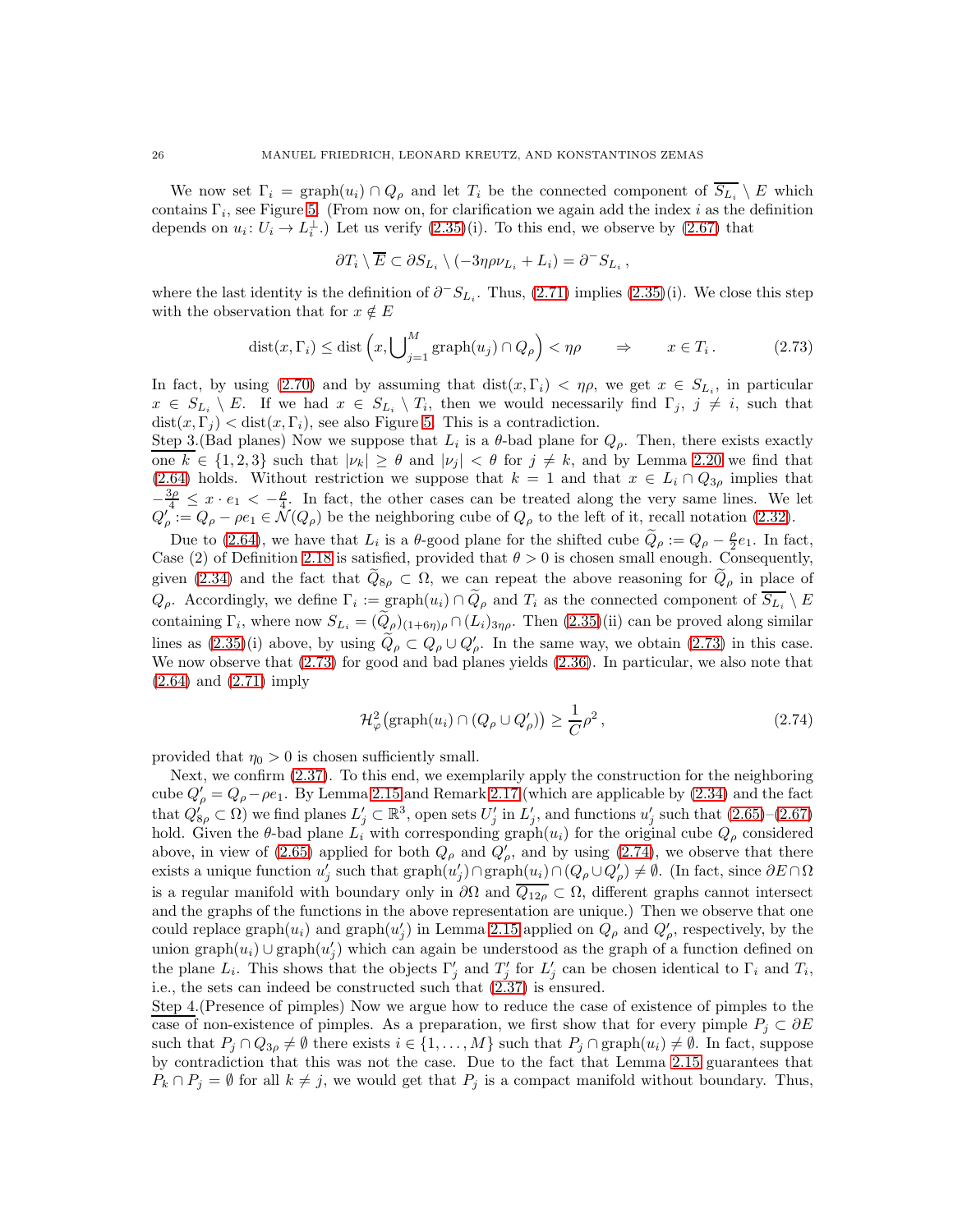applying [\[86,](#page-50-5) Lemma 1.1] we get

$$
\mathcal{H}^2(P_j) \leq (\text{diam}(P_j))^2 \int_{P_j} |\mathbf{H}|^2 d\mathcal{H}^2,
$$

where  $H$  denotes the mean curvature. As the estimate clearly still holds with  $A$  in place of  $H$  up to a factor of 2, we get along with Hölder's inequality for  $q/2 \ge 1$ ,  $(2.1)$ ,  $(2.34)$ , and  $(2.66)$  that

$$
\mathcal{H}^{2}(P_{j}) \leq 2(\text{diam}(P_{j}))^{2} \int_{P_{j}} |\mathbf{A}|^{2} d\mathcal{H}^{2} \leq 2\eta^{2} \rho^{2} (\mathcal{H}^{2}(P_{j}))^{1-2/q} \Big(\int_{P_{j}} |\mathbf{A}|^{q} d\mathcal{H}^{2}\Big)^{2/q}
$$
  

$$
\leq 2\eta^{2} \rho^{2} (\mathcal{H}^{2}(P_{j}))^{1-2/q} (\Lambda\gamma^{-1} \rho^{2})^{2/q}.
$$

Simplifying the above formula and using the assumption  $\rho \leq \eta^7 \gamma^{1/q}$ , we have

$$
\mathcal{H}^{2}(P_{j}) \leq 2^{q/2} \Lambda \gamma^{-1} \rho^{2} \rho^{q} \eta^{q} \leq 2^{q/2} \Lambda \eta^{8q} \rho^{2} < c_{0} \rho^{2} \,,
$$

where the last step follows from the fact that  $2^{q/2} \Lambda \eta_0^{8q} \leq 2^{q/2} \Lambda \eta_0 < c_0$ , see the beginning of the proof for our choice of  $\eta_0$ . By Lemma [2.11](#page-14-0) applied to  $P_j$  we would then obtain the estimate  $\mathcal{F}_{\text{surf}}^{\varphi,\gamma,q}(E;Q_{8\rho}) \geq \mathcal{F}_{\text{surf}}^{\varphi,\gamma,q}(P_j) > \Lambda \rho^2$ , where we used that  $P_j \subset \partial E \cap Q_{8\rho}$ , which follows from [\(2.66\)](#page-23-0). This is a contradiction. Therefore, for all  $j \in \{1, \ldots, N\}$  there exists an index  $i \in \{1, \ldots, M\}$  such that  $P_i \cap \text{graph}(u_i) \neq \emptyset$ .

Now, omitting again the indices for simplicity, we consider a plane L and a function  $u: \overline{U} \subset$  $L \to L^{\perp}$  satisfying [\(2.67\)](#page-23-1), in particular  $||u||_{\infty} \leq \eta \rho$ . Here, U is of the form  $U = U^0 \setminus \bigcup_k d_k$ , where  $U^0$  is a simply connected subdomain of L and  $(d_k)_k$  are pairwise disjoint closed disks in L, which do not intersect  $\partial U^0$ . If a pimple P touches graph $(u)$ , it can be covered by a cube that also touches graph $(u)$ , has normal  $\nu_L$  to one of its faces (the orientation of the others being irrelevant), and sidelength diam $(P)$ . Due to  $(2.66)$ , performing this construction for every pimple, the additional surface introduced by the cubes is bounded by  $C\eta^2\rho^2$  for an absolute constant  $C>0$ . Furthermore, by this procedure we obtain a piecewise smooth function  $\tilde{u}: U^0 \subset L \to L^{\perp}$  such that  $\|\widetilde{u}\|_{\infty} \leq \|u\|_{\infty} + \max_{j=1}^{N} \text{diam}(P_j) \leq 2\eta\rho$ , i.e., [\(2.67\)](#page-23-1) holds true, where (the classical gradient)  $\nabla \widetilde{u}$ is well-defined up to a set of  $\mathcal{H}^1$ -measure zero. Additionally, due to the diameter bound on the cubes, see [\(2.66\)](#page-23-0), we have

$$
\mathcal{H}^2(\text{graph}(\widetilde{u}) \cap Q_{\rho}) \leq \mathcal{H}^2(\text{graph}(u) \cap Q_{\rho}) + C\eta^2\rho^2.
$$

Now Step 2 and Step 3 can be performed for the function  $\tilde{u}$  instead of the function u in order to conclude the proof. conclude the proof.

<span id="page-26-0"></span>Remark 2.21 (Obstacles in higher dimensions). We close this section by commenting on the current obstacles to generalize our results to higher dimensions. The two essential ingredients depending crucially on the dimension are Lemma [2.11](#page-14-0) and Lemma [2.15,](#page-20-1) whereas the rest of our proof strategy can be carried along with very minor modifications. Lemma [2.15](#page-20-1) can in some sense be generalized to any dimension  $d \geq 2$  in the spirit of  $\varepsilon$ -regularity results, with respect to the  $L^q$ -norm of the second fundamental form, but for  $q > d - 1$ . The result is due to HUTCHINSON, see [\[3\]](#page-47-13), pages  $281-306$ , in particular Theorem 3.7 on page  $295$ , as well as [\[55\]](#page-49-27), and it is a *graphical* representation rather than an approximation result, i.e., the condition  $q > d - 1$  excludes the presence of pimples. As we have seen in Lemma [2.14,](#page-20-0) for  $d = 2$  this graphical representation can easily be obtained for every  $q \ge 1$ , while for  $d = 3$  Simon's lemma also handles the case  $1 \le q \le 2$ , modulo the presence of small pimples. For  $d > 3$ , it would be interesting to investigate to which extent Simon's lemma can be generalized for  $q = d - 1$ .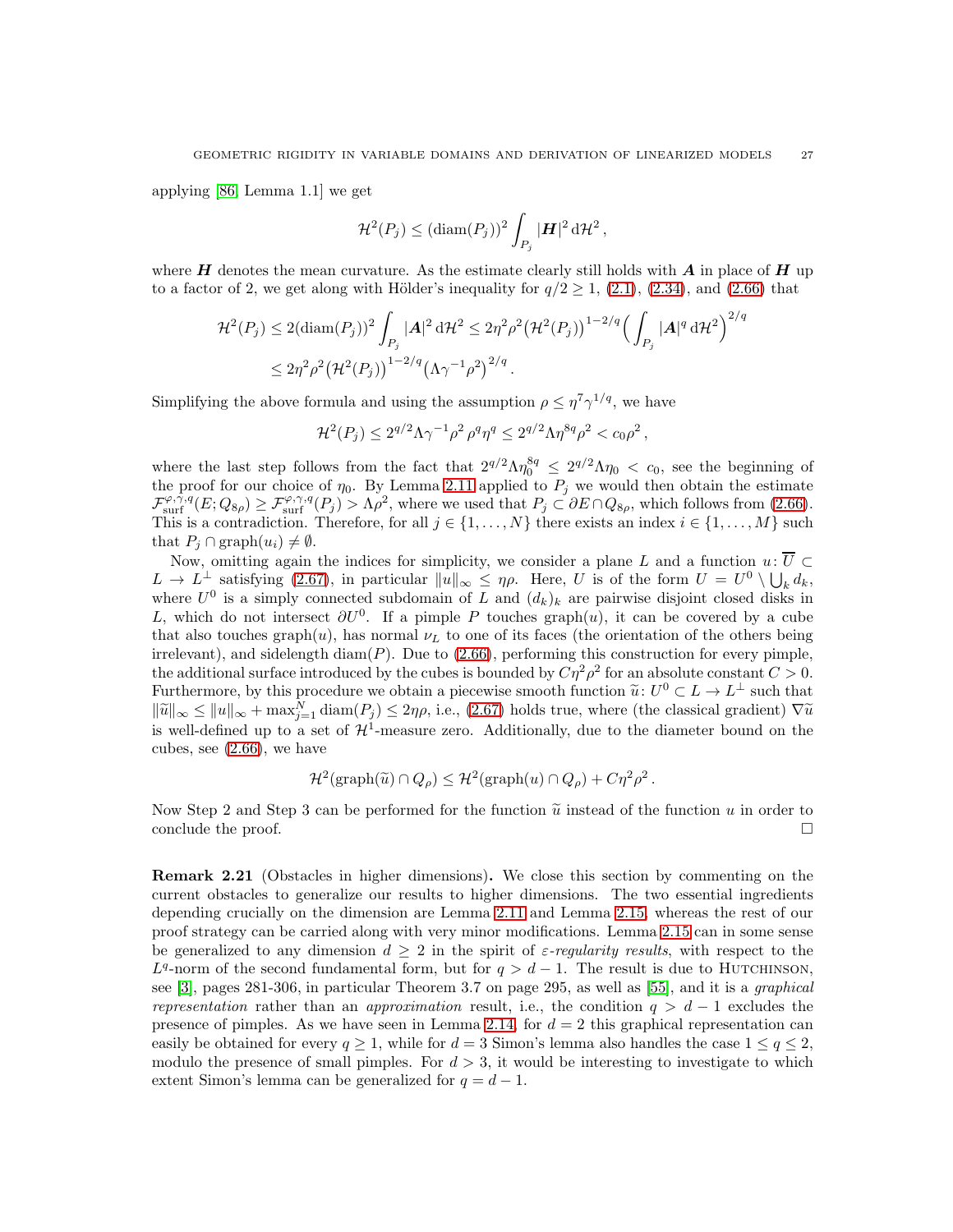The other obstacle to generalize our result to higher dimensions, especially for the critical case  $q = d - 1$ , is Lemma [2.11.](#page-14-0) As in the statement of Lemma [2.13,](#page-18-1) the main question consists in the validity of the implication that

$$
\mathcal{H}^{d-1}(\Sigma \cap B_R) \ge c_0 R^{d-1}
$$

for every connected, regular  $(d-1)$ -dimensional hypersurface  $\Sigma$  in  $\mathbb{R}^d$  with  $\mathcal{H}^{d-2}(\partial \Sigma \cap \overline{B_R}) = 0$ , and

$$
\int_{\Sigma \cap B_R} |\mathbf{A}|^{d-2} \, \mathrm{d} \mathcal{H}^{d-1} < \alpha_0 R, \quad \Sigma \cap \partial B_R \neq \emptyset, \quad \text{and} \quad \Sigma \cap \partial B_{\mu R} \neq \emptyset,
$$

for suitable  $\alpha_0 = \alpha_0(d,\mu) > 0$  and  $c_0 = c_0(d,\mu) > 0$ ,  $\mu \in (0,1)$ . In fact, this would allow us to repeat the proof of Lemma [2.11](#page-14-0) for  $q \geq d-1$ . Whereas the above implication holds true in  $d=2$ and  $d = 3$ , to the best of our knowledge it is an open question for  $d > 3$ . For related results in higher dimensions, yet not sufficient for our purposes, we refer to [\[83,](#page-50-10) Theorem 1.1] and [\[69,](#page-49-28) Theorem A].

#### <span id="page-27-2"></span>3. Applications

<span id="page-27-0"></span>This section is devoted to applications of our rigidity result. We identify effective linearized models of nonlinear elastic energies in the small-strain limit in two settings, namely for a model with material voids in elastically stressed solids and for epitaxially strained elastic thin films. In the following, for  $d = 2, 3$  we let  $\Omega \subset \mathbb{R}^d$  be a bounded Lipschitz domain, and  $W: \mathbb{R}^{d \times d} \to [0, +\infty)$  be a frame-indifferent stored elastic energy density with the usual assumptions in nonlinear elasticity. Altogether, we suppose that  $W$  satisfies the following assumptions

- (i) Frame indifference:  $W(RF) = W(F)$  for all  $R \in SO(d)$ ,  $F \in \mathbb{R}^{d \times d}$ ,
- (ii) Single energy-well structure:  $\{W = 0\} = SO(d)$ ,
- (iii) Regularity:  $W \in C^3$  in a neighborhood of  $SO(d)$ , (3.1)
- (iv) Coercivity: There exists  $c > 0$  such that for all  $F \in \mathbb{R}^{d \times d}$  it holds that  $W(F) \geq c \operatorname{dist}^2(F, SO(d)).$

Notice that the above assumptions particularly imply that  $DW(\text{Id}) = 0$ . The general approach in linearization results in many different settings (see, e.g., [\[1,](#page-47-9) [11,](#page-47-8) [30,](#page-48-0) [45,](#page-48-22) [46,](#page-48-13) [73,](#page-49-17) [80,](#page-50-8) [81\]](#page-50-7)) is to consider sequences of deformations  $(y_\delta)_{\delta>0}$  with small elastic energy, more precisely

$$
\sup\nolimits_{\delta > 0} \delta^{-2} \int_{\Omega} W(\nabla y_{\delta}) \, dx < +\infty \,,
$$

and to pass to the small-strain limit as  $\delta \to 0$ , in terms of rescaled displacement fields, i.e., mappings

<span id="page-27-3"></span><span id="page-27-1"></span>
$$
u_{\delta} = \frac{1}{\delta}(y_{\delta} - \text{id}).
$$
\n(3.2)

These maps measure the distance of the deformations from the identity, rescaled by the typical strain  $\delta > 0$ . This yields a linearization of the elastic energy, which can be expressed in terms of the quadratic form  $\mathcal{Q} \colon \mathbb{R}^{d \times d} \to [0, +\infty)$  defined by

$$
\mathcal{Q}(F) := D^2 W(\mathrm{Id}) F : F \quad \text{ for all } F \in \mathbb{R}^{d \times d}.
$$
 (3.3)

In view of [\(3.1\)](#page-27-2), Q is positive-definite on  $\mathbb{R}^{d \times d}_{sym}$  and vanishes on  $\mathbb{R}^{d \times d}_{skew}$ . We will consider models containing surface energies with an additional curvature regularization as indicated in [\(2.1\)](#page-5-2), where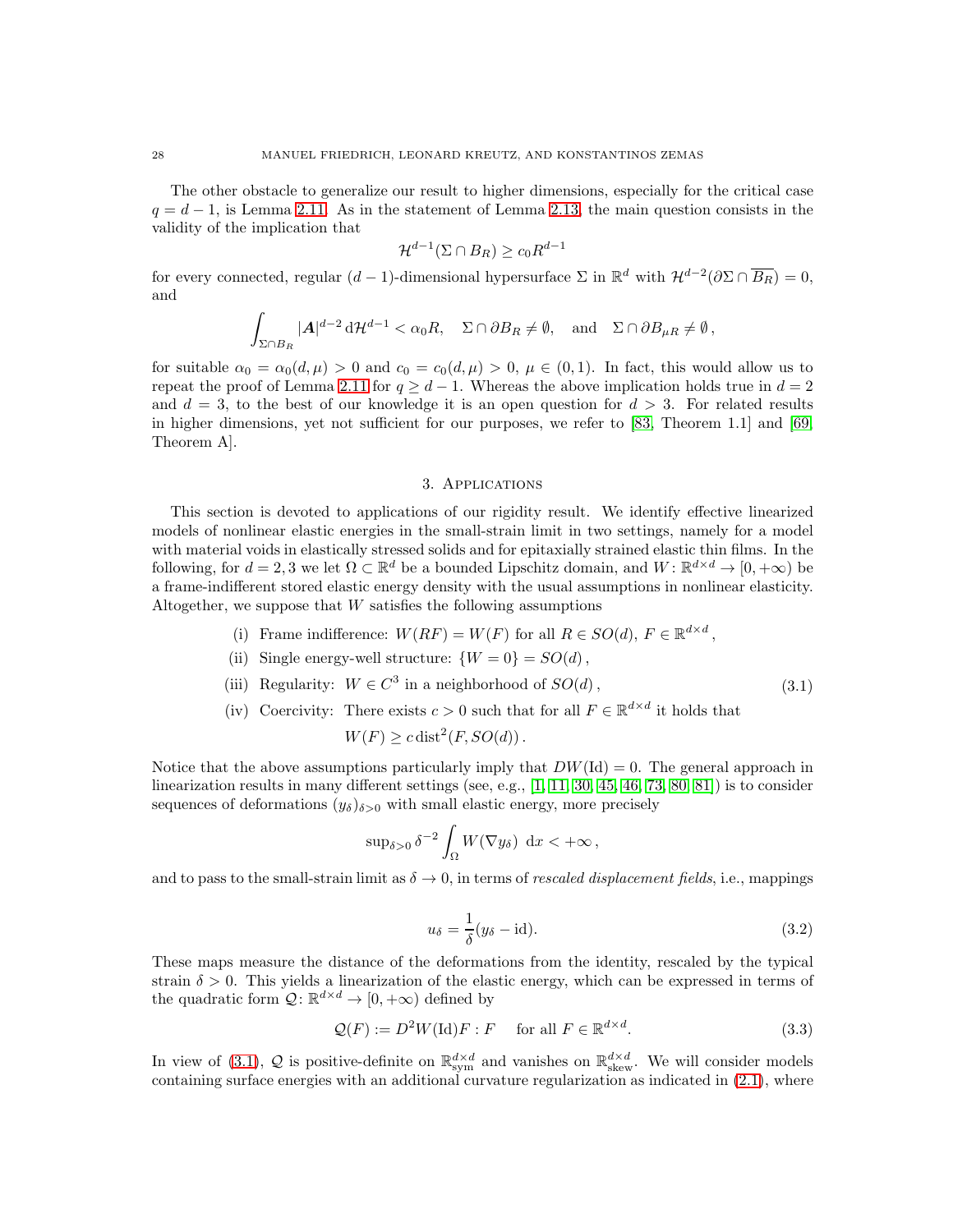we choose a sequence of scaling parameters  $(\gamma_{\delta})_{\delta>0} \subset (0, +\infty)$  for which we require

$$
\gamma_{\delta} \to 0
$$
 and  $\liminf_{\delta \to 0} \left( \delta^{-\frac{q}{3d}} \gamma_{\delta} \right) = +\infty$ . (3.4)

In fact, this allows us to define a sequence  $(\kappa_{\delta})_{\delta>0} \subset (0, +\infty)$  satisfying

<span id="page-28-3"></span><span id="page-28-2"></span>
$$
\delta \kappa_{\delta}^3 \to 0, \qquad \gamma_{\delta}^{d/q} \kappa_{\delta} \to \infty \quad \text{as} \quad \delta \to 0,
$$
\n(3.5)

which will play a pivotal role in the linearization procedure. In the following, we will focus on a curvature regularization in terms of the second fundamental form A. Under certain assumptions however, in the case  $d = 3$ ,  $q = 2$ , **A** can be replaced by the mean curvature **H**. We refer to Corollaries [3.4](#page-30-1) and [3.8](#page-32-1) for details in this direction.

In our applications, it will turn out that limiting mappings lie in the space of generalized special functions of bounded deformation  $GSBD^2(\Omega)$ . For basic properties of  $GSBD^2(\Omega)$ , we refer to [\[29\]](#page-48-8) and Appendix [A.4](#page-46-0) below. In particular, for  $u \in GSBD^2(\Omega)$ , we will denote by  $e(u) = \frac{1}{2}(\nabla u + \nabla u^T)$ the approximate symmetric differential and by  $J_u$  the jump set of u with measure-theoretical normal  $\nu_u$ . Moreover, by  $L^0(\Omega;\mathbb{R}^d)$  we denote the space of  $\mathcal{L}^d$ -measurable mappings  $v: \Omega \to \mathbb{R}^d$ , endowed with the topology of the convergence in measure. For any  $s \in [0,1]$  and any  $E \in \mathfrak{M}(\Omega)$ ,  $E^s$  denotes the set of points with d-dimensional density s with respect to E. By  $\partial^* E$  we indicate the essential boundary of  $E$ , see [\[4,](#page-47-1) Definition 3.60].

We now present our two applications in Subsections [3.1–](#page-28-0)[3.2.](#page-30-0) The proofs of the results are deferred to Subsections [3.3–](#page-32-0)[3.4.](#page-36-0)

<span id="page-28-0"></span>3.1. Material voids in elastically stressed solids. We study boundary value problems for elastically stressed solids with voids. We suppose that the boundary data are imposed on an open subset  $\partial_D \Omega \subset \partial \Omega$  and are close to the identity. To this end, let  $u_0 \in W^{1,\infty}(\mathbb{R}^d; \mathbb{R}^d)$ ,  $d = 2,3$ , and for  $\delta > 0$  define  $y_0^{\delta} := \mathrm{id} + \delta u_0$ . Let further  $\varphi$  be a norm,  $q \in [d-1, +\infty)$ , and  $(\gamma_{\delta})_{\delta > 0}$  as in [\(3.4\)](#page-28-2). Then for the density  $W: \mathbb{R}^{d \times d} \to [0, \infty)$  introduced in  $(3.1)$ , we let  $F_{\delta}: L^{0}(\Omega; \mathbb{R}^{d}) \times \mathfrak{M}(\Omega) \to [0, +\infty]$  be the functional defined by

<span id="page-28-4"></span>
$$
F_{\delta}(y, E) := \frac{1}{\delta^2} \int_{\Omega \setminus \overline{E}} W(\nabla y) \, dx + \int_{\partial E \cap \Omega} \varphi(\nu_E) \, d\mathcal{H}^{d-1} + \gamma_{\delta} \int_{\partial E \cap \Omega} |\mathbf{A}|^q \, d\mathcal{H}^{d-1}, \qquad (3.6)
$$

if  $E \in \mathcal{A}_{reg}(\Omega), \overline{E} \cap \partial_D \Omega = \emptyset, y|_{\Omega \setminus \overline{E}} \in H^1(\Omega \setminus \overline{E}; \mathbb{R}^d), y|_E = id$ , and  $tr(y) = tr(y_0^{\delta})$  on  $\partial_D \Omega$ , and  $F_{\delta}(y, E) = +\infty$  otherwise. Here,  $\nu_E$  denotes again the outer unit normal to  $\partial E$ . We emphasize that the energy is determined by E and the values of y on  $\Omega \setminus \overline{E}$ . The condition  $y|_E = id$  is for definiteness only. The relaxation of this model without the curvature regularization term has been studied in [\[10,](#page-47-12) [79\]](#page-50-9). Here, instead, we are interested in an effective description in the small-strain limit  $\delta \to 0$ , in terms of displacement fields defined in [\(3.2\)](#page-27-1). From now on, we write

$$
\mathcal{F}_{\delta}(u,E) := F_{\delta}(\mathrm{id} + \delta u, E)
$$

for notational convenience. We start with a compactness result which fundamentally relies on Theorem [2.1.](#page-6-0) Note that in what follows, the sets  $\omega_u^{\delta}, \omega_u$  serve a totally different purpose, and should not be confused with the set  $\omega_u^{\rho}$  in Section [2,](#page-5-0) see for instance [\(2.63\)](#page-22-2).

<span id="page-28-1"></span>**Proposition 3.1** (Compactness, void case). For every sequence of pairs  $(u_\delta, E_\delta)_{\delta>0}$  with

$$
M := \sup_{\delta > 0} \mathcal{F}_{\delta}(u_{\delta}, E_{\delta}) < +\infty,
$$

there exist a subsequence (not relabeled),  $u \in GSBD^2(\Omega)$ , sets of finite perimeter  $E \in \mathfrak{M}(\Omega)$ ,  $(E_{\delta}^*)_{\delta>0} \subset \mathfrak{M}(\mathbb{R}^d)$  with  $E_{\delta} \subset E_{\delta}^*$ , as well as sets  $\omega_u, (\omega_u^{\delta})_{\delta>0} \subset \mathfrak{M}(\Omega)$  such that  $u \equiv 0$  on  $E \cup \omega_u$ ,

$$
\mathcal{H}^{d-1}(\partial^* \omega_u) + \sup_{\delta > 0} \mathcal{H}^{d-1}(\partial^* \omega_u^{\delta}) \le C_M
$$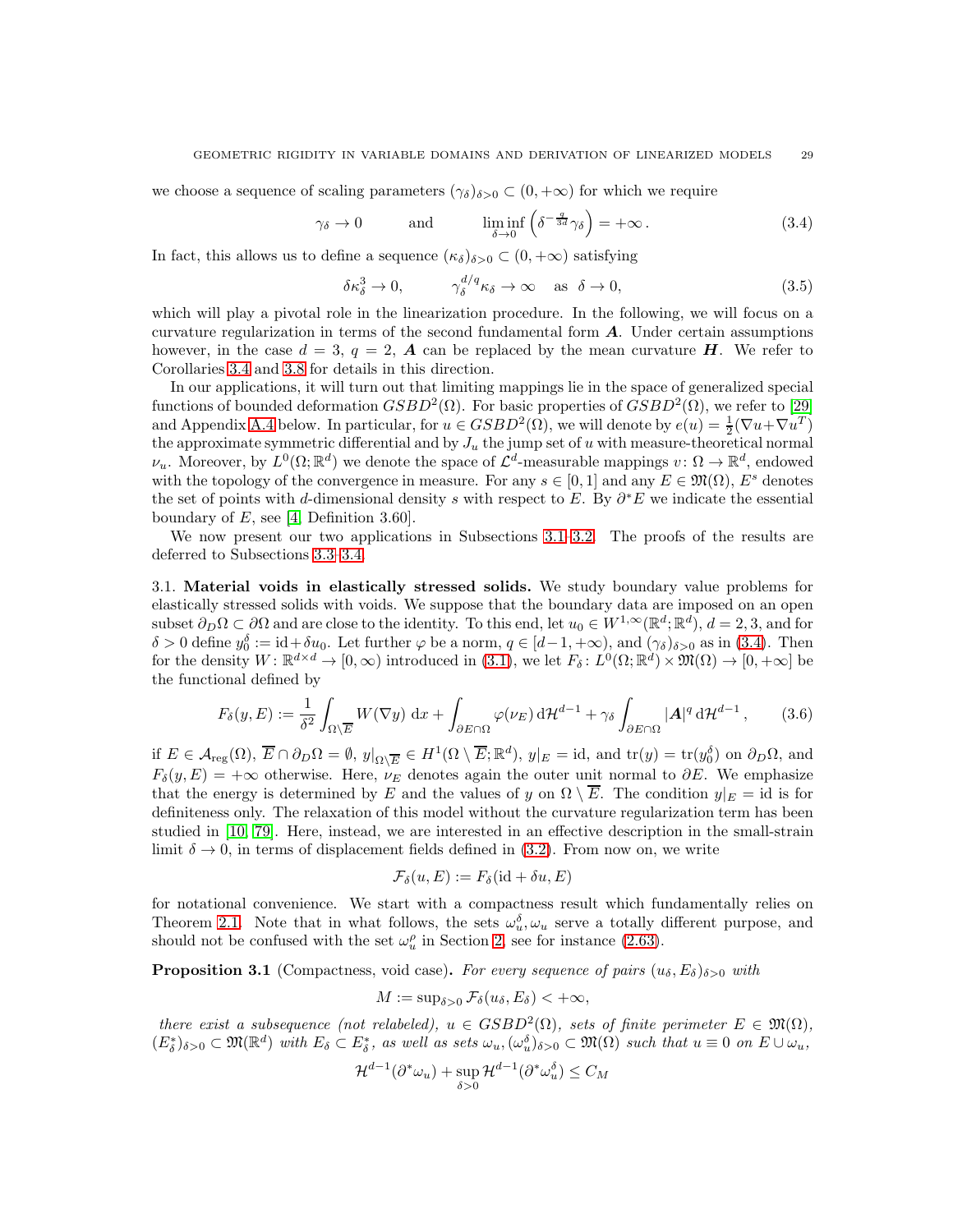for a constant  $C_M > 0$  depending only on M, and as  $\delta \to 0$ ,

<span id="page-29-1"></span>(i)  $u_{\delta} \to u$  in measure on  $\Omega \setminus \omega_{u}$ , (ii)  $\chi_{\Omega \setminus (E_{\delta}^* \cup \omega_{u}^{\delta})} e(u_{\delta}) \rightharpoonup \chi_{\Omega \setminus (E \cup \omega_u)} e(u)$  weakly in  $L^2_{\text{loc}}(\Omega; \mathbb{R}^{d \times d}_{\text{sym}})$ , (iii)  $\mathcal{L}^d(\{|\nabla u_\delta| > \kappa_\delta\} \setminus \omega_u) \to 0$ , (iv)  $\liminf_{\delta \to 0}$ ˆ  $\partial E_{\delta}^* \cap \Omega$  $\varphi(\nu_{E_{\delta}^*}) \, d\mathcal{H}^{d-1} \leq \liminf_{\delta \to 0} \mathcal{F}_{\text{surf}}^{\varphi, \gamma_{\delta}, q}(E_{\delta}),$ (v)  $\lim_{\delta \to 0} \mathcal{L}^d(\omega_u^{\delta} \triangle \omega_u) = \lim_{\delta \to 0} \mathcal{L}^d(E_{\delta}^* \setminus E_{\delta}) = \lim_{\delta \to 0} \mathcal{L}^d(E_{\delta} \triangle E) = 0,$ (3.7)

where  $\kappa_{\delta}$  is defined in [\(3.5\)](#page-28-3) and  $\mathcal{F}_{\text{surf}}^{\varphi,\gamma_{\delta},q}$  in [\(2.1\)](#page-5-2).

In the following, we say that a sequence  $(u_\delta, E_\delta)_{\delta>0} \subset L^0(\Omega;\mathbb{R}^d) \times \mathfrak{M}(\Omega)$  converges to a pair  $(u, E) \in L^{0}(\Omega; \mathbb{R}^{d}) \times \mathfrak{M}(\Omega)$  in the  $\tau$ -sense and write  $(u_{\delta}, E_{\delta}) \stackrel{\tau}{\rightarrow} (u, E)$  iff there exists a set  $\omega_u \in \mathfrak{M}(\Omega)$  such that  $\chi_{E_\delta} \to \chi_E$  in  $L^1(\Omega)$ ,  $u_\delta \to u$  in measure on  $\Omega \setminus \omega_u$ , and  $u \equiv 0$  on  $E \cup \omega_u$ .

The compactness result is non-standard in the sense that the behavior of the sequence  $(u_{\delta})_{\delta>0}$ on  $\omega_u$  cannot be controlled. This set is related to the fact that  $\Omega \setminus \overline{E_\delta}$  might be disconnected into various connected components  $(P_j^{\delta})_j$  by  $E_{\delta}$ , and on the sets not intersecting  $\partial_D\Omega$  the corresponding rotations  $R_j^{\delta}$ , obtained from [\(2.3\)](#page-6-1), cannot be controlled. It is however essential that  $|R_j^{\delta} - \text{Id}|$  is at most of order  $\delta$ , as otherwise  $u_{\delta}$  defined in [\(3.2\)](#page-27-1) blows up on  $P_j^{\delta}$ . In this sense, roughly speaking,  $\omega_u^{\delta}$ consists of the components  $(P_j^{\delta})_j$  not intersecting  $\partial_D \Omega$ . Moreover, the sets  $E_{\delta}$  need to be replaced by the slightly larger sets  $E^*_{\delta}$  corresponding to the sets in [\(2.2\)](#page-6-2).

We now introduce the linearized model studied in [\[27\]](#page-48-24). Given  $u \in GSBD^2(\Omega)$  and  $E \in \mathfrak{M}(\Omega)$ with  $\mathcal{H}^{d-1}(\partial^* E) < +\infty$ , we first define the *boundary energy term* by

<span id="page-29-2"></span><span id="page-29-0"></span>
$$
\mathcal{F}^{bdry}(u,E) := \int_{\partial^* E \cap \partial_D \Omega} \varphi(\nu_E) d\mathcal{H}^{d-1} + \int_{\{tr(u) \neq tr(u_0)\} \cap (\partial_D \Omega \setminus \partial^* E)} 2\,\varphi(\nu_\Omega) d\mathcal{H}^{d-1},\tag{3.8}
$$

which is nontrivial if the void goes up to the Dirichlet part of the boundary or the mapping  $u$ does not satisfy the imposed boundary conditions. Here,  $\nu_{\Omega}$  denotes the outer unit normal to  $\partial\Omega$ , and  $tr(u)$  indicates the trace of u at  $\partial\Omega$ , which is well defined for functions in  $GSBD^2(\Omega)$ , see Appendix [A.4.](#page-46-0) Recalling the definition of  $\mathcal Q$  in [\(3.3\)](#page-27-3), we introduce the *effective limiting energy*  $\mathcal{F}_0\colon L^0(\Omega;\mathbb{R}^d)\times \mathfrak{M}(\Omega)\to [0,+\infty]$  by

$$
\mathcal{F}_0(u,E) := \frac{1}{2} \int_{\Omega \setminus E} \mathcal{Q}(e(u)) \, dx + \int_{\partial^* E \cap \Omega} \varphi(\nu_E) \, d\mathcal{H}^{d-1} + \int_{J_u \setminus \partial^* E} 2 \, \varphi(\nu_u) \, d\mathcal{H}^{d-1} + \mathcal{F}^{bdry}(u,E) \tag{3.9}
$$

if  $\mathcal{H}^{d-1}(\partial^* E) < +\infty$  and  $u = \chi_{\Omega \setminus E} u \in GSBD^2(\Omega)$ , and  $\mathcal{F}_0(u, E) = +\infty$  otherwise.

We now address that [\(3.9\)](#page-29-0) can be identified as the Γ-limit of [\(3.6\)](#page-28-4) for  $\delta \to 0$ . In fact, the functional [\(3.9\)](#page-29-0) is effective in two respects: first, in the small-strain limit the density of nonlinear elasticity is replaced by its linearized version  $Q$ . Secondly, the fact that  $\mathcal{F}_{\delta}$  is not lower semicontinuous in the variable E with respect to  $L^1$ -convergence of sets is remedied by a suitable relaxation. Indeed, in the limiting process, the voids  $E$  may collapse into a discontinuity of the displacement u. In particular, this phenomenon is taken into account in the relaxed functional since collapsed surfaces are counted twice in the surface energy. Eventually, we point out that, due to the fact that  $\gamma_{\delta} \to 0$  as  $\delta \to 0$ , the curvature regularization of the nonlinear energy  $\mathcal{F}_{\delta}$  does not affect the linearized limit.

For the Γ-limsup inequality, more precisely for the application of a density result in  $GSBD^2$ , see [\[27,](#page-48-24) Lemma 5.7], we make the following geometrical assumption on the Dirichlet boundary  $\partial_D\Omega$ :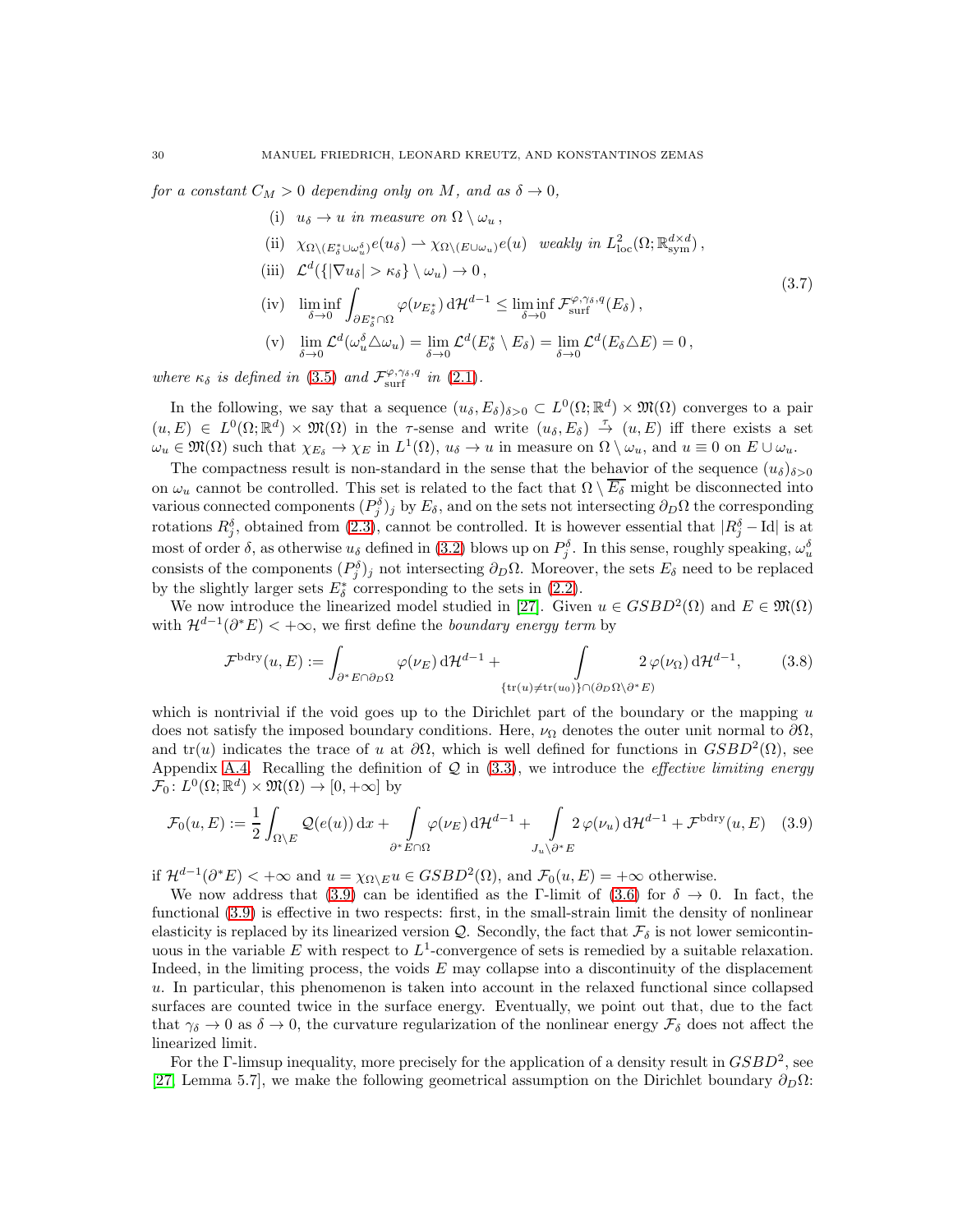there exists a decomposition  $\partial\Omega = \partial_{\Omega}\Omega \cup \partial_{N}\Omega \cup N$  with

 $\partial_D \Omega, \partial_N \Omega$  relatively open,  $\mathcal{H}^{d-1}(N) = 0$ ,  $\partial_D \Omega \cap \partial_N \Omega = \emptyset$ ,  $\partial(\partial_D \Omega) = \partial(\partial_N \Omega)$ ,

where the outermost boundary has to be understood in the relative sense, and there exist  $\bar{\sigma} > 0$ small enough and  $x_0 \in \mathbb{R}^d$  such that for all  $\sigma \in (0, \bar{\sigma})$  it holds that

$$
O_{\sigma,x_0}(\partial_D\Omega) \subset \Omega,
$$

where  $O_{\sigma,x_0}(x) := x_0 + (1-\sigma)(x-x_0)$ . Recall the convergence  $\tau$  introduced below Proposition [3.1.](#page-28-1)

<span id="page-30-2"></span>**Theorem 3.2** (Γ-convergence, void case). Under the above assumptions, as  $\delta \to 0$ , we have that the sequence of functionals  $(\mathcal{F}_{\delta})_{\delta>0}$  Γ-converges to  $\mathcal{F}_{0}$  with respect to the convergence  $\tau$ .

<span id="page-30-4"></span>**Remark 3.3** (Volume of voids). (i) In the previous result, if  $\mathcal{L}^d(E) > 0$ , then for any  $(u, E) \in$  $L^0(\Omega;\mathbb{R}^d)\times \mathfrak{M}(\Omega)$  there exists a recovery sequence  $(u_\delta, E_\delta)_{\delta>0} \subset L^0(\Omega;\mathbb{R}^d)\times \mathfrak{M}(\Omega)$  such that  $\mathcal{L}^d(E_\delta) = \mathcal{L}^d(E)$  for all  $\delta > 0$ . This shows that it is possible to incorporate a volume constraint on  $E$  in the  $\Gamma$ -convergence result.

(ii) If we impose the condition  $\mathcal{L}^d(E_\delta) \to 0$  along the sequence, we obtain  $E = \emptyset$ , and the limiting model corresponds to an (anisotropic) Griffith energy of brittle fracture.

We address an alternative formulation with the mean curvature in place of the second fundamental form, in the case  $d = 3$ ,  $q = 2$ .

<span id="page-30-1"></span>**Corollary 3.4** (Mean curvature regularization). We consider [\(3.6\)](#page-28-4) with  $|H|^2$  in place of  $|A|^2$  when  $d = 3, q = 2.$  We suppose that for  $\mathcal{F}_{\delta}$ , only sets E satisfying  $E \subset\subset \Omega$  and  $-4\pi\chi(\partial E) \leq \lambda_{\delta}\gamma_{\delta}^{-1}$  for some  $\lambda_{\delta} \to 0$  are admissible, where  $\chi(\partial E)$  indicates the Euler characteristic of  $\partial E$ . (For instance, this holds if  $\partial E$  consists of connected components topologically equivalent to the sphere  $\mathbb{S}^2$ .) Then, the statements of Proposition [3.1](#page-28-1) and Theorem [3.2](#page-30-2) hold.

<span id="page-30-0"></span>3.2. Energies on domains with a subgraph constraint: epitaxially strained films. We now address a second application, namely deformations of an elastic material in a domain which is the subgraph of an unknown nonnegative function  $h$ . Assuming that  $h$  is defined on a smooth bounded domain  $\omega \subset \mathbb{R}^{d-1}$ ,  $d = 2, 3$ , deformations y will be defined on the subgraph

$$
\Omega_h^+ := \{ x \in \omega \times \mathbb{R} \colon 0 < x_d < h(x') \},
$$

where here and in the following we use the notation  $x = (x', x_d)$  for  $x \in \mathbb{R}^d$ . To model Dirichlet boundary data on the flat surface  $\omega \times \{0\}$ , we will suppose that mappings are extended to the set  $\Omega_h := \{x \in \omega \times \mathbb{R} : -1 < x_d < h(x')\}$  and satisfy  $y = y_0^{\delta} := \text{id} + \delta u_0$  on  $\omega \times (-1, 0]$  for a given function  $u_0 \in W^{1,\infty}(\omega \times (-1,0]; \mathbb{R}^d)$ . In the application to epitaxially strained films,  $y_0^{\delta}$  represents the interaction with the substrate and  $h$  indicates the profile of the free surface of the film. We refer to [\[7,](#page-47-10) [19,](#page-48-23) [27\]](#page-48-24) for a thorough description of the model and a detailed account of the available literature.

For convenience, we introduce the reference domain  $\Omega := \omega \times (-1, M + 1)$  for some  $M > 0$ . For  $q \in [d-1, +\infty)$ ,  $\gamma_{\delta}$  as in [\(3.4\)](#page-28-2), and the density  $W: \mathbb{R}^{d \times d} \to [0, \infty)$  introduced in [\(3.1\)](#page-27-2), we define the energy  $G_{\delta}$ :  $L^{0}(\Omega;\mathbb{R}^{d}) \times L^{1}(\omega;[0,M]) \rightarrow [0,+\infty]$  by

<span id="page-30-3"></span>
$$
G_{\delta}(y,h) := \frac{1}{\delta^2} \int_{\Omega_h^+} W(\nabla y(x)) \, \mathrm{d}x + \mathcal{H}^{d-1}(\partial \Omega_h \cap \Omega) + \gamma_{\delta} \int_{\partial \Omega_h \cap \Omega} |\mathbf{A}|^q \, \mathrm{d} \mathcal{H}^{d-1},\tag{3.10}
$$

if  $h \in C^2(\omega; [0, M]), y|_{\Omega_h} \in H^1(\Omega_h; \mathbb{R}^d), y = \text{id} \text{ in } \Omega \setminus \overline{\Omega_h}, y = y_0^{\delta} \text{ in } \omega \times (-1, 0], \text{ and } G_{\delta}(y, h) := +\infty$ otherwise. We emphasize that the two surface terms only contribute in terms of the upper surface  $\partial\Omega_h \cap \Omega$  of the film, which exactly corresponds to the graph of h. In other words, the first surface term is exactly  $\int_{\omega} \sqrt{1+|\nabla h(x')|^2} dx'$ . On the other hand, the curvature term can be written as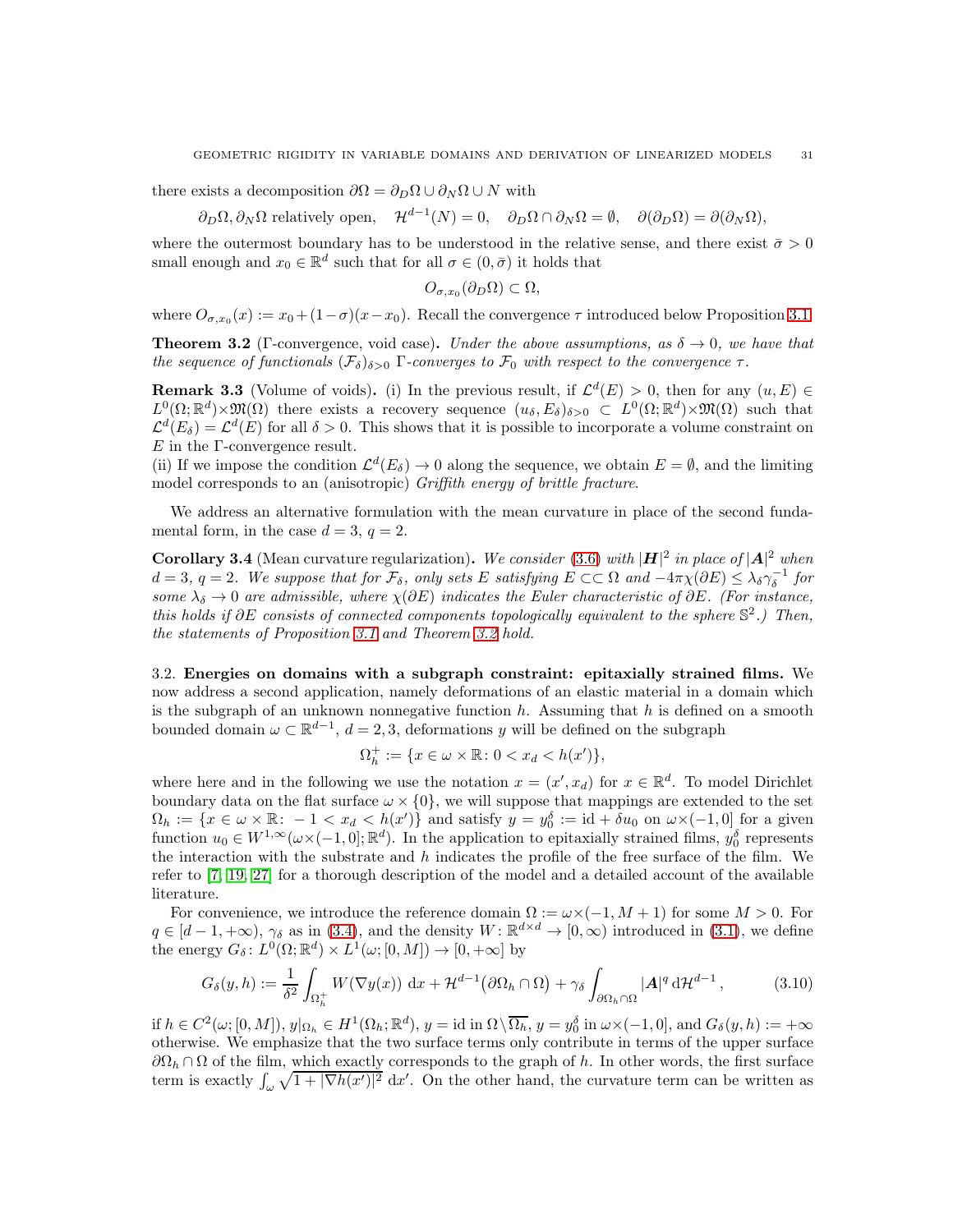$\int_{\omega} |\nabla^2 h(x')|^q (1+|\nabla h(x')|^2)^{\frac{1-q}{2}} dx'$ . Note that this model can be seen as a special case of [\(3.6\)](#page-28-4) when we choose  $E = \Omega \setminus \overline{\Omega_h}$ . As in Subsection [3.1,](#page-28-0) the assumption  $y = id$  in  $\Omega \setminus \overline{\Omega_h}$  is for definiteness only.

The relaxation of this model has been studied in [\[19\]](#page-48-23). Notice that, in contrast to [\[7,](#page-47-10) [19\]](#page-48-23), here we assume that the functions  $h$  are equibounded by a value  $M$ : this is for technical reasons only and is justified from a mechanical point of view, as indeed other physical effects come into play for very high crystal profiles. In the present work, we address the effective behavior of the model in the small-strain limit  $\delta \to 0$ , again in terms of displacement fields as defined in [\(3.2\)](#page-27-1). From now on, we write

$$
\mathcal{G}_{\delta}(u, h) := G_{\delta}(\mathrm{id} + \delta u, h)
$$

for notational convenience. Based on Theorem [2.1,](#page-6-0) we obtain the following compactness result.

<span id="page-31-0"></span>**Proposition 3.5** (Compactness, graph case). For any sequence of pairs  $(u_{\delta}, h_{\delta})_{\delta>0}$  with

$$
K := \sup_{\delta > 0} \mathcal{G}_{\delta}(u_{\delta}, h_{\delta}) < +\infty,
$$

there exist a subsequence (not relabeled), sets of finite perimeter  $(E_{\delta}^{*})_{\delta>0}\subset \mathfrak{M}(\Omega)$  with  $\Omega\setminus\overline{\Omega_{h_{\delta}}}\subset$  $E_{\delta}^*$ , as well as  $(\omega_u^{\delta})_{\delta>0} \subset \mathfrak{M}(\Omega)$ , and functions  $u \in GSBD^2(\Omega)$ ,  $h \in BV(\omega; [0,M])$  with  $u = \chi_{\Omega_h} u$ and  $u = u_0$  on  $\omega \times (-1, 0]$  such that

$$
\sup_{\delta>0} \mathcal{H}^{d-1}(\partial^* \omega_u^{\delta}) \le C_K
$$

for a constant  $C_K > 0$  depending only on K, and as  $\delta \to 0$ ,

- (i)  $u_{\delta} \rightarrow u$  in measure on  $\Omega$ ,
- (ii)  $\chi_{\Omega \setminus (E_{\delta}^* \cup \omega_{u}^{\delta})} e(u_{\delta}) \to e(u) = \chi_{\Omega_h} e(u)$  weakly in  $L^2_{\text{loc}}(\Omega; \mathbb{R}_\text{sym}^{d \times d})$ ,
- (iii)  $\mathcal{L}^d(\{|\nabla u_\delta| > \kappa_\delta\}) \to 0$ ,
- (iv)  $\liminf_{\delta \to 0} \mathcal{H}^{d-1}(\partial E^*_{\delta} \cap \Omega) \leq \liminf_{\delta \to 0} \mathcal{F}^{q,\delta}_{\text{surf}}(E_{\delta}),$

$$
\text{(v)} \quad \lim_{\delta \to 0} \|h_\delta - h\|_{L^1(\omega)} = \lim_{\delta \to 0} \mathcal{L}^d(\omega_u^\delta) = \lim_{\delta \to 0} \mathcal{L}^d(E_\delta^* \cap \Omega_{h_\delta}) = 0,
$$

where  $\kappa_{\delta}$  is defined in [\(3.5\)](#page-28-3), and  $\mathcal{F}_{\text{surf}}^{q,\delta}$  in [\(2.1\)](#page-5-2) for  $\varphi \equiv 1$  and  $\gamma = \gamma_{\delta}$ .

We note that in contrast to Proposition [3.1](#page-28-1) no exceptional set  $\omega_u$  is needed here. Indeed, in this setting we obtain a stronger compactness result due to the graph constraint on  $\partial \Omega_{h_\delta}^+ \cap \Omega$ .

We now introduce the effective model studied in [\[27\]](#page-48-24). Recalling the definition of  $Q$  in [\(3.3\)](#page-27-3), we introduce  $\mathcal{G}_0: L^0(\Omega;\mathbb{R}^d) \times L^1(\omega;[0,M]) \to [0,+\infty]$  by

$$
\mathcal{G}_0(u,h) := \frac{1}{2} \int_{\Omega_h^+} \mathcal{Q}(e(u)) \, \mathrm{d}x + \mathcal{H}^{d-1}(\partial^* \Omega_h \cap \Omega) + 2\mathcal{H}^{d-1}(J'_u \cap \Omega_h^1) \tag{3.12}
$$

if  $u = \chi_{\Omega_h} u \in GSBD^2(\Omega), u = u_0$  in  $\omega \times (-1, 0], h \in BV(\omega; [0, M]),$  and  $\mathcal{G}_0(u, h) = +\infty$  otherwise. Here,  $e(u) = \frac{1}{2} (\nabla u + \nabla u^T)$  again denotes the symmetric part of the (approximate) gradient of  $u \in GSBD^2(\Omega)$ ,  $\Omega_h^1$  denotes the set of points with density 1, and

$$
J'_u := \{(x', x_d + t): x \in J_u, t \ge 0\}.
$$
\n(3.13)

<span id="page-31-3"></span><span id="page-31-2"></span><span id="page-31-1"></span>(3.11)

As for the functional  $(3.9)$ , the energy  $(3.12)$  is effective in the sense that the elastic energy density W is replaced by the linearized density Q and the model accounts for "vertical cuts"  $J'_u \cap \Omega_h^1$  (see [\[38\]](#page-48-26)) which may appear along the relaxation process. Similarly to the corresponding term in [\(3.9\)](#page-29-0), this part is counted twice in the energy. The set  $(\partial^* \Omega_h \cap \Omega) \cup (J'_u \cap \Omega_h^1)$  can be interpreted as a "generalized interface", cf. Figure [6](#page-32-2) for a two dimensional section of a possible limiting  $\Omega_h$ . As before, due to the fact that  $\gamma_{\delta} \to 0$  as  $\delta \to 0$ , the curvature regularization of the nonlinear energy  $\mathcal{G}_{\delta}$  does not affect the linearized limit.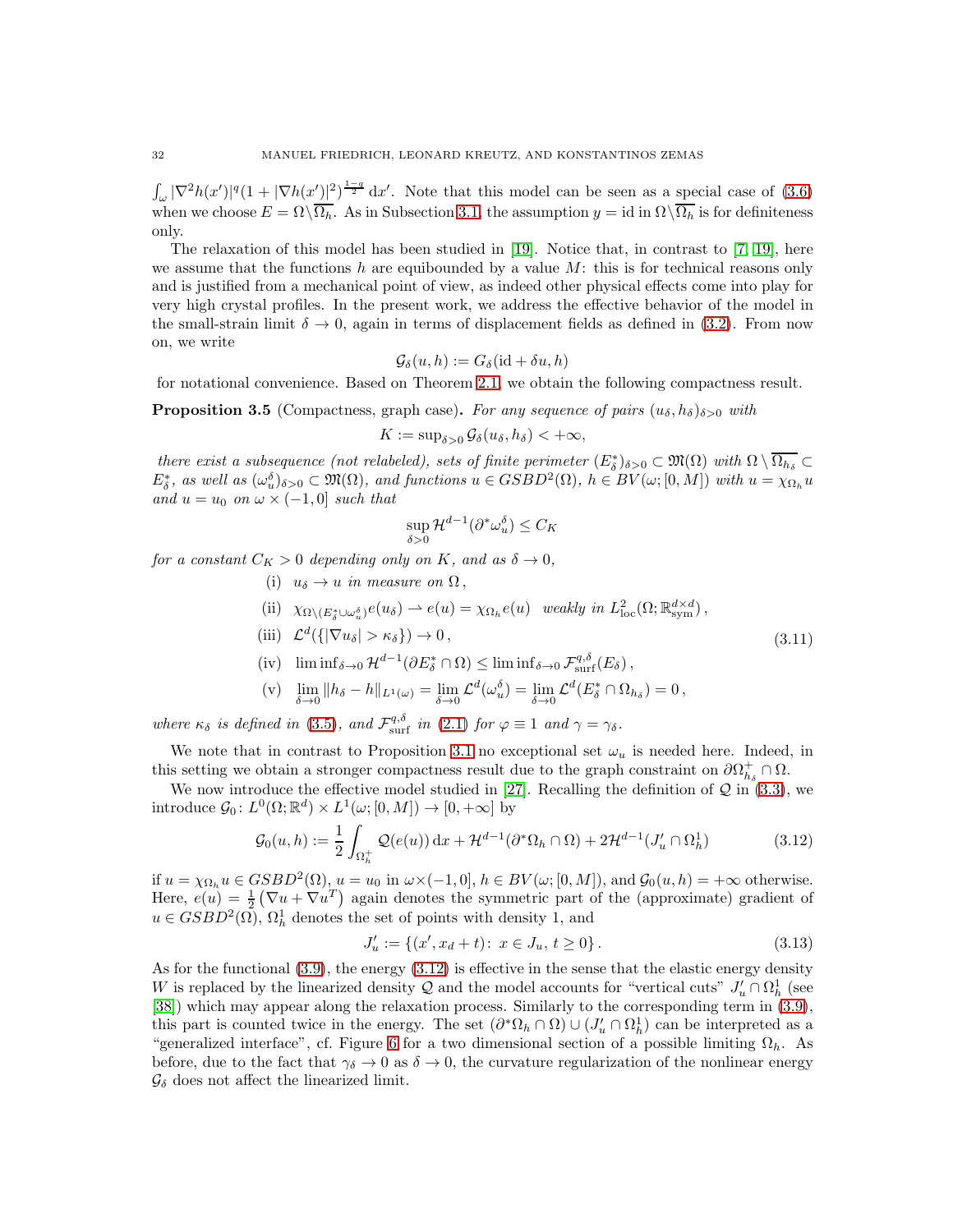<span id="page-32-2"></span>

**Figure 6.** Possible limiting set  $\Omega_h$ .

We work under the additional assumption that  $\omega \subset \mathbb{R}^{d-1}$  is uniformly star-shaped with respect to the origin, i.e.,

$$
tx \in \omega
$$
 for all  $t \in [0, 1), x \in \partial \omega$ .

This condition, however, is only of technical nature and could be dropped at the expense of more elaborated estimates, see also [\[19,](#page-48-23) [27\]](#page-48-24). We obtain the following result.

<span id="page-32-3"></span>**Theorem 3.6** (Γ-convergence, graph case). Under the above assumptions, as  $\delta \to 0$ , we have that the sequence of functionals  $(\mathcal{G}_{\delta})_{\delta>0}$  Γ-converges to the functional  $\mathcal{G}_{0}$  with respect to the topology of  $L^0(\Omega;\mathbb{R}^d)\times L^1(\omega;[0,M]).$ 

<span id="page-32-4"></span>Remark 3.7 (Volume constraint). We note that along the linearization process one could consider an additional volume constraint on the film, i.e.,  $\mathcal{L}^d(\Omega_h^+) = \int_{\omega} h(x') dx'$  is fixed.

We close this section with a result for an alternative setting where in  $(3.10)$  the second fundamental form is replaced by the mean curvature, again in the case  $d = 3$ ,  $q = 2$ .

<span id="page-32-1"></span>**Corollary 3.8** (Mean curvature regularization). We consider [\(3.10\)](#page-30-3) with  $|H|^2$  in place of  $|A|^2$ when  $d = 3$ ,  $q = 2$ . We suppose that for  $\mathcal{G}_{\delta}$  only functions h are admissible such that  $\Gamma_h := \partial \Omega_h \cap \Omega$ satisfies that  $\partial \Gamma_h$  is  $C^2$  and that

$$
\int_{\partial \Gamma_h} \kappa_{h,g} \, d\mathcal{H}^1 \leq \lambda_{\delta} \gamma_{\delta}^{-1}
$$

for some  $\lambda_{\delta} \to 0$  as  $\delta \to 0$ , where  $\kappa_{h,g}$  denotes the geodesic curvature of  $\partial \Gamma_h$ . Then, the statements of Proposition [3.5](#page-31-0) and Theorem [3.6](#page-32-3) hold.

The next subsections are devoted to the proofs announced in this section. As the proofs for both applications are similar, we proceed simultaneously. We first address the compactness statements in Subsection [3.3,](#page-32-0) and afterwards the Γ-convergence results in Subsection [3.4.](#page-36-0)

<span id="page-32-0"></span>3.3. Compactness results. We start with the proof of Proposition [3.1.](#page-28-1) Afterwards, we present the small adaptions necessary for the proof of Proposition [3.5.](#page-31-0)

Proof of Proposition [3.1.](#page-28-1) Consider a sequence  $(u_{\delta}, E_{\delta})_{\delta>0}$  with  $\mathcal{F}_{\delta}(u_{\delta}, E_{\delta}) \leq M < +\infty$  for all δ > 0, where  $M > 0$  is defined in the statement of the proposition. Hence,  $\partial E_{\delta} \cap \partial_D \Omega = \emptyset$  and, as  $\min_{\mathbb{S}^{d-1}} \varphi > 0$ , it holds that  $\sup_{\delta > 0} \mathcal{H}^{d-1}(\partial E_{\delta}) < +\infty$ . Thus, a compactness result for sets of finite perimeter (see [\[4,](#page-47-1) Theorem 3.39]) implies that there exists a set of finite perimeter  $E \subset \Omega$ with  $\mathcal{H}^{d-1}(\partial^* E) < +\infty$  such that  $\chi_{E_\delta} \to \chi_E$  in  $L^1(\Omega)$ , up to a subsequence (not relabeled). This shows the last part of  $(3.7)(v)$ .

We now proceed with the compactness for the deformations. We start by introducing sets for a suitable formulation of the Dirichlet boundary conditions: choose an open set  $V \supset \Omega$  such that V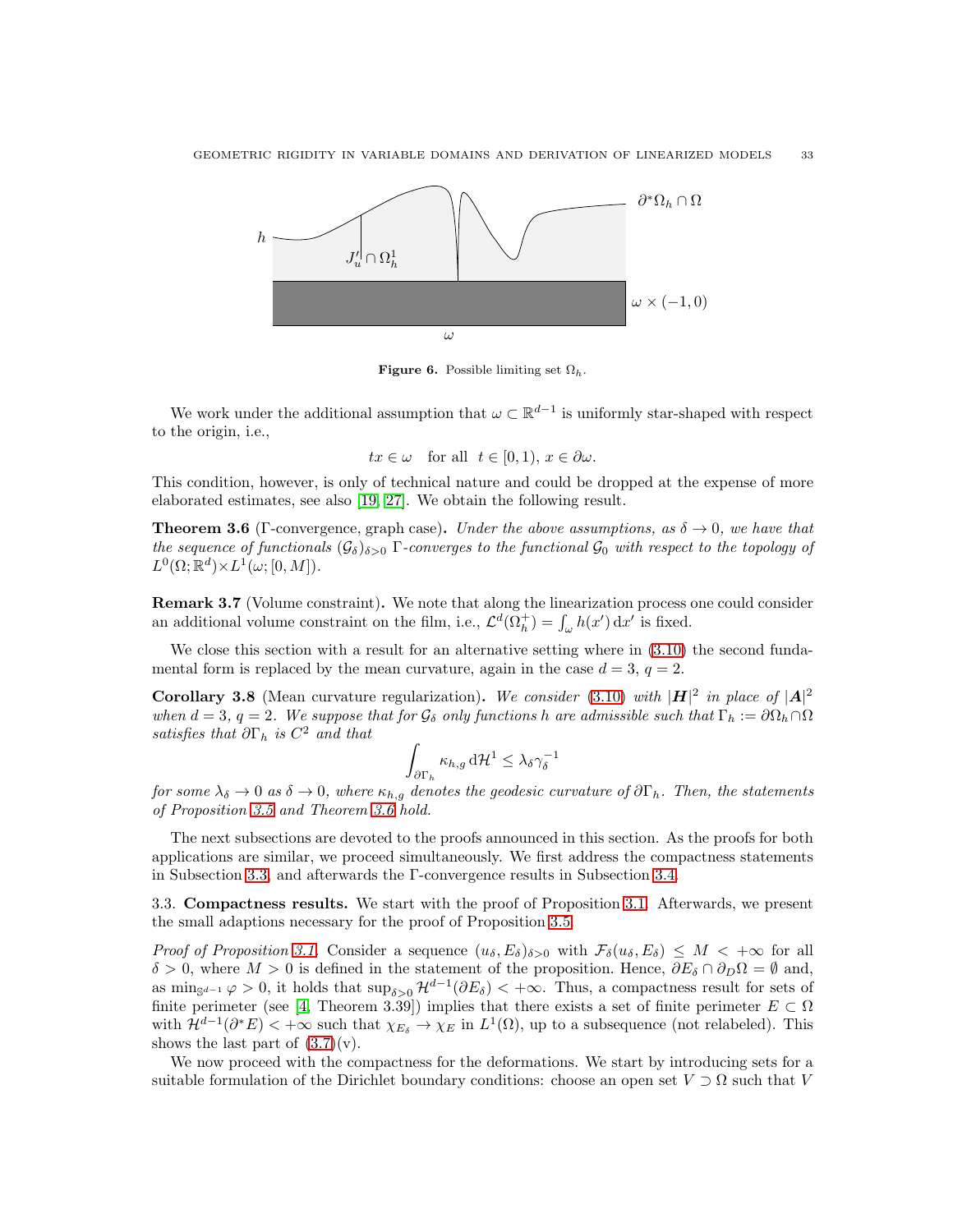and  $V \setminus \overline{\Omega}$  are Lipschitz sets and  $V \cap \partial \Omega = \partial_D \Omega$ . Our goal is to apply Theorem [2.1](#page-6-0) in the version of Corollary [2.2](#page-7-0) for  $U := \Omega$  and  $U_D := V \setminus \Omega$ . To this end, we introduce the functions  $\hat{y}_\delta$  by

<span id="page-33-3"></span>
$$
\hat{y}_{\delta} = \begin{cases} \mathrm{id} + \delta(u_{\delta} - u_0) & \text{on } U = \Omega, \\ \mathrm{id} & \text{on } U_D = V \setminus \Omega. \end{cases}
$$
\n(3.14)

Note that  $\hat{y}_\delta$  are Sobolev functions when restricted to  $V \setminus \overline{E_\delta}$  since  $V \cap \partial \Omega = \partial_D \Omega$  and  $tr(\hat{y}_\delta)$  $\text{tr}(y_0^{\delta} - \delta u_0) = \text{id}$  on  $\partial_D \Omega$ , by the fact that  $\mathcal{F}_{\delta}(u_{\delta}, E_{\delta}) < +\infty$ . Then, by the triangle inequality,  $(3.1)$ , and the fact that  $\mathcal{F}_{\delta}(u_{\delta}, E_{\delta}) \leq M$ , we get that

<span id="page-33-5"></span><span id="page-33-2"></span><span id="page-33-0"></span>
$$
\int_{V\backslash \overline{E}} \text{dist}^2\left(\nabla \hat{y}_\delta(x), SO(d)\right) \, \mathrm{d}x \le C'\delta^2 \tag{3.15}
$$

for a constant  $C' > 0$  depending on M and also on  $u_0$ . We want to apply Theorem [2.1](#page-6-0) on  $(\hat{y}_\delta, E_\delta)$ . To this end, in view of the fact that  $\gamma_{\delta} \to 0$  as  $\delta \to 0$ , see [\(3.4\)](#page-28-2), and the definition of  $\kappa_{\delta}$  in [\(3.5\)](#page-28-3), by a suitable diagonal argument we can find a sequence  $(\eta_{\delta})_{\delta>0}$  with  $\eta_{\delta} \to 0$  and smooth sets  $\Omega_{\delta} \subset \subset V$  such that, as  $\delta \to 0$ ,

(i) 
$$
C_{\eta_{\delta}} \kappa_{\delta}^{-2} \gamma_{\delta}^{-2d/q} \to 0
$$
, (ii)  $\sup_{\delta > 0} C_{\eta_{\delta}} \delta^{1/3} < +\infty$ , (3.16)

(i) 
$$
\mathcal{L}^d(V \setminus \widetilde{\Omega}_{\delta}) \to 0
$$
, (ii)  $\sup_{\delta > 0} \mathcal{H}^{d-1}(\partial \widetilde{\Omega}_{\delta}) < +\infty$ , (3.17)

where  $C_{\eta_{\delta}}$  is the constant in [\(2.3\)](#page-6-1). We then apply Theorem [2.1](#page-6-0) for  $\eta_{\delta}$  and  $\gamma_{\delta}$ , for V in place of  $\Omega$ , and for  $\widetilde{\Omega}_{\delta}$  in place of  $\widetilde{\Omega}$ . We use the notation  $\mathcal{F}^{\varphi,\gamma_{\delta},q}_{\text{surf}}$  introduced in [\(2.1\)](#page-5-2). Since  $E_{\delta} \subset \Omega$ ,  $V \cap \partial \Omega = \partial_D \Omega$  and  $\overline{E_{\delta}} \cap \partial_D \Omega = \emptyset$ , we have  $E_{\delta} \in \mathcal{A}_{reg}(V)$  and  $\mathcal{F}_{surf}^{\varphi, \gamma_{\delta}, q}(E_{\delta}, V) = \mathcal{F}_{surf}^{\varphi, \gamma_{\delta}, q}(E_{\delta}) \leq C'$ for every  $\delta > 0$ . Now, by applying  $(2.2)$ – $(2.3)$  and using that  $\gamma_{\delta} \to 0$ ,  $\eta_{\delta} \to 0$  as  $\delta \to 0$ , we get that there exist sets  $(E_{\delta}^*)_{\delta>0}$  with  $E_{\delta} \subset E_{\delta}^* \subset V$ ,  $\partial E_{\delta}^* \cap V$  is a union of finitely many regular submanifolds for every  $\delta > 0$ , and

(i) 
$$
\lim_{\delta \to 0} \mathcal{L}^d(E_\delta^* \setminus E_\delta) = 0, \qquad \text{(ii) } \liminf_{\delta \to 0} \int_{\partial E_\delta^* \cap V} \varphi(\nu_{E_\delta^*}) \, d\mathcal{H}^{d-1} \leq \liminf_{\delta \to 0} \mathcal{F}_{\text{surf}}^{\varphi, \gamma_\delta, q}(E_\delta), \quad (3.18)
$$

such that for the finitely many connected components of  $\widetilde{\Omega}_{\delta} \setminus E^*_{\delta}$ , denoted by  $(\widetilde{\Omega}_{j}^{\eta_{\delta},\gamma_{\delta}})_{j}$ , there exist corresponding rotations  $(R_j^{\eta_\delta,\gamma_\delta})_j \subset SO(d)$  such that by  $(3.15)$ 

$$
\begin{aligned}\n\text{(i)} \quad & \sum_{j} \int_{\widetilde{\Omega}_{j}^{\eta_{\delta},\gamma_{\delta}}} \left| \text{sym} \left( (R_{j}^{\eta_{\delta},\gamma_{\delta}})^{T} \nabla \hat{y}_{\delta} - \text{Id} \right) \right|^{2} \text{d}x \leq C_{0} C' \delta^{2}, \\
\text{(ii)} \quad & \sum_{j} \int_{\widetilde{\Omega}_{j}^{\eta_{\delta},\gamma_{\delta}}} \left| (R_{j}^{\eta_{\delta},\gamma_{\delta}})^{T} \nabla \hat{y}_{\delta} - \text{Id} \right|^{2} \text{d}x \leq C' C_{\eta_{\delta}} \gamma_{\delta}^{-2d/q} \delta^{2}.\n\end{aligned} \tag{3.19}
$$

In fact, for [\(3.19\)](#page-33-1)(i) we used that  $C_{\eta_{\delta}} \gamma_{\delta}^{-5d/q} \delta^2 = (\delta^{-q/3d} \gamma_{\delta})^{-5d/q} \cdot C_{\eta_{\delta}} \delta^{1/3} \to 0$  by [\(3.4\)](#page-28-2) and  $(3.16)$ (ii). In view of Corollary [2.2](#page-7-0) and  $(3.14)$ , we can choose  $R_j^{\eta_\delta,\gamma_\delta} =$  Id whenever we have  $\mathcal{L}^d(U_D \cap \widetilde{\Omega}_j^{\eta_{\delta},\gamma_{\delta}}) > 0$ . We denote the union of the components with this property by  $\Omega_{\delta}^{\text{good}}$ . Note that

<span id="page-33-7"></span><span id="page-33-6"></span><span id="page-33-4"></span><span id="page-33-1"></span>
$$
\Omega_{\delta}^{\text{good}} \supset (U_D \cap \widetilde{\Omega}_{\delta}) \setminus E_{\delta}^* \,. \tag{3.20}
$$

We introduce the mappings  $(v_{\delta})_{\delta>0} \in GSBD^2(V)$  by

$$
v_{\delta} = \begin{cases} u_{\delta} & \text{on } \Omega_{\delta}^{\text{good}} \cap \Omega, \\ u_0 & \text{on } \Omega_{\delta}^{\text{good}} \cap (V \setminus \Omega), \\ 0 & \text{on } E_{\delta}^* \cup (V \setminus \widetilde{\Omega}_{\delta}), \\ \frac{1}{\delta} e_1 & \text{on } \widetilde{\Omega}_{\delta} \setminus (\Omega_{\delta}^{\text{good}} \cup E_{\delta}^*), \end{cases} \tag{3.21}
$$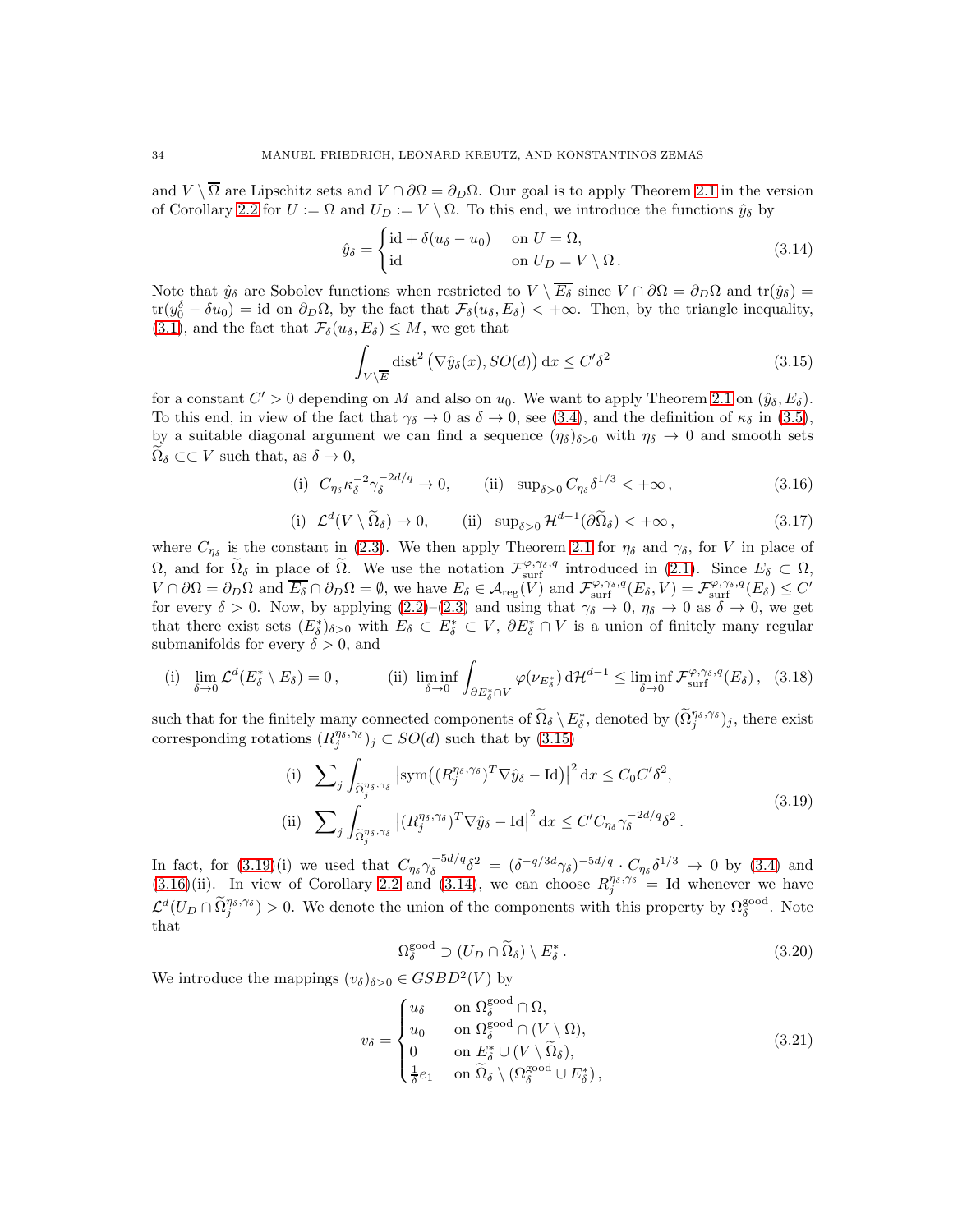<span id="page-34-0"></span>

Figure 7. The sets relevant for the definition of  $v_{\delta}$ : the thick curve indicates the set  $\partial_D \Omega$  and  $E_{\delta}^*$  is depicted in gray. The region delimited by the dashed curve is  $\tilde{\Omega}_{\delta}$ . The region enclosed by the dotted curve is  $V \setminus \Omega$ . The set  $\widetilde{\Omega}_{\delta}^{\text{good}}$  is depicted in light gray.

where  $e_1$  denotes the first coordinate vector, see Figure [7](#page-34-0) for the different regions in the definition of  $v_{\delta}$ . By [\(3.14\)](#page-33-3), [\(3.19\)](#page-33-1), [\(3.21\)](#page-33-4), the definition of  $\Omega_{\delta}^{\text{good}}$  and the triangle inequality, we find for all  $\delta > 0$  that

(i) 
$$
||e(v_\delta)||_{L^2(V)}^2 \le C',
$$
 (ii)  $||\nabla v_\delta||_{L^2(V)}^2 \le C'C_{\eta_\delta}\gamma_\delta^{-2d/q},$  (3.22)

where C' depends additionally on  $u_0$ . As  $J_{v_\delta} \subset (\partial E^*_{\delta} \cap V) \cup \partial \Omega_{\delta}$ , [\(3.17\)](#page-33-5)(ii), [\(3.18\)](#page-33-6), [\(3.22\)](#page-34-1), and the fact that  $\min_{\mathbb{S}^{d-1}} \varphi > 0$  imply that

<span id="page-34-1"></span>
$$
\sup\nolimits_{\delta > 0} \left( \|e(v_\delta)\|_{L^2(V)}^2 + \mathcal{H}^{d-1}(J_{v_\delta}) \right) < +\infty \, .
$$

By a compactness result in  $GSBD^2$ , see Theorem [A.3,](#page-47-14) letting

$$
\omega_u := \{ x \in V : |v_\delta(x)| \to \infty \text{ as } \delta \to 0 \},\tag{3.23}
$$

we get that  $\omega_u$  is a set of finite perimeter, and we find  $v \in GSBD^2(V)$  with  $v = 0$  on  $\omega_u$  such that (again up to a subsequence, not relabeled)  $v_{\delta}$  converges in measure to v on  $V \setminus \omega_u$ . (In the language of [\[27,](#page-48-24) Subsection 3.4] we say that  $v_{\delta} \to v$  weakly in  $GSBD_{\infty}^{2}(V)$ .) Moreover, we note that  $v = 0$  a.e. on E which follows from the convergence in measure, the fact that  $\chi_{E_{\delta}} \to \chi_{E}$ ,  $(3.18)(i)$  $(3.18)(i)$ , and  $(3.21)$ . Thus,  $v = 0$  a.e. on  $E \cup \omega_u$ . We also find that

<span id="page-34-4"></span><span id="page-34-3"></span><span id="page-34-2"></span>
$$
v = u_0 \quad \text{a.e. on } U_D = V \setminus \Omega \tag{3.24}
$$

by  $(3.17)(i)$ ,  $(3.18)(i)$ ,  $(3.20)$ ,  $(3.21)$ , and the fact that  $E \subset \Omega$ . (Here and in the following, set inclusions will be intended in the measure-theoretical sense, i.e., up to sets of  $\mathcal{L}^d$ -measure zero.) Therefore, we get  $\omega_u \subset U = \Omega$ . We denote the restriction of v to  $\Omega$  by u, and note that then  $u = 0$ on  $E \cup \omega_u$ . We also observe that

$$
\mathcal{L}^d(\Omega \setminus (\omega_u \cup \Omega_{\delta}^{\text{good}} \cup E_{\delta})) \to 0 \quad \text{as } \delta \to 0.
$$
 (3.25)

 $\text{In fact, } \mathcal{L}^d(\Omega \setminus \widetilde{\Omega}_{\delta}) \to 0 \text{ by } (3.17)(i), \, \mathcal{L}^d(E_{\delta}^* \setminus E_{\delta}) \to 0 \text{ by } (3.18)(i), \text{ and } \mathcal{L}^d((\widetilde{\Omega}_{\delta} \setminus (\Omega_{\delta}^{\text{good}} \cup E_{\delta}^*)) \setminus \omega_u) \to 0$  $\text{In fact, } \mathcal{L}^d(\Omega \setminus \widetilde{\Omega}_{\delta}) \to 0 \text{ by } (3.17)(i), \, \mathcal{L}^d(E_{\delta}^* \setminus E_{\delta}) \to 0 \text{ by } (3.18)(i), \text{ and } \mathcal{L}^d((\widetilde{\Omega}_{\delta} \setminus (\Omega_{\delta}^{\text{good}} \cup E_{\delta}^*)) \setminus \omega_u) \to 0$  $\text{In fact, } \mathcal{L}^d(\Omega \setminus \widetilde{\Omega}_{\delta}) \to 0 \text{ by } (3.17)(i), \, \mathcal{L}^d(E_{\delta}^* \setminus E_{\delta}) \to 0 \text{ by } (3.18)(i), \text{ and } \mathcal{L}^d((\widetilde{\Omega}_{\delta} \setminus (\Omega_{\delta}^{\text{good}} \cup E_{\delta}^*)) \setminus \omega_u) \to 0$  $\text{In fact, } \mathcal{L}^d(\Omega \setminus \widetilde{\Omega}_{\delta}) \to 0 \text{ by } (3.17)(i), \, \mathcal{L}^d(E_{\delta}^* \setminus E_{\delta}) \to 0 \text{ by } (3.18)(i), \text{ and } \mathcal{L}^d((\widetilde{\Omega}_{\delta} \setminus (\Omega_{\delta}^{\text{good}} \cup E_{\delta}^*)) \setminus \omega_u) \to 0$  $\text{In fact, } \mathcal{L}^d(\Omega \setminus \widetilde{\Omega}_{\delta}) \to 0 \text{ by } (3.17)(i), \, \mathcal{L}^d(E_{\delta}^* \setminus E_{\delta}) \to 0 \text{ by } (3.18)(i), \text{ and } \mathcal{L}^d((\widetilde{\Omega}_{\delta} \setminus (\Omega_{\delta}^{\text{good}} \cup E_{\delta}^*)) \setminus \omega_u) \to 0$ 0 by [\(3.21\)](#page-33-4) and [\(3.23\)](#page-34-2).

We now show properties  $(3.7)$ . First of all,  $(3.7)(iv)$  follows directly from  $(3.18)(ii)$ . Since  $\mathcal{F}_{\delta}(u_{\delta}, E_{\delta}) < +\infty$  for all  $\delta > 0$ , we have  $u_{\delta} = \chi_{\Omega \setminus E_{\delta}} u_{\delta}$ . Then, using [\(3.21\)](#page-33-4) as well as [\(3.25\)](#page-34-3), we get that  $\mathcal{L}^d((\Omega \setminus \omega_u) \cap \{v_{\delta} \neq u_{\delta}\}) \to 0$  as  $\delta \to 0$  and thus  $u_{\delta} \to v = u$  in measure on  $\Omega \setminus \omega_u$ . This shows  $(3.7)(i)$ . To see  $(3.7)(iii)$ , we again use that  $\mathcal{L}^d((\Omega \setminus \omega_u) \cap \{v_\delta \neq u_\delta\}) \to 0$  as  $\delta \to 0$ , as well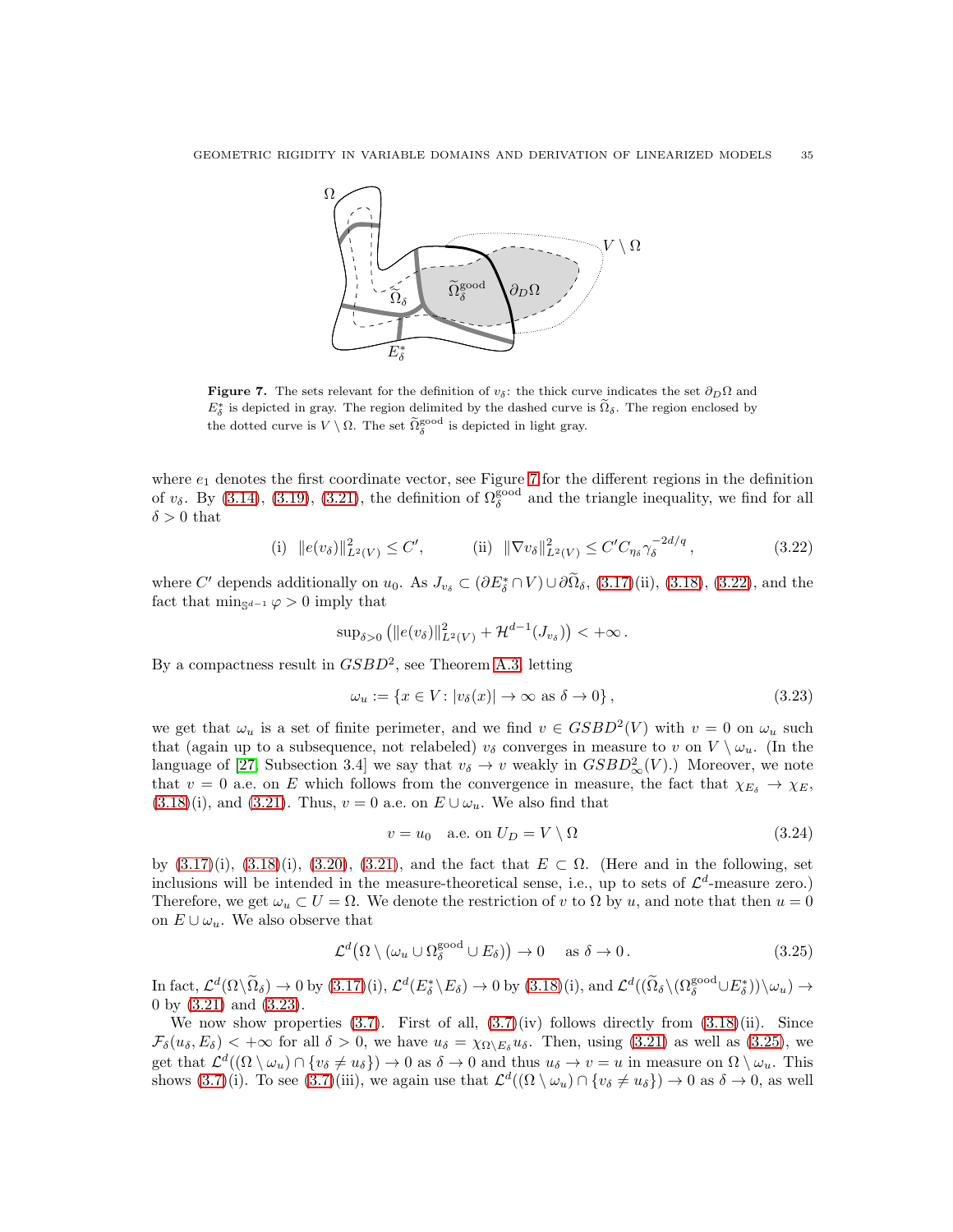as  $(3.16)(i)$  and  $(3.22)(ii)$  to calculate

$$
\limsup_{\delta \to 0} \mathcal{L}^d \big( \{ |\nabla u_\delta| > \kappa_\delta \} \setminus \omega_u \big) \le \limsup_{\delta \to 0} \mathcal{L}^d \big( \{ |\nabla v_\delta| > \kappa_\delta \} \setminus \omega_u \big) \le \limsup_{\delta \to 0} \kappa_\delta^{-2} \int_V |\nabla v_\delta|^2 \, dx
$$
  

$$
\le C' \limsup_{\delta \to 0} C_{\eta_\delta} \kappa_\delta^{-2} \gamma_\delta^{-2d/q} = 0.
$$

It therefore remains to define the sets  $(\omega_u^{\delta})_{\delta>0} \subset \mathfrak{M}(\Omega)$  and to prove  $(3.7)(ii),(v)$ . Let  $V' \subset\subset V$ . Since  $\chi_{E_{\delta}} \to \chi_E$  in  $L^1(\Omega)$ , [\(3.18\)](#page-33-6)(i) also implies that  $\chi_{E_{\delta}^*} \to \chi_E$  in  $L^1(V)$ . Moreover, for  $\delta > 0$ small depending also on V', we have  $v_{\delta} = 0$  on  $E_{\delta}^*$  and  $v_{\delta}|_{V' \setminus \overline{E_{\delta}^*}} \in H^1(V' \setminus \overline{E_{\delta}^*}; \mathbb{R}^d)$ , see  $(3.17)(i)$ and [\(3.21\)](#page-33-4). This along with the fact that  $(v_\delta)_{\delta>0}$  converges weakly to v in  $GSBD^2_{\infty}(V)$ , means that we can apply [\[27,](#page-48-24) Theorem 5.1] on the set V' for  $(v_{\delta})_{\delta>0}$  and  $(E_{\delta}^{*})_{\delta>0}$  to find

<span id="page-35-0"></span>
$$
\chi_{V' \setminus (E_{\delta}^* \cup \omega_u)} e(v_{\delta}) \rightharpoonup \chi_{V' \setminus (E \cup \omega_u)} e(v) \quad \text{ weakly in } L^2(V'; \mathbb{R}^{d \times d}_{sym}), \tag{3.26}
$$

as well as

<span id="page-35-1"></span>
$$
\int_{J_v \cap E^0 \cap V'} 2\varphi(\nu_v) \, \mathrm{d} \mathcal{H}^{d-1} + \int_{\partial^* E \cap V'} \varphi(\nu_E) \, \mathrm{d} \mathcal{H}^{d-1} \le \liminf_{\delta \to 0} \int_{\partial E^*_\delta \cap V'} \varphi(\nu_{E^*_\delta}) \, \mathrm{d} \mathcal{H}^{d-1},\qquad(3.27)
$$

where  $E^0$  denotes the set of points with density zero for E and  $\nu_v$  is a measure-theoretical unit normal to  $J_v$ . Define  $\omega_u^{\delta} := \omega_u \cup ((\Omega \cap \widetilde{\Omega}_{\delta}) \setminus (\Omega_{\delta}^{\text{good}} \cup E_{\delta}^*))$ . Note that  $\mathcal{L}^d(\omega_u^{\delta} \triangle \omega_u) \to 0$  by  $(3.18)(i)$ and  $(3.25)$ , which finishes the verification of  $(3.7)(v)$ , and that

<span id="page-35-2"></span>
$$
\mathcal{H}^{d-1}(\partial^*\omega_u) + \sup_{\delta>0} \mathcal{H}^{d-1}(\partial^*\omega_u^{\delta}) \le C_M
$$

by [\(3.17\)](#page-33-5)(ii), [\(3.18\)](#page-33-6)(ii), and Theorem [A.3,](#page-47-14) for a  $C_M > 0$  depending on  $M := \sup_{\delta > 0} \mathcal{F}_{\delta}(u_{\delta}, E_{\delta}).$ As  $e(v_\delta) = 0$  on  $\Omega \setminus \Omega_\delta^{\text{good}}$  and  $u_\delta = v_\delta$  on  $\Omega \cap \Omega_\delta^{\text{good}}$ , see [\(3.21\)](#page-33-4), by recalling [\(3.17\)](#page-33-5)(i), for  $\delta > 0$ small enough we get a.e. on  $V$  that

$$
\chi_{(V'\cap\Omega)\backslash (E^*_\delta\cup\omega_u)}e(v_\delta)=\chi_{(V'\cap\Omega^{\text{good}}_\delta\cap\Omega)\backslash (E^*_\delta\cup\omega_u)}e(u_\delta)=\chi_{(V'\cap\Omega)\backslash (E^*_\delta\cup\omega_u^{\delta})}e(u_\delta).
$$

By using [\(3.26\)](#page-35-0) and recalling that by definition  $u = v$  on  $\Omega$ , we obtain [\(3.7\)](#page-29-1)(ii) as  $V' \subset\subset V$  was arbitrary. This concludes the proof of  $(3.7)(ii)$ . For later purposes, we also directly discuss the implications of the estimate  $(3.27)$  in the subsequent remark.

<span id="page-35-3"></span>Remark 3.9. In the setting of the previous result, we also have

$$
\int_{J_u \setminus \partial^* E} 2\varphi(\nu_u) \, \mathrm{d} \mathcal{H}^{d-1} + \int_{\partial^* E \cap \Omega} \varphi(\nu_E) \, \mathrm{d} \mathcal{H}^{d-1} + F^{\text{bdry}}(u, E) \le \liminf_{\delta \to 0} F^{\varphi, \gamma_\delta, q}_{\text{surf}}(E_\delta), \tag{3.28}
$$

where  $F^{\text{bdry}}$  is defined in [\(3.8\)](#page-29-2) and  $F^{\varphi,\gamma_\delta,q}_{\text{surf}}$  in [\(2.1\)](#page-5-2). Indeed, note that  $J_u \cap E^0 = J_u \setminus \partial^* E$  since  $u = 0$  on E. Then, by the fact that  $u = v$  on  $\Omega$ ,  $E \subset \Omega$ ,  $V \cap \partial\Omega = \partial_D\Omega$ , and [\(3.24\)](#page-34-4), we observe

$$
\int_{J_u \backslash \partial^* E} 2\varphi(\nu_u) \, \mathrm{d} \mathcal{H}^{d-1} + \int_{\partial^* E \cap \Omega} \varphi(\nu_E) \, \mathrm{d} \mathcal{H}^{d-1} + F^{\text{bdry}}(u, E) = \int_{J_v \cap E^0} 2\varphi(\nu_v) \, \mathrm{d} \mathcal{H}^{d-1} + \int_{\partial^* E \cap V} \varphi(\nu_E) \, \mathrm{d} \mathcal{H}^{d-1}.
$$

Then, in view of  $(3.18)$ (ii) and  $(3.27)$  for a sequence  $(V_n)_{n \in \mathbb{N}} \subset \subset V$  with  $\mathcal{L}^d(V \setminus V_n) \to 0$  as  $n \to \infty$ we get [\(3.28\)](#page-35-2).

**Remark 3.10.** A closer inspection of the previous proof reveals that the compactness result in Proposition [3.1](#page-28-1) remains valid, even if we impose *thickened boundary conditions* for the sequence  $(u_{\delta})_{\delta>0}$ , for instance in the following way.

As before, let  $u_0 \in W^{1,\infty}(\mathbb{R}^d; \mathbb{R}^d)$ ,  $d = 2, 3$ . Similarly to the argument in the previous proof, we introduce an open set  $V \supset \Omega$  such that  $V$  and  $V \setminus \overline{\Omega}$  are Lipschitz sets and  $V \cap \partial \Omega = \partial_D \Omega$ . For  $\delta > 0$ define  $y_0^{\delta} := \mathrm{id} + \delta u_{0,\delta}$ , where  $(u_{0,\delta})_{\delta>0} \subset W^{1,\infty}(\mathbb{R}^d;\mathbb{R}^d)$  is such that  $u_{0,\delta} \to u_0$  locally uniformly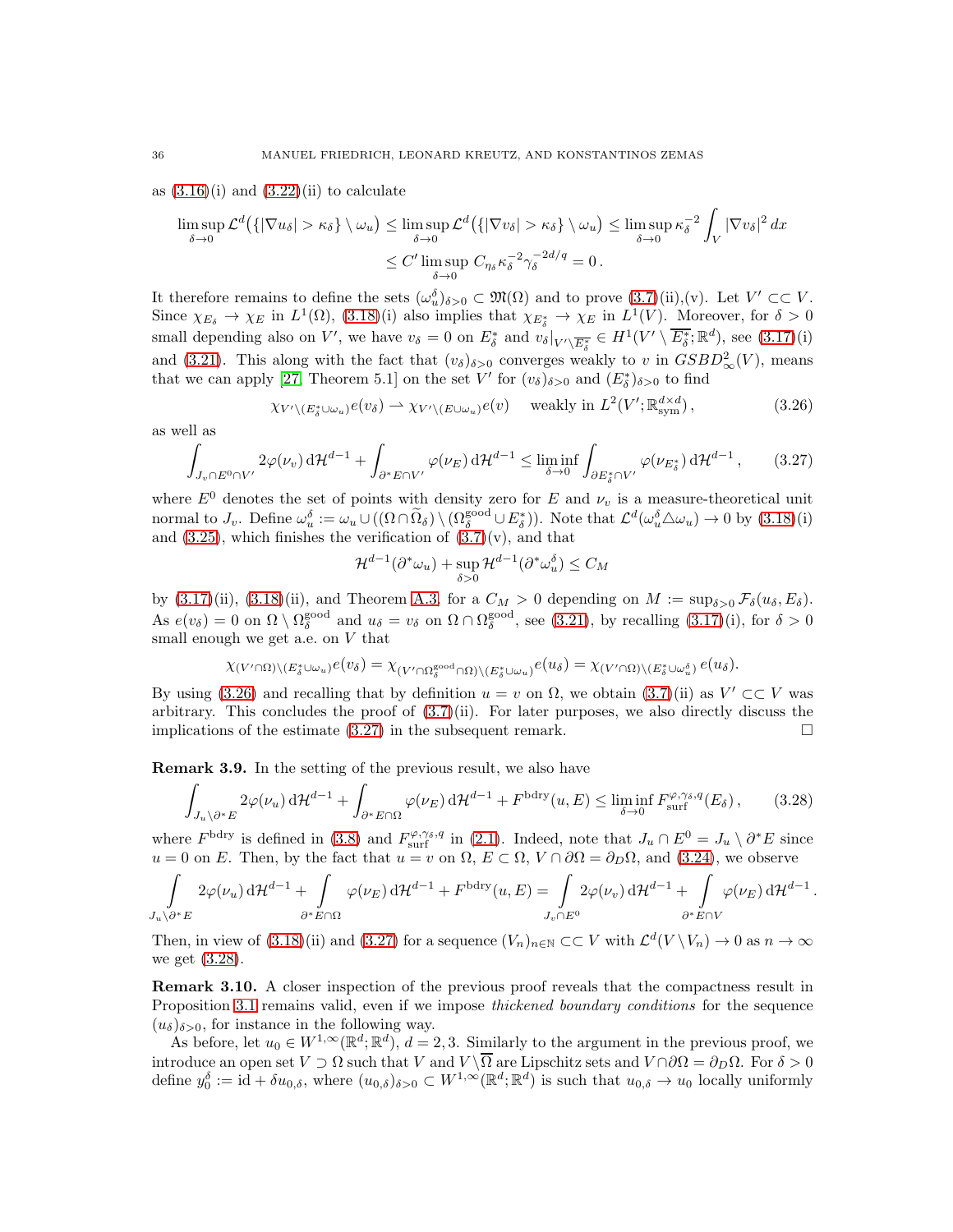in  $\mathbb{R}^d$  as  $\delta \to 0$ . Consider also a sequence of open Lipschitz sets  $(V_{\delta})_{\delta>0}$ , with  $V_{\delta} \subset\subset V\setminus\overline{\Omega}$  such that  $\chi_{V_{\delta}} \to \chi_{V \setminus \Omega}$  locally uniformly. We let again  $F_{\delta}(y, E)$  be defined by [\(3.6\)](#page-28-4) if  $E \in \mathcal{A}_{reg}(\Omega)$ ,  $\overline{E} \cap \partial_D \Omega = \emptyset, \ y|_{V \setminus \overline{E}} \in H^1(V \setminus \overline{E}; \mathbb{R}^d), \ y|_E = \text{id}, \text{ and now } y|_{V_{\delta}} = y_0^{\delta}|_{V_{\delta}}, \text{ and } F_{\delta}(y, E) = +\infty,$ otherwise. Then the conclusion of Proposition [3.1](#page-28-1) still holds.

*Proof of Proposition [3.5.](#page-31-0)* Consider  $(u_{\delta}, h_{\delta})_{\delta>0}$  with  $K := \sup_{\delta>0} \mathcal{G}_{\delta}(u_{\delta}, h_{\delta}) < +\infty$ . First, by this energy bound, [\(3.10\)](#page-30-3), and a standard compactness argument, we find  $h \in BV(\omega; [0, M])$  such that  $h_\delta \to h$  in  $L^1(\omega)$ , up to a subsequence (not relabeled). For the compactness of  $(u_\delta)_{\delta>0}$ , we proceed as in the proof of Proposition [3.1,](#page-28-1) applied for  $V := \omega \times (-2, M + 1)$ , i.e.,  $U_D := \omega \times (-2, -1]$ , and  $E_{\delta} := \Omega \setminus \overline{\Omega_{h_{\delta}}}$ . The only point to prove is that  $\omega_u$  given in [\(3.23\)](#page-34-2) satisfies  $\mathcal{L}^d(\omega_u) = 0$ . In fact, then [\(3.11\)](#page-31-2) for a limit  $u \in GSBD^2(\Omega)$  follows from [\(3.7\)](#page-29-1). Eventually, since  $u_{\delta} = \chi_{\Omega_{h_{\delta}}} u_{\delta}$  and  $u_{\delta} = u_0$  on  $\omega \times (-1,0],$  by the fact that  $\mathcal{G}_{\delta}(u_{\delta}, h_{\delta}) < +\infty$  (see [\(3.10\)](#page-30-3)), [\(3.11\)](#page-31-2)(i) shows  $u = \chi_{\Omega_h} u$ and  $u = u_0$  on  $\omega \times (-1, 0]$ .

Let us now check that  $\mathcal{L}^d(\omega_u) = 0$ . To this end, we apply Corollary [2.2](#page-7-0) once again, now in the version for graphs, see Corollary [2.3.](#page-7-1) We denote the corresponding set  $E'_{\eta_{\delta},\gamma_{\delta}}$  by  $E'_{\delta}$  for simplicity and we let  $h'_\delta: \omega \to \mathbb{R}$  be such that  $\Omega_{h'_\delta} = \Omega \setminus \overline{E'_\delta}$ . We note that  $E'_\delta \supset E^*_\delta$  and thus  $h'_\delta \leq h_\delta$ . This along with  $(2.5)(i)$  implies  $h'_\delta \to h$  in  $L^1(\omega)$  since  $\eta_\delta, \gamma_\delta \to 0$ . In view of  $(3.22), (2.5)(ii)$  $(3.22), (2.5)(ii)$  $(3.22), (2.5)(ii)$  applied for  $\varphi \equiv 1$ , and the fact that  $E'_\delta \supset E^*_\delta$ , we get  $v_\delta |_{\Omega_{h'_\delta}} \in H^1(\Omega_{h'_\delta}; \mathbb{R}^d)$  and

$$
\sup_{\delta>0}\Big(\int_{\Omega_{h'_\delta}^+}|e(v_\delta)|^2\,\mathrm{d} x+\int_\omega\sqrt{1+|\nabla h'_\delta|^2}\,\mathrm{d} x'\Big)<+\infty\,.
$$

Therefore, by [\[27,](#page-48-24) Theorem 2.5] we find that  $u = \chi_{\Omega_h} u \in GSBD^2(\Omega)$  is such that  $\chi_{\Omega_{h'_\lambda}} v_\delta \to u$  in measure. (Indeed, u coincides with the limiting function identified above.) As  $v_{\delta} = 0$  on  $E_{\delta}$  and  $\mathcal{L}^d(E'_\delta \setminus E_\delta) \to 0$  by [\(2.5\)](#page-7-4)(i), we conclude that  $\omega_u$  defined in [\(3.23\)](#page-34-2) satisfies  $\mathcal{L}^d(\omega_u) = 0$ .

<span id="page-36-0"></span>3.4. Derivation of effective linearized limits by Γ-convergence. We start with two results on the linearization of nonlinear elastic energies which are by now classical, see e.g. [\[1,](#page-47-9) [11,](#page-47-8) [30,](#page-48-0) [45,](#page-48-22) [46,](#page-48-13) [73,](#page-49-17) [80,](#page-50-8) [81\]](#page-50-7). For completeness, however, we include short proofs, in particular due to the fact that our setting, involving varying sets  $(E_{\delta})_{\delta>0}$ , is slightly different compared to the above mentioned works. Recall the quadratic form  $Q$  defined in  $(3.3)$ .

<span id="page-36-1"></span>**Lemma 3.11.** Let  $(u_{\delta})_{\delta>0} \subset \text{GSBD}^2(\Omega)$ ,  $u \in \text{GSBD}^2(\Omega)$ , and let  $(\Theta_{\delta})_{\delta>0}, \Theta \in \mathfrak{M}(\Omega)$  be such that  $\chi_{\Theta_{\delta}}e(u_{\delta}) \rightharpoonup \chi_{\Theta}e(u)$  weakly in  $L^2(\Omega, \mathbb{R}^{d \times d}_{sym})$ ,  $\mathcal{L}^d(\{|\nabla u_{\delta}| > \kappa_{\delta}\} \cap \Theta) \to 0$ , and  $u = 0$  on  $\Omega \setminus \Theta$ , where  $\kappa_{\delta}$  is defined in [\(3.5\)](#page-28-3). Then,

$$
\liminf_{\delta \to 0} \frac{1}{\delta^2} \int_{\Omega} W(\mathrm{Id} + \delta \nabla u_{\delta}) \, \mathrm{d}x \ge \frac{1}{2} \int_{\Omega} \mathcal{Q}(e(u)) \, \mathrm{d}x \, .
$$

Proof. We define  $\vartheta_{\delta} \in L^{\infty}(\Omega)$  by  $\vartheta_{\delta}(x) = \chi_{[0,\kappa_{\delta}]}(|\nabla u_{\delta}(x)|)$ , and note that  $\mathcal{L}^{d}(\{|\nabla u_{\delta}| > \kappa_{\delta}\} \cap \Theta) \to$ 0 implies  $\vartheta_{\delta} \to 1$  boundedly in measure on  $\Theta$ , as  $\delta \to 0$ . By the regularity and the structural hypotheses of W we get  $W(\text{Id} + F) = \frac{1}{2} \mathcal{Q}(\text{sym}(F)) + \Phi(F)$ , where  $\Phi: \mathbb{R}^{d \times d} \to \mathbb{R}$  is a function satisfying  $|\Phi(F)| \le C|F|^3$  for all  $F \in \mathbb{R}^{d \times d}$  with  $|F| \le 1$ . Then, the fact that  $(3.5)$  implies  $\delta \kappa_\delta \to 0$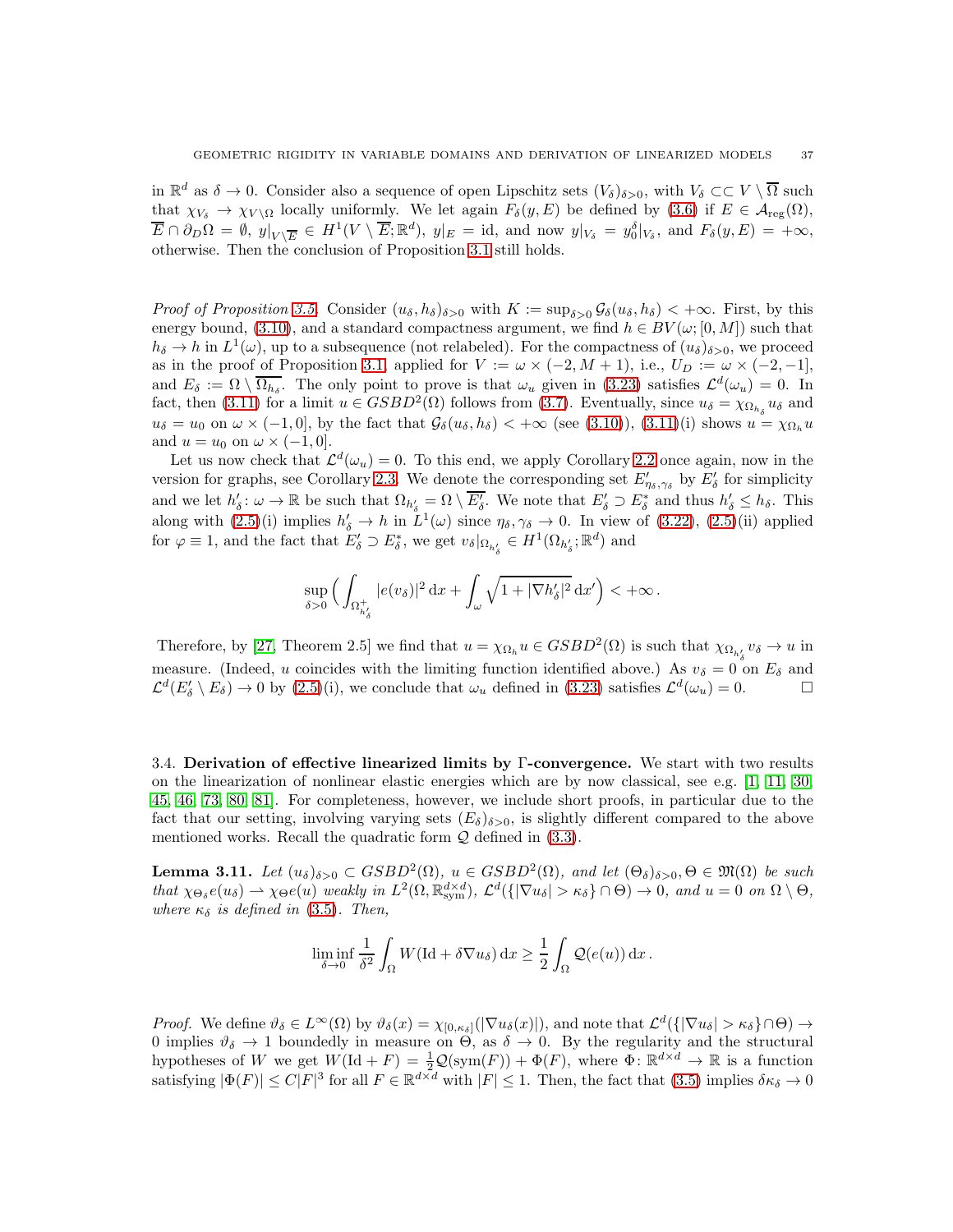and hence  $0 < \delta \kappa_{\delta} \leq 1$  for  $\delta > 0$  sufficiently small, together with the fact that  $W \geq 0$ , imply that

$$
\liminf_{\delta \to 0} \frac{1}{\delta^2} \int_{\Omega} W(\mathrm{Id} + \delta \nabla u_{\delta}) \, \mathrm{d}x \ge \liminf_{\delta \to 0} \frac{1}{\delta^2} \int_{\Theta} \vartheta_{\delta} W(\mathrm{Id} + \delta \nabla u_{\delta}) \, \mathrm{d}x
$$
\n
$$
= \liminf_{\delta \to 0} \int_{\Theta} \vartheta_{\delta} \Big( \frac{1}{2} \mathcal{Q}(e(u_{\delta})) + \frac{1}{\delta^2} \Phi(\delta \nabla u_{\delta}) \Big) \, \mathrm{d}x
$$
\n
$$
\ge \liminf_{\delta \to 0} \Big( \frac{1}{2} \int_{\Theta} \vartheta_{\delta} Q(\chi_{\Theta_{\delta}} e(u_{\delta})) \, \mathrm{d}x - C \int_{\Theta} \vartheta_{\delta} \delta |\nabla u_{\delta}|^3 \Big)
$$

The second term converges to zero since  $\vartheta_{\delta} \delta |\nabla u_{\delta}|^3$  is uniformly controlled from above by  $\delta \kappa_{\delta}^3$ , where  $\delta \kappa_{\delta}^3 \to 0$  by [\(3.5\)](#page-28-3). As  $\chi_{\Theta_{\delta}} e(u_{\delta}) \to \chi_{\Theta} e(u)$  weakly in  $L^2(\Omega, \mathbb{R}^{d \times d}_{sym})$ , by the convexity of  $\mathcal{Q},$ and the fact that  $\vartheta_{\delta}$  converges to 1 boundedly in measure on  $\Theta$ , we conclude that

$$
\liminf_{\delta \to 0} \frac{1}{\delta^2} \int_{\Omega} W(\mathrm{Id} + \delta \nabla u_{\delta}) \, \mathrm{d}x \ge \frac{1}{2} \int_{\Theta} \mathcal{Q}(e(u)) \, \mathrm{d}x = \int_{\Omega} \frac{1}{2} \mathcal{Q}(e(u)) \, \mathrm{d}x,
$$

where the last step follows from the fact that  $u = 0$  on  $\Omega \setminus \Theta$ . This concludes the proof.

<span id="page-37-1"></span>**Lemma 3.12.** Let  $(\Theta_{\delta})_{\delta>0}$  be a sequence of open subsets of  $\Omega$  and let  $(u_{\delta})_{\delta>0} \in H^1(\Theta_{\delta}; \mathbb{R}^d)$  be such that

$$
\|\nabla u_{\delta}\|_{L^{\infty}(\Theta_{\delta})} \leq \delta^{-1/4} \,. \tag{3.29}
$$

Then, as  $\delta \to 0$ , we have for  $y_{\delta} := id + \delta u_{\delta}$  that

$$
\lim_{\delta \to 0} \left| \frac{1}{\delta^2} \int_{\Theta_{\delta}} W(\nabla y_{\delta}) \, \mathrm{d}x - \frac{1}{2} \int_{\Theta_{\delta}} \mathcal{Q}(e(u_{\delta})) \, \mathrm{d}x \right| = 0.
$$

*Proof.* As in the previous proof, we use that  $W(\text{Id} + F) = \frac{1}{2}Q(\text{sym}(F)) + \Phi(F)$  with  $|\Phi(F)| \le C|F|^3$ for  $|F| \leq 1$ . Then, for  $y_{\delta} = id + \delta u_{\delta}$ , we compute

$$
\frac{1}{\delta^2} \int_{\Theta_{\delta}} W(\nabla y_{\delta}) dx = \frac{1}{\delta^2} \int_{\Theta_{\delta}} W(\text{Id} + \delta \nabla u_{\delta}) dx = \int_{\Theta_{\delta}} \left( \frac{1}{2} \mathcal{Q}(e(u_{\delta})) + \frac{1}{\delta^2} \Phi(\delta \nabla u_{\delta}) \right) dx
$$

$$
= \frac{1}{2} \int_{\Theta_{\delta}} \mathcal{Q}(e(u_{\delta})) dx + \int_{\Theta_{\delta}} \mathcal{O}(\delta |\nabla u_{\delta}|^{3}).
$$

The result now follows by taking limits and using  $(3.29)$ .

<span id="page-37-0"></span>.

We now proceed with the Γ-convergence results. The proofs essentially rely on the above preparations, the estimates in Subsection [3.3,](#page-32-0) and the results in the linearized setting obtained in [\[27,](#page-48-24) Section 2]. We start with Theorem [3.2.](#page-30-2)

Proof of Theorem [3.2.](#page-30-2) We first address the lower bound and afterwards the upper bound. Step 1. (Lower bound) Suppose that  $(u_{\delta}, E_{\delta}) \stackrel{\tau}{\rightarrow} (u, E)$ , i.e., there exist a set of finite perimeter  $\omega_u \in \mathfrak{M}(\Omega)$  such that  $\chi_{E_\delta} \to \chi_E$  in  $L^1(\Omega)$ ,  $u_\delta \to u$  in measure on  $\Omega \setminus \omega_u$ , and  $u \equiv 0$  on  $E \cup \omega_u$ . Without restriction, we can assume that  $\sup_{\delta>0} \mathcal{F}_{\delta}(u_{\delta}, E_{\delta}) < +\infty$ . In view of Proposition [3.1,](#page-28-1) this yields  $u = \chi_{\Omega \backslash E} u \in GSBD^2(\Omega)$ ,  $\mathcal{H}^{d-1}(\partial^* E) < +\infty$ , and that [\(3.7\)](#page-29-1) holds. Therefore, we obtain  $\mathcal{F}_0(u, E) < +\infty$ . Now, the lower bound for the surface energy follows directly from Remark [3.9.](#page-35-3) For the elastic part, we use  $(3.7)(ii),(iii)$  and apply Lemma [3.11](#page-36-1) for an arbitrary  $\Omega' \subset\subset \Omega$ , for  $\Theta_{\delta} = \Omega' \setminus (E_{\delta}^* \cup \omega_u^{\delta})$  and  $\Theta = \Omega' \setminus (E \cup \omega_u)$ .

Step 2. (Recovery sequence) By [\[27,](#page-48-24) Theorem 2.2], for each  $E \in \mathfrak{M}(\Omega)$  with  $\mathcal{H}^{d-1}(\partial^* E) < +\infty$  and each  $u = \chi_{\Omega \setminus E} u \in GSBD^2(\Omega)$ , there exists a sequence of sets  $(E_{\delta})_{\delta > 0}$  with  $E_{\delta} \subset\subset \Omega$ ,  $\partial E_{\delta} \in C^{\infty}$ ,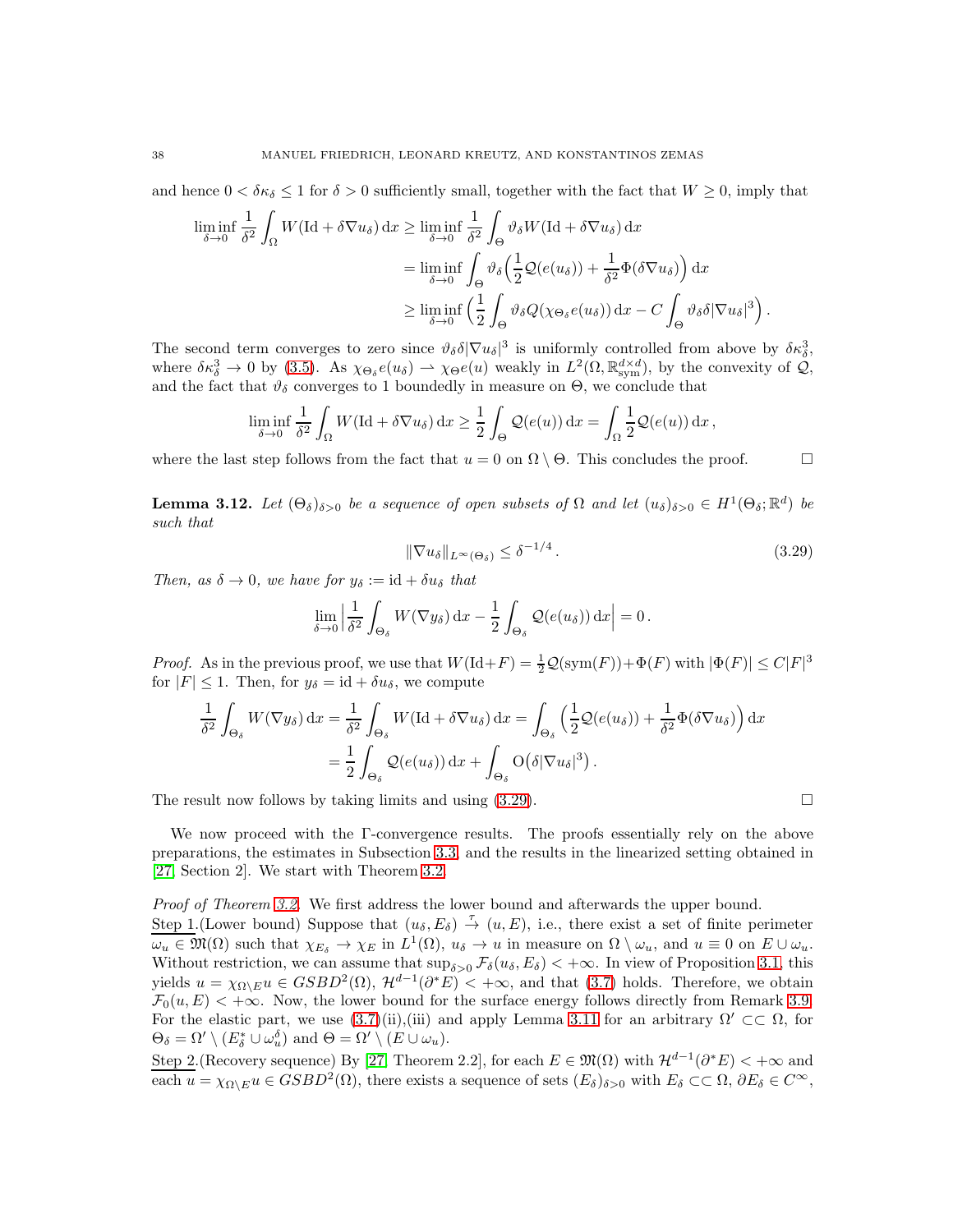$\chi_{E_{\delta}} \to \chi_E$  in  $L^1(\Omega)$  and a sequence  $(u_{\delta})_{\delta>0}$  with  $u_{\delta}|_{\Omega \setminus \overline{E_{\delta}}} \in H^1(\Omega \setminus \overline{E_{\delta}}; \mathbb{R}^d)$ ,  $u_{\delta}|_{E_{\delta}} = 0$ , and  $\text{tr}(u_{\delta}) = \text{tr}(u_0)$  on  $\partial_D \Omega$  such that  $u_{\delta} \to u$  in  $L^0(\Omega; \mathbb{R}^d)$  and

$$
\lim_{\delta \to 0} \left( \frac{1}{2} \int_{\Omega \setminus \overline{E_{\delta}}} \mathcal{Q}(e(u_{\delta})) \, \mathrm{d}x + \int_{\partial E_{\delta}} \varphi(\nu_{E_{\delta}}) \, \mathrm{d}\mathcal{H}^{d-1} \right) = \mathcal{F}_0(u, E) \,. \tag{3.30}
$$

Strictly speaking, [\[27,](#page-48-24) Theorem 2.2] only ensures that  $\partial E_{\delta}$  is Lipschitz, see [27, (2.2)], but in the proof it is shown that  $E_{\delta}$  can be chosen compactly contained in  $\Omega$  and  $\partial E_{\delta}$  of class  $C^{\infty}$ , see [\[27,](#page-48-24) Proposition 5.4]. By a density argument and the fact that  $\Omega$  is Lipschitz, without relabeling of functions and sets, it is not restrictive to further assume that each  $u_{\delta}$  is Lipschitz on  $\Omega \setminus E_{\delta}$ . By a diagonal argument we may further suppose without restriction that

$$
\|\nabla u_{\delta}\|_{L^{\infty}(\Omega\setminus\overline{E_{\delta}})} \leq \delta^{-1/4}, \qquad \int_{\partial E_{\delta}} |\mathbf{A}_{\delta}|^{q} d\mathcal{H}^{d-1} \leq \gamma_{\delta}^{-1/2},
$$

where  $A_{\delta}$  denotes the second fundamental form associated to  $\partial E_{\delta}$ . Here, we use that  $\gamma_{\delta}^{-1/2} \to \infty$ , see [\(3.4\)](#page-28-2). Then, in view of [\(3.6\)](#page-28-4) and [\(3.30\)](#page-38-0), by applying Lemma [3.12](#page-37-1) for  $\Theta_{\delta} = \Omega \setminus \overline{E_{\delta}}$  and by using again that  $\gamma_{\delta} \to 0$  as  $\delta \to 0$ , we conclude that  $\lim_{\delta \to 0} \mathcal{F}_{\delta}(u_{\delta}, E_{\delta}) = \lim_{\delta \to 0} F_{\delta}(y_{\delta}, E_{\delta}) = \mathcal{F}_{0}(u, E),$ where  $y_{\delta} = id + \delta u_{\delta}$ . This concludes the construction of recovery sequences. Eventually, [\[27,](#page-48-24) Theorem 2.2] also shows that a volume constraint can be incorporated, which yields Remark [3.3\(](#page-30-4)i).  $\Box$ 

We now proceed with the proof of Theorem [3.6.](#page-32-3) To this end, we recall the notion of  $\sigma_{sym}^2$ convergence introduced in [\[27,](#page-48-24) Section 4], in a slightly simplified version. In the following, we use the notation  $\widetilde{A \subset B}$  if  $\mathcal{H}^{d-1}(A \setminus B) = 0$  and  $\widetilde{A \subset B}$  and  $\widetilde{B \subset A}$ .

<span id="page-38-2"></span>**Definition 3.13** ( $\sigma_{sym}^2$ -convergence). Let  $U \subset \mathbb{R}^d$  be open,  $U' \supset U$  be open with  $\mathcal{L}^d(U' \setminus U) > 0$ . Consider a sequence  $(\Gamma_n)_{n\in\mathbb{N}}\subset \overline{U}\cap U'$  with  $\sup_{n\in\mathbb{N}}\mathcal{H}^{d-1}(\Gamma_n)<+\infty$ . We suppose that for each  $C > 0$  the sets

$$
\mathcal{X}_{C,n} := \left\{ v \in GSBD^2(U') : v = 0 \text{ in } U' \setminus U, \ \|e(v)\|_{L^2(U')} \le C, \ J_v \widetilde{\subset} \Gamma_n \right\}
$$
(3.31)

are equi-precompact in  $L^0(U';\mathbb{R}^d)$ , in the sense that every sequence  $(v_n)_{n\in\mathbb{N}}$  with  $v_n \in \mathcal{X}_{C,n}$  admits a convergent subsequence in  $L^0(U'; \mathbb{R}^d)$ . Then, we say that  $(\Gamma_n)_{n \in \mathbb{N}} \sigma_{\text{sym}}^2$ -converges to  $\Gamma$  satisfying  $\Gamma \subset \overline{U} \cap U'$  and  $\mathcal{H}^{d-1}(\Gamma) < +\infty$ , if there holds:

(i) for any  $C > 0$  and any sequence  $(v_n)_{n \in \mathbb{N}}$  with  $v_n \in \mathcal{X}_{C,n}$ , if a subsequence  $(v_{n_k})_{k \in \mathbb{N}}$  converges in measure to  $v \in GSBD^2(U')$ , then  $J_v \widetilde{\subset} \Gamma$ .

(ii) there exists a function  $v \in GSBD^2(U')$  and a sequence  $(v_n)_{n \in \mathbb{N}}$  with  $v_n \in \mathcal{X}_{C,n}$  for some  $C > 0$  such that  $v_n \to v$  in measure on U' and  $J_v \cong \Gamma$ .

Our definition is simplified compared to [\[27,](#page-48-24) Section 4] as we assume a compactness property for the sets in  $(3.31)$ . Indeed, all involved sequences converge in measure on  $U'$ , and therefore we can neglect the set  $G_{\infty}$  appearing in [\[27,](#page-48-24) Definition 4.1], which is related to the set where a sequence  $(v_n)_{n\in\mathbb{N}}$  as in (i) may converge to infinity. In a similar fashion, the space  $GSBD^2_{\infty}$  introduced in [\[27,](#page-48-24) Subsection 3.4] is not needed. Note that imposing boundary conditions in [\(3.31\)](#page-38-1) is fundamental for compactness, by excluding nonzero constant functions. We refer to [\[27,](#page-48-24) Section 4] for a more general discussion on this notion and mention here only the fundamental compactness result, see [\[27,](#page-48-24) Theorem 4.2].

<span id="page-38-3"></span>**Theorem 3.14** (Compactness of  $\sigma_{sym}^2$ -convergence). Let  $U \subset \mathbb{R}^d$  be open,  $U' \supset U$  be open with  $\mathcal{L}^d(U' \setminus U) > 0$ . Then, every sequence  $(\Gamma_n)_{n \in \mathbb{N}} \subset \overline{U} \cap U'$  satisfying the assumptions in Defini-tion [3.13](#page-38-2) has a  $\sigma_{sym}^2$ -convergent subsequence (not relabeled) with limit  $\Gamma$  satisfying the inequality  $\mathcal{H}^{d-1}(\Gamma) \leq \liminf_{n \to \infty} \mathcal{H}^{d-1}(\Gamma_n).$ 

<span id="page-38-1"></span><span id="page-38-0"></span>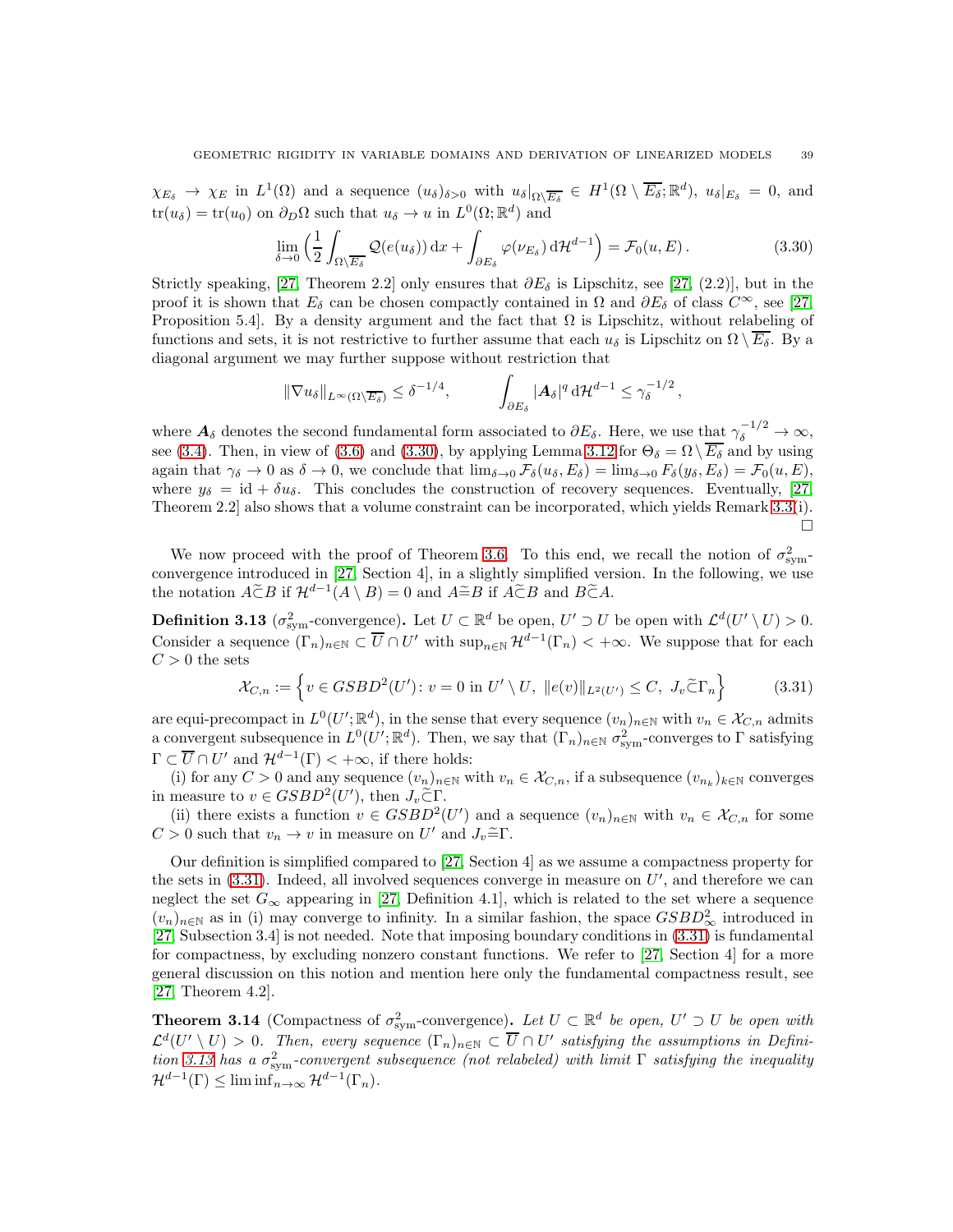Moreover, the following lower semicontinuity result can be shown.

<span id="page-39-0"></span>**Lemma 3.15** (Lower semicontinuity of surfaces). Let  $\Omega = \omega \times (-1, M + 1)$ . Let  $(D_{\delta})_{\delta > 0}$  be a sequence of Lipschitz sets such that  $\Gamma_{\delta} := \partial D_{\delta} \cap \Omega$  are  $\sigma_{sym}^2$ -converging to  $\Gamma$  in the sense of Definition [3.13](#page-38-2) with respect to the sets  $U = \omega \times (-\frac{1}{2}, M)$  and  $U' = \Omega$ . Suppose that there exists a function  $h \in BV(\omega; [0, M])$  such that  $\mathcal{L}^d((\Omega \setminus D_\delta) \triangle \Omega_h) \to 0$  as  $\delta \to 0$ . Then, we have

$$
\mathcal{H}^{d-1}(\partial^*\Omega_h \cap \Omega) + 2\mathcal{H}^{d-1}(\Gamma \cap \Omega_h^1) \le \liminf_{\delta \to 0} \mathcal{H}^{d-1}(\Gamma_{\delta}).
$$

*Proof.* For the proof we refer to [\[27,](#page-48-24) Subsection 6.1], in particular to [27,  $(6.4)$ ,  $(6.6)$ ]. Note that there the proof was only performed in the case that  $\partial D_{\delta} \cap \Omega$  are graphs, but this assumption is not needed since the argument relies on the lower semicontinuity result in [\[27,](#page-48-24) Theorem 5.1].  $\Box$ 

We are now in the position to give the proof of Theorem [3.6.](#page-32-3)

*Proof of Theorem [3.6.](#page-32-3)* We first address the lower bound and afterwards the upper bound.

Step 1. (Lower bound) Suppose that  $u_{\delta} \to u$  in  $L^0(\Omega; \mathbb{R}^d)$  and that  $h_{\delta} \to h$  in  $L^1(\omega)$ . Without restriction, we can assume that  $\sup_{\delta>0} \mathcal{G}_{\delta}(u_{\delta}, h_{\delta}) < +\infty$ . By Proposition [3.5](#page-31-0) this implies that  $h \in BV(\omega; [0, M]), u = \chi_{\Omega_h} u \in GSBD^2(\Omega)$ , as well as  $u = u_0$  on  $\omega \times (-1, 0]$ . Therefore,  $\mathcal{G}_0(u, h) < +\infty$ . Moreover, [\(3.11\)](#page-31-2) holds. The lower bound for the elastic energy follows by  $(3.11)(ii), (iii)$  $(3.11)(ii), (iii)$  and by Lemma [3.11](#page-36-1) applied for  $\Theta_{\delta} := \Omega' \setminus (E_{\delta}^* \cup \omega_u^{\delta})$  and  $\Theta := \Omega'$  for arbitrary  $\Omega' \subset\subset \Omega$ . Therefore, it remains to prove that

$$
\mathcal{H}^{d-1}(\partial^*\Omega_h\cap\Omega)+2\mathcal{H}^{d-1}(J'_u\cap\Omega_h^1)\leq\liminf_{\delta\to 0}\left(\mathcal{H}^{d-1}\big(\partial\Omega_{h_\delta}\cap\Omega\big)+\gamma_\delta\int_{\partial\Omega_{h_\delta}\cap\Omega}|A_\delta|^q\,\mathrm{d}\mathcal{H}^{d-1}\right),
$$

where  $A_{\delta}$  denotes the second fundamental form corresponding to  $\partial\Omega_{h_{\delta}} \cap \Omega$ , and  $J'_{u}$  is defined in [\(3.13\)](#page-31-3). To this end, we define

$$
\Gamma_{\delta} := \partial E_{\delta}^* \cap \Omega \,,
$$

where  $(E_{\delta}^*)_{\delta>0}$  are given in [\(3.11\)](#page-31-2), and note that  $\sup_{\delta>0} \mathcal{H}^{d-1}(\Gamma_{\delta}) < +\infty$  by (3.11)(iv) (up to a subsequence, not relabeled). We let  $U = \omega \times (-\frac{1}{2}, M)$  and  $U' = \Omega = \omega \times (-1, M + 1)$ . By [\[27,](#page-48-24) Theorem 2.5] and Corollary [2.3](#page-7-1) for  $\varphi \equiv 1$ , we now observe that the sets given in [\(3.31\)](#page-38-1) are equiprecompact in  $L^0(U';\mathbb{R}^d)$ . In fact, given  $v_\delta \in \mathcal{X}_{C,\delta}$ , we define  $w_\delta := \chi_{\Omega \setminus \overline{E'_\delta}} v_\delta$ , where  $\partial E'_\delta \cap \Omega$  is the graph of a function, see Corollary [2.3.](#page-7-1) By  $(2.5)(ii)$  and the fact that  $\sup_{\delta>0} ||e(w_{\delta})||_{L^2(\Omega)} < +\infty$ , we can apply [\[27,](#page-48-24) Theorem 2.5] to find that  $(w_\delta)_{\delta>0}$  converges in measure on  $\Omega$  to some  $w \in L^0(\Omega;\mathbb{R}^d)$ . By  $(2.5)(i)$  we conclude  $v_{\delta} \to w$  in measure, as well. Therefore, as  $(\mathcal{X}_{C,\delta})_{\delta>0}$  are equi-precompact, we can apply Theorem [3.14](#page-38-3) to deduce that  $(\Gamma_{\delta})_{\delta>0}$   $\sigma_{sym}^2$ -converges (up to a subsequence) to some  $\Gamma \subset U \cap U'$ . By combining [\(3.11\)](#page-31-2)(iv) and Lemma [3.15](#page-39-0) for  $D_{\delta} = E_{\delta}^*$  (note that indeed  $\mathcal{L}^d((\Omega \setminus E^*_\delta) \triangle \Omega_h) \to 0$  as  $\delta \to 0$  by Proposition [3.5\)](#page-31-0) we get

<span id="page-39-1"></span>
$$
\mathcal{H}^{d-1}(\partial^*\Omega_h \cap \Omega) + 2\mathcal{H}^{d-1}(\Gamma \cap \Omega_h^1) \le \liminf_{\delta \to 0} \left( \mathcal{H}^{d-1}(\partial \Omega_{h_\delta} \cap \Omega) + \gamma_\delta \int_{\partial \Omega_{h_\delta} \cap \Omega} |\mathbf{A}_\delta|^q d\mathcal{H}^{d-1} \right). (3.32)
$$

Thus, to conclude the proof, it remains to check that  $J'_u \cap \Omega_h^1 \subset \Gamma \cap \Omega_h^1$  up to an  $\mathcal{H}^{d-1}$ -negligible set. To this end, we follow [\[27,](#page-48-24) Subsection 6.1]: consider the sequence of mappings  $v_{\delta} := \psi \chi_{\Omega \setminus E_{\delta}^*} u_{\delta}$ , where  $\psi \in C^{\infty}(\Omega)$  with  $\psi = 1$  in a neighborhood of  $\Omega^{+} = \Omega \cap \{x_d > 0\}$  and  $\psi = 0$  on  $\omega \times (-1, -\frac{1}{2})$ . Moreover, for  $t > 0$ , we let  $v'_\delta(x) := \chi_{\Omega \setminus E^*_\delta}(x)v_\delta(x', x_d - t)$ , extended by zero in  $\omega \times (-1, -1 + t)$ . Defining  $v'(x) = \psi \chi_{\Omega_h}(x) u(x', x_d - t)$ , we observe that  $v'_\delta$  converge to v' in measure on U' since  $u_{\delta} \to u$  in measure on U', see [\(3.11\)](#page-31-2)(i). We also observe that  $v'_{\delta} = 0$  on  $U' \setminus U = \omega \times ((-1, -\frac{1}{2}] \cup$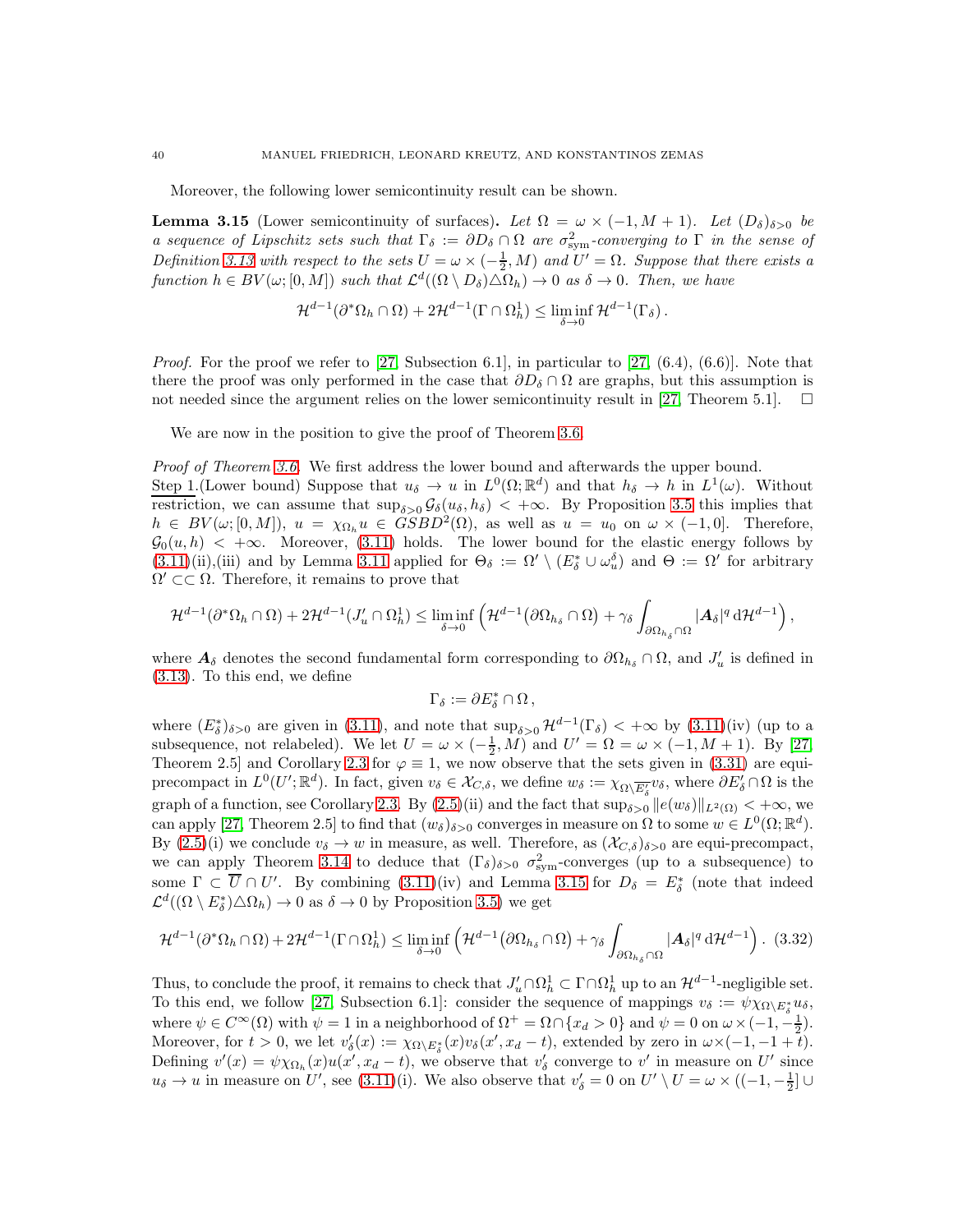$[M, M + 1]$ ). Thus, applying Definition [3.13\(](#page-38-2)i) on the sequence  $(v'_\delta)_{\delta>0}$ , which clearly satisfies  $J_{v'_\delta}$  $\subset \Gamma_\delta$ , we obtain  $J_{v'}$  $\subset \Gamma$ . This shows

$$
(J_u + te_d) \cap \Omega_h^1 = J_{v'} \cap \Omega_h^1 \subset \Gamma \cap \Omega_h^1.
$$

Since  $t \ge 0$  was arbitrary, recalling the definition of  $J'_u = \{(x', x_d + t): x \in J_u, t \ge 0\}$ , see [\(3.13\)](#page-31-3), we indeed find  $J'_u \cap \Omega_h^1 \subset \Gamma \cap \Omega_h^1$ . In view of [\(3.32\)](#page-39-1), this concludes the proof of the lower bound. Step 2.(Recovery sequence) By applying [\[27,](#page-48-24) Theorem 2.4], for each  $h \in BV(\omega; [0, M])$  and for each  $u = \chi_{\Omega_h} u \in GSBD^2(\Omega)$  with  $u = u_0$  on  $\omega \times (-1, 0]$  there exists a sequence  $(h_\delta)_{\delta > 0} \subset C^\infty(\omega; [0, M])$ and mappings  $(u_{\delta})_{\delta>0}$  with  $u_{\delta}|_{\Omega_{h_{\delta}}} \in H^1(\Omega_{h_{\delta}}; \mathbb{R}^d)$ ,  $u_{\delta} = 0$  on  $\Omega \setminus \overline{\Omega_{h_{\delta}}}$ , and  $u_{\delta} = u_0$  on  $\omega \times (-1, 0]$ such that  $h_{\delta} \to h$  in  $L^1(\omega)$ ,  $u_{\delta} \to u$  in  $L^0(\Omega; \mathbb{R}^d)$ , and

$$
\lim_{\delta \to 0} \left( \frac{1}{2} \int_{\Omega_{h_\delta}^+} \mathcal{Q}(e(u_\delta)) \, \mathrm{d}x + \mathcal{H}^{d-1}(\partial \Omega_{h_\delta} \cap \Omega) \right) = \mathcal{G}_0(u, h) \,. \tag{3.33}
$$

Strictly speaking, [\[27,](#page-48-24) Theorem 2.4] only ensures that  $h_{\delta}$  is a  $C^{1}$ -function, but in the proof recovery sequences are constructed for profiles of regularity  $C^{\infty}$ , see [\[27,](#page-48-24) Lemma 6.4]. Moreover, by a density argument we can assume that each  $u_{\delta}$  is Lipschitz on  $\Omega_{h_{\delta}}^{+}$ . By a diagonal argument we may further suppose without restriction that

$$
\|\nabla u_{\delta}\|_{L^{\infty}(\Omega_{h_{\delta}}^{+})}\leq \delta^{-1/4}, \qquad \int_{\partial\Omega_{h_{\delta}}\cap\Omega}|A_{\delta}|^{q} d\mathcal{H}^{d-1}\leq \gamma_{\delta}^{-1/2},
$$

where we use that  $\gamma_{\delta}^{-1/2} \rightarrow +\infty$  as  $\delta \rightarrow 0$ . By [\(3.10\)](#page-30-3), [\(3.33\)](#page-40-3), the fact that  $\gamma_{\delta} \rightarrow 0$ , and by applying Lemma [3.12](#page-37-1) for  $\Theta_{\delta} := \Omega_{h_{\delta}}^{+}$ , we conclude that  $\lim_{\delta \to 0} \mathcal{G}_{\delta}(u_{\delta}, h_{\delta}) = \mathcal{G}_{0}(u, h)$ . Eventually, [\[27,](#page-48-24) Remark 6.8] also shows that a volume constraint on the film can be taken into account, as mentioned in Remark [3.7.](#page-32-4)

We close with the short proofs of Corollaries [3.4](#page-30-1) and [3.8.](#page-32-1)

*Proof.* In view of the above proofs, we observe that replacing  $|A_{\delta}|^2$  by  $|H_{\delta}|^2$  does not affect the Γ-limit, but is only relevant for the compactness results in Propositions [3.1](#page-28-1) and [3.5,](#page-31-0) respectively. To proceed as above, in particular in order to obtain  $(3.7)(iv)$  and  $(3.11)(iv)$ , it suffices to check that, under the assumptions given in Corollaries [3.4](#page-30-1) and [3.8,](#page-32-1) it holds

$$
\liminf_{\delta \to 0} \gamma_{\delta} \int_{\partial E_{\delta} \cap \Omega} |\mathbf{A}_{\delta}|^2 \, d\mathcal{H}^{d-1} \leq \liminf_{\delta \to 0} \gamma_{\delta} \int_{\partial E_{\delta} \cap \Omega} |\mathbf{H}_{\delta}|^2 \, d\mathcal{H}^{d-1}.
$$

We refer to the cases (a) and (b) discussed in Remark [2.4.](#page-7-5)  $\Box$ 

<span id="page-40-3"></span>

#### **ACKNOWLEDGEMENTS**

This work was supported by the DFG project FR 4083/1-1 and by the Deutsche Forschungsgemeinschaft (DFG, German Research Foundation) under Germany's Excellence Strategy EXC 2044 -390685587, Mathematics M¨unster: Dynamics–Geometry–Structure.

### Appendix A. Some auxiliary lemmata

### <span id="page-40-2"></span><span id="page-40-0"></span>A.1. Two elementary lemmata on planar curves.

<span id="page-40-1"></span>**Lemma A.1.** Let  $q \ge 1$ . For every closed, planar  $C^2$ -curve  $\gamma$  it holds that

$$
\int_{\gamma} |\kappa_{\gamma}|^q \, d\mathcal{H}^1 \geq (\text{diam}\gamma)^{1-q} \, ,
$$

where  $\kappa_{\gamma}$  denotes the curvature of the curve.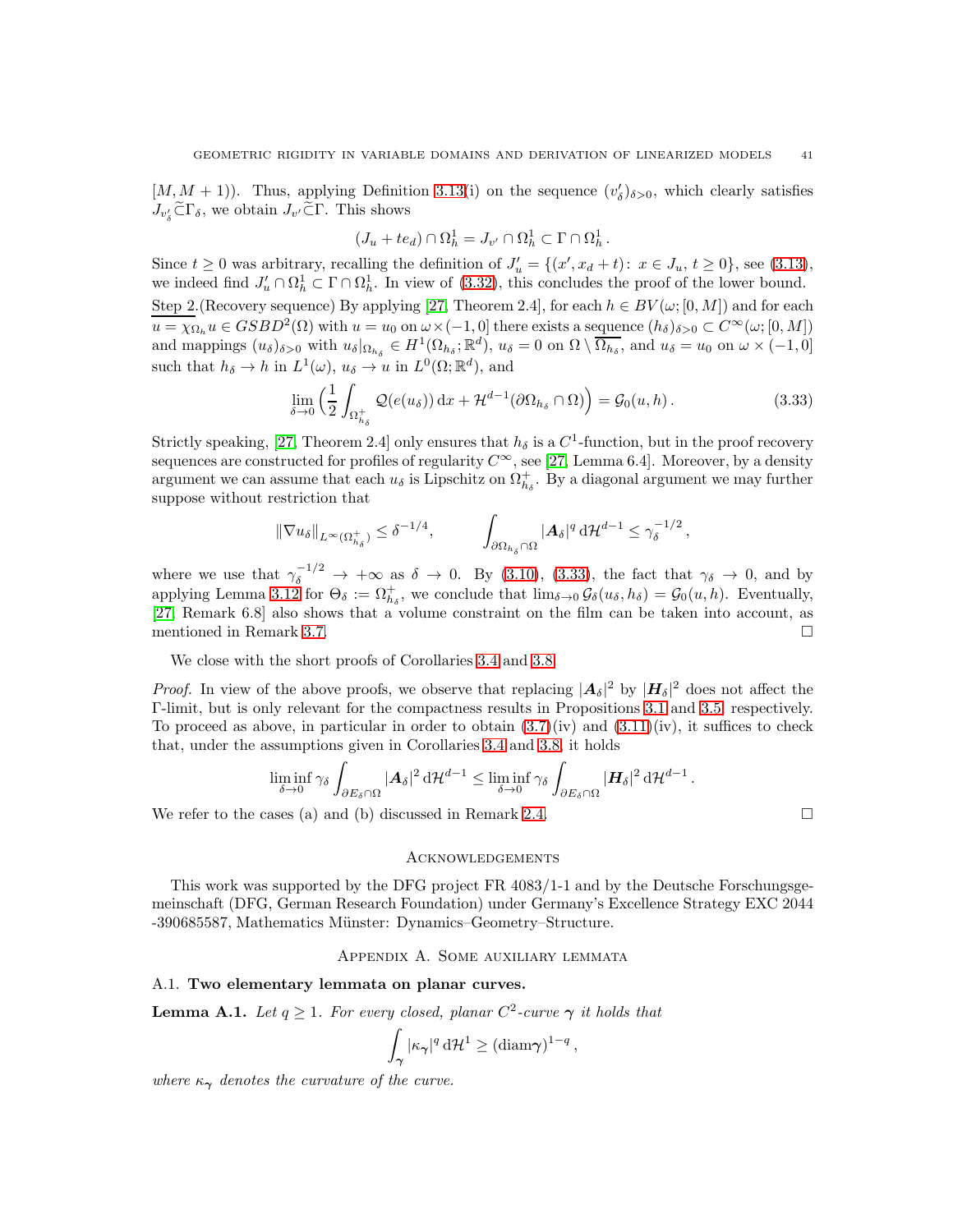Proof. Let  $\gamma = (\gamma_1, \gamma_2) : [0, L_\gamma] \mapsto \mathbb{R}^2$  be an arc-length parametrization of  $\gamma$ , where  $L_\gamma$  denotes the length of the curve. Without restriction, after a possible translation, we assume that  $\gamma(0) = \gamma(L_{\gamma}) = 0$ . Let also  $s_0 \in [0, L_{\gamma}]$  be such that  $|\gamma(s_0)| = ||\gamma||_{L^{\infty}}$ . Since  $|\dot{\gamma}| \equiv 1$  in this parametrization, by integration by parts and Hölder's inequality, we get

$$
L_{\gamma} = \int_0^{L_{\gamma}} |\dot{\gamma}|^2 ds = -\int_0^{L_{\gamma}} \gamma \cdot \ddot{\gamma} ds \le ||\gamma||_{L^{\infty}} \int_0^{L_{\gamma}} |\ddot{\gamma}| ds
$$
  
=  $|\gamma(s_0) - \gamma(0)| \int_0^{L_{\gamma}} |\kappa_{\gamma}| ds \le \text{diam}\gamma \cdot L_{\gamma}^{1-1/q} \left( \int_0^{L_{\gamma}} |\kappa_{\gamma}|^q ds \right)^{1/q}.$ 

This, along with the obvious fact that  $L_{\gamma} \geq \text{diam}_{\gamma}$  for every closed curve  $\gamma$ , concludes the proof.  $\Box$ 

We proceed with the proof of Lemma [2.14.](#page-20-0)

*Proof of Lemma [2.14.](#page-20-0)* Clearly,  $\partial E \cap Q_{8\rho}$  can be written as a finite union of pairwise disjoint curves  $(\gamma_i)_{i=1}^N$ . We denote by  $(\gamma_i)_{i=1}^M$  the subset of those curves intersecting  $Q_{3\rho}$ . It suffices to establish the desired properties for one curve only, denoted by  $\gamma$  for simplicity. Additionally, we show that

<span id="page-41-1"></span>
$$
\mathcal{H}^1(\gamma \cap Q_{8\rho}) \ge \rho. \tag{A.1}
$$

The latter, along with the assumption that  $\mathcal{H}^1(\partial E \cap Q_{8\rho}) \leq \Lambda \rho$ , shows that  $M \leq \Lambda$ .

Without restriction, we let  $\gamma = (\gamma_1, \gamma_2) : [0, L_\gamma] \mapsto \mathbb{R}^2$  be an arc-length parametrization of  $\gamma$ , where  $L_{\gamma}$  denotes the length of the curve. Let  $L := \gamma(0) + \mathbb{R}\dot{\gamma}(0)$ . Without restriction, up to an isometry we suppose that  $L = \mathbb{R}(1, 0)$ , i.e.,  $\gamma(0) = 0$ ,  $\dot{\gamma}(0) = (1, 0)$ , for notational convenience. As  $\int_{\partial E \cap Q_{8\rho}} |\mathbf{A}| d\mathcal{H}^1 \leq \varepsilon$ , we get that

$$
|\dot{\gamma}(s) - \dot{\gamma}(0)| = \Big| \int_0^s \ddot{\gamma}(t) dt \Big| \le \int_0^{L_{\gamma}} |\ddot{\gamma}(t)| dt = \int_{\gamma} |\kappa_{\gamma}| d\mathcal{H}^1 \le \varepsilon \le \varepsilon_0 \quad \text{ for all } s \in [0, L_{\gamma}].
$$

Thus, provided that  $\varepsilon_0$  is chosen sufficiently small, we get  $\dot{\gamma}_1 \geq 1/2$  and  $|\dot{\gamma}_2| \leq \varepsilon$ . Consequently,  $\gamma$  is the graph of a regular function  $u: U \to L^{\perp}$  for an open segment  $U \subset L$  containing  $\gamma(0) = 0$ satisfying  $u(\gamma(0)) = u'(\gamma(0)) = 0$ , more precisely  $u(x) = \gamma_2(\gamma_1^{-1}(x))e_2$ . This implies  $u' = \dot{\gamma_2}/\dot{\gamma_1}e_2$ and thus  $||u'||_{\infty} \leq 2\varepsilon$ .

Then, switching back to a general line L in  $\mathbb{R}^2$ , the fundamental theorem of calculus along with the fact that  $u(\gamma(0)) = 0$  and that  $\mathcal{H}^1(U) = \text{diam}(U) \leq 8\sqrt{2}\rho$  yields  $||u||_{\infty} \leq ||u'||_{\infty} \mathcal{H}^1(U) \leq C_1 \varepsilon \rho$ . It remains to show [\(A.1\)](#page-41-1). In fact, by  $\gamma \cap Q_{3\rho} \neq \emptyset$  and  $||u||_{\infty} \leq C_1 \varepsilon \rho$ , provided that  $\varepsilon_0 > 0$  is small enough, we have that  $L \cap Q_{4\rho} \neq \emptyset$ . Therefore,  $\mathcal{H}^1(L \cap Q_{6\rho}) \geq \rho$ , which along with  $||u||_{\infty} \leq C_1 \varepsilon \rho$ implies the estimate.  $\Box$ 

<span id="page-41-0"></span>A.2. Lemmata on good and bad planes. In this subsection, we give the proofs of Lem-mata [2.19](#page-22-3)[–2.20.](#page-22-4) Let  $0 < \theta < 1/\sqrt{3}$ . Without restriction, let  $Q_\rho$  be the cube centered at 0, and let L be a plane with normal  $\nu_L := \nu = (\nu_1, \nu_2, \nu_3) \in \mathbb{S}^2$  such that  $(L)_{3\eta\rho} \cap Q_\rho \neq \emptyset$ , see [\(1.5\)](#page-5-5). Before we start with the proofs, we observe the following elementary property: suppose that there exists  $k \in \{1,2,3\}$  such that  $|\nu_i| \leq \theta$  for both  $j \neq k$ . Then, we get

$$
|(x - y) \cdot e_k| \le 18\theta\rho \qquad \text{for all } x, y \in L \cap Q_{3\rho}.
$$
 (A.2)

Indeed, suppose without restriction (up to an appropriate reflection if necessary) that  $\nu_1 > \theta$  and  $|v_2|, |v_3| \le \theta$ . Thus, we have  $v_1 \ge \sqrt{1-2\theta^2}$ , and an elementary computation yields

<span id="page-41-2"></span>
$$
|e_1 - \nu|^2 \le 2\theta^2 + (1 - \sqrt{1 - 2\theta^2})^2 \le 4\theta^2
$$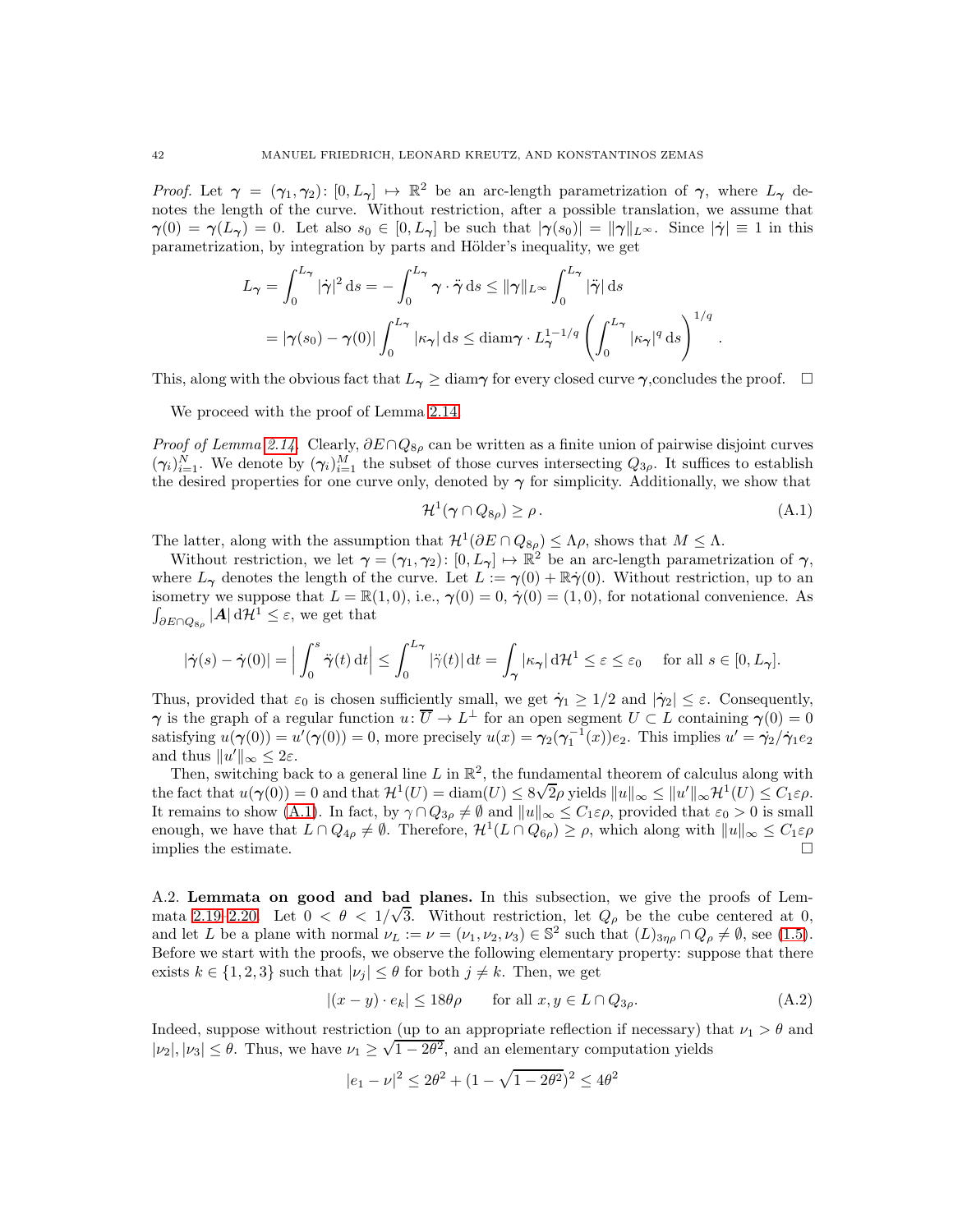as  $0 < \theta \le 1/\sqrt{2}$ . Then, there exists  $R_{\nu} \in SO(3)$  with  $R_{\nu} \nu = e_1$  such that  $|R_{\nu} - \text{Id}|^2 =$  $3|e_1 - \nu|^2 \le 12\theta^2$ , i.e.,  $|R_{\nu} - \text{Id}| \le 2\sqrt{3}\theta$ . We fix two arbitrary points  $x, y \in L \cap Q_{3\rho}$ , and observe that  $(x - y) \cdot \nu = 0$ . Therefore, we compute

$$
|(x-y)\cdot e_1| = |(x-y)\cdot R_\nu \nu| \le |(x-y)\cdot \nu| + |x-y||R_\nu - \text{Id}| \le 2\sqrt{3}\theta |x-y| \le 18\theta \rho,
$$

where in the last step we used that  $x, y \in Q_{3\rho}$ , and therefore  $|x - y| \leq 3\sqrt{3}\rho$ .

Proof of Lemma [2.19.](#page-22-3) The main step of the proof consists in showing the following statement: There exists  $\theta \in (0, 1/\sqrt{3})$  small enough and a constant  $C_{\theta} > 0$  such that for any  $Q_{\rho}$  and any θ-good plane L for  $Q_{\rho}$  the following holds: given a function  $v \in L^{\infty}(V; L^{\perp})$  for some bounded domain  $L \cap Q_{\rho} \subset V \subset L$  and  $||v||_{L^{\infty}(V)} \leq 3\eta\rho$ , for all  $\rho \leq r \leq (1 + 6\eta)\rho$  we get that

<span id="page-42-0"></span>
$$
\mathcal{H}^2(\omega_v^r \triangle (L \cap Q_{\rho})) \le C_{\theta} \eta \rho^2 ,\tag{A.3}
$$

where  $\omega_v^r := \Pi_L(\text{graph}(v) \cap Q_r)$  and  $\Pi_L$  denotes the orthogonal projection onto the plane L.

Step 1.(Reduction to [\(A.3\)](#page-42-0)) In fact, once [\(A.3\)](#page-42-0) has been shown, the statement can be derived as follows: [\(2.63\)](#page-22-2) is immediate from [\(A.3\)](#page-42-0). For [\(2.62\)](#page-22-1), observe that  $(\partial^- S_L)_{\rm int} := \partial^- S_L \cap \text{int}(Q_{(1+6\eta)\rho})$ can be expressed as the graph of the constant function  $z: L \to L^{\perp}$  given by  $z \equiv 3\eta \rho \nu$ , i.e.,  $(\partial^- S_L)_{\text{int}} = \text{graph}(z) \cap \text{int}(Q_{(1+6\eta)\rho}) = \omega_z^{(1+6\eta)\rho} + 3\eta\rho\nu$ . Then, by [\(A.3\)](#page-42-0) we obtain

$$
\mathcal{H}^2((\partial^-S_L)_{\text{int}}) = \mathcal{H}^2(\omega_z^{(1+6\eta)\rho}) \leq \mathcal{H}^2(\omega_z^{(1+6\eta)\rho}\triangle(L\cap Q_{\rho})) + \mathcal{H}^2(L\cap Q_{\rho}) \leq \mathcal{H}^2(L\cap Q_{\rho}) + C_{\theta}\eta\rho^2.
$$

As the normal vector is constant equal to  $\pm \nu$  both on  $(\partial^- S_L)_{\text{int}}$  and  $L \cap Q_\rho$ , we also get

$$
\mathcal{H}_{\varphi}^{2}((\partial^{-}S_{L})_{\text{int}}) \leq \mathcal{H}_{\varphi}^{2}(L \cap Q_{\rho}) + C_{\theta} \varphi_{\text{max}} \eta \rho^{2},
$$

where we recall the notation in  $(2.33)$ . Consequently, to conclude the argument, we need to check that

<span id="page-42-1"></span>
$$
\mathcal{H}^2(\partial^- S_L \setminus (\partial^- S_L)_{\text{int}}) \le C_\theta \eta \rho^2. \tag{A.4}
$$

Then, [\(2.62\)](#page-22-1) indeed follows. To this end, note that the set  $\partial^- S_L \setminus (\partial^- S_L)_{\text{int}}$  consists of the six (possibly empty) sets  $(L)_{3\eta\rho} \cap \partial Q_{(1+6\eta)\rho} \cap {\pm x_k = \frac{1}{2}(1+6\eta)\rho}$ , for  $k \in \{1,2,3\}$ . We derive the estimate only for one of these sets. Without restriction let  $W := (L)_{3\eta\rho} \cap \partial Q_{(1+6\eta)\rho} \cap \{x_3 = \frac{1}{2}(1+6\eta)\rho\}$ and suppose that  $W \neq \emptyset$ . First, provided that  $\eta_0$  is chosen small with respect to  $\theta$ , we note that this set is nonempty only if [\(2.61\)](#page-21-3) for  $k = 3$  does not hold. Therefore, as L is a  $\theta$ -good plane, we necessarily have  $|\nu_1| \ge \theta$  or  $|\nu_2| \ge \theta$  and thus  $|\nu_3| \le \sqrt{1-\theta^2}$ .

Let  $W_t := W \cap \{x \colon (x - x_0) \cdot \nu = t\}$  for some arbitrary  $x_0 \in L$ . Note that  $\mathcal{H}^1(W_t) = 0$  for  $|t| > 3\eta\rho$  and  $\mathcal{H}^1(W_t) \leq \sqrt{2}(1+6\eta)\rho$ . Then, by the coarea formula (see [\[66\]](#page-49-29), formula (18.25), applied with slicing direction  $\nu$  in place of  $e_n$  and  $e_3$  as unit normal to the surface W) we get

$$
\sqrt{1-(\nu\cdot e_3)^2} \mathcal{H}^2(W) = \int_W \sqrt{1-(\nu\cdot e_3)^2} \, d\mathcal{H}^2 = \int_{\mathbb{R}} \mathcal{H}^1(W_t) \, dt \leq 6\eta \rho \cdot \sqrt{2}(1+6\eta)\rho \leq C\eta \rho^2.
$$

By using the fact that  $\sqrt{1 - (\nu \cdot e_3)^2} \ge \theta$  and by repeating the estimate for all six sets, we indeed get [\(A.4\)](#page-42-1). A similar argument shows that

$$
\mathcal{H}^2\big(L\cap(\overline{Q_{(1+12\eta)\rho}}\setminus Q_{\rho})\big)\leq C_{\theta}\eta\rho^2\,. \tag{A.5}
$$

We omit the details.

Step 2.(Proof of  $(A.3)$ , preparations) Let us now show  $(A.3)$ . For convenience, we extend v to a function w defined on  $L \cap \overline{Q_{(1+12\eta)\rho}}$  satisfying  $||w||_{\infty} \leq 3\eta\rho$ . It suffices to show that for all  $\rho \le r \le (1+6\eta)\rho$ 

<span id="page-42-3"></span><span id="page-42-2"></span>
$$
\mathcal{H}^2(\omega_w^r \triangle (L \cap Q_\rho)) \le C_\theta \eta \rho^2,\tag{A.6}
$$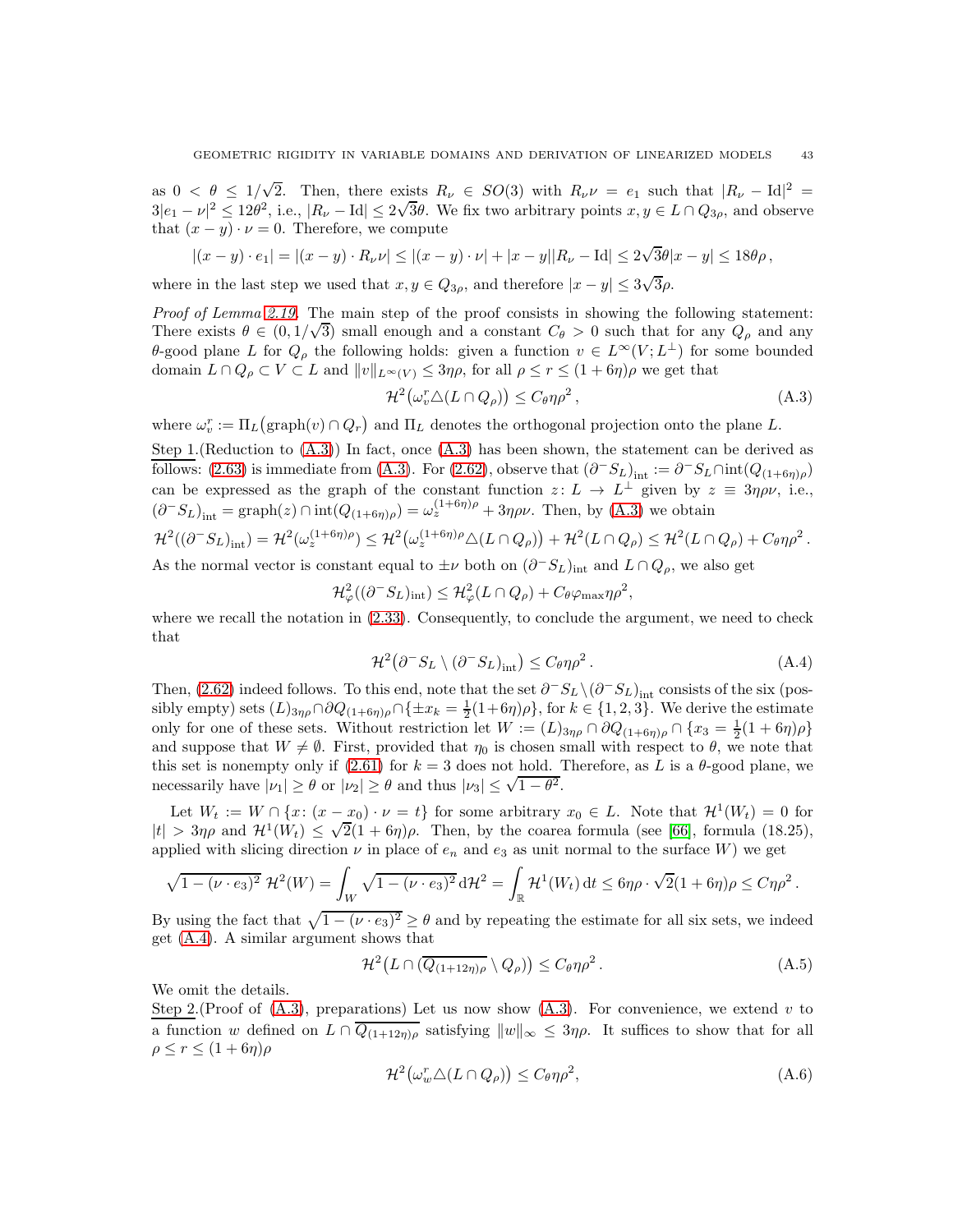as then the statement readily follows from the fact that

$$
\omega_v^r \triangle (L \cap Q_{\rho}) \subset (\omega_w^r \triangle (L \cap Q_{\rho})) \cup ((L \cap \overline{Q_{(1+12\eta)\rho}}) \setminus V)
$$

and that by [\(A.5\)](#page-42-2) and  $L \cap Q_{\rho} \subset V$  we have

$$
\mathcal{H}^2\big((L \cap \overline{Q_{(1+12\eta)\rho}}) \setminus V\big) \leq C_{\theta} \eta \rho^2.
$$

We start with the observation that, in view of  $||w||_{\infty} \leq 3\eta \rho$ , for all  $\rho \leq r \leq (1+6\eta)\rho$  it holds that

<span id="page-43-0"></span>
$$
L \cap \overline{Q_{(1-6\eta)\rho}} \subset \overline{\omega_w^r} \subset L \cap \overline{Q_{(1+12\eta)\rho}}. \tag{A.7}
$$

.

<span id="page-43-1"></span>.

Indeed, to see the left inclusion, for each  $x \in L \cap \overline{Q_{(1-6\eta)\rho}}$  and every  $i \in \{1,2,3\}$  we estimate

$$
|(x+w(x)) \cdot e_i| \le |x \cdot e_i| + ||w||_{\infty} \le \frac{(1-6\eta)\rho}{2} + 3\eta\rho = \frac{\rho}{2} \le \frac{r}{2}
$$

To see the right inclusion, for every  $\rho \le r \le (1+6\eta)\rho$  and  $x \in \overline{\omega_w^r}$ , we estimate for  $i \in \{1,2,3\}$ 

$$
|x_i| \le |(x + w(x)) \cdot e_i| + \|w\|_{L^{\infty}} \le \frac{r}{2} + 3\eta\rho \le \frac{(1 + 12\eta)\rho}{2}
$$

For notational convenience, we let  $\Sigma_w^r := \omega_w^r \Delta(L \cap Q_\rho)$ . We treat the two possible cases in the definition of  $\theta$ -good planes separately.

Step 3.(Proof of  $(A.6)$ , Case  $(1)$ ) Let L be a  $\theta$ -good plane belonging to Case  $(1)$  in Definition [2.18.](#page-21-2) Without restriction we suppose that  $\text{argmin}_{i=1,2,3} |\nu_i| = 3$ . This implies that  $|\nu_3| \leq 1/\sqrt{3}$  and  $|\nu_1|, |\nu_2| \geq \theta$ . For  $t \in \mathbb{R}$  and  $\rho \leq r \leq (1 + 6\eta)\rho$ , we introduce the sets

$$
Q_r^t := Q_r \cap \{x_3 = t\}, \quad \omega^{r,t} := \overline{\omega_w^r} \cap \{x_3 = t\} \text{ and } L^t := (L \cap \overline{Q_\rho}) \cap \{x_3 = t\}.
$$

By the fact that  $|\nu_3| \leq 1/\sqrt{3}$ , the second inclusion in [\(A.7\)](#page-43-0), and by the coarea formula we have for  $\rho_{\eta} := (1 + 12\eta)\rho$  that

$$
\sqrt{\frac{2}{3}}\mathcal{H}^2(\Sigma_w^r) \le \int_{\Sigma_w^r} \chi_{Q_{\rho_\eta}} \sqrt{1 - (\nu \cdot e_3)^2} \, \mathrm{d}\mathcal{H}^2 = \int_{\mathbb{R}} \mathcal{H}^1(\Sigma_w^r \cap Q_{\rho_\eta}^t) \, \mathrm{d}t \le \int_{-\rho_\eta/2}^{\rho_\eta/2} \mathcal{H}^1(\omega^{r,t} \triangle L^t) \, \mathrm{d}t \,, \tag{A.8}
$$

where we use that  $\nu$  is a unit normal to  $\Sigma_w^r$ . We now proceed with estimating  $\mathcal{H}^1(\omega^{r,t} \triangle L^t)$  for  $|t| \leq \rho_{\eta}/2$ . To this end, fixing some  $z \in L$ , we first introduce a parametrization of the one dimensional sets  $\omega^{r,t}$  and  $L^t$ . First, for  $s \in \mathbb{R}$  we introduce

$$
X^{t}(s) := \left(s, -\frac{\nu_{1}}{\nu_{2}}s + b_{t,\nu}, t\right), \text{ where } b_{t,\nu} := \frac{z \cdot \nu - t\nu_{3}}{\nu_{2}},
$$
\n(A.9)

and we observe that  $L \cap \{x_3 = t\} = \{X^t(s): s \in \mathbb{R}\}\$  since  $X^t(s) \cdot \nu = z \cdot \nu$ . Thus, for  $|t| \leq \rho/2$  it holds that

$$
L^t = \left\{ X^t(s) \colon s \in I_L^t \right\} \text{, where } I_L^t := \left[ -\frac{\rho}{2}, \frac{\rho}{2} \right] \cap \left[ -\frac{|\nu_2|}{|\nu_1|} \frac{\rho}{2} + \frac{\nu_2}{\nu_1} b_{t,\nu}, \frac{|\nu_2|}{|\nu_1|} \frac{\rho}{2} + \frac{\nu_2}{\nu_1} b_{t,\nu} \right]
$$

and  $L^t = \emptyset$  for  $|t| > \rho/2$ . In a similar fashion, we obtain  $\omega^{r,t} = \emptyset$  for  $|t| > \rho_\eta/2$  and for  $|t| \le \rho_\eta/2$ we get  $\omega^{r,t} = \{X^t(s): s \in I^{r,t}_{\omega}\}\,$ , where

$$
I_{\omega}^{r,t} := \left\{ s \colon |s+w_1(X^t(s))| \leq \frac{r}{2}, \left| \left( -\frac{\nu_1}{\nu_2} s + b_{t,\nu} \right) + w_2(X^t(s)) \right| \leq \frac{r}{2}, \ |t+w_3(X^t(s))| \leq \frac{r}{2} \right\}
$$

where  $w_k$  denotes the k-th component of w. Here, we have again used the second inclusion in [\(A.7\)](#page-43-0). By the area formula we get

$$
\mathcal{H}^1(\omega^{r,t}\triangle L^t) \leq \sqrt{1+\left(\frac{\nu_1}{\nu_2}\right)^2} \,\mathcal{H}^1(I^{r,t}_{\omega}\triangle I^t_L) \text{ for all } |t| \leq \rho_{\eta}/2 \,.
$$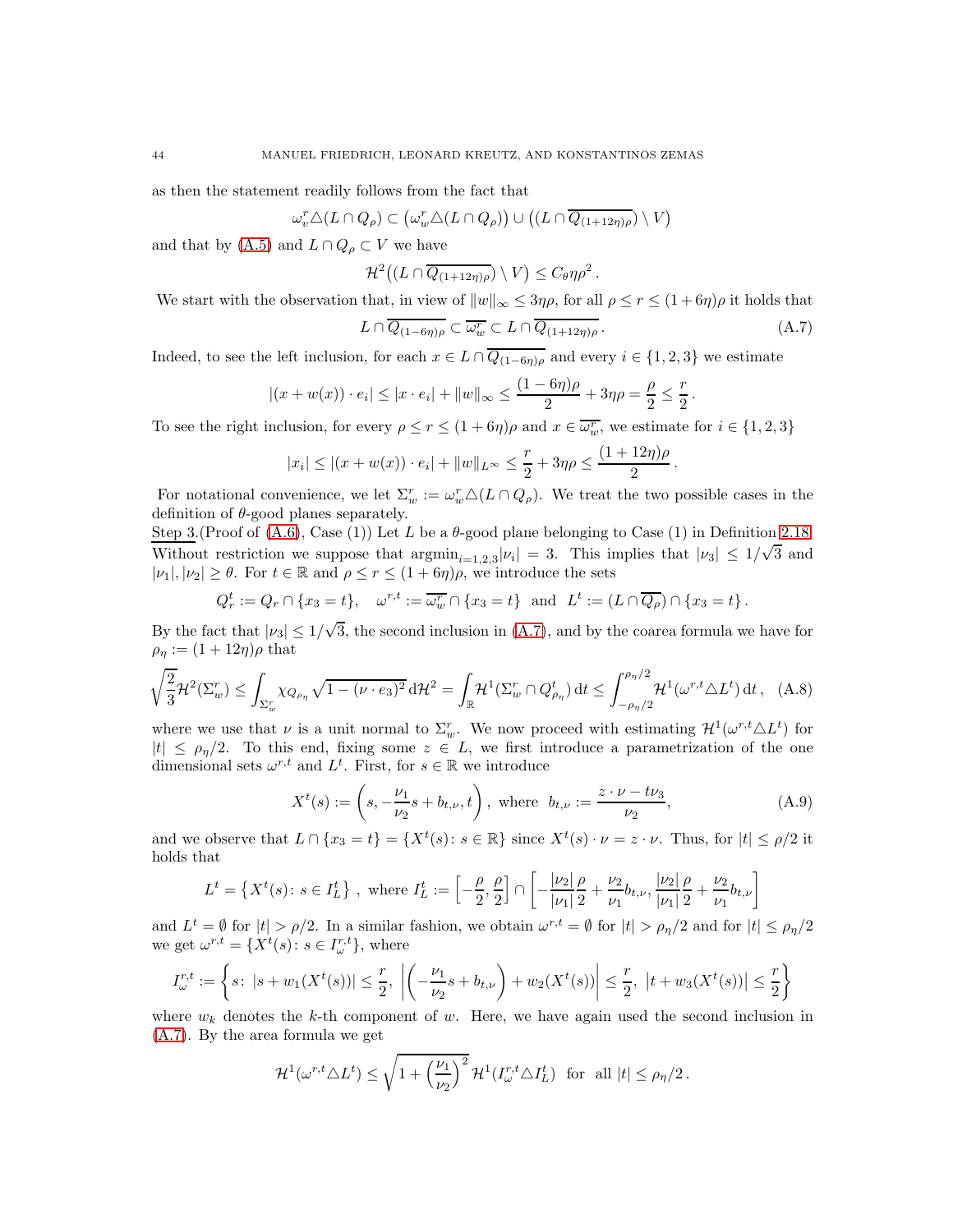Then, from [\(A.8\)](#page-43-1) and the fact that  $|\nu_1| \leq 1, |\nu_2| \geq \theta$  we derive

<span id="page-44-2"></span>
$$
\mathcal{H}^2(\Sigma_w^r) \le \sqrt{\frac{3}{2}} \int_{-\frac{\rho_\eta}{2}}^{\frac{\rho_\eta}{2}} \mathcal{H}^1(\omega^{r,t} \triangle L^t) dt \le \frac{\sqrt{3}}{\theta} \int_{-\frac{\rho_\eta}{2}}^{\frac{\rho_\eta}{2}} \mathcal{H}^1(I_\omega^{r,t} \triangle I_L^t) dt.
$$
 (A.10)

A careful inspection of the definition of  $I_{\omega}^{r,t}$  and  $I_{L}^{t}$  implies that

$$
\mathcal{H}^{1}(I_{\omega}^{r,t} \setminus I_{L}^{t}) \leq \begin{cases} (r-\rho) + 2\|w\|_{\infty} + \frac{|\nu_{2}|}{|\nu_{1}|}((r-\rho) + 2\|w\|_{\infty}), & \text{if } |t| \leq \frac{\rho}{2} \, ; \\ r + 2\|w\|_{\infty}, & \text{if } \frac{\rho}{2} < |t| \leq \frac{\rho_{\eta}}{2}, \end{cases} \tag{A.11}
$$

as well as

$$
\mathcal{H}^{1}(I_{L}^{t} \setminus I_{\omega}^{r,t}) \leq \begin{cases} 2\|w\|_{\infty} + \frac{|\nu_{2}|}{|\nu_{1}|}2\|w\|_{\infty}, & \text{if } |t| \leq \frac{\rho}{2} - \|w\|_{\infty};\\ \rho, & \text{if } \frac{\rho}{2} - \|w\|_{\infty} < |t| \leq \frac{\rho}{2}.\end{cases}
$$
(A.12)

Combining  $(A.11)$ – $(A.12)$  and using the fact that  $|\nu_1| \ge \theta$ ,  $|\nu_2| \le 1$ , and  $r \le \rho_\eta$  we get

$$
\int_{-\frac{\rho_{\eta}}{2}}^{\frac{\rho_{\eta}}{2}} \mathcal{H}^{1}(I_{\omega}^{r,t} \triangle I_{L}^{t}) dt \leq (2\rho - 2||w||_{\infty}) \Big( (\rho_{\eta} - \rho) + 2||w||_{\infty} + \frac{1}{\theta} \big( (\rho_{\eta} - \rho) + 2||w||_{\infty} \big) \Big) + (\rho_{\eta} - \rho)(\rho_{\eta} + 2||w||_{\infty}) + 2||w||_{\infty}\rho,
$$

and, since  $||w||_{\infty} \leq 3\eta\rho$  and  $\rho_{\eta} = (1 + 12\eta)\rho$ , we conclude by recalling [\(A.10\)](#page-44-2) that

<span id="page-44-3"></span><span id="page-44-1"></span><span id="page-44-0"></span>
$$
\mathcal{H}^2(\omega_w^r \triangle (L \cap Q_{\rho})) = \mathcal{H}^2(\Sigma_w^r) \le C_{\theta} \eta \rho^2
$$

for a constant  $C_{\theta} > 0$ . This concludes the proof of  $(A.6)$  in Case  $(1)$ .

Step 4.(Proof of [\(A.6\)](#page-42-3), Case (2)) Let now L be a  $\theta$ -good plane for  $Q_{\rho}$  belonging to Case (2) in Definition [2.18,](#page-21-2) i.e., there exists  $k \in \{1, 2, 3\}$  such that  $|\nu_k| \ge \theta$  and

$$
dist(L \cap Q_{3\rho}, \{x_k = -\rho/2\} \cup \{x_k = \rho/2\}) \ge 20\theta\rho.
$$
 (A.13)

Without restriction, we suppose that  $k = 3$  and that  $|\nu_1|, |\nu_2| < \theta$  as otherwise Case (1) of the definition applies. We start by observing that [\(A.7\)](#page-43-0) yields the estimate

$$
\mathcal{H}^{2}(\omega_{w}^{r}\triangle(L\cap Q_{\rho})) \leq \mathcal{H}^{2}((L\cap \overline{Q_{(1+12\eta)\rho}}) \setminus (L\cap Q_{\rho})) + \mathcal{H}^{2}((L\cap Q_{\rho}) \setminus (L\cap \overline{Q_{(1-6\eta)\rho}}))
$$
  
= 
$$
\mathcal{H}^{2}(L\cap \overline{Q_{(1+12\eta)\rho}}) - \mathcal{H}^{2}(L\cap \overline{Q_{(1-6\eta)\rho}}).
$$
 (A.14)

for  $\rho \le r \le (1+6\eta)\rho$ . In view of [\(A.13\)](#page-44-3) and the fact that  $dist(L, Q_{\rho}) \le 3\eta\rho$  by definition, [\(A.2\)](#page-41-2) implies for  $\eta_0$  small with respect to  $\theta$  that

$$
L \cap \left( [-r/2, r/2]^2 \times \mathbb{R} \right) \subset \overline{Q_r} \quad \text{for all } (1 - 6\eta)\rho \le r \le 3\rho. \tag{A.15}
$$

Let us denote by  $h_L: \mathbb{R}^2 \to \mathbb{R}$  the affine function with graph $(h_L) = L$ . Observe that  $\nabla h_L \equiv$  $(-\nu_1/\nu_3, -\nu_2/\nu_3)$  and therefore

<span id="page-44-6"></span><span id="page-44-5"></span><span id="page-44-4"></span>
$$
\sqrt{1+|\nabla h_L|^2} = 1/|\nu_3| \,. \tag{A.16}
$$

Now, by the area formula, [\(A.15\)](#page-44-4), and [\(A.16\)](#page-44-5) we find

$$
\mathcal{H}^{2}(L \cap \overline{Q_{(1+12\eta)\rho}}) = \int_{(-\rho/2 - 6\eta\rho, \ \rho/2 + 6\eta\rho)^{2}} \sqrt{1 + |\nabla h_{L}|^{2}} d\mathcal{H}^{2} = \frac{(1 + 12\eta)^{2}}{|\nu_{3}|} \rho^{2},
$$

and in a similar fashion

$$
\mathcal{H}^2(L \cap \overline{Q_{(1-6\eta)\rho}}) = \frac{(1-6\eta)^2}{|\nu_3|} \rho^2.
$$

Combining the previous two equalities with [\(A.14\)](#page-44-6), we conclude

$$
\mathcal{H}^2(\omega_w^r \triangle (L \cap Q_\rho)) \le ((1+12\eta)^2 \rho^2 - (1-6\eta)^2 \rho^2)/|\nu_3| \le C_\theta \eta \rho^2
$$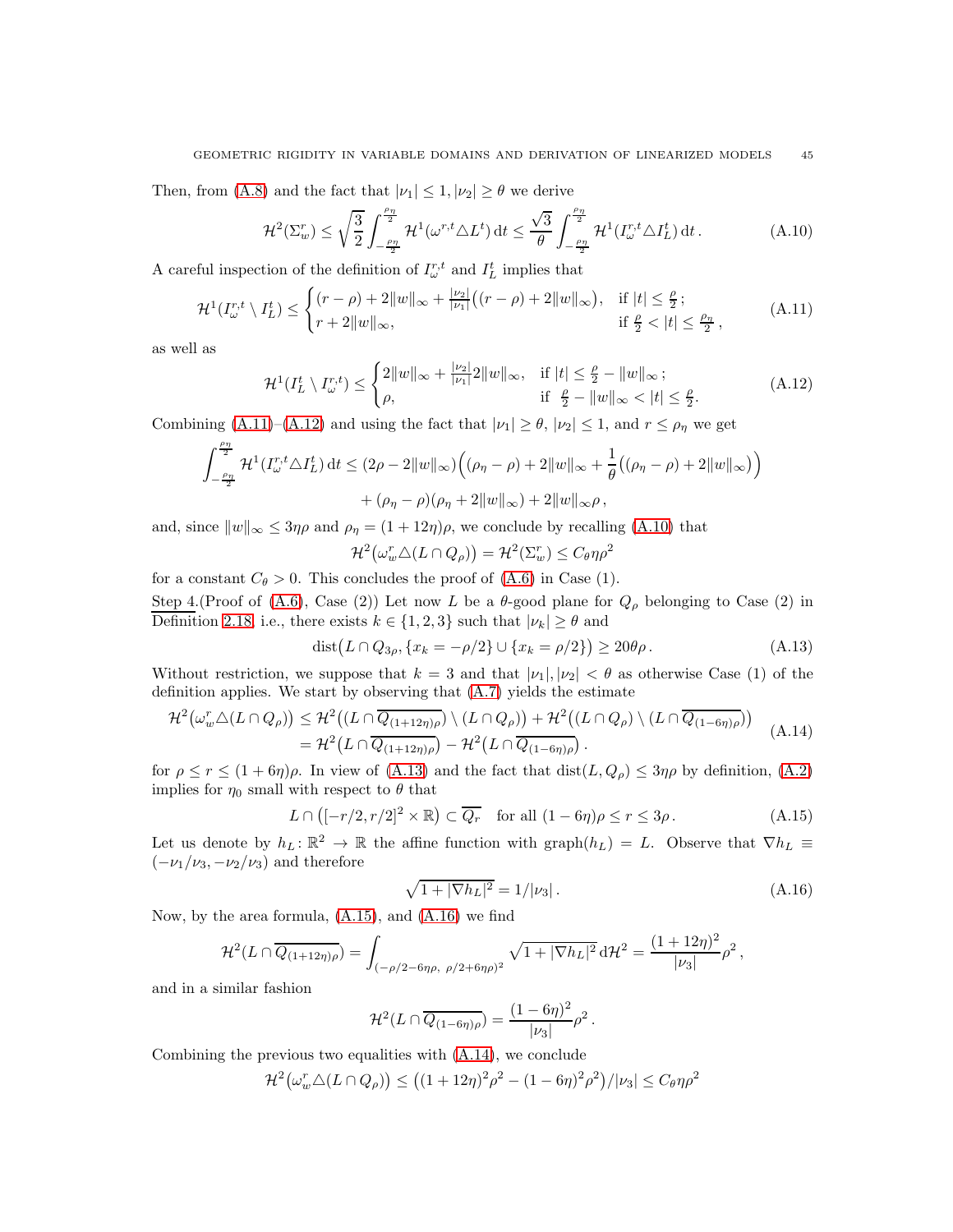for a constant  $C_{\theta} > 0$  depending only on  $\theta$ , where in the last step we used that  $|\nu_3| \geq \sqrt{1-2\theta^2}$ . This concludes the proof of  $(A.6)$ .

*Proof of Lemma [2.20.](#page-22-4)* Let L be  $\theta$ -bad plane for  $Q_{\rho}$ . Let  $k \in \{1,2,3\}$  be such that  $|\nu_k| \geq \theta$  and  $|\nu_j| \leq \theta$  for  $j \neq k$ . Since [\(2.61\)](#page-21-3) does not hold, we get dist $(L \cap Q_{3\rho}, \{x_k = \pm \rho/2\}) < 20\theta\rho$ , where  $\pm$  is a placeholder for + or −. Thus, we find  $x_0 \in L \cap Q_{3\rho}$  such that  $|(x_0 \pm \rho/2) \cdot e_k| < 20\theta\rho$ . This along with [\(A.2\)](#page-41-2) shows that  $|(x \pm \rho/2) \cdot e_k| < 38\theta\rho$  for all  $x \in L \cap Q_{3\rho}$ . For  $\theta < 1/152$ , we obtain the statement. the statement.

<span id="page-45-0"></span>A.3. Rigidity estimate on cubic sets. Here, we give the proof of Proposition [2.9.](#page-10-3) Recall the notation introduced in [\(2.12\)](#page-10-0).

*Proof of Proposition [2.9.](#page-10-3)* For convenience, we drop the index  $r$  and simply write  $Q$  for cubes  $Q \in \mathcal{Q}_r$ . Let us fix  $Q, Q' \in \mathcal{Q}_r(U)$  with  $\mathcal{H}^{d-1}(\partial Q \cap \partial Q') > 0$ . By applying [\[48,](#page-49-0) Theorem 3.1] for y and  $\text{int}(Q)$  or  $\text{int}(Q \cup Q')$ , respectively, there exist  $R_Q, R_{Q,Q'} \in SO(d)$  such that

<span id="page-45-2"></span><span id="page-45-1"></span>
$$
\int_{Q} |\nabla y - R_Q|^2 \, \mathrm{d}x \le C \int_{Q} \text{dist}^2(\nabla y, SO(d)) \, \mathrm{d}x, \tag{A.17}
$$

$$
\int_{Q\cup Q'} |\nabla y - R_{Q,Q'}|^2 dx \le C \int_{Q\cup Q'} \text{dist}^2(\nabla y, SO(d)) dx \tag{A.18}
$$

for an absolute constant  $C > 0$ . Then, due to  $(A.17)$  and  $(A.18)$ , we have

$$
r^{d}|R_{Q} - R_{Q,Q'}|^{2} = \int_{Q} |R_{Q} - R_{Q,Q'}|^{2} dx \le 2 \left( \int_{Q} |R_{Q} - \nabla y|^{2} dx + \int_{Q \cup Q'} |R_{Q,Q'} - \nabla y|^{2} dx \right)
$$
  

$$
\le C \int_{Q \cup Q'} \text{dist}^{2}(\nabla y, SO(d)) dx.
$$

The same argument can be repeated with  $Q'$  in place of Q for a corresponding  $R_{Q'} \in SO(d)$  to obtain an estimate on  $|R_{Q'} - R_{Q,Q'}|^2$ . Then, we obtain

<span id="page-45-4"></span><span id="page-45-3"></span>
$$
r^{d}|R_{Q} - R_{Q'}|^{2} \le C \int_{Q \cup Q'} \text{dist}^{2}(\nabla y, SO(d)) \, \mathrm{d}x \,. \tag{A.19}
$$

Based on this, we compare  $R_Q$  and  $R_{Q'}$  for arbitrary  $Q, Q' \in \mathcal{Q}_r(U)$ ,  $Q \neq Q'$ . We show that

$$
r^{d} \max_{Q, Q'} |R_{Q} - R_{Q'}|^{2} \le CN \int_{(U)^{r}} \text{dist}^{2}(\nabla y, SO(d)) \, \mathrm{d}x, \tag{A.20}
$$

where for notational convenience we have set  $N := \#Q_r(U)$ . To this end, we consider  $Q, Q' \in$  $\mathcal{Q}_r(U), Q \neq Q'$ , and let  $\{Q_0, \ldots, Q_M\} \subset \mathcal{Q}_r(U)$  be a simple path, i.e.,  $Q_0 = Q, Q_M = Q'$ ,  $Q_i \neq Q_j$  for all  $i \neq j$ , and  $\mathcal{H}^{d-1}(\partial Q_i \cap \partial Q_{i+1}) > 0$  for all  $i = 0, \ldots, M-1$ . Here, we use that  $(U)^r$ is connected. Clearly, we have  $M \leq N$ . Then, due to [\(A.19\)](#page-45-3) and the Cauchy-Schwarz inequality, we obtain

$$
r^{d}|R_{Q} - R_{Q'}|^{2} = r^{d} \left| \sum_{i=0}^{M-1} (R_{Q_{i+1}} - R_{Q_{i}}) \right|^{2} \le r^{d} M \sum_{i=0}^{M-1} |R_{Q_{i+1}} - R_{Q_{i}}|^{2}
$$
  

$$
\le CN \sum_{i=0}^{M-1} \int_{Q_{i} \cup Q_{i+1}} \text{dist}^{2}(\nabla y, SO(d)) \, dx \le CN \int_{(U)^{r}} \text{dist}^{2}(\nabla y, SO(d)) \, dx.
$$

As the choice of the cubes  $Q, Q' \in \mathcal{Q}_r(U)$  was arbitrary, we indeed get  $(A.20)$ . We are now in the position to prove the statement for  $R = R_{Q^*} \in SO(d)$  for some arbitrary  $Q^* \in \mathcal{Q}_r(U)$ . Indeed, by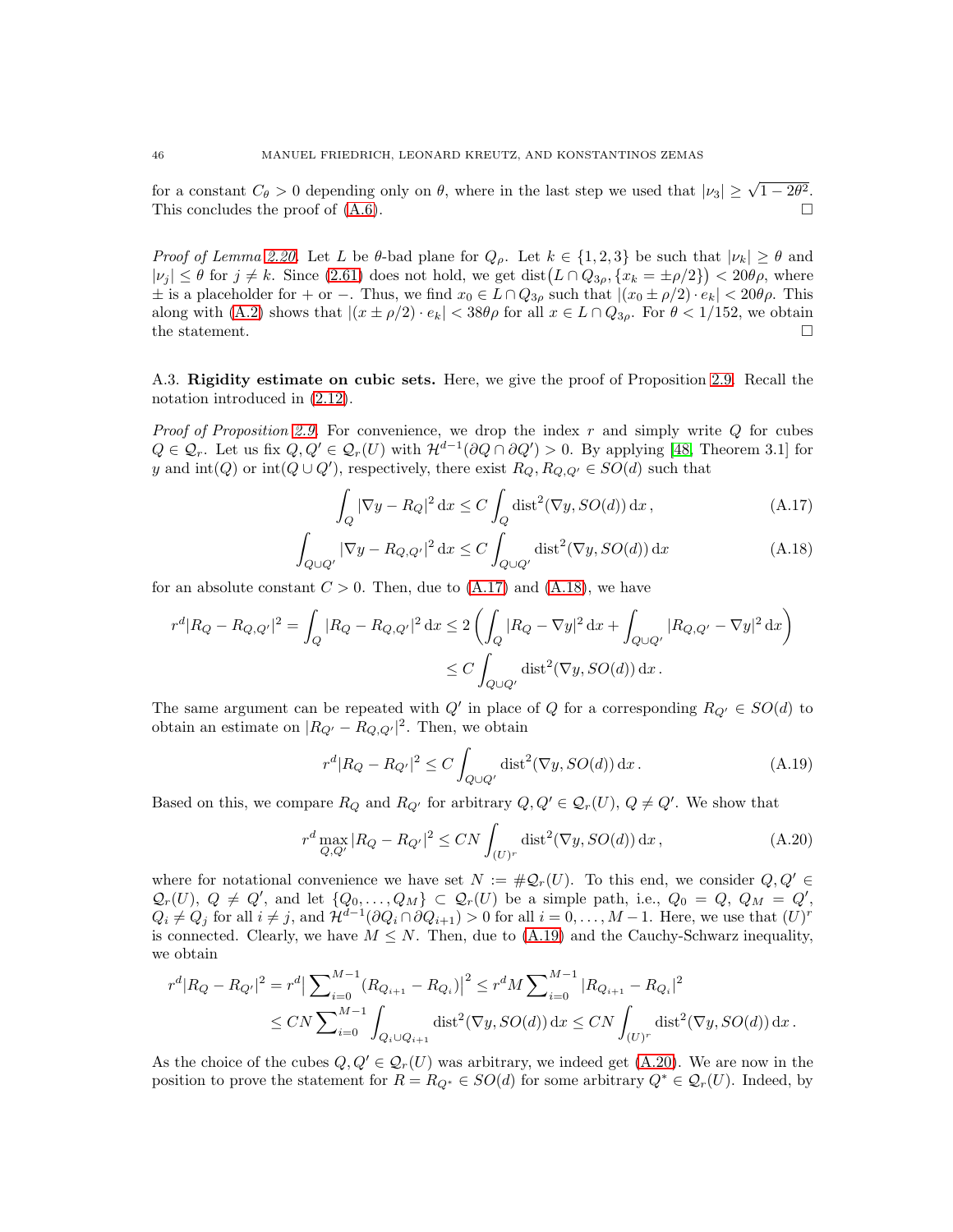using  $(A.17)$  and  $(A.20)$  we have

$$
\int_{(U)^r} |\nabla y - R|^2 \, dx = \sum_{Q \in \mathcal{Q}_r(U)} \int_Q |\nabla y - R|^2 \, dx \le 2 \sum_{Q \in \mathcal{Q}_r(U)} \left( \int_Q |\nabla y - R_Q|^2 \, dx + r^d \max_{Q, Q'} |R_Q - R_{Q'}|^2 \right)
$$
  
\n
$$
\le 2C \sum_{Q \in \mathcal{Q}_r(U)} \int_Q \text{dist}^2(\nabla y, SO(d)) \, dx + 2Nr^d \max_{Q, Q'} |R_Q - R_{Q'}|^2
$$
  
\n
$$
\le C \int_{(U)^r} \text{dist}^2(\nabla y, SO(d)) \, dx + CN^2 \int_{(U)^r} \text{dist}^2(\nabla y, SO(d)) \, dx
$$
  
\n
$$
\le CN^2 \int_{(U)^r} \text{dist}^2(\nabla y, SO(d)) \, dx.
$$

In view of  $N = \#\mathcal{Q}_r(U)$ , this concludes the proof of [\(2.15\)](#page-10-1). It remains to observe that one can choose  $R = \text{Id}$  if there exists  $Q \in \mathcal{Q}_r(U)$  with  $\mathcal{L}^d(Q \cap {\nabla y = \text{Id}}) \geq cr^d$ . Indeed, by [\(A.17\)](#page-45-1) one gets  $\mathcal{L}^d(Q \cap {\nabla y = \text{Id}})|R_Q - \text{Id}|^2 \leq C \int_Q \text{dist}^2(\nabla y, SO(d)) \,dx$  and therefore [\(A.17\)](#page-45-1) holds for Id in place of  $R_Q$ , for C also depending on c. This, along with the fact that  $R = R_{Q^*} \in SO(d)$  can<br>be chosen for an arbitrary  $O^* \in O_+(U)$  concludes the proof be chosen for an arbitrary  $Q^* \in \mathcal{Q}_r(U)$ , concludes the proof.

<span id="page-46-0"></span>A.4. Generalized special functions of bounded deformation. Let  $U \subset \mathbb{R}^d$  be open. A function  $v \in L^1(U; \mathbb{R}^d)$  belongs to the space of functions of bounded deformation, denoted by  $BD(U)$ , if the distribution  $Ev := \frac{1}{2}(Dv + (Dv)^T)$  is a bounded  $\mathbb{R}^{d \times d}_{sym}$ -valued Radon measure on U, where  $Dv = (D_1v, \ldots, D_dv)$  is the distributional differential. For  $v \in BD(U)$ , the jump set  $J_v$  is countably  $\mathcal{H}^{d-1}$ -rectifiable (in the sense of [\[4,](#page-47-1) Definition 2.57]) and it holds that Ev =  $E^a v + E^c v + E^j v$ , where  $E^a v$  is absolutely continuous with respect to  $\mathcal{L}^d$ ,  $E^c v$  is singular with respect to  $\mathcal{L}^d$  and such that  $|E^c v|(B) = 0$  if  $\mathcal{H}^{d-1}(B) < \infty$ , while  $E^j v$  is concentrated on  $J_v$ . The density of  $\mathbb{E}^a v$  with respect to  $\mathcal{L}^d$  is denoted by  $e(v)$ . The space  $SBD(U)$  is the subspace of all functions  $v \in BD(U)$  such that  $E^c v = 0$ .

We now come to the definition of the space of *generalized functions of bounded deformation*  $GBD(U)$  and of generalized special functions of bounded deformation  $GSBD(U) \subset GBD(U)$ . These spaces have been introduced and investigated in [\[29\]](#page-48-8). We first state the definition, see [\[29,](#page-48-8) Definitions 4.1 and 4.2].

**Definition A.2.** Let  $U \subset \mathbb{R}^d$  be a bounded open set, and let  $v: U \to \mathbb{R}^d$  be measurable. We introduce the notation

 $\Pi^{\xi} := \{y \in \mathbb{R}^d \colon y \cdot \xi = 0\}, \quad B_y^{\xi} := \{t \in \mathbb{R} \colon y + t\xi \in B\} \quad \text{ for any } B \subset \mathbb{R}^d, \, \xi \in \mathbb{S}^{d-1}, \, y \in \Pi^{\xi},$ 

and for every  $t \in B_y^{\xi}$  we let

$$
v_y^{\xi}(t) := v(y + t\xi), \qquad \widehat{v}_y^{\xi}(t) := v_y^{\xi}(t) \cdot \xi.
$$

Then,  $v \in GBD(U)$  iff there exists a nonnegative bounded Radon measure  $\lambda_v$  on U such that  $\widehat{v}_y^{\xi} \in BV_{\text{loc}}(U_y^{\xi})$  for  $\mathcal{H}^{d-1}$ -a.e.  $y \in \Pi^{\xi}$ , and for every Borel set  $B \subset U$ 

$$
\int_{\Pi^{\xi}} \left( \left| D\hat{v}_y^{\xi} \right| \left( B_y^{\xi} \setminus J^1_{\hat{v}_y^{\xi}} \right) + \mathcal{H}^0 \left( B_y^{\xi} \cap J^1_{\hat{v}_y^{\xi}} \right) \right) d\mathcal{H}^{d-1}(y) \leq \lambda_v(B) ,
$$

where  $J_{\widehat{v}_y^{\xi}}^1 := \left\{ t \in J_{\widehat{v}_y^{\xi}} : |[\widehat{v}_y^{\xi}]|(t) \ge 1 \right\}$ . Moreover, v belongs to  $GSBD(U)$  iff  $v \in GBD(U)$  and  $\widehat{v}_y^{\xi} \in SB\check{V}_{\text{loc}}(U_y^{\xi})$  for every  $\xi \in \mathbb{S}^{d-1}$  and for  $\mathcal{H}^{d-1}$ -a.e.  $y \in \Pi^{\xi}$ .

Every  $v \in GBD(U)$  has an approximate symmetric gradient  $e(v) \in L^1(U; \mathbb{R}^{d \times d}_{sym})$  and an approx*imate jump set*  $J_v$  which is still countably  $\mathcal{H}^{d-1}$ -rectifiable (cf. [\[29,](#page-48-8) Theorem 9.1, Theorem 6.2]). The notation for  $e(v)$  and  $J_v$ , which is the same as that one in the *SBD* case, is consistent: in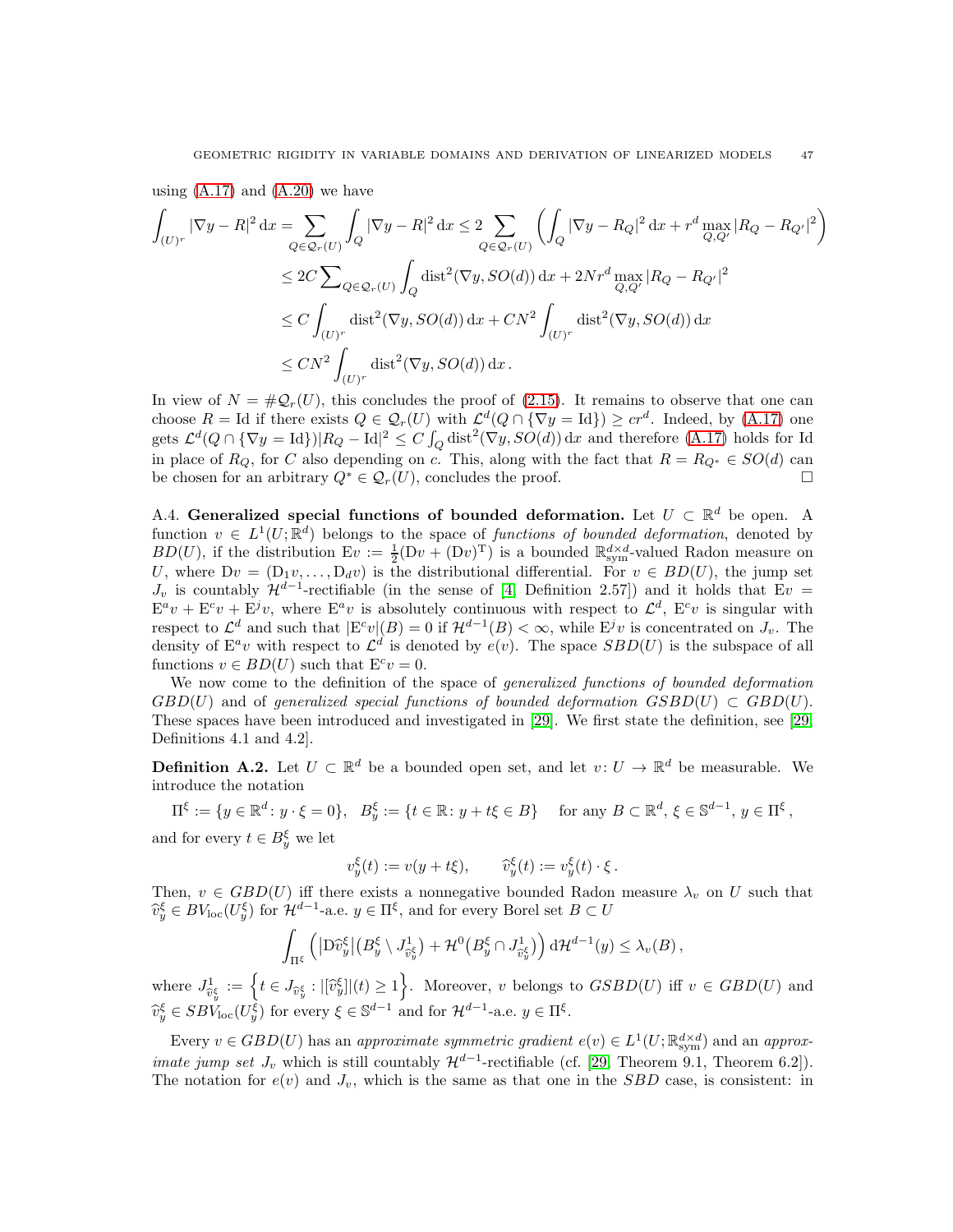fact, if v lies in  $SBD(U)$ , the objects coincide, up to negligible sets of points with respect to  $\mathcal{L}^d$ and  $\mathcal{H}^{d-1}$ , respectively. The subspace  $GSBD^2(U)$  is given by

$$
GSBD2(U) := \{ v \in GSBD(U) : e(v) \in L2(U; \mathbb{R}^{d \times d}_{sym}), \mathcal{H}^{d-1}(J_v) < \infty \}.
$$

If U has Lipschitz boundary, for each  $v \in GBD(U)$  the traces on  $\partial U$  are well defined, see [\[29,](#page-48-8) Theorem 5.5], in the sense that for  $\mathcal{H}^{d-1}$ -a.e.  $x \in \partial U$  there exists  $\text{tr}(v)(x) \in \mathbb{R}^d$  such that

$$
\lim_{\varepsilon \to 0} \varepsilon^{-d} \mathcal{L}^d \big( U \cap B_{\varepsilon}(x) \cap \{|v - \text{tr}(v)(x)| > \varrho\}\big) = 0 \quad \text{ for all } \varrho > 0.
$$

We close this short subsection with a compactness result in  $GSBD^2(U)$ , see [\[17,](#page-48-29) Theorem 1.1].

<span id="page-47-14"></span>**Theorem A.3** ( $GSBD^2$  compactness). Let  $U \subset \mathbb{R}^d$  be an open, bounded set, and let  $(u_n)_{n \in \mathbb{N}} \subset$  $GSBD<sup>2</sup>(U)$  be a sequence satisfying

$$
\sup_{n \in \mathbb{N}} (||e(u_n)||_{L^2(U)} + \mathcal{H}^{d-1}(J_{u_n})) < +\infty.
$$

Then, there exists a subsequence, still denoted by  $(u_n)_{n\in\mathbb{N}}$ , such that the set  $\omega_u := \{x \in U : |u_n(x)| \to$  $\{\infty\}$  has finite perimeter, and there exists  $u \in GSBD^2(U)$  with  $u = 0$  on  $\omega_u$  such that

(i) 
$$
u_n \to u
$$
 in  $L^0(U \setminus \omega_u; \mathbb{R}^d)$ ,

(ii) 
$$
e(u_n) \rightharpoonup e(u)
$$
 weakly in  $L^2(U \setminus \omega_u; \mathbb{R}^{d \times d}_{sym}),$ 

(iii) 
$$
\liminf_{n \to \infty} \mathcal{H}^{d-1}(J_{u_n}) \geq \mathcal{H}^{d-1}(J_u \cup (\partial^* \omega_u \cap U)).
$$

In the language of [\[27,](#page-48-24) Subsection 3.4], we say that  $u_n \to u$  weakly in  $GSBD^2_{\infty}(U)$ .

## **REFERENCES**

- <span id="page-47-9"></span>[1] R. ALICANDRO, G. DAL MASO, G. LAZZARONI, M. PALOMBARO. Derivation of a linearised elasticity model from singularly perturbed multiwell energy functionals. Arch. Ration. Mech. Anal. 230 (2018), 1–45.
- [2] L Ambrosio, A. Coscia, G. Dal Maso. Fine properties of functions with bounded deformation. Arch. Ration. Mech. Anal. 139 (1997), 201–238.
- <span id="page-47-13"></span>[3] W.K. ALLARD, F.J. ALMGREN. Geometric measure theory and the calculus of variations. Proceedings of Symposia in Pure Mathematics American Mathematical Society, Vol. 44, (1986).
- <span id="page-47-1"></span>[4] L. AMBROSIO, N. FUSCO, D. PALLARA. Functions of bounded variation and free discontinuity problems. Oxford University Press, Oxford 2000.
- <span id="page-47-5"></span>[5] S. ANGENENT, M.E. GURTIN. Multiphase thermomechanics with interfacial structure. II. Evolution of anisothermal interface. Arch. Ration. Mech. Anal. 108 (1989), 323–391.
- <span id="page-47-11"></span>[6] M. BONACINI. Epitaxially strained elastic films: the case of anisotropic surface energies. ESAIM Control Optim. Calc. Var. 19 (2013), 167–189.
- <span id="page-47-10"></span>[7] E. Bonnetier, A. Chambolle. Computing the equilibrium configuration of epitaxially strained crystalline films. SIAM J. Appl. Math. 62 (2002), 1093–1121.
- <span id="page-47-0"></span>[8] B. BOURDIN, G.A. FRANCFORT, J.J. MARIGO. The variational approach to fracture. J. Elasticity 91 (2008), 5–148.
- <span id="page-47-12"></span><span id="page-47-7"></span>[9] A. Braides. Γ-convergence for Beginners. Oxford University Press, Oxford 2002.
- [10] A. Braides, A. Chambolle, M. Solci. A relaxation result for energies defined on pairs set-function and applications. ESAIM Control Optim. Calc. Var. 13 (2007), 717–734.
- <span id="page-47-8"></span>[11] A. Braides, M. Solci, E. Vitali. A derivation of linear elastic energies from pair-interaction atomistic systems. Netw. Heterog. Media 2 (2007), 551–567.
- <span id="page-47-6"></span>[12] M. BURGER, H. HAUSSER, C. STÖCKER, A. VOIGT. A level set approach to anisotropic flows with curvature regularization. J. Comput. Phys. 225 (2007), 183–205.
- <span id="page-47-2"></span>[13] F. CAGNETTI, A. CHAMBOLLE, L. SCARDIA. Korn and Poincaré -Korn inequalities for functions with small jump set. Math. Ann., to appear. Available at: https://cvgmt.sns.it/paper/4636/.
- <span id="page-47-3"></span>[14] A. CHAMBOLLE, S. CONTI, G. FRANCFORT. Korn-Poincaré inequalities for functions with a small jump set. Indiana Univ. Math. J. 65 (2016), 1373–1399.
- <span id="page-47-4"></span>[15] A. CHAMBOLLE, S. CONTI, F. IURLANO. Approximation of functions with small jump sets and existence of strong minimizers of Griffith's energy. J. Math. Pures Appl. 128 (2019), 119–139.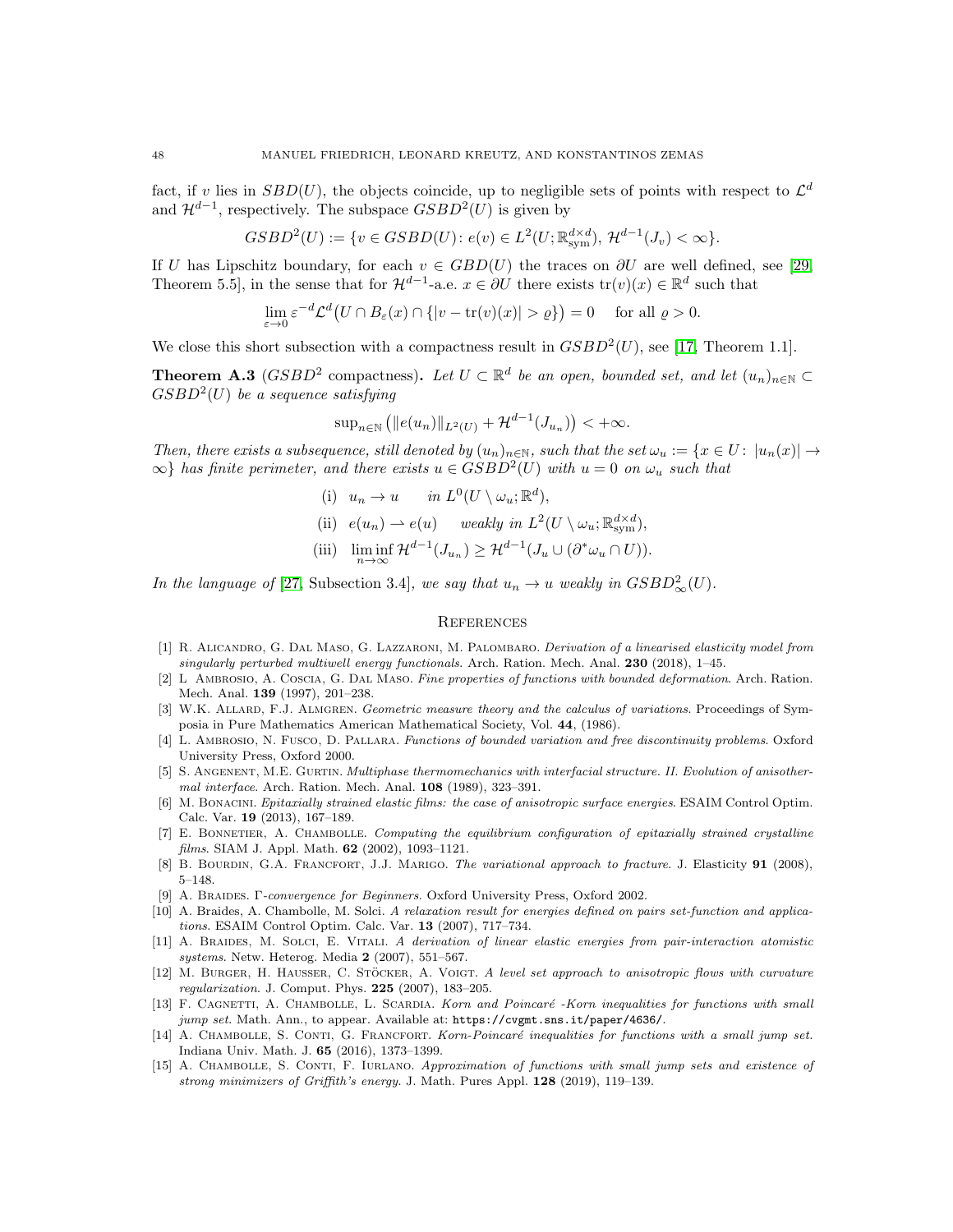- <span id="page-48-29"></span><span id="page-48-16"></span>[16] A. CHAMBOLLE, V. CRISMALE. A density result in  $GSBD^p$  with applications to the approximation of brittle fracture energies. Arch. Ration. Mech. Anal. 232 (2019), 1329–1378.
- [17] A. Chambolle, V. Crismale. Compactness and lower semicontinuity in GSBD. J. Eur. Math. Soc. (JEMS) 23 (2021), 701–719.
- <span id="page-48-23"></span><span id="page-48-12"></span>[18] A. CHAMBOLLE, A. GIACOMINI, M. PONSIGLIONE. Piecewise rigidity. J. Funct. Anal. 244 (2007), 134–153.
- [19] A. Chambolle, M. Solci. Interaction of a bulk and a surface energy with a geometrical constraint. SIAM J. Math. Anal. 39 (2007), 77–102.
- <span id="page-48-3"></span>[20] N. CHAUDHURI, S. MÜLLER. Rigidity estimate for two incompatible wells. Calc. Var. Partial Differential Equations 19 (2004), 379–390.
- <span id="page-48-4"></span><span id="page-48-1"></span>[21] M. Chermisi, S. Conti. Multiwell rigidity in nonlinear elasticity. SIAM J. Math. Anal. 42 (2010), 1986–2012.
- [22] S. CONTI, G. DOLZMANN, AND S. MÜLLER. Korn's second inequality and geometric rigidity with mixed growth conditions. Calc. Var. Partial Differential Equations 50 (2014), 437–454.
- <span id="page-48-9"></span>[23] S. CONTI, M. FOCARDI, F. IURLANO. Integral representation for functionals defined on  $SBD^p$  in dimension two. Arch. Ration. Mech. Anal. 223 (2017), 1337–1374.
- <span id="page-48-2"></span>[24] S. CONTI, A. GARRONI. Sharp rigidity estimates for incompatible fields as a consequence of the Bourgain Brezis div-curl result. C. R. Math. Acad. Sci. Paris 359 (2021), 155–160.
- <span id="page-48-5"></span>[25] S. CONTI, B. SCHWEIZER. Rigidity and gamma convergence for solid-solid phase transitions with  $SO(2)$  invariance. Comm. Pure Appl. Math. 59 (2006), 830–868.
- <span id="page-48-17"></span>[26] G. CORTESANI, R. TOADER. A density result in SBV with respect to non-isotropic energies. Nonlinear Analysis 38 (1999), 585–604.
- <span id="page-48-24"></span>[27] V. CRISMALE, M. FRIEDRICH. Equilibrium configurations for epitaxially strained films and material voids in three-dimensional linear elasticity. Arch. Ration. Mech. Anal. 237 (2020), 1041–1098.
- <span id="page-48-21"></span><span id="page-48-8"></span>[28] G. DAL MASO. An introduction to Γ-convergence. Birkhäuser, Boston · Basel · Berlin 1993.
- <span id="page-48-0"></span>[29] G. Dal Maso. Generalized functions of bounded deformation. J. Eur. Math. Soc. (JEMS) 15 (2013), 1943–1997.
- [30] G. Dal Maso, M. Negri, D. Percivale. Linearized elasticity as Γ-limit of finite elasticity. Set-valued Anal. 10 (2002), 165–183.
- <span id="page-48-6"></span>[31] E. DAVOLI, M. FRIEDRICH. Two-well rigidity and multidimensional sharp-interface limits for solid-solid phase transitions. Calc. Var. Partial Differential Equations 59 (2020), Art. 44.
- <span id="page-48-25"></span>[32] E. DAVOLI, P. PIOVANO. Analytical validation of the Young-Dupré law for epitaxially-strained thin films. Math. Models Methods Appl. Sci. 29 (2019), 2183–2223.
- <span id="page-48-7"></span>[33] E. De Giorgi, L. Ambrosio. Un nuovo funzionale del calcolo delle variazioni. Acc. Naz. Lincei, Rend. Cl. Sci. Fis. Mat. Natur. 82 (1988), 199–210.
- <span id="page-48-18"></span>[34] C. DE LELLIS, L.J. SZEKELYHIDI. Simple proof of two well rigidity. C. R. Math. Acad. Sci. Paris 343 (2006), 367–370.
- [35] A. DI CARLO, M.E. GURTIN, P. PODIO-GUIDUGLI. A regularized equation for anisotropic motion-by-curvature. SIAM J. Appl. Math. 52 (1992), 1111–1119.
- <span id="page-48-28"></span><span id="page-48-27"></span>[36] L.C. EVANS, R.F. GARIEPY. Measure theory and fine properties of functions (Revised Version). CRC Press, Boca Raton 2015.
- [37] I. FONSECA, N. FUSCO, G. LEONI, V. MILLOT. *Material voids in elastic solids with anisotropic surface energies.* J. Math. Pures Appl. 96 (2011), 591–639.
- <span id="page-48-26"></span>[38] I. FONSECA, N. FUSCO, G. LEONI, M. MORINI. Equilibrium configurations of epitaxially strained crystalline films: existence and regularity results. Arch. Ration. Mech. Anal. 186 (2007), 477–537.
- <span id="page-48-19"></span>[39] I. FONSECA, N. FUSCO, G. LEONI, M. MORINI. Motion of elastic thin films by anisotropic surface diffusion with curvature regularization. Arch. Ration. Mech. Anal. 205 (2012), 425–466.
- <span id="page-48-20"></span>[40] I. FONSECA, N. FUSCO, G. LEONI, M. MORINI. Motion of three-dimensional elastic films by anisotropic surface diffusion with curvature regularization. Anal. PDE 8 (2015), 373–423.
- <span id="page-48-10"></span>[41] M. FRIEDRICH. A Korn-type inequality in SBD for functions with small jump sets. Math. Models Methods Appl. Sci. 27 (2017), 2461–2484.
- <span id="page-48-11"></span>[42] M. FRIEDRICH. A piecewise Korn inequality in SBD and applications to embedding and density results. SIAM J. Math. Anal. 50 (2018), 3842–3918.
- <span id="page-48-15"></span>[43] M. FRIEDRICH. A derivation of linearized Griffith energies from nonlinear models. Arch. Ration. Mech. Anal. 225 (2017), 425–467.
- <span id="page-48-14"></span>[44] M. FRIEDRICH. Griffith energies as small strain limit of nonlinear models for nonsimple brittle materials. Mathematics in Engineering 2 (2020), 75–100.
- <span id="page-48-22"></span>[45] M. FRIEDRICH, M. KRUŽÍK. On the passage from nonlinear to linearized viscoelasticity. SIAM J. Math. Anal. 50 (2018), 4426–4456.
- <span id="page-48-13"></span>[46] M. FRIEDRICH, B. SCHMIDT. A quantitative geometric rigidity result in SBD. Preprint, 2015. ArXiv: 1503.06821.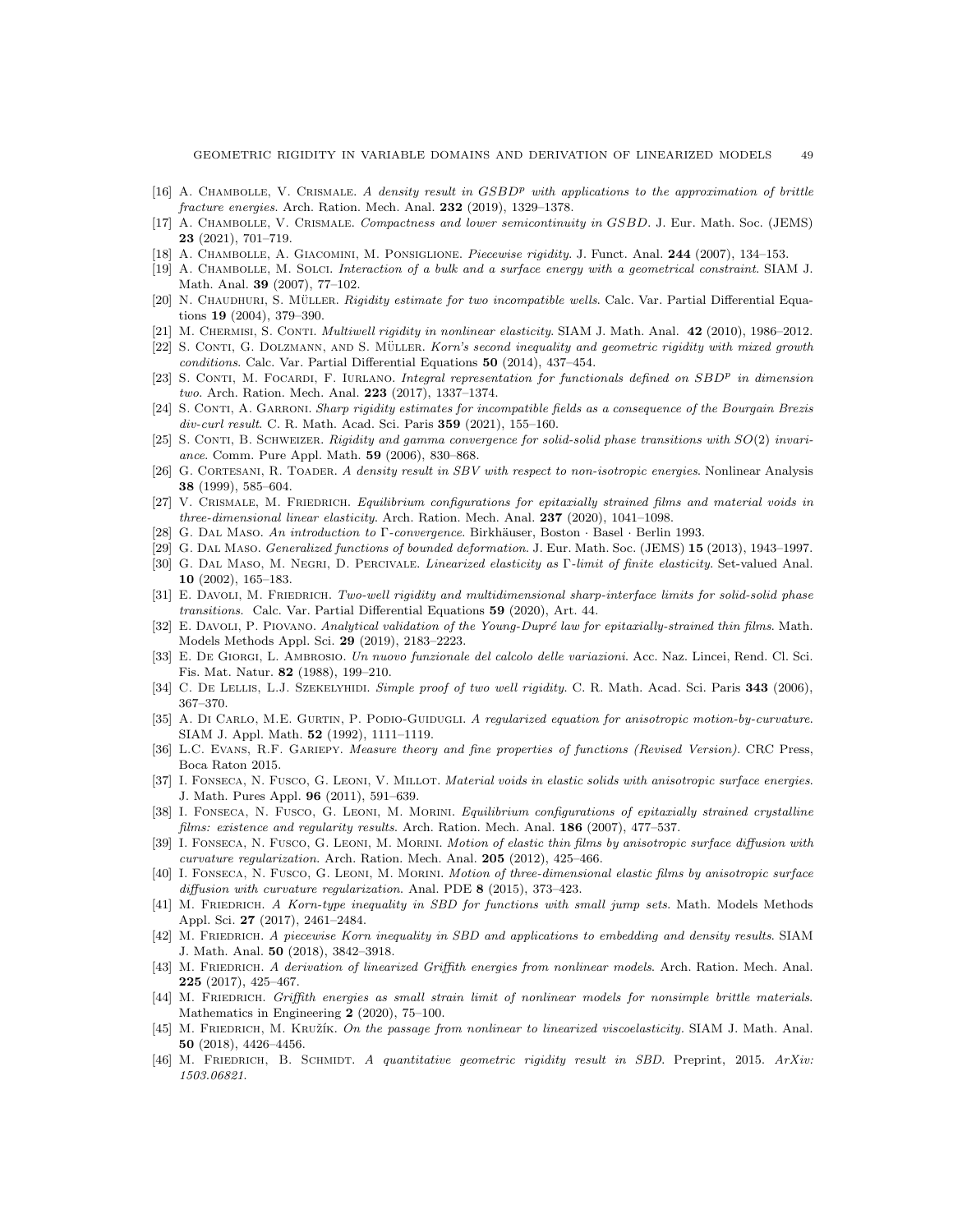- <span id="page-49-3"></span>[47] G. FRIESECKE, R.D. JAMES, M.G. MORA, S. MÜLLER. Derivation of nonlinear bending theory for shells from three-dimensional nonlinear elasticity by Gamma-convergence. C. R. Math. Acad. Sci. Paris 336 (2003), 697– 702.
- <span id="page-49-4"></span><span id="page-49-0"></span>[48] G. FRIESECKE, R.D. JAMES, S. MÜLLER. A theorem on geometric rigidity and the derivation of nonlinear plate theory from three-dimensional elasticity. Comm. Pure Appl. Math. 15 (2002), 1461–1506.
- <span id="page-49-12"></span>[49] G. FRIESECKE, R.D. JAMES, S. MÜLLER. A hierarchy of plate models derived from nonlinear elasticity by Gamma-Convergence. Arch. Ration. Mech. Anal. 180 (2006), 183–236.
- <span id="page-49-13"></span>[50] H. Gao, W.D. Nix. Surface roughening of heteroepitaxial thin films. Ann. Rev. Mater. Sci. 29 (1999), 173–209.
- [51] M.A. GRINFELD. Instability of the separation boundary between a non-hydrostatically stressed elastic body and a melt. Soviet Physics Doklady 31 (1986), 831–834.
- <span id="page-49-14"></span>[52] M.A. GRINFELD. The stress driven instability in elastic crystals: mathematical models and physical manifestations. J. Nonlinear Sci. 3 (1993), 35–83.
- <span id="page-49-18"></span>[53] M.E. GURTIN, M.E. JABBOUR. Interface evolution in three dimensions with curvature-dependent energy and surface diffusion: interface-controlled evolution, phase transitions, epitaxial growth of elastic films. Arch. Ration. Mech. Anal. 163 (2002), 171–208.
- <span id="page-49-27"></span><span id="page-49-19"></span>[54] C. HERRING. Some theorems on the free energies of crystal surfaces. Phys. Rev. 82 (1951), 87–93.
- [55] J.E. HUTCHINSON. Some regularity theory for curvature varifolds. Miniconference on geometry and partial differential equation, Proc. Centre Math. Analysis, Austral. Nat. Univ. 12 (1987), 60–66.
- <span id="page-49-22"></span><span id="page-49-10"></span>[56] R.L. JERRARD, A. LORENT. On multiwell Liouville theorems in higher dimension. Adv. Calc. Var. 6 (2013), 247–298.
- [57] M. JESENKO, B. SCHMIDT. Geometric linearization of theories for incompressible elastic materials and applications. Math. Models Methods Appl. Sci. 31 (2021), 829–860.
- <span id="page-49-15"></span><span id="page-49-1"></span>[58] F. JOHN. Rotation and strain. Comm. Pure Appl. Math. **14** (1961), 391-413.
- [59] S. KHOLMATOV, P. PIOVANO. A unified model for stress-driven rearrangement instabilities Arch. Ration. Mech. Anal. 238 (2020), 415–488.
- <span id="page-49-2"></span>[60] R.V. KOHN. New integral estimates for deformations in terms of their nonlinear strains. Arch. Ration. Mech. Anal. 78 (1982), 131–172.
- <span id="page-49-25"></span>[61] L. Kreutz, P. Piovano. Microscopic validation of a variational model of epitaxially strained crystalline films. SIAM J. Math. Anal. 53 (2021), 453–490.
- <span id="page-49-8"></span>[62] G. LAUTERI, S. LUCKHAUS. Geometric rigidity estimates for incompatible fields in dimension > 3. Preprint, 2017. ArXiv: 1703.03288.
- <span id="page-49-16"></span>[63] G. LAZZARONI, R. TOADER. A model for crack propagation based on viscous approximation. Math. Models Methods Appl. Sci. 21 (2011), 2019–2047.
- <span id="page-49-5"></span>[64] M. Lewicka, M.G. Mora, M.R. Pakzad. Shell theories arising as low energy Γ-limit of 3d nonlinear elasticity. Ann. Sc. Norm. Super. Pisa, Cl. Sci. IX (2010), 1–43.
- <span id="page-49-29"></span><span id="page-49-11"></span>[65] A. Lorent. A two well Liouville Theorem. ESAIM Control Optim. Calc. Var. 11 (2005), 310–356.
- [66] F. MAGGI. Sets of finite perimeter and geometric variational problems: an introduction to Geometric Measure Theory 135, Cambridge University Press, 2012.
- <span id="page-49-23"></span>[67] E. Mainini, D. Percivale. Variational linearization of pure traction problems in incompressible elasticity. Z. Angew. Math. Phys. 71 (2020), Art. 146.
- <span id="page-49-24"></span>[68] A. Mielke, U. Stefanelli. Linearized plasticity is the evolutionary Γ-limit of finite plasticity. J. Eur. Math. Soc. (JEMS) 15 (2013), 923–948.
- <span id="page-49-28"></span>[69] U. MENNE, C. SCHARRER. A novel type of Sobolev-Poincaré inequality for submanifolds of Euclidean space. Preprint, 2017. ArXiv: 1709.05504.
- <span id="page-49-6"></span>[70] M.G. MORA, S. MÜLLER. Derivation of the nonlinear bending-torsion theory for inextensible rods by Γconvergence. Calc. Var. Partial Differential Equations 18 (2003), 287–305.
- <span id="page-49-7"></span>[71] M.G. MORA, S. MÜLLER. A nonlinear model for inextensible rods as a low energy Γ-limit of three-dimensional nonlinear elasticity. Ann. Inst. H. Poincaré Anal. Non Linéaire  $21$  (2004), 271–293.
- <span id="page-49-9"></span>[72] S. MÜLLER, L. SCARDIA, C.I. ZEPPIERI. Geometric rigidity for incompatible fields and an application to straingradient plasticity. Indiana Univ. Math. J.  $63$  (2014), 1365-1396.
- <span id="page-49-17"></span>[73] M. NEGRI, R. TOADER. Scaling in fracture mechanics by Bažant's law: from finite to linearized elasticity. Math. Models Methods Appl. Sci. 25 (2015), 1389–1420.
- <span id="page-49-26"></span><span id="page-49-20"></span>[74] J.A. NITSCHE. On Korn's second inequality. RAIRO Anal. Numér. 15 (1981), 237-248.
- [75] P. Piovano. Evolution of elastic thin films with curvature regularization via minimizing movements. Calc. Var. Partial Differential Equations 49 (2014), 337–367.
- <span id="page-49-21"></span>[76] A. RÄTZ, A. RIBALTA, A. VOIGT. Surface evolution of elastically stressed films under deposition by a diffuse interface model. J. Comput. Phys. 214 (2006), 187–208.